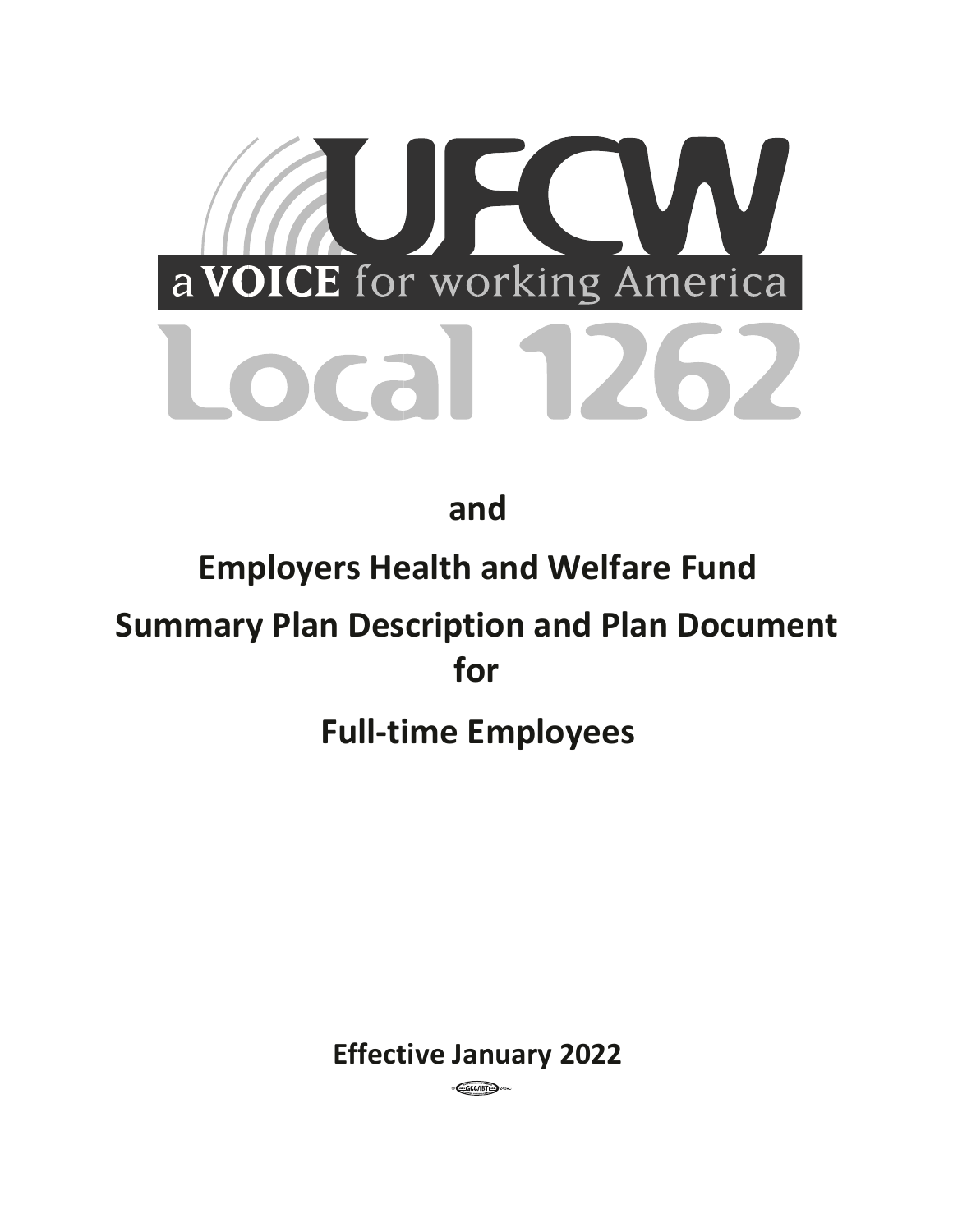## **\* \* \* IMPORTANT \* \* \***

## **Please read this Summary Plan Description (SPD) in its entirety.**

This SPD, which also serves as the Plan Document, contains a summary in English of your rights and benefits under the UFCW Local 1262 and Employers Health and Welfare Fund Plan of Benefits (Plan).

This SPD describes the benefits available to you and your dependents under the Plan and summarizes situations in which those benefits may be reduced, delayed, forfeited, or denied, as well as your rights and responsibilities, and the procedures and deadlines for filing a claim or appeal and taking legal action against the plan and its fiduciaries.

Other documents affecting your Plan benefits may include a trust agreement, documents from insurers or third-party administrators, or notices that provide more detail with respect to certain benefits (collectively, the Plan Documents). In the event of a conflict between any provision in this SPD and any other plan document, except where explicitly stated otherwise in this SPD, the provisions of this SPD shall control.

If you have questions regarding this SPD or want more information about the Plan, please contact the Fund Office at (800) 522-4161 (TTY: 711).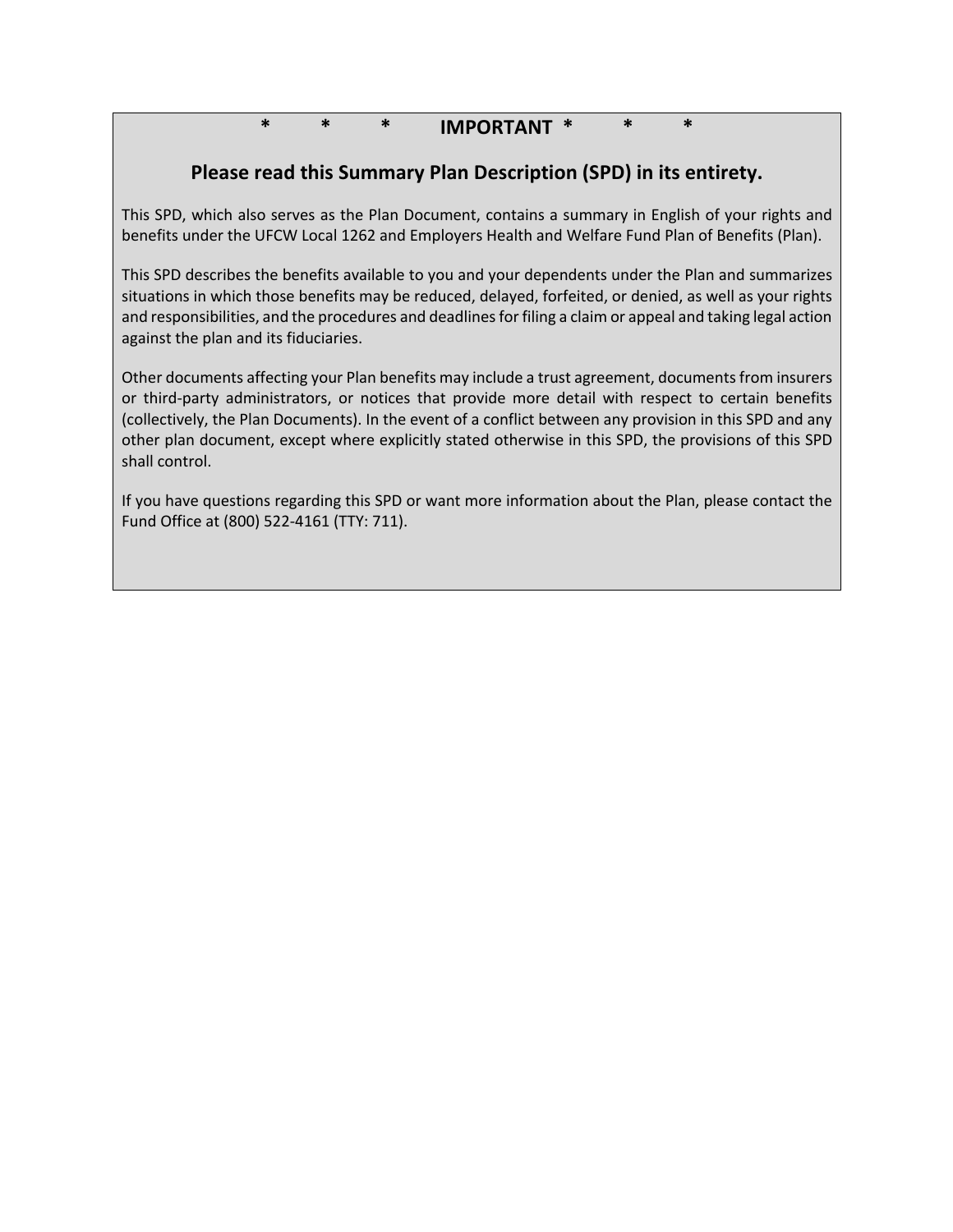#### **TABLE OF CONTENTS**

| External Review of Denied Medical, Mental Health, Substance Use Disorder or |  |
|-----------------------------------------------------------------------------|--|
|                                                                             |  |
|                                                                             |  |
|                                                                             |  |
|                                                                             |  |
|                                                                             |  |
|                                                                             |  |
|                                                                             |  |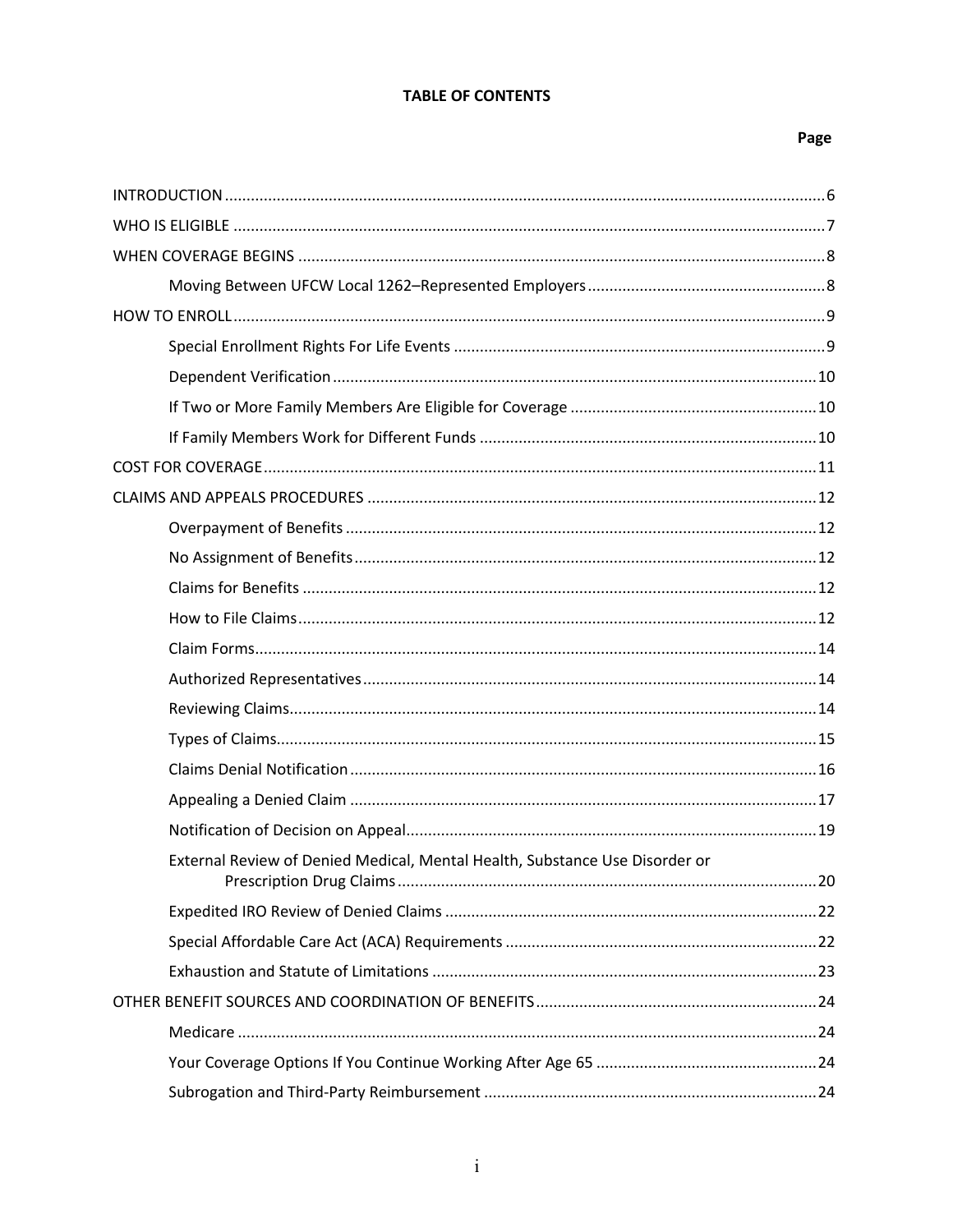| Uniform Services Employment and Reemployment Rights Act of 1994 (USERRA)30  |  |
|-----------------------------------------------------------------------------|--|
|                                                                             |  |
| General Notice of Consolidated Omnibus Budget Reconciliation Act (COBRA)    |  |
|                                                                             |  |
|                                                                             |  |
|                                                                             |  |
|                                                                             |  |
|                                                                             |  |
|                                                                             |  |
|                                                                             |  |
|                                                                             |  |
|                                                                             |  |
|                                                                             |  |
|                                                                             |  |
|                                                                             |  |
|                                                                             |  |
|                                                                             |  |
|                                                                             |  |
|                                                                             |  |
|                                                                             |  |
|                                                                             |  |
|                                                                             |  |
| YOUR UFCW LOCAL 1262 EMPLOYERS HEALTH & WELFARE FUND BENEFITS AT A GLANCE44 |  |
|                                                                             |  |
|                                                                             |  |
|                                                                             |  |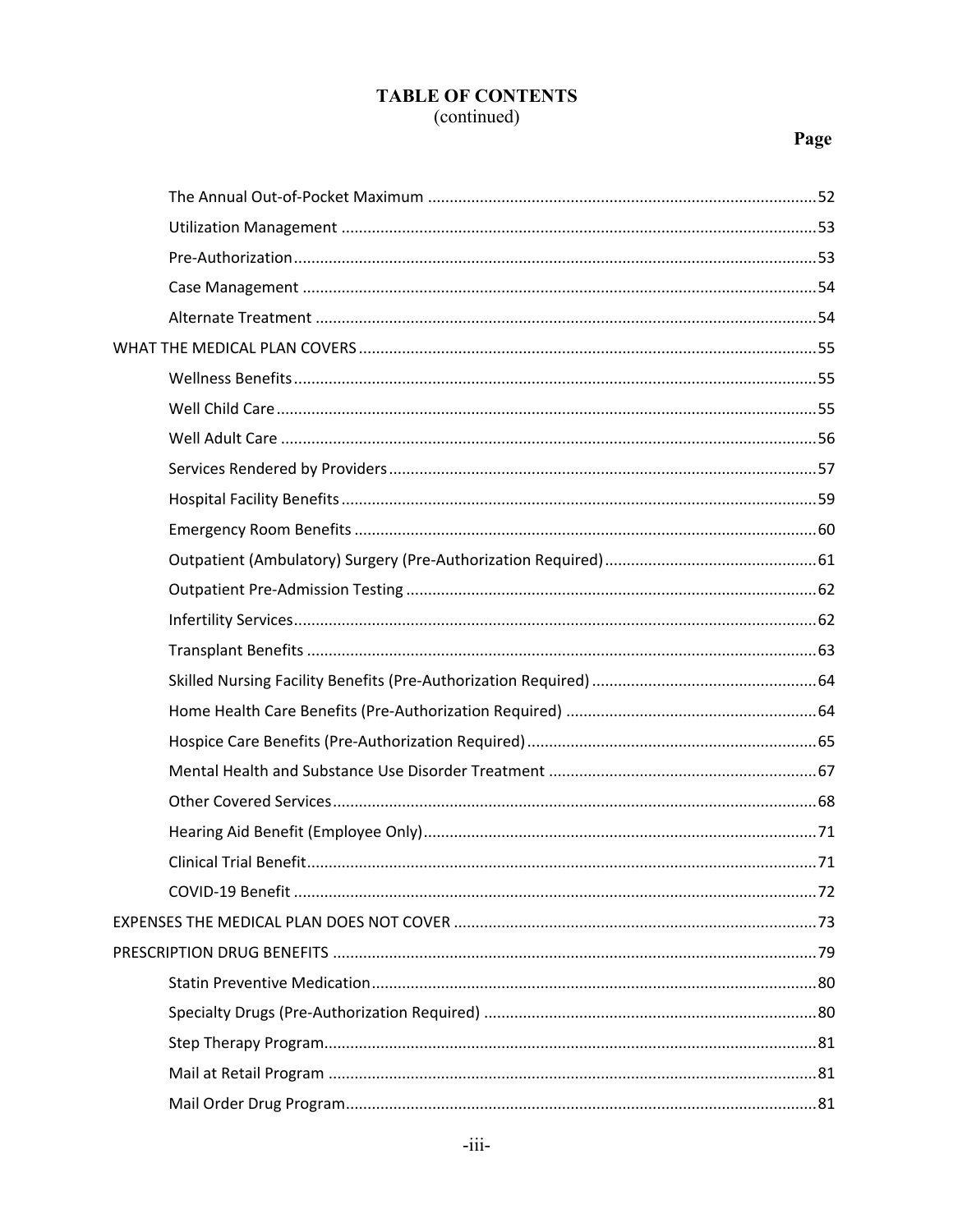| LIFE INSURANCE AND ACCIDENTAL DEATH AND DISMEMBERMENT (AD&D) BENEFITS (EMPLOYEE |  |
|---------------------------------------------------------------------------------|--|
|                                                                                 |  |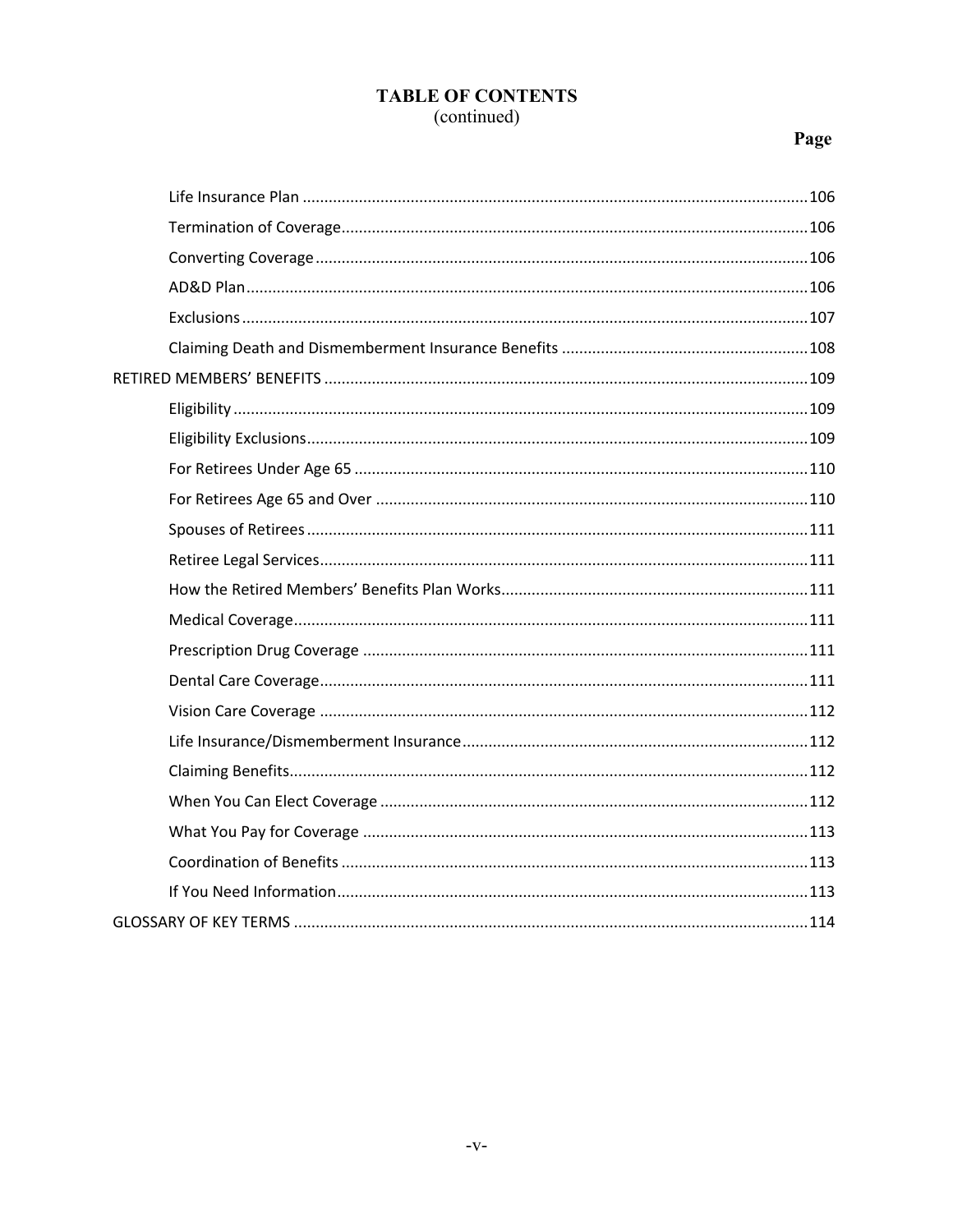### **INTRODUCTION**

This SPD describes the Plan benefits provided by the UFCW Local 1262 and Employers Health and Welfare Fund (Fund) to all full-time Employees (other than Service Clerks). Benefits provided to part-time Employees and all Service Clerks are contained in a separate SPD.

- The first section of this booklet (pages 1–42) includes information about eligibility, enrollment, when coverage starts, when coverage ends, and the administrative provisions for the Plan. It also includes information required by the Employee Retirement Income Security Act of 1974, as amended (ERISA).
- The second section of this booklet (pages 43–121) provides a description of Plan benefits and any exclusions and limitations that may apply. It describes the coverage that is in place for you and your eligible dependents.

The information in this booklet makes up the Plan Document and SPD for your Plan benefits in effect as of January 1, 2022. This SPD book replaces any previous SPD, Plan Document, or summaries of material modifications (SMMs) describing these benefits.

Read all sections of this SPD. Then, share this information with your dependents and keep it in a safe place for future reference.

If these benefits are modified, you will receive an SMM that will explain the changes.

You and your eligible dependents should rely on this SPD for a description of Plan benefits. If you need additional assistance or have questions, contact the Fund Office.

#### **Have a Question?**

If you have a question about Plan benefits, you should call the Fund Office at (800) 522-4161 (TTY: 711).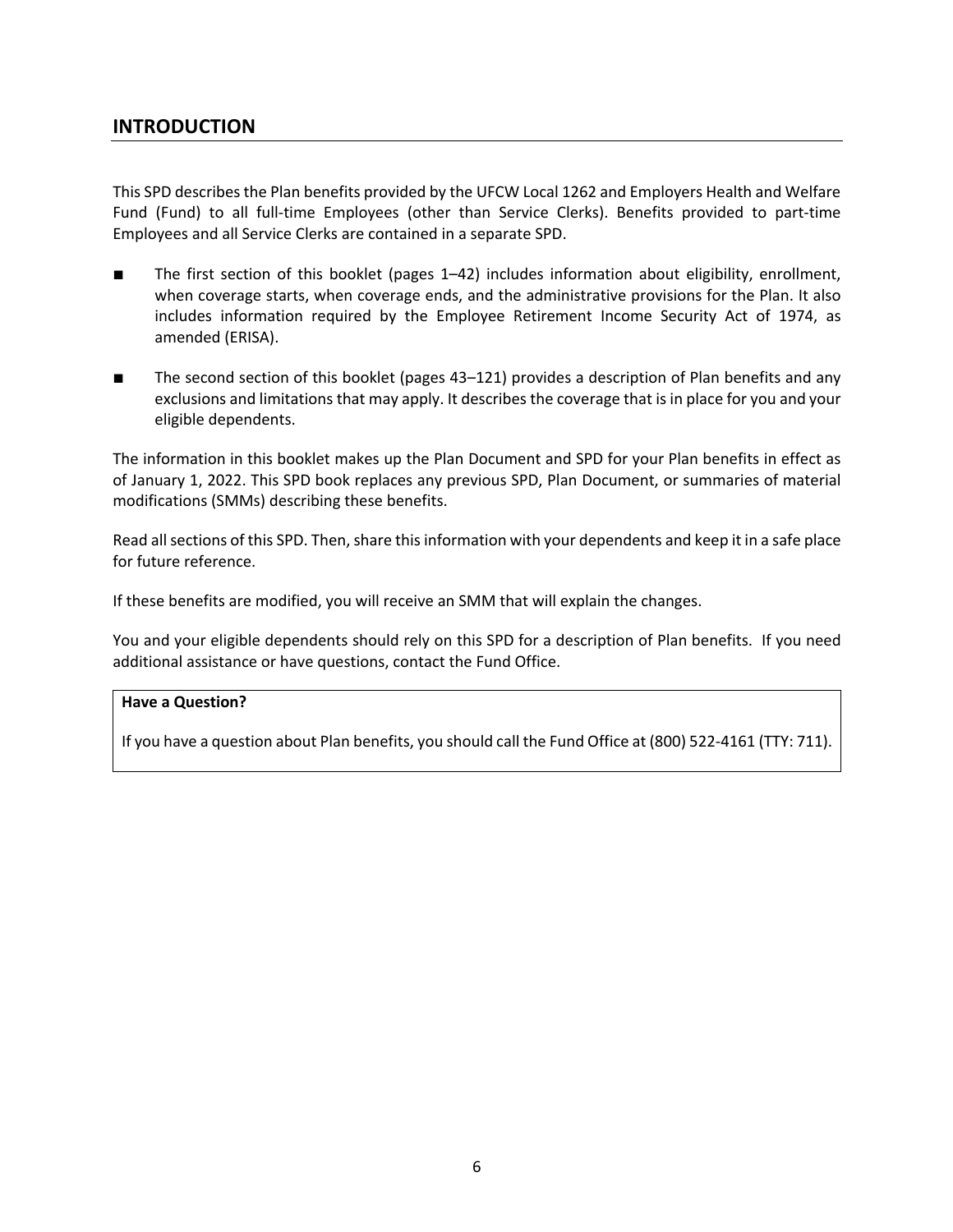### **WHO IS ELIGIBLE**

You are eligible for benefits under the Plan if:

- You are a member (Member)
	- $\circ$  covered under a collective bargaining agreement by and between your employer and the UFCW Local 1262 Union (Union); or
	- o of the Union; or
	- o of the Fund Office; and
- Your employer is obligated to make a contribution to the Fund on your behalf.

You may be required to satisfy a Service requirement before you are eligible for benefits under the Plan. Please see "When Coverage Begins" below.

#### **Your eligible dependents include:**

- Your lawful spouse (husband or wife), unless you are legally separated. Your lawful spouse does not include someone from whom you are divorced from bed and board. Lawful spouses include samesex spouses so long as the marriage was legally entered into under the laws of the state or country in which the marriage took place. If your spouse is employed, he or she must be covered under any medical, prescription, dental or vision plan offered by his or her employer to be covered under this Plan. This rule does not apply to spouses covered prior to January 1, 1994;
- Children (married or unmarried) from birth to the last day of the month each child reaches age 26; and
- Children after age 26 if they were covered dependents and became disabled before age 26, live with you on a full-time basis, are dependent on you for support and are unable to sustain gainful employment. To apply for coverage for a disabled child, you must provide the Fund Office with proof of the child's disability before the child's 26th birthday. Horizon Blue Cross Blue Shield of New Jersey (referred to in this booklet as Horizon) will determine whether to approve your application. Horizon may ask you to submit additional proof of the child's disability before coverage will be extended.

Children include your biological children, stepchildren, and adopted children, as well as children placed with you for adoption.

Children of a Member who are required to be covered under a Qualified Medical Child Support Order (QMCSO) (as described in the "Qualified Medical Child Support Orders" section on page 40) will be covered by the Plan.

The benefits to which you and your dependents are entitled are outlined in the second half of this SPD in the "What the Medical Plan Covers" section on page 55.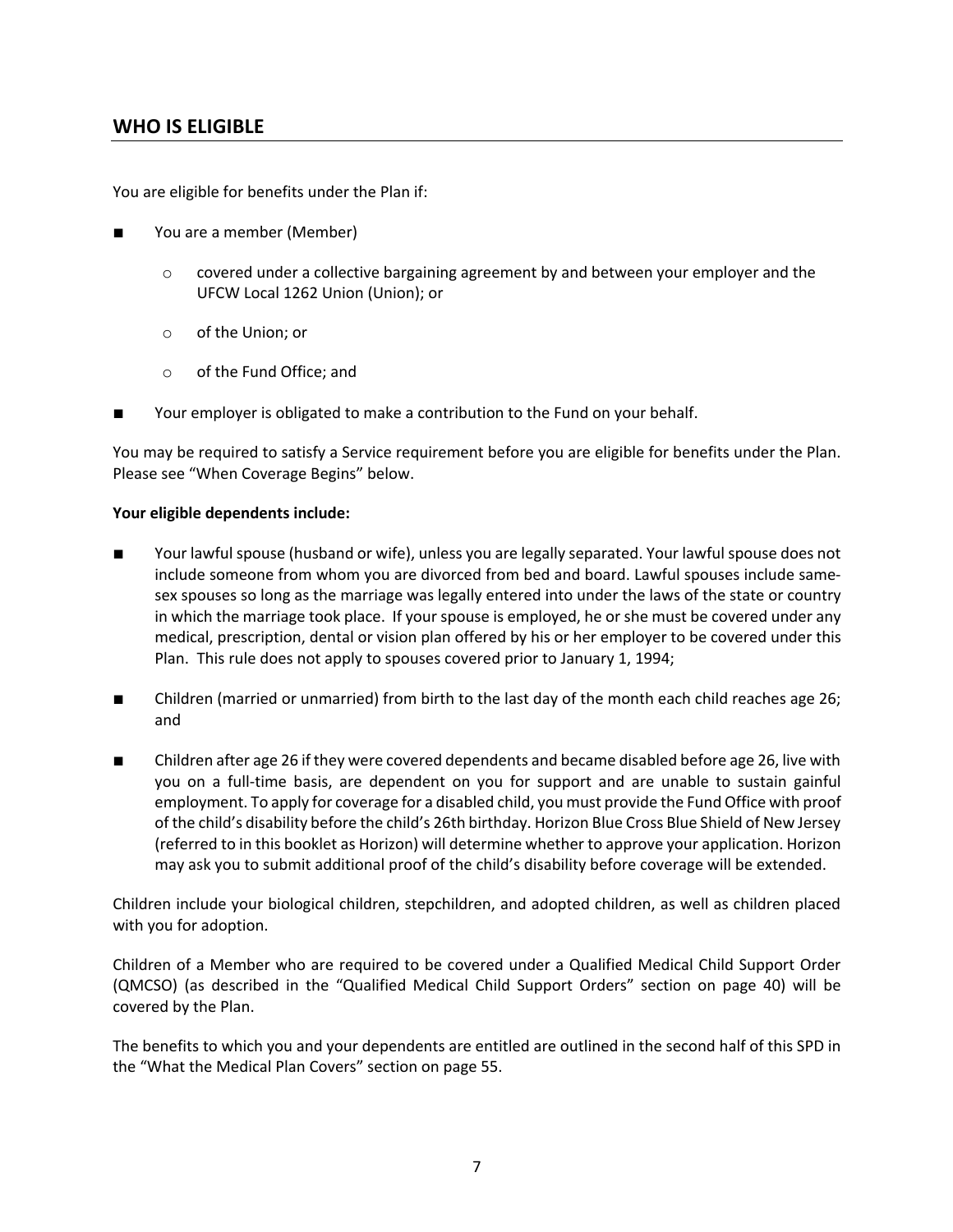### **WHEN COVERAGE BEGINS**

If you are a full-time Member of UFCW Local 1262 or the Pension Fund, coverage for yourself and your eligible dependents will generally begin the first day of the month that follows 90 days of employment. However, if you are hired as a full-time Member of UFCW Local 1262 within 30 days of leaving employment with an employer that has a collective bargaining agreement with UFCW Local 1262, you and your eligible dependents are eligible for coverage effective the first of the month following your new date of hire, so long as your eligibility criteria has been met.

If you are a full-time Employee of a contributing employer that has a collective bargaining agreement with UFCW Local 1262, coverage for yourself and your eligible dependents will begin on the first of the month following one of the below events:

- 1. If you were hired between January 1, 2014 and December 31, 2014, following a 60-day waiting period that begins immediately following completion of 1,200 hours of Service for the contributing employer.
- 2. If you were hired on or after December 31, 2014 or if you are a Tier A Employee of Morton Williams, following a 60-day waiting period that begins immediately following completion of a 30 day probationary period with the contributing employer.
- 3. If you are reclassified as a full-time Member, following the later of the date that you were reclassified or the date you meet the eligibility requirements under No. 2 above.

Once you and your eligible dependents become eligible for benefits, eligibility for such benefits will continue as long as the required monthly contributions to maintain such level of benefits are paid on your behalf by an employer.

#### **Moving Between UFCW Local 1262–Represented Employers**

If your employment ends with one contributing employer and within 30 days you begin working for an employer that contributes to another Local health fund that is affiliated with UFCW Local 1262, your coverage will become effective on the first day of the month following your new date of hire. Refer to your specific collective bargaining agreement to determine if this applies to you.

To maintain continuous coverage during the 30-day period in which you move between contributing employers or different health plans that will cause you to lose coverage, you should consider purchasing COBRA continuation coverage. See page 31 for more information on purchasing continued coverage through COBRA.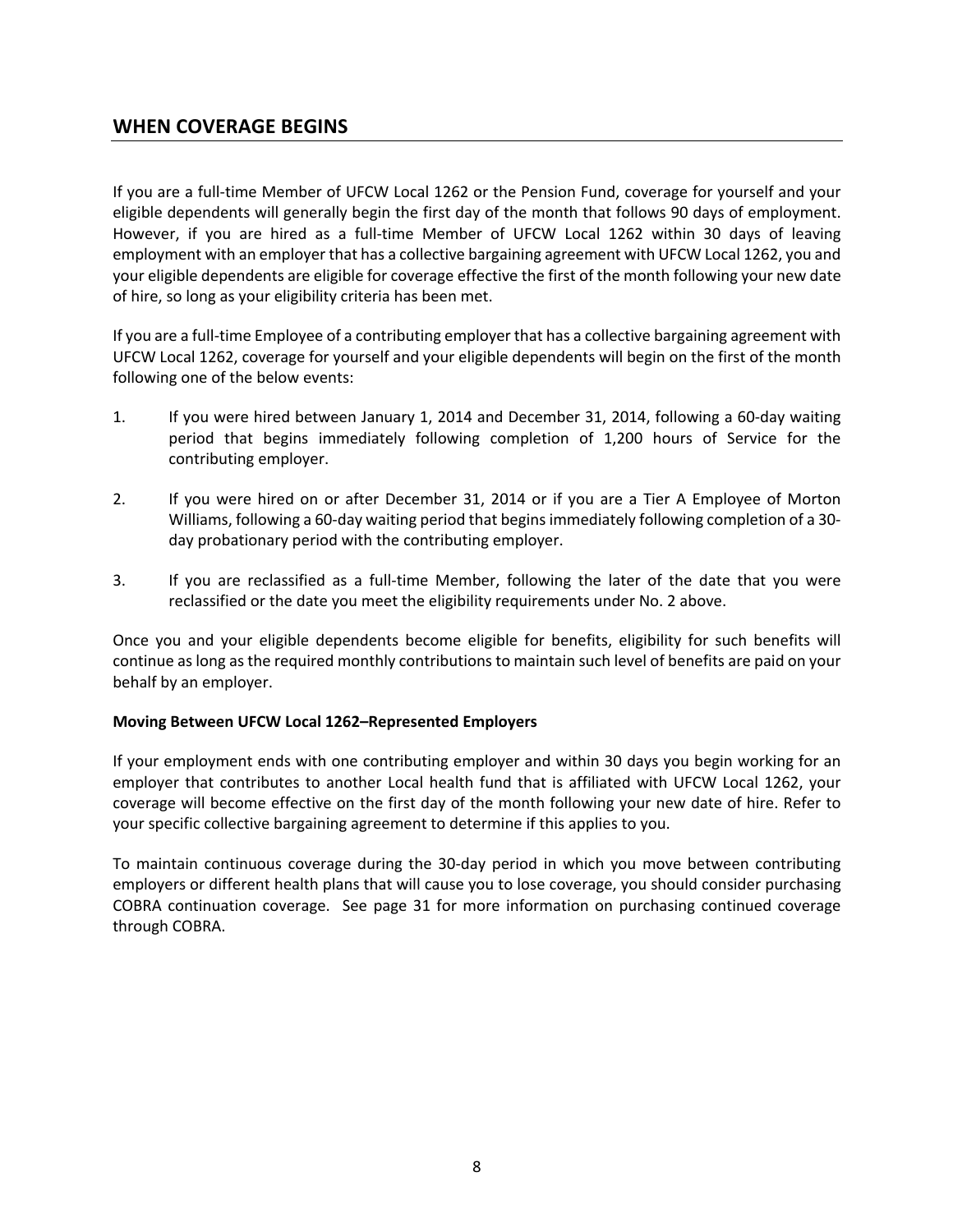## **HOW TO ENROLL**

You are automatically enrolled in coverage for yourself after you meet the eligibility requirements above. You **must** enroll your eligible dependents for them to receive benefits under the Plan. The Fund Office can provide you with an enrollment form. Be sure to fill in all of the required information and return it to the Fund Office. Otherwise, the date benefits start for your dependents may be delayed. If you do not enroll your dependents, you may enroll them later in accordance with the special enrollment rights for life events (Special Enrollment Rights) described below. Once you are properly enrolled in the Plan, you are a "Covered Person." When you enroll, you will receive identification cards from the benefits carrier.

#### **Special Enrollment Rights For Life Events**

You may request a special enrollment outside of open enrollment if you experience one of the following life events:

| If:                                                                                                             | You must request special enrollment within:                                                                                                  |
|-----------------------------------------------------------------------------------------------------------------|----------------------------------------------------------------------------------------------------------------------------------------------|
| You acquire a new dependent through<br>marriage, birth, or adoption or                                          | 30 days of the event $-$ coverage commences<br>retroactive to the date of the event                                                          |
|                                                                                                                 | If more than 30 days after the event $-$ coverage<br>commences as of the first day of the month<br>following the date notice is provided     |
| You or your spouse loses other group health<br>plan coverage                                                    | 30 days of the event $-$ coverage commences<br>retroactive to the date of the event                                                          |
|                                                                                                                 | If more than 30 days after the event $-$ coverage<br>commences as of the first day of the month<br>following the date notice is provided     |
| You or a dependent:                                                                                             | If within 30 days of the event $-$ coverage will<br>commence retroactive to the date of the event                                            |
| Loses eligibility for coverage under the state<br>Children's Health Insurance Program (CHIP) or<br>Medicaid, or | If more than 30 days after the event $-$ coverage<br>will commence as of the first day of the month<br>following the date notice is provided |
| Becomes eligible for premium assistance<br>under CHIP or Medicaid                                               |                                                                                                                                              |

**NOTE:** Effective March 1, 2020, the above deadlines are extended to the earlier of one (1) year from the deadline or the date that is 60 days from the date that the National Emergency for COVID-19 is declared over.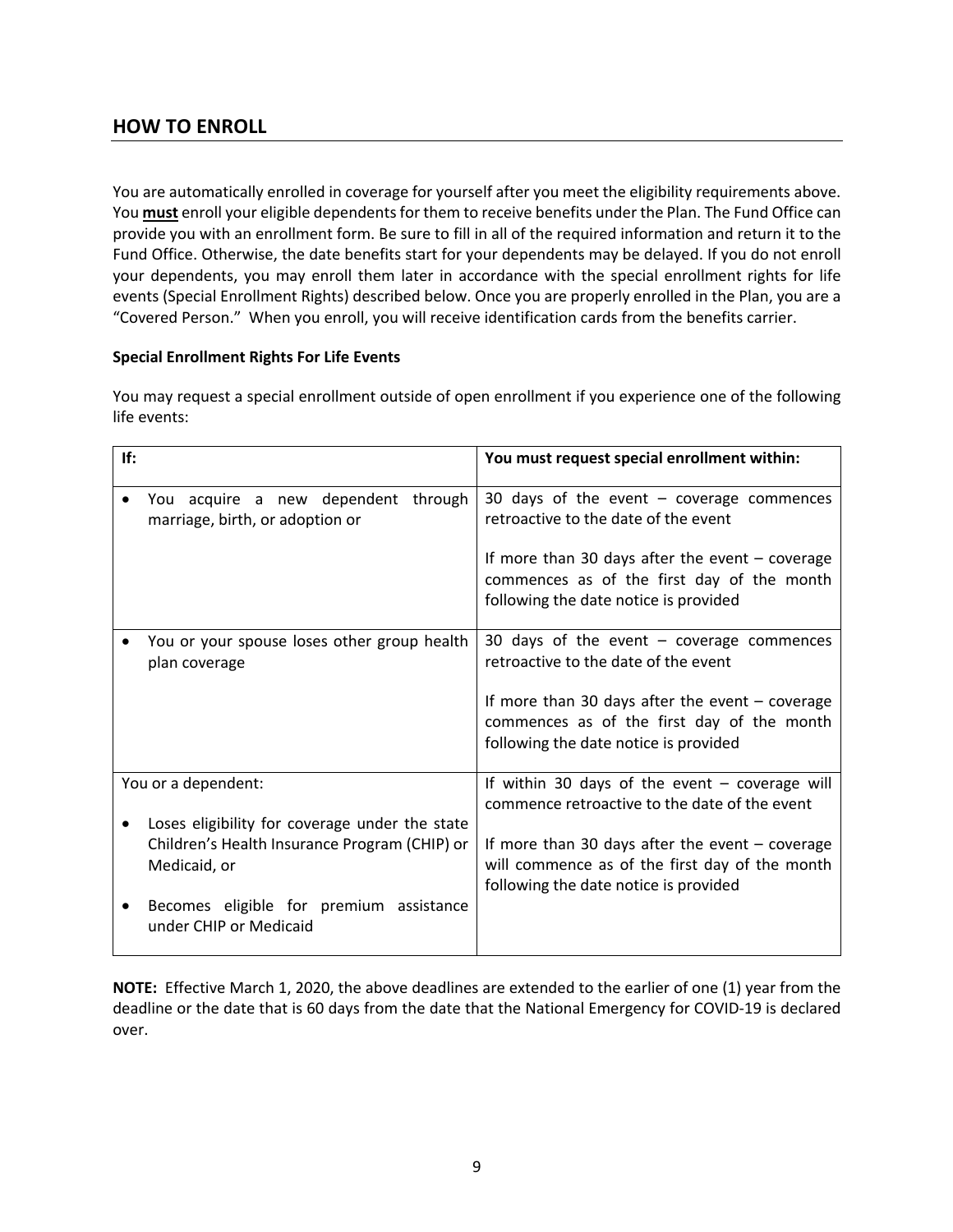#### **Dependent Verification**

For dependent coverage to be effective, you must provide sufficient proof as requested by the Fund Office that the individual is your spouse or dependent and is eligible for coverage (such as marriage certificates, birth certificates and proof of residency). All required documentation related to proof must include date and/or year, the Member's name and the dependent's name.

You should send all enrollment documents:

By fax to: (973) 778-1725 By regular mail to: UFCW Local 1262 and Employers Health and Welfare Fund Office 1389 Broad Street Clifton, NJ 07013-4292

#### **If Two or More Family Members Are Eligible for Coverage**

No person will be eligible to be covered by this Plan as both a member and an eligible dependent, except under the Coordination of Benefits rules explained later in this SPD. If more than one family member is eligible for coverage in the Fund as a full-time member in active employment, each will be covered as such and neither will be covered as a dependent of the other. The full-time family member whose birthday occurs earlier in the Calendar Year will cover any Dependent Children he or she chooses to enroll.

If your eligible dependent works part-time and qualifies for coverage under the Fund's part-time medical plan, the part-time participant may be covered as your Dependent Child. The only exception is for services in connection with maternity benefits, where part-time members who are Dependent Children are only eligible for maternity benefits through the part-time medical plan if they meet the eligibility requirements of that part-time medical plan.

#### **If Family Members Work for Different Funds**

If both you and your spouse qualify for coverage with different health funds affiliated with UFCW Local 1262, your eligible children will be dependents of the parent whose birthday occurs earlier in the year.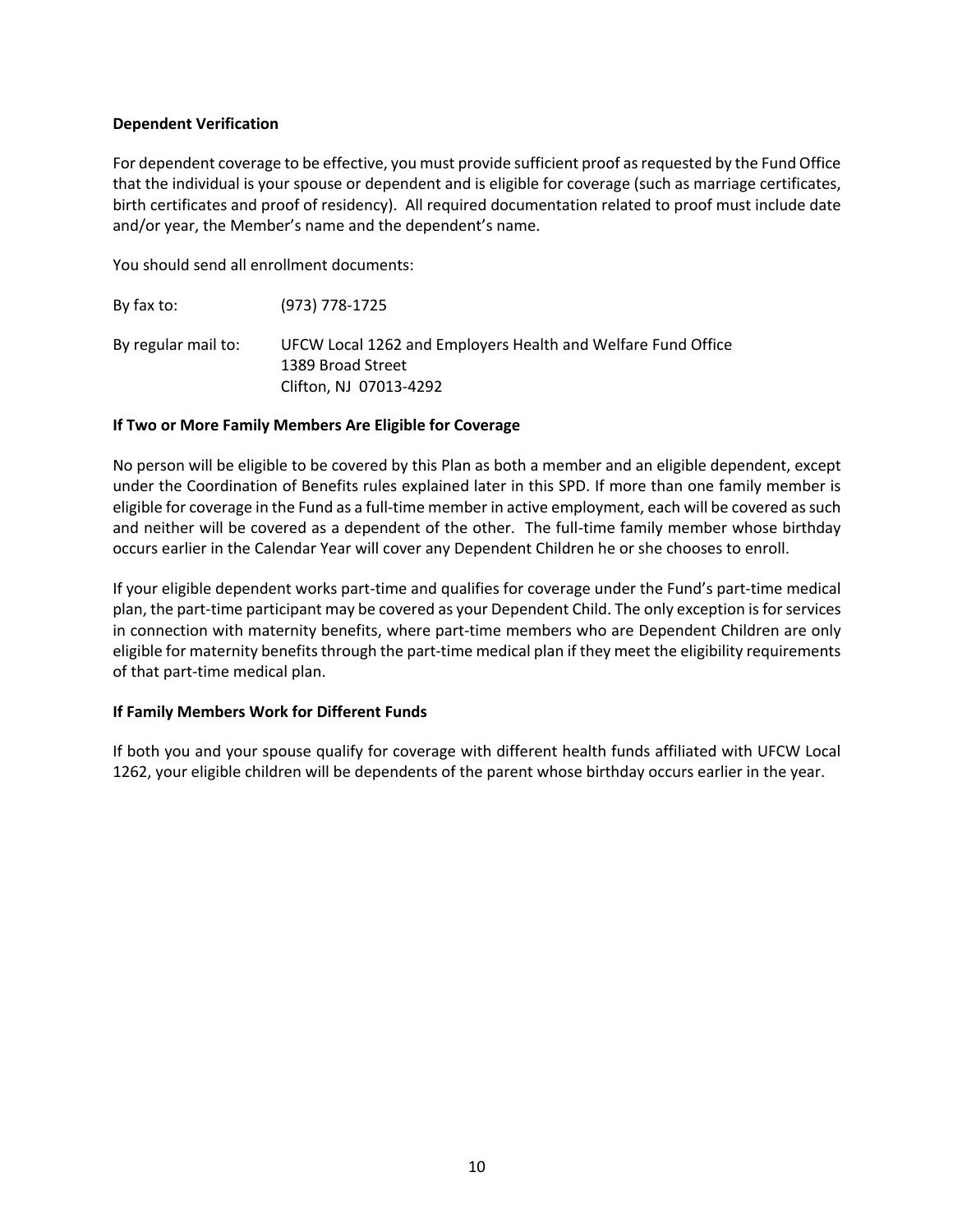## **COST FOR COVERAGE**

Your employer must contribute to the Fund on your behalf for you to receive Plan benefits.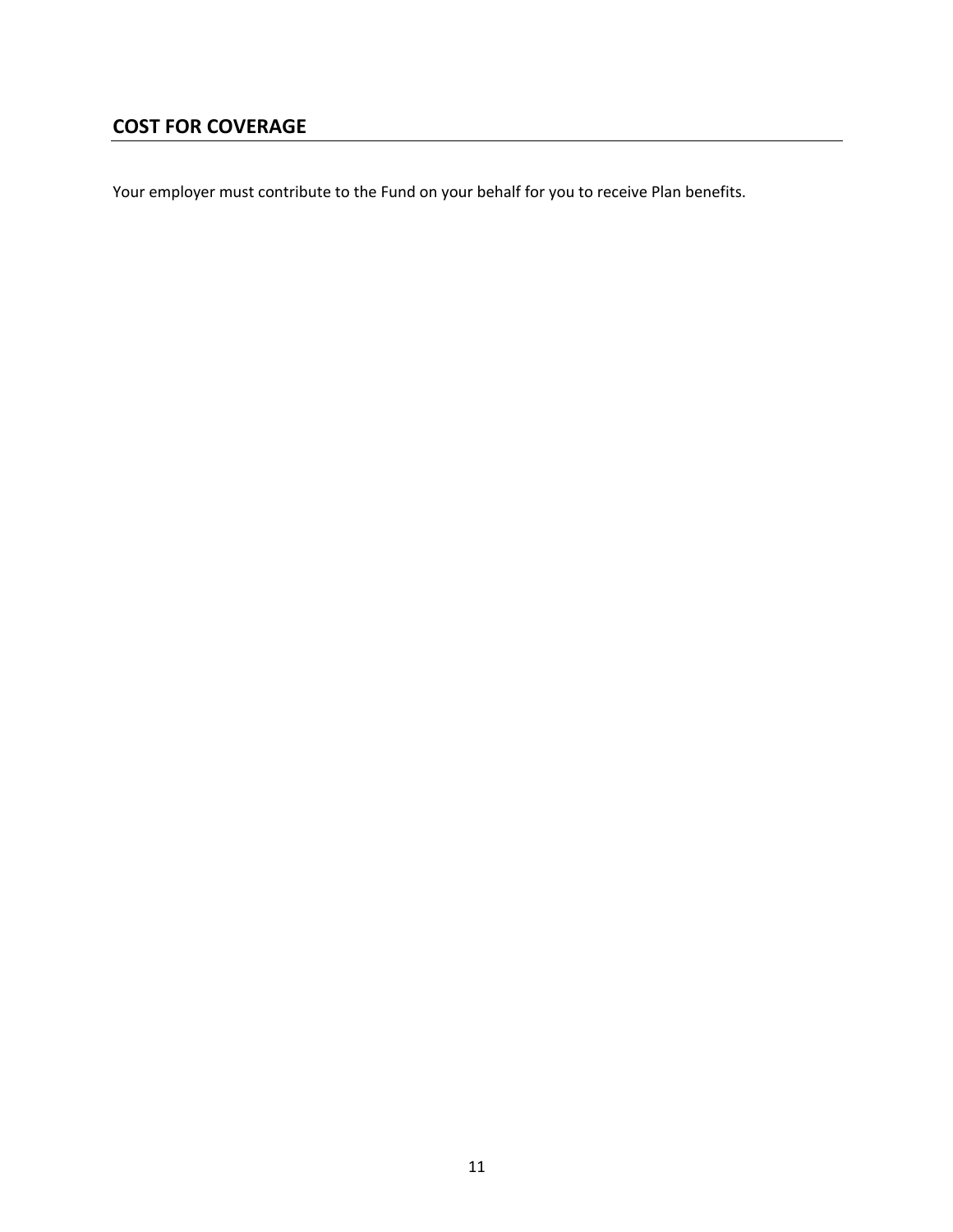## **CLAIMS AND APPEALS PROCEDURES**

This section describes the procedures for filing claims for Plan medical benefits. It also describes the procedure for you to follow if your claim is denied in whole or in part and you wish to appeal this decision.

#### **Overpayment of Benefits**

If the Plan pays you or someone on your behalf an amount more than you or the recipient is entitled to under the Plan, the Plan reserves the right to recover any overpayment by legal action or offset payments to you or any of your family members on benefits otherwise payable. The Fund will apply the terms of the "Subrogation and Third-Party Reimbursement" section described in this booklet to any overpaid benefits that are not recovered through the offset or your voluntary repayment. You may appeal any offset under the appeals procedures described below.

#### **No Assignment of Benefits**

The Plan will not recognize any assignment of any rights under this Plan or ERISA, and any attempt to assign such rights shall be void. The payment of benefits directly to a health care or other Provider, if any, shall be done as a convenience to you and shall not make the Provider an assignee. In no event shall any Provider be a "participant" or "Beneficiary" under the Plan, and no Provider shall have standing under ERISA or the claims procedures of this Plan. The Plan shall not in any manner be liable for, or subject to, the debts, contracts, liabilities, engagements or torts of any person entitled to benefits hereunder.

#### **Claims for Benefits**

A claim for benefits is a request for Plan benefits that is made in accordance with the Plan's claims procedures. All claims must be submitted in the format prescribed by the Trustees within 12 months following receipt of the health care service, treatment or product to which the claim relates. In no event (except if you are legally incapacitated) will a claim be accepted more than 12 months after the date of receipt of the service, treatment or product to which the claim relates. **Any claims that are not submitted within this time frame will be denied as untimely**. A claim will be considered to be filed on the date it is received by the proper recipient, as indicated below.

The following are not considered claims for benefits:

- Inquiries about Plan provisions or eligibility rules that are unrelated to any specific benefits claims, and
- A request for prior approval of a benefit that does not require prior approval.

Such inquiries should be directed to, and will be handled by, the appropriate "claims-processing entity" (described below).

#### **How to File Claims**

All claims must be submitted to the appropriate claims-processing entity listed below: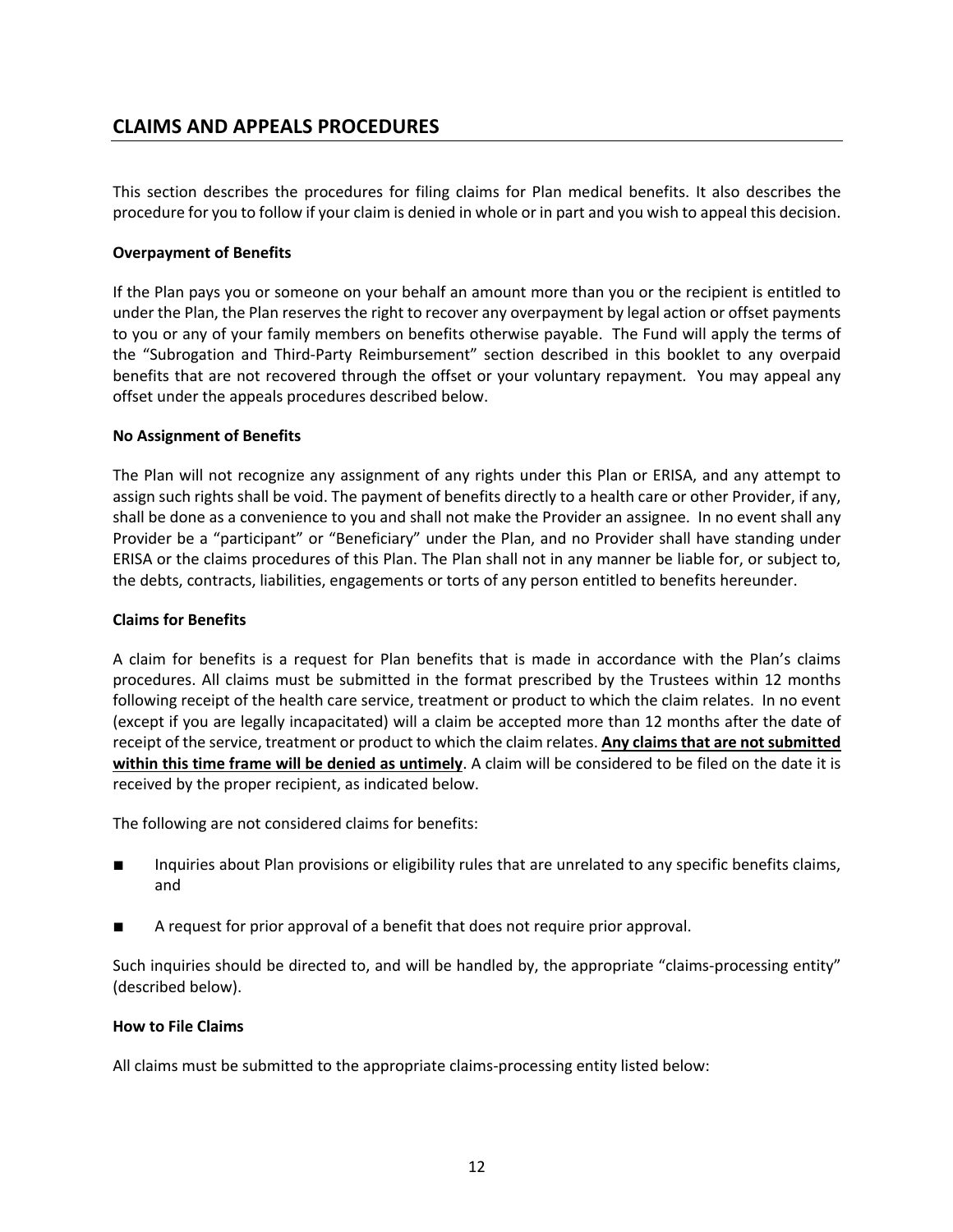#### **Dental Claims**

Horizon Blue Cross Blue Shield of New Jersey Dental Programs P.O. Box 1311 Minneapolis, MN 55440-1311

#### **Hospital/Medical Claims**

Horizon Blue Cross Blue Shield of New Jersey P.O. Box 1219 Newark, NJ 07101-1219

#### **Legal Service Claims**

ARAG Attn: Claims Dept. 500 Grand Avenue Suite 100 Des Moines, IA 50309

#### **Life Insurance and Accidental Death and Dismemberment Claims**

USAble Life P.O. Box 1650 Little Rock, AR 72203-1650

#### **Mental Health/Substance Use Claims**

Beacon Health Options (formerly known as Value Options) P.O. Box 1850 Hicksville, NY 11802-1850

#### **Prescription Drug Claims**

Express Scripts ATTN: Commercial Claims P.O. Box 14711 Lexington, KY 40512-4711

#### **Vision Claims**

Davis Vision Vision Care Processing Unit P.O. Box 1525 Latham, NY 12110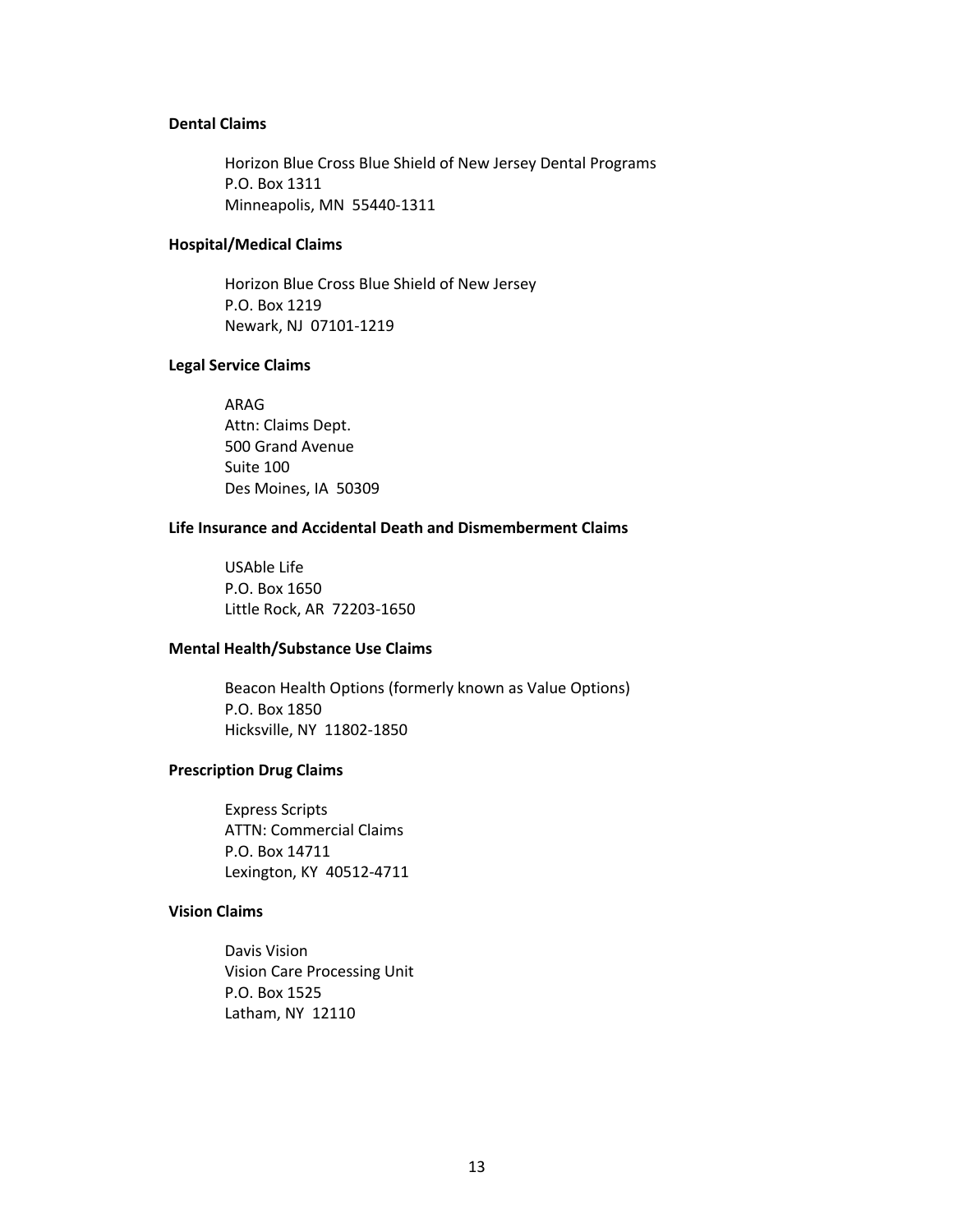#### **Claim Forms**

All claims for benefits must be submitted on a claim form, which may be made electronically. You can obtain a claim form from the claims administrator or claims-processing entity (contact information below), or you may contact the Fund Office if the claims administrator cannot assist you. All claim forms must be properly completed and include the following information to be considered a valid claim:

- Member name
- Patient name
- Patient date of birth
- Social Security number of Member
- Date of Service
- CPT-4 (the code for physician services and other health care services found in the Current Procedural Terminology, as maintained and distributed by the American Medical Association)
- ICD-9 (the diagnosis code found in the International Classification of Diseases, Clinical Modification, as maintained and distributed by the U.S. Department of Health and Human Services)
- Billed charge(s)
- Number of units (for anesthesia and certain other claims)
- Federal taxpayer identification number (TIN) of the Provider
- Billing name and address of the Provider

#### **Authorized Representatives**

You may appoint an authorized representative to take action on your behalf, such as completing claim forms. To do so, you must notify the appropriate claims-processing entity and the Fund Office in writing of the representative's name, address, and telephone number and authorize the release of information (which may include medical information) to your representative. You may be required to provide additional information to verify that your representative is authorized to act on your behalf. A health care professional with knowledge of your medical condition may act as an authorized representative in connection with an Urgent Care Claim (as described below) without you having to complete an authorized representative form.

Please contact the Fund Office for an authorized representative form.

#### **Reviewing Claims**

In making decisions on claims and appeals, the appropriate claims-processing entity will apply the terms of the Plan and any applicable guidelines, rules and schedules. The Plan's procedures and time limits for processing claims and for deciding appeals will vary depending upon the type of claim, as explained below.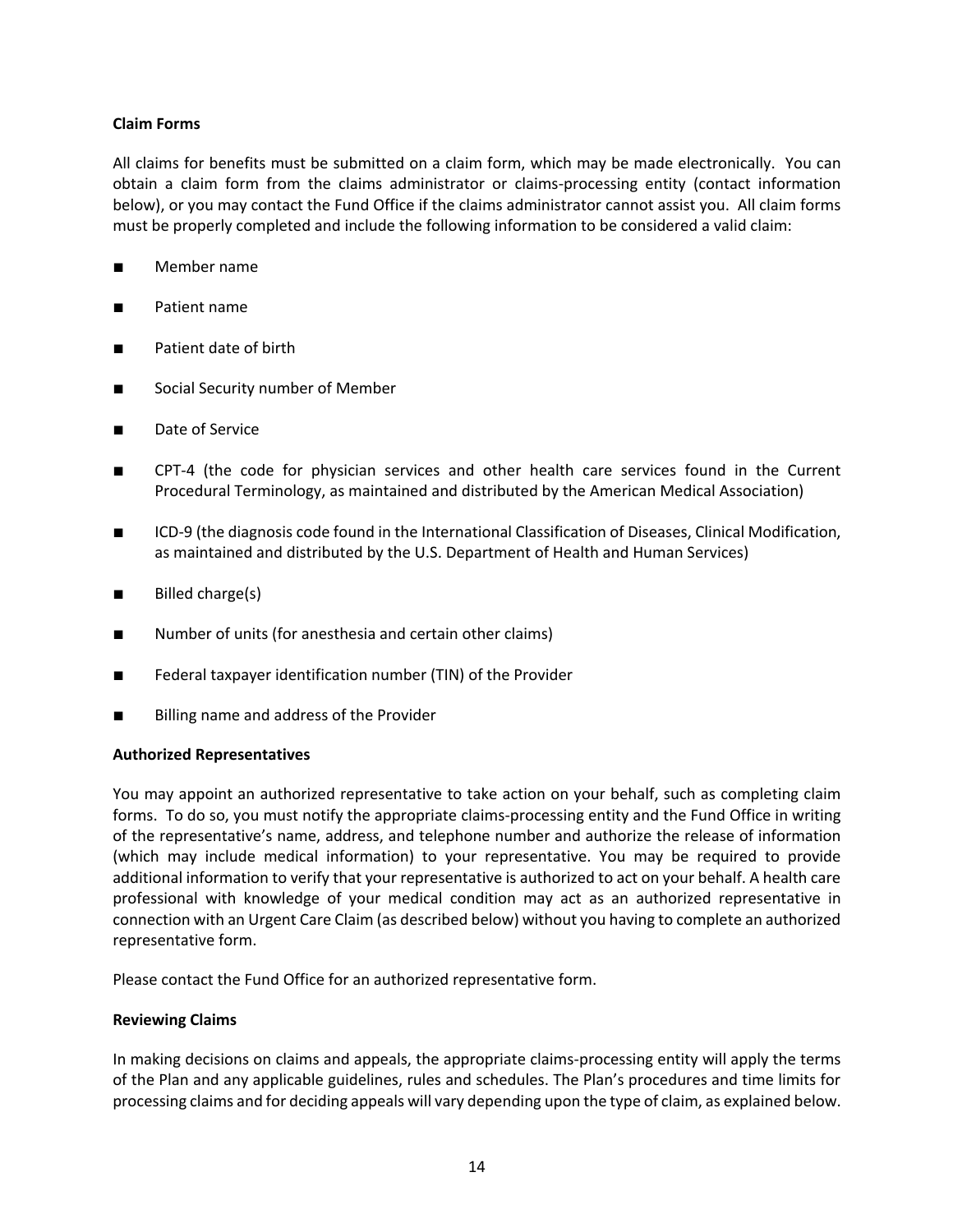However, the appropriate claims-processing entity may also request that you voluntarily allow for an extended period for the claims-processing entity to make a decision on your claim or your appeal.

#### **Types of Claims**

#### Pre-Service Claims

A Pre-Service Claim is any claim for benefits under the Plan the receipt of which is conditioned, in whole or in part, on the approval of the benefits before you receive the medical care. You will be notified of a decision on your Pre-Service Claim (whether approved or denied) within 15 days of the receipt by the claims-processing entity of a properly completed claim form, unless additional time is needed. The time for response may be extended for up to an additional 15 days, if necessary, due to matters beyond the control of the appropriate claims-processing entity. You will receive written notification of such extension before the end of the initial 15-day period. The notice of an extension will set forth the circumstances requiring an extension of time and the date by which a decision is expected to be made.

If you improperly file a Pre-Service Claim, you will be notified within five days after receipt of the claim of the proper procedures to refile the claim. If the claim is not properly refiled, it will not constitute a claim. If an extension is necessary due to your failure to submit the information required to decide the claim, the notice of extension will specifically describe the required information, and you will be given 45 days from receipt of the notice to provide the requested information.

If you do not provide the information requested or do not properly refile your claim, your claim will be decided based on the information available. During this 45-day period, the deadline for making a decision on your claim will be suspended from the date of the extension notice for either 45 days or until the date on which your response is received, whichever is earlier. The appropriate claims-processing entity will then have 15 days to make a decision on your Pre-Service Claim and notify you of its determination.

#### Urgent Care Claims

An Urgent Care Claim is a Pre-Service Claim that requires a shortened time frame for making a determination because a longer time frame could:

- Seriously jeopardize your life or health or your ability to regain maximum function, or the ability of your eligible dependent to do so; or
- In the opinion of a doctor with knowledge of your or your dependent's medical condition, subject you or your dependent to severe pain that cannot be adequately managed without the treatment that is the subject of the claim.

If your Urgent Care Claim is filed improperly, you will be notified of the problem (either orally or in writing, unless you request it in writing) within 24 hours of the date you filed the claim. You will be notified of the decision on your Urgent Care Claim (whether approved or denied) as soon as possible, taking into account the medical exigencies, but not later than 72 hours after the claim is received, unless you fail to provide sufficient information to determine whether, or to what extent, benefits are covered under the Plan.

If more information is needed to decide your Urgent Care Claim, you will be notified of the specific information necessary to complete the claim within 24 hours after receipt of the claim by the appropriate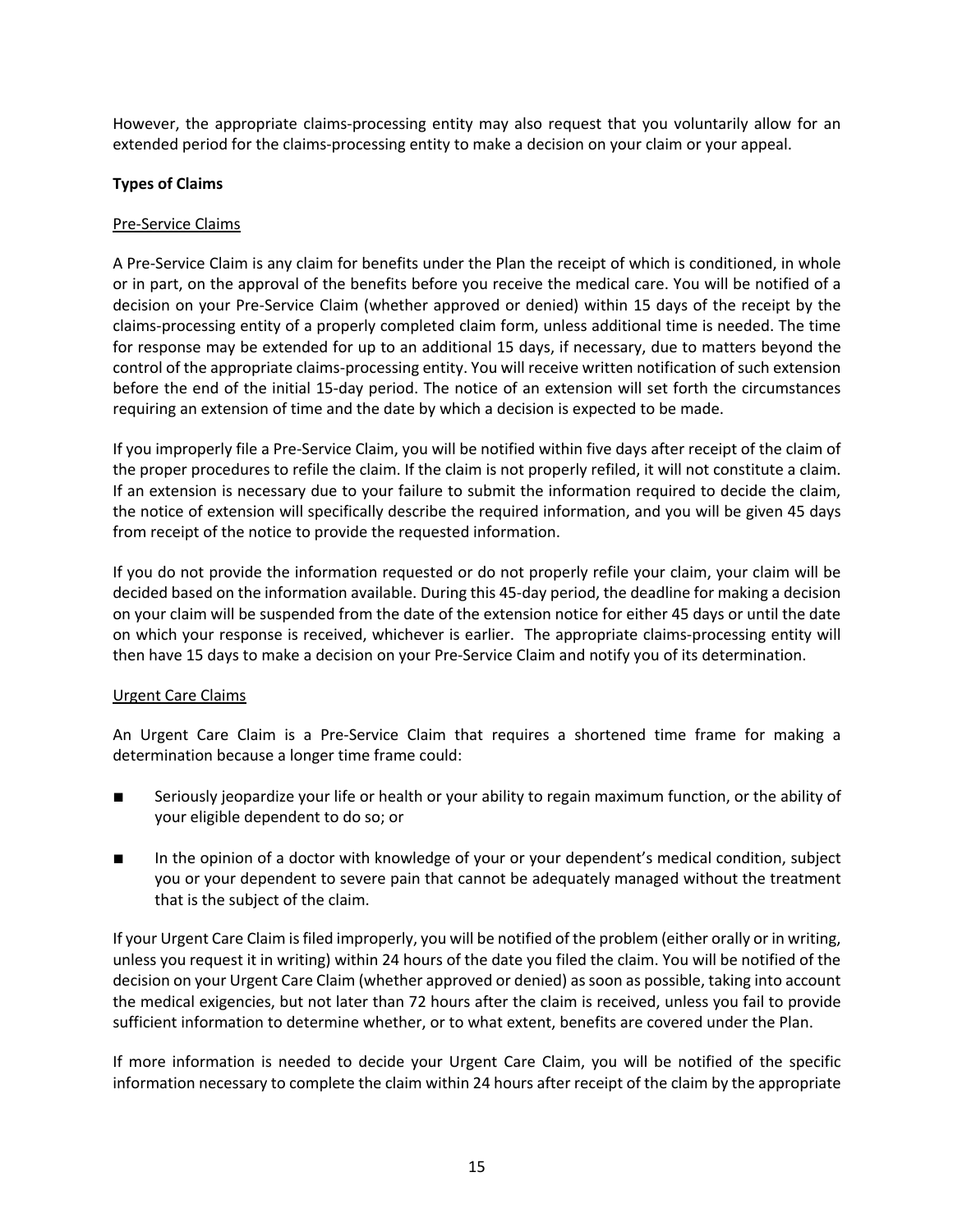claims-processing entity. You will then have up to 48 hours to provide the requested information. You will be notified of the decision within 48 hours after the earlier of:

- The Fund's receipt of the specified information, or, if earlier,
- The end of the period you were given to provide the specified information.

#### Concurrent Care Claims

A Concurrent Care Claim is a claim that is reconsidered after an initial approval was made and that results in a reduction, termination or extension of the approved benefit. An example of a Concurrent Care Claim is an inpatient Hospital stay that was initially certified for five days and is reviewed at three-day intervals to determine if additional days are appropriate. In this case, the decision to reduce, end, or extend treatment is being made while treatment is taking place.

If your Concurrent Care Claim is an Urgent Care Claim, it will be decided as soon as possible. The decision will take into account medical circumstances and will be subject to the rules for Urgent Care Claims (see above), except that you will be notified of the decision (whether approved or denied) within 24 hours after receipt of the claim, so long as the claim is properly filed at least 24 hours before the end of the previously approved period or number of treatments.

#### Post-Service Claims

A Post-Service Claim is any claim submitted for payment after health services and treatment have already been obtained. If your Post-Service Claim is denied, in whole or in part, you will be notified of the claim denial within 30 days after the claim is received. The period for a decision may be extended for up to 15 additional days due to matters beyond the control of the appropriate claims-processing entity, provided that you will receive advance written notice of such extension before the end of the initial 30-day period. The notice of an extension will set forth the circumstances requiring an extension of time and the date by which a decision is expected to be made.

If an extension is necessary due to your failure to submit the information required to decide the claim, the notice of extension will specifically describe the required information, and you will be given 45 days from receipt of the notice to provide the requested information. If you do not provide the information requested, your claim will be decided based on the information available. During this 45-day period, the deadline for making a decision on your claim will be suspended for either 45 days or until the date on which your response is received, whichever is earlier.

**NOTE:** Effective March 1, 2020, the deadlines to submit claims are extended to the earlier of one (1) year from the deadline or the date that is 60 days from the date that the National Emergency for COVID-19 is declared over.

#### **Claims Denial Notification**

You will be provided with a written notice of any denial of a claim, whether denied in whole or in part, which will include the following information:

■ information sufficient to identify the claim, including the date of service, the health care Provider, the claim amount (if applicable), and a statement describing the availability, upon written request,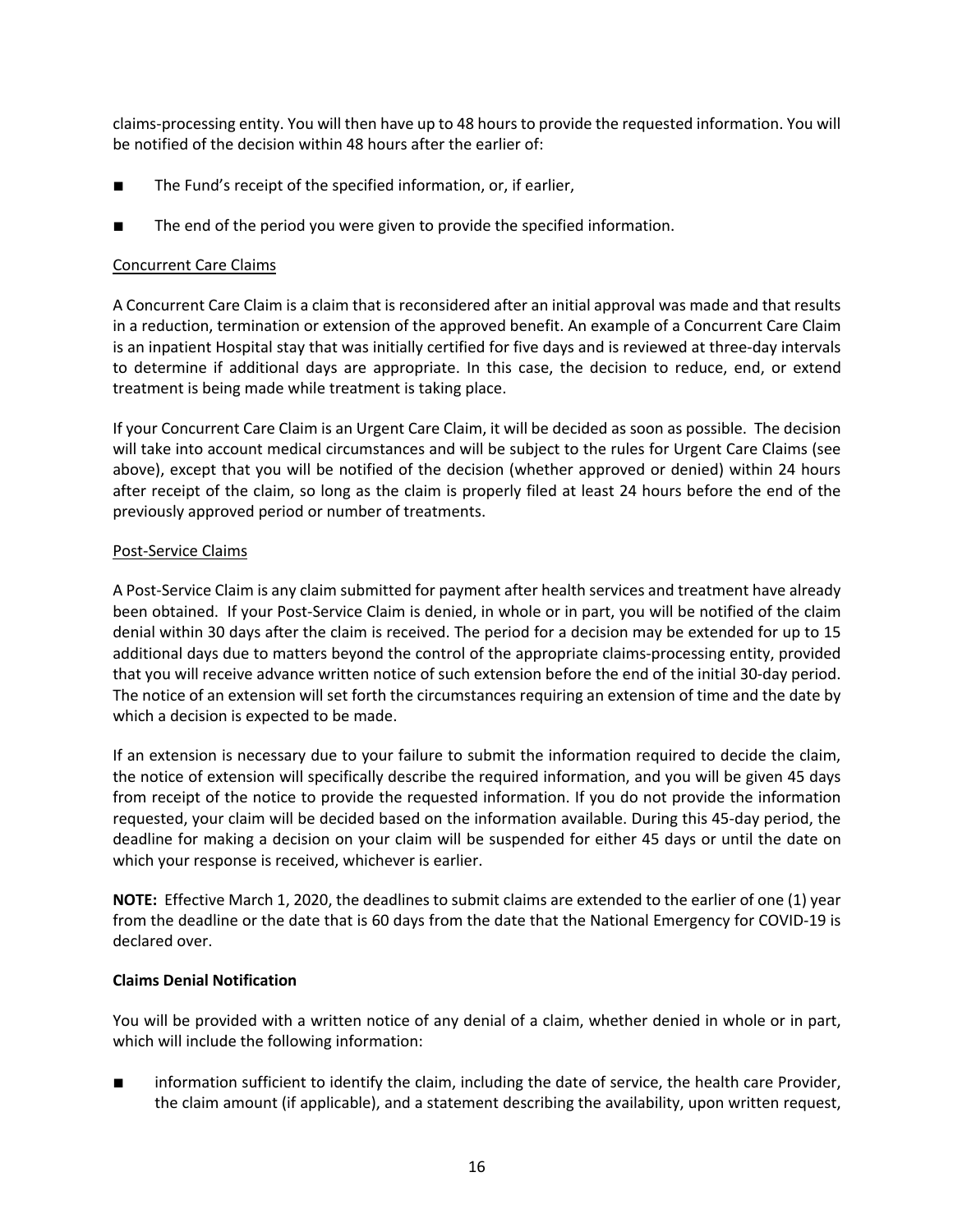of the diagnosis code and its corresponding meaning, and the treatment code and its corresponding meaning;

- the specific reason(s) for the denial, including any denial code and its corresponding meaning;
- a reference to the specific Plan provision(s) on which the denial is based, including a description of the Plan's standard, if any, that was used in denying the claim;
- an explanation of whether an internal rule, guideline, protocol or similar criterion was relied upon in making the determination, and a statement that you may obtain, free of charge, a copy of such rule, guideline, protocol or similar practice or procedure upon request;
- if the denial of the claim was based on a medical necessity or Experimental treatment or similar exclusion or limit, either an explanation of the clinical or scientific reasoning for denial of the claim or a statement that it will be provided to you free of charge upon request;
- a description of any additional material or information necessary to process the claim and an explanation of why the material or information is necessary;
- a description of the appeal procedures (including voluntary appeals, if any) and external review process and applicable time limits, including a statement that the decision will be final unless it is appealed;
- a statement of your right to bring a civil action under ERISA Section 502(a) following an adverse benefit determination on review and the time limits for doing so and that any such action must be brought in the federal district court for the State of New Jersey; and
- for Urgent Care Claims, the notice will describe the expedited review process applicable to Urgent Care Claims (you may first be provided this information over the phone or in person, with written notification to follow).

#### **Appealing a Denied Claim**

#### First-level appeal

If your claim was denied because you were not eligible for benefits, you may appeal that decision by filing a written appeal with the Trustees. You must file such an appeal within 180 days after the date of the decision made on the claim.

If your claim is denied for any other reason, such as the service or treatment was not covered, and you disagree with the decision on a claim, including how much the Plan paid on the claim, you must file an appeal with the following claims reviewers as explained below.

For medical/Hospital claims, you can file an appeal with Horizon. Your request for review must be made in writing to Horizon at P.O. Box 317, Newark, NJ 07101 within 180 days after you receive notice of denial. Appeals involving Urgent Care Claims may be made orally by calling Horizon at 1-800-355-2583.

If your appeal involves an Urgent Care Claim, you may request an expedited external review with an Independent Review Organization (IRO) at the same time an appeal is submitted for an Urgent Care Claim.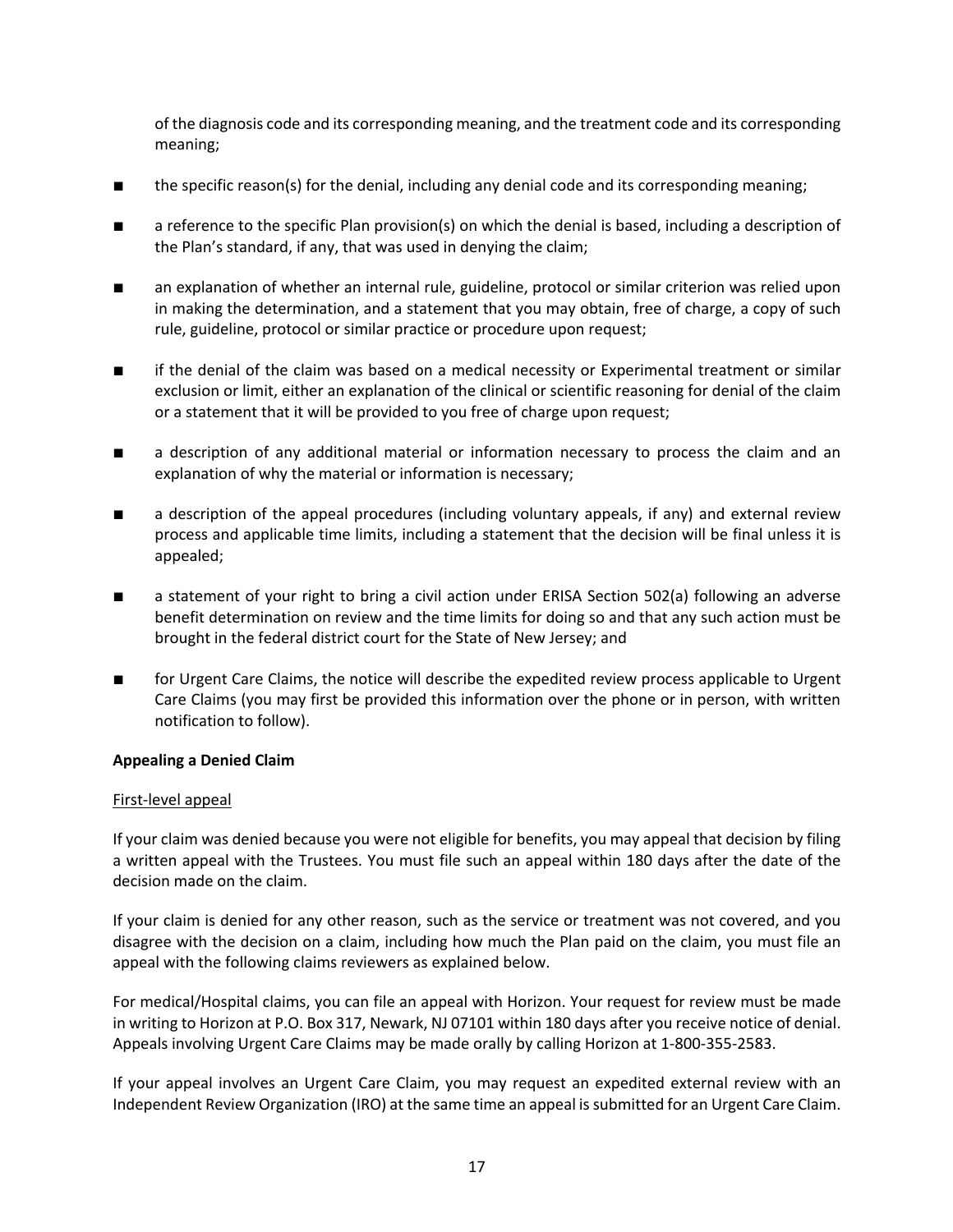If your claim for mental health/substance abuse disorder benefits is denied in whole or in part, you have 180 days to appeal that denial to Beacon Health Options, Administrative Level 1 Appeal, P.O. Box 1851, Hicksville, NY 11802-1851.

If your claim for prescription drug benefits is denied in whole or in part, you have 180 days to appeal that denial to the Fund Office, 1389 Broad Street, Clifton, NJ 07013.

If your claim for dental benefits is denied in whole or in part, you have 180 days to appeal that denial to Horizon's Appeals Coordinator, P.O. Box 1311, Minneapolis, MN 55440-1311.

If your claim for vision benefits is denied in whole or in part, you have 180 days to appeal that denial to Davis Vision, Inc., Attn: Complaints and Appeals Dept., P.O. Box 791, Latham, NY 12110.

If your claim for life insurance and accidental death and dismemberment benefits is denied in whole or in part, you have 180 days to appeal that denial to USAble Life, P.O. Box 1650, Little Rock, AR 72203-1650.

If your claim for legal services benefits is denied in whole or in part, you have 60 days to appeal that denial to ARAG, Attn: Appeals, 500 Grand Avenue, Suite 100, Des Moines, IA 50309.

**NOTE:** Effective March 1, 2020, the deadlines to submit appeals are extended to the earlier of one (1) year from the deadline or the date that is 60 days from the date that the National Emergency for COVID-19 is declared over.

#### Second-level appeals for Post-Service medical, mental health/substance abuse disorder, prescription and dental claims only

If you disagree with the decision on the first-level appeal of your post-service medical, mental health/substance abuse disorder, prescription, or dental claim, you may appeal to the Trustees, or their designee. The second-level appeal is voluntary, but you must file such an appeal within 180 days after the date of the decision made on the claim. You are encouraged, but not required, to file a second-level appeal to the Trustees before you seek external review or file suit in federal court.

**NOTE:** Effective March 1, 2020, the above deadline is extended to the earlier of one (1) year from the deadline or the date that is 60 days from the date that the National Emergency for COVID-19 is declared over.

In support of your appeal at both the first and second levels, you have the right to:

- present evidence and written testimony relating to your claim, including written comments, documents, records, and other information relating to your claim for benefits;
- upon request, obtain reasonable access to, and free copies of, all documents, records, and other information relevant to your claim for benefits; and
- review your claim file.

In making a decision on review, the reviewer will review and consider all comments, documents, records, and other information submitted by you or your duly authorized representative, without regard to whether such information was submitted or considered during the initial claim determination.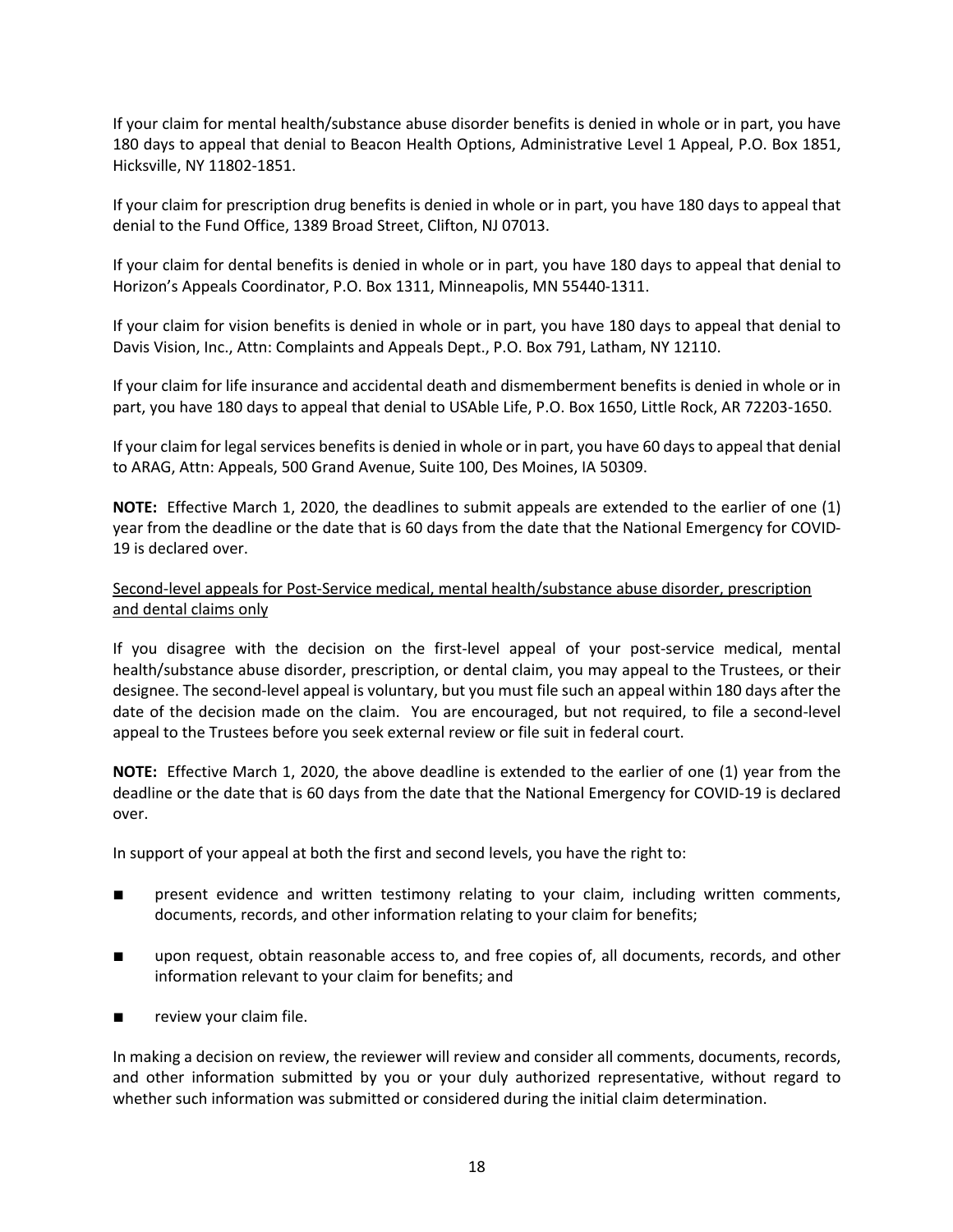In reviewing your claim, the reviewer will not automatically presume that the initial decision was correct but will independently review your appeal.

If any new or additional evidence is considered in connection with your appeal, that evidence will be provided to you, free of charge, as soon as possible, and you will be given an opportunity to respond. Further, if the decision is based on a new or additional rationale, you will receive an explanation of the rationale, and you will be given an opportunity to respond before a final determination is made on your appeal.

In addition, if the initial decision was based in whole or in part on a medical judgment (including a determination whether a particular treatment, drug, or other item is Experimental, Investigational, or not Medically Necessary or Appropriate), the reviewer will consult with a health care professional in the appropriate medical field who was not the person consulted in the initial claim (or a subordinate of such person) and will identify the medical or vocational experts who provided advice on the initial claim.

#### **Notification of Decision on Appeal**

In the case of an appeal of an Urgent Care Claim, the reviewer will notify you of the decision on your appeal within 72 hours after receipt of your appeal. There is no second level appeal for Urgent Care Claims.

In the case of an appeal of a Pre-Service Claim or a Concurrent Care Claim, Horizon will notify you of the decision regarding your appeal within 15 days after receipt of your appeal.

In the case of an appeal of a prescription drug claim, a claim that was denied for eligibility or coverage reasons, or for a second-level appeal of a Pre-Service Claim or a Post-Service Claim, the Trustees will hear your appeal at the quarterly Appeals Committee meeting that is at least 30 days after your appeal is received by the Trustees. If the appeal is received less than 30 days from the quarterly Appeals Committee meeting, the appeal will be heard at the next following quarterly Appeals Committee meeting. If special circumstances require a further extension of the time for review by the Appeals Committee, you will be notified in writing of the circumstances requiring the extension and the date on which a decision is expected. In no event will a decision be made later than the third quarterly Appeals Committee meeting after receipt of your appeal. The Trustees will send you a written notice of their decision (whether approved or denied) within five days of the date on which the decision is made. The Appeals Committee consists of the entire Board of Trustees.

If your appeal is denied, you will be provided the following:

- information sufficient to identify the claim, including the date of service, the health care Provider, the claim amount (if applicable), and a statement describing the availability, upon written request, of the diagnosis code and its corresponding meaning, and the treatment code and its corresponding meaning;
- the specific reason(s) for the denial, including any denial code and its corresponding meaning;
- a reference to the specific Plan provision(s) on which the denial is based, including a description of the Plan's standard, if any, that was used in denying the claim;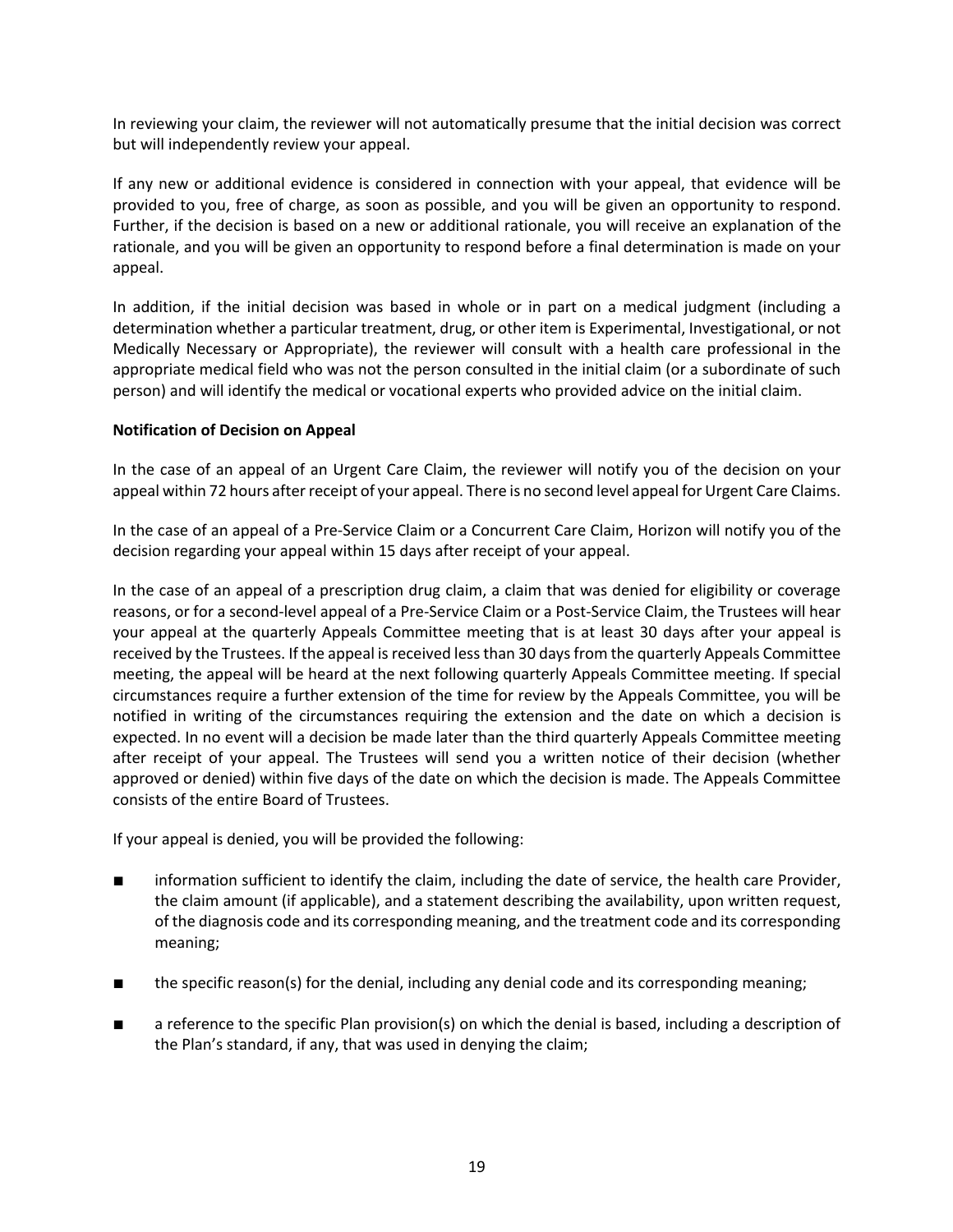- an explanation of whether an internal rule, guideline, protocol or similar criterion was relied upon in making the determination, and a statement that you may obtain, free of charge, a copy of such rule, guideline, protocol or similar practice or procedure upon request;
- if the denial of the claim was based on a medical necessity or Experimental treatment or similar exclusion or limit, either an explanation of the clinical or scientific reasoning for denial of the claim or a statement that it will be provided to you free of charge upon request;
- a description of any additional material or information necessary to process the claim and an explanation of why the material or information is necessary;
- a description of the appeal procedures (including voluntary appeals, if any) and external review process and applicable time limits, including a statement that the decision will be final unless it is appealed; and
- a statement of your right to bring a civil action under ERISA Section 502(a) following an adverse benefit determination on review and the time limits for doing so, and that any such action must be brought in the federal district court for the State of New Jersey.

The Trustees have the power and sole discretion to interpret, apply, construe, and amend the provisions of the Plan and make all factual determinations regarding the construction, interpretation, and application of the Plan. The Trustees have delegated that power and discretion to the claims reviewers on first-level appeals and to the Fund Office on second-level appeals challenging the amount paid to out-of-network providers. Except as explained below regarding external reviews, the decision of the claims reviewers, or on a second-level appeal, the Trustees or their designee, is final and binding.

#### **External Review of Denied Medical, Mental Health, Substance Use Disorder or Prescription Drug Claims**

If your claim for medical, mental health/substance use disorder, or prescription drug benefits has been denied and if you have followed the Fund's internal claims and appeal procedures as described above, you may be entitled to appeal the decision to an Independent Review Organization (IRO). External review is limited to claims involving medical judgment (e.g., lack of medical necessity, or a determination that a claim is Experimental or cosmetic) or a rescission of coverage. No other denials will be reviewed by an IRO unless otherwise required by law.

A request for external review must be filed within four months after you receive notice of the denial of your appeal (or, if earlier, by the first day of the fifth month after receipt of the decision on your appeal). Requests for external review must be filed with the Fund Office.

**NOTE:** Effective March 1, 2020, the above deadline is extended to the earlier of one (1) year from the deadline or the date that is 60 days from the date that the National Emergency for COVID-19 is declared over.

*Preliminary Review*. Within five business days of receiving your request for an external review, the Fund Office will complete a preliminary review of your request to determine whether it is eligible for external review (e.g., whether you have exhausted the Plan's claims and appeals procedures and provided all the necessary information).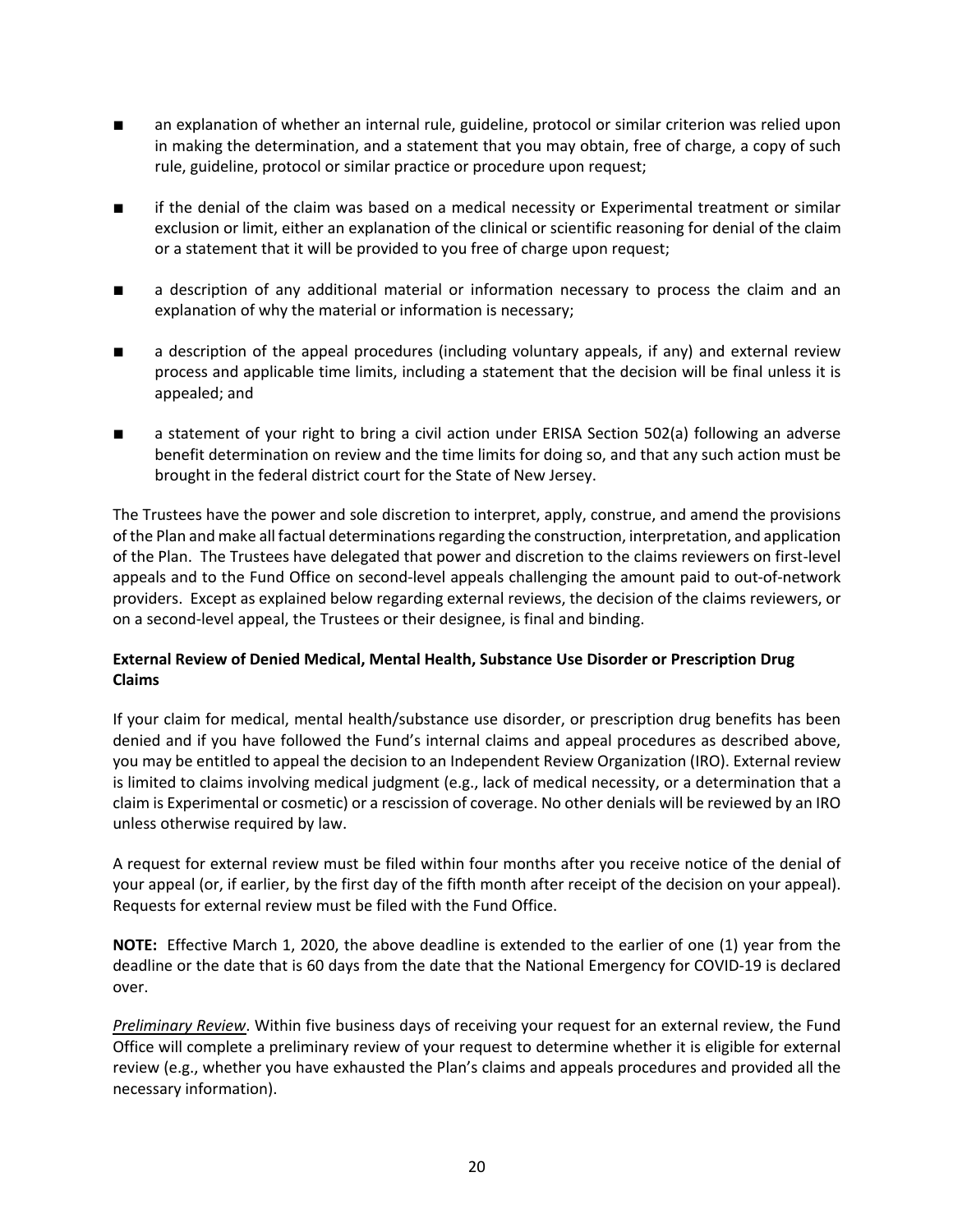Within one business day after the preliminary review is completed, you will be notified whether the claim is eligible for external review, including if required by law, and that the preliminary review may be referred to an IRO to determine whether the claim involves medical judgment. If your external review request is complete but your claim is not eligible for external review, you will receive a notice stating the reason(s) it is not eligible, and you will receive contact information for the Employee Benefits Security Administration of the United States Department of Labor (DOL) if you have any follow-up. If your external review request is not complete, the notice will describe the information or materials needed to make your request complete. You may submit additional required information within the original four-month filing period or within the 48-hour period following your receipt of the decision regarding your eligibility for external review, whichever is later.

*Referral to an IRO*. If your external review request is complete and your claim is eligible for external review, your claim will be forwarded to an IRO for review. The IRO will notify you in writing that your claim has been accepted for external review.

You are permitted to submit in writing to the assigned IRO, within 10 business days following the date you receive the initial notice from the IRO, additional information that you want the IRO to consider when conducting the external review. The IRO may, but is not required to, accept and consider additional information submitted after 10 business days. If you choose to submit such information, the assigned IRO will forward the information to the Fund Office within one business day. Upon receipt of any such information, your claim that is subject to external review may be reconsidered by the Trustees. Reconsideration will not delay the external review. The external review may be terminated as a result of the reconsideration only if the Trustees decide upon completion of their reconsideration to reverse their denial and provide payment. Within one business day after making such a decision, you and the assigned IRO will receive written notice of the decision. Upon receipt of such notice, the assigned IRO will terminate the external review.

In making its decision, the IRO will review all of the information and documents it timely receives and will not be bound by any decisions or conclusions reached during the internal claims and appeals process. In addition, the IRO may consider additional information relating to your claim to the extent the information is available and the IRO considers it to be relevant.

The IRO will provide you with written notice of its decision within 45 days after it receives the request for review. The IRO's decision notice will contain:

- a general description of the claim and the reason for the external review request;
- the date the IRO received the external review assignment and the date of the IRO's decision;
- reference to the evidence considered in reaching the IRO's decision;
- a discussion of the principal reason(s) for the IRO's decision, and any evidence-based standards that were relied on in making its decision;
- a statement that the determination is binding except to the extent that other remedies may be available under state or federal law;
- a statement that judicial review may be available to you; and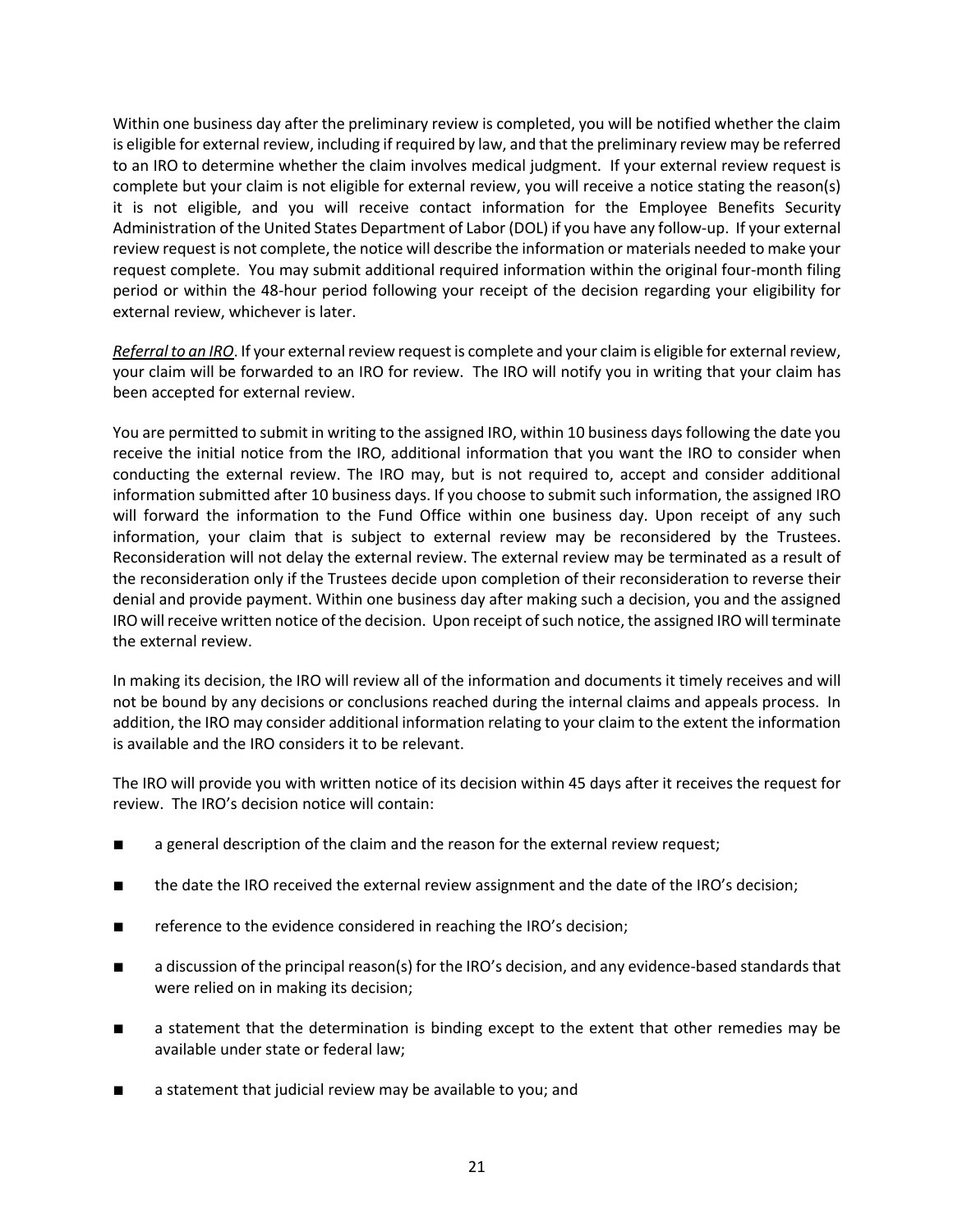contact information for any applicable consumer assistance office.

Upon request, the IRO will make available to you its records relating to your request for external review, unless such disclosure would violate state or federal privacy laws.

*Reversal of the Plan's decision*. If the IRO issues a final decision that reverses the Plan's decision, the Plan will pay the claim.

#### **Expedited IRO Review of Denied Claims**

You may request an expedited IRO review of an Urgent Care Claim denial, or of an appeal denial involving an emergency admission, continued stay, or emergency service, if you have not yet been discharged from the facility. You may request an expedited IRO review at the same time an appeal is submitted.

Immediately upon receiving your request for an expedited IRO review, a determination will be made as to whether your request is eligible for external review as described above. The Fund Office will immediately send you a notice of the claim's eligibility determination.

If your claim is determined to be subject to external review, the IRO will provide a decision as soon as possible under the circumstances, but no more than 72 hours after receiving the expedited request for review.

#### **Special Affordable Care Act (ACA) Requirements**

Notwithstanding the foregoing, the Plan will comply with the applicable requirements of the ACA in connection with medical claims, including but not limited to the following:

- *Adverse Benefit Determination*. The definition of adverse benefit determination shall include having a rescission of coverage, regardless of whether the rescission had an adverse effect on any particular benefit;
- *Right to Review Claim File*. You shall be given the right to review your claim file, including access to and copies of documents, records, and other information relevant to your claim;
- *Opportunity to Present Evidence and Testimony*. You shall be given the opportunity to present evidence and testimony as part of the appeals process. The terms "evidence" and "testimony" shall be interpreted in accordance with DOL guidance;
- *Disclosure of New Rationale and Opportunity to Respond*. In the event the Trustees (or the subcommittee hearing an internal appeal of an adverse benefits determination on behalf of the Plan) consider, rely upon, or generate new or additional evidence in connection with the claim, or are considering a new or additional rationale for the denial of the claim at the internal claims appeal stage, the Trustees (or a subcommittee) will advise you in advance of the determination of the new evidence or rationale being considered, and shall allow you no less than 45 days to respond to such new evidence or rationale, except with respect to appeals of Urgent Care Claims, in which event you will be provided no less than two days to respond to the new evidence or rationale; and
- *No Conflict of Interest*. To the extent personnel of the Fund Office are involved in the claims process, the Trustees will not consider in connection with any decision regarding the hiring, compensation,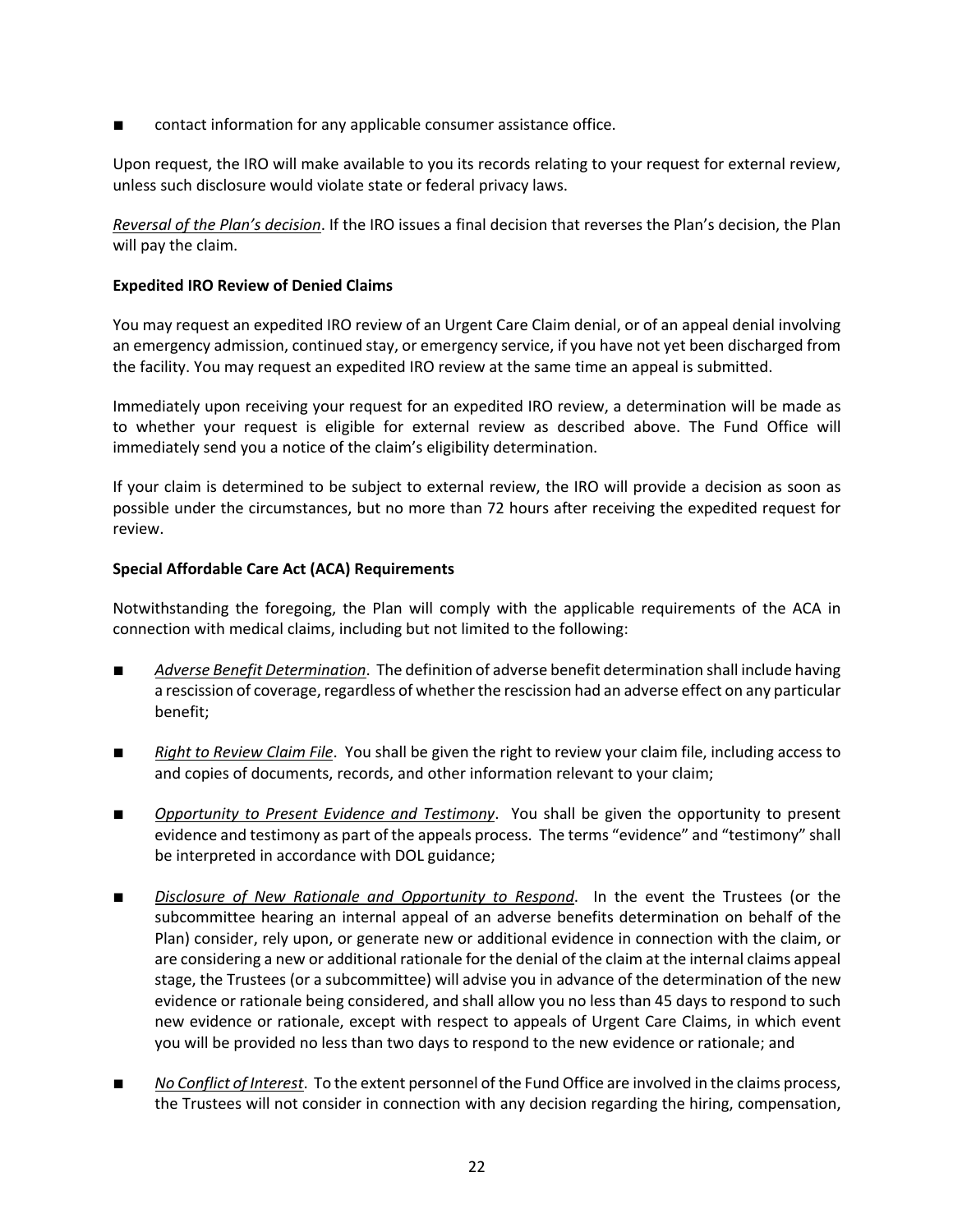promotion, termination or other similar matters with respect to an individual involved, directly or indirectly, with the evaluation or determination of your claims or appeals, whether or not such individual is likely to support the denial of benefits to you.

#### **Exhaustion and Statute of Limitations**

You must use and exhaust this Plan's administrative claims and appeals procedure before bringing a suit in New Jersey federal court. Similarly, if you do not follow the Plan's claims procedures in a timely manner, you will lose your right to bring a lawsuit regarding an adverse benefit determination. You do not have the right to assign your claim to any other party; however, as a convenience to you, a Provider, as your authorized representative, may submit for benefits on your behalf. If the Provider, as your authorized representative, seeks benefits on your behalf, he or she is only entitled to what you would be entitled to under the Plan, and shall not have any rights greater than any Covered Person.

The decision under the Plan will be final and conclusive on all persons claiming benefits under the Plan, subject to applicable law. If you challenge the final decision, a review by a court of law will be limited to the facts, evidence, and issues presented during the claims procedure. Facts and evidence that become known to you after having exhausted the appeals procedure under the Plan may be submitted for reconsideration of the appeal in accordance with the time limits established above. Issues not raised during the appeal will be deemed waived.

Any claim or lawsuit related to benefits under the Plan must be brought in the correct court no later than 24 months after the earliest of:

- the date your first benefit payment was made or due;
- the date your request for a Plan benefit was first denied; or
- the earliest date you knew or should have known the material facts on which your lawsuit is based (collectively, the 24-month Claims Period).

The deadline for you to file your lawsuit will not expire until the later of (a) the last day of the 24-month Claims Period or (b) three months after the final notice of denial of your appealed claim is sent to you by the claims administrator. Any claim or action filed under these administrative claims and appeals procedures or any lawsuit that is filed in a court after the end of this 24-month Claims Period (or, if applicable, after the end of the three-month period following exhaustion under the administrative claims and appeals procedures of the Plan) will be time-barred.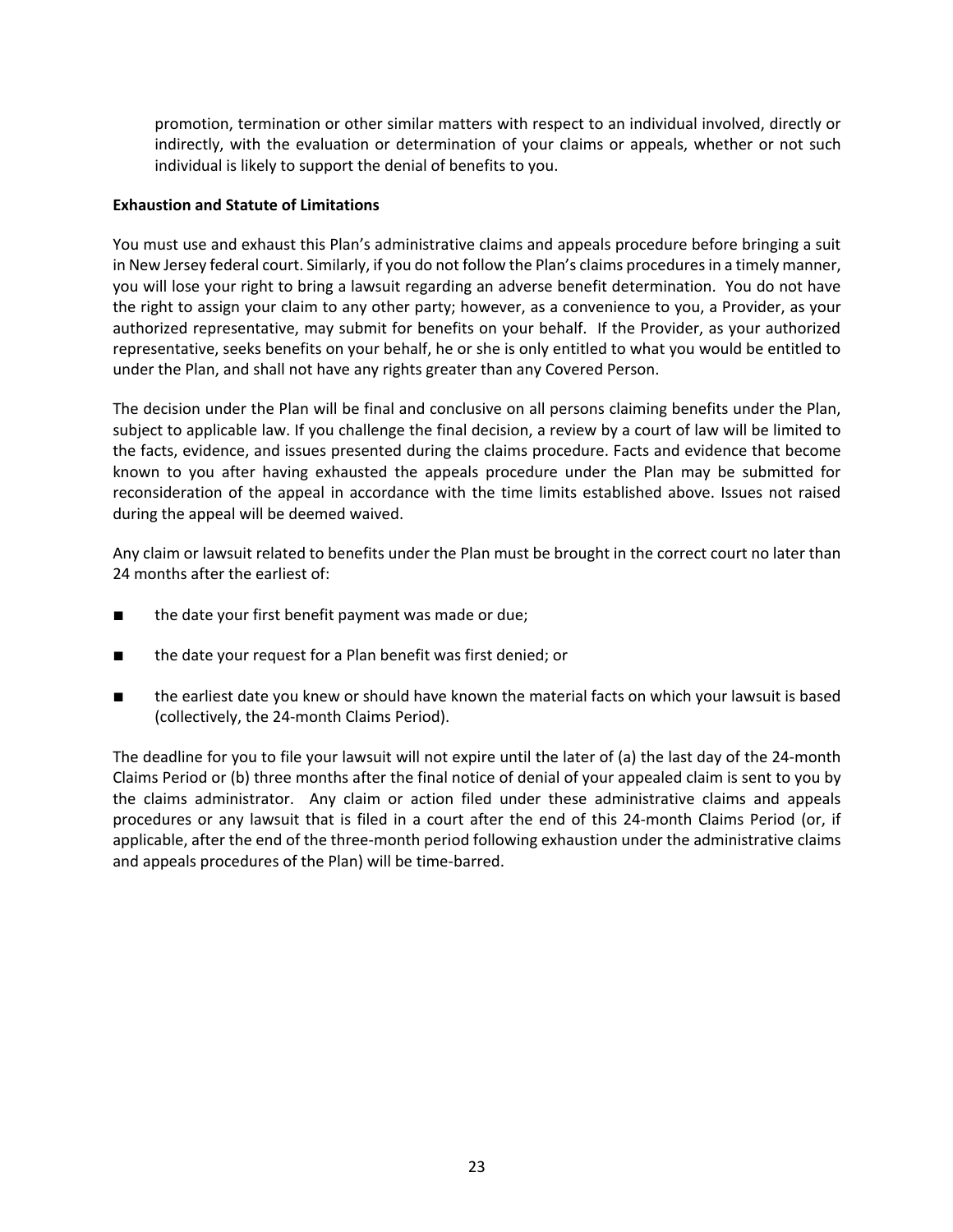## **OTHER BENEFIT SOURCES AND COORDINATION OF BENEFITS**

#### **Medicare**

Medicare is a government-provided health insurance plan for individuals:

- Age 65 or older, whether they are retired or continue to work; or
- Who are disabled and have received Social Security disability benefits for 24 months, have ALS (Amyotrophic Lateral Sclerosis, also called Lou Gehrig's disease), or have permanent kidney failure.

Medicare has the following parts:

- Part A (Original Medicare) provides Hospital insurance;
- Part B (Original Medicare) provides non-Hospital medical insurance;
- Part C Medicare Advantage plans, which are available in many areas (that you can elect instead of Parts A and B, if available); and
- Part D Prescription drug coverage.

#### **Your Coverage Options If You Continue Working After Age 65**

If you continue in employment as a Covered Person after age 65, you can choose to:

- Keep the Plan as your only coverage.
- Keep this Plan as your primary coverage, with Medicare as your secondary coverage. In this case, all claims should be submitted to this Plan first. Medicare would then consider any remaining expenses.
- Elect Medicare as your only coverage. In this case, you must notify the Fund Office and sign a waiver of coverage for Plan benefits. Once you sign the waiver, medical and prescription drug coverage under this Plan stops for you, your spouse, and any children; you will have the option of either continuing or dropping dental and/or vision coverage for yourself and your enrolled spouse and enrolled children as well. If you elect to waive medical, prescription, dental and/or vision coverage, you will not be able to get back into this Plan in the future unless you have an event that would qualify you for the Special Enrollment Rights described on page 9. Your claims must then be submitted to Medicare only.

#### **Subrogation and Third-Party Reimbursement**

#### General Principle

The Plan will not cover claims (including medical, prescription drug, and dental care claims) for injuries where you or your enrolled dependents could have a claim against a third party. In these cases, claims that would otherwise be covered by the Plan will only be covered on the following terms and conditions.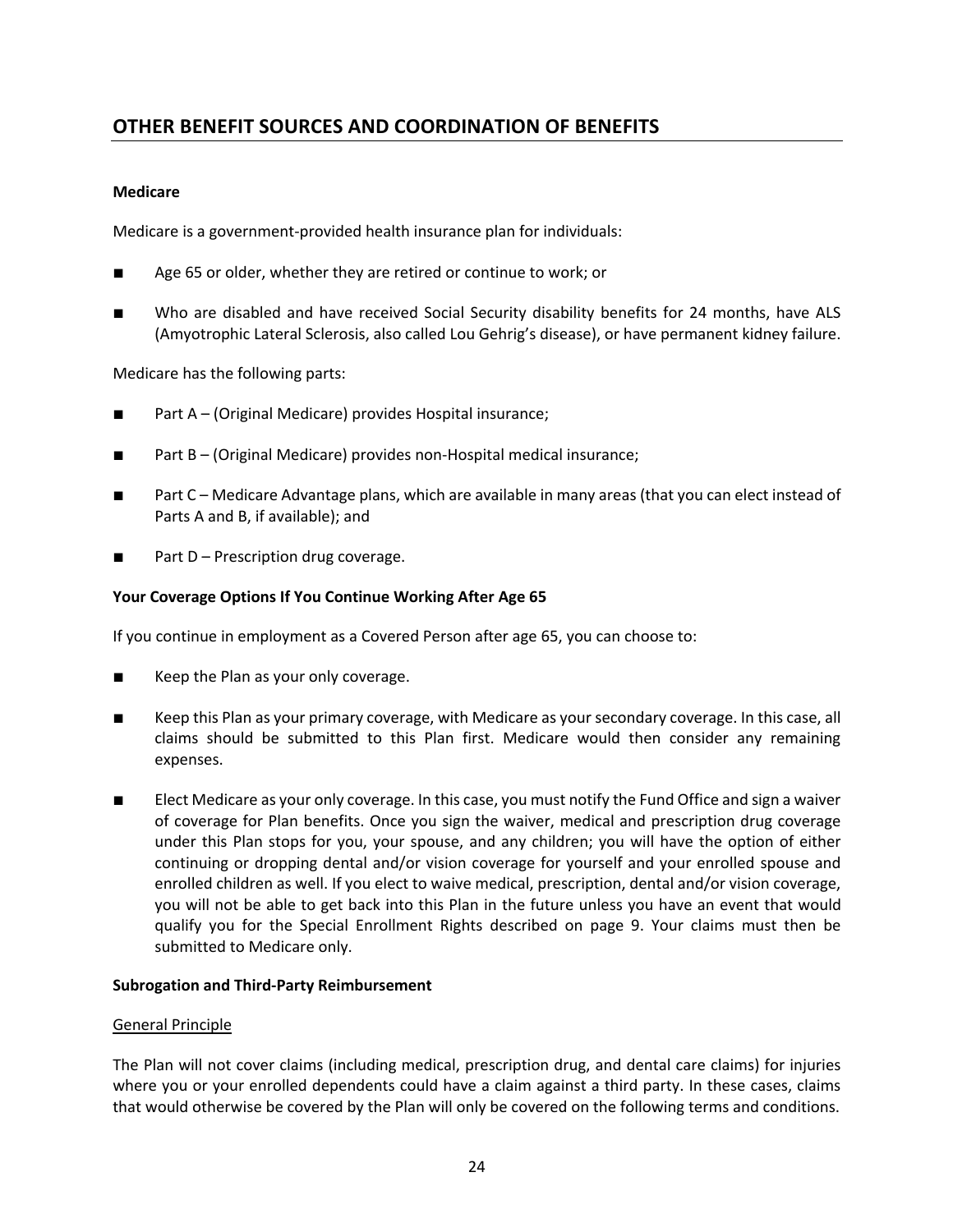If you or your dependents receive benefits under the Plan that are related to medical expenses that also may be payable under (i) workers' compensation, (ii) a statute or uninsured or underinsured motorist plan, (iii) a no-fault or school insurance plan, (iv) another insurance policy or (v) any other plan of benefits, or if another person may have to pay for the medical expenses (e.g., because they harmed you), whether through legal action, settlement or for any other reason, **you or your dependents must reimburse the Plan** for all related benefits you or your dependents recover or receive from any third party.

#### Specific Requirements and Plan Rights

The Plan is entitled to reimbursement from you or your dependents and is fully subrogated to any and all rights, recovery or causes of action or claims that you or your dependents may have against any third party (whether a person, insurance company, or other plan). The Plan is granted a specific and first right of reimbursement from any payment, amount or recovery from a third party, up to the amount paid by the Plan. This right to reimbursement exists regardless of how the recovery is structured or worded, and even if you or your dependents have not been paid or fully reimbursed for all of the damages or expenses.

The Plan's share of this recovery will not be reduced because the full amount of damages or expenses claimed have not been paid, unless the Plan agrees in writing to such reduction, in its sole and absolute discretion. This will depend on the facts and circumstances of a particular case. Further, the Plan's right to subrogation or reimbursement will not be affected or reduced by the "make whole" doctrine, the "fund" doctrine, the "common fund" doctrine, comparative/contributory negligence, the "collateral source" rule, the "attorney's fund" doctrine, the anti-subrogation statute, regulatory diligence or any other equitable defenses that may affect the Fund's right to subrogation or reimbursement.

To enforce its rights of subrogation and reimbursement, the Plan reserves the right, in its sole and absolute discretion, to deny payment of any claim until you or your dependents take affirmative steps, as required by the Plan, to obtain recoveries from responsible third parties, including but not limited to commencing legal action, filing and pursuing a claim for workers' compensation, or submitting an insurance claim to any insurer that may have liability.

If you or your dependents do not cooperate in attempting to obtain recovery from a responsible third party, or if the Plan becomes aware that you or your dependents have received a third-party payment or recovery and not reported this amount to the Plan, the Plan, in its sole discretion, may suspend all further benefit payments related to you or any of your dependents until the amount at issue (plus interest calculated on the Plan's Policy for the Collection of Overpayments), is returned to the Plan or offset against amounts that would otherwise be paid to or on behalf of you or your dependents. The Plan also has the right to commence a lawsuit against you and/or your dependents to recover any amounts owed under its right of subrogation and reimbursement.

#### Covered Person Duties and Actions

By participating in the Plan, you and your dependents consent and agree that a constructive trust, a lien or an equitable lien by agreement in favor of the Plan exists with regard to any settlement or recovery from a third person or party. This means that any amount received by you or your dependents, or your representatives (including your or your dependents' attorneys) that is due to the Plan under this provision shall be deemed to be held in trust by you or your dependents for the benefit of the Plan until paid to the Plan. You and your dependents agree to fully cooperate with the Plan in exercising its rights of subrogation and reimbursement.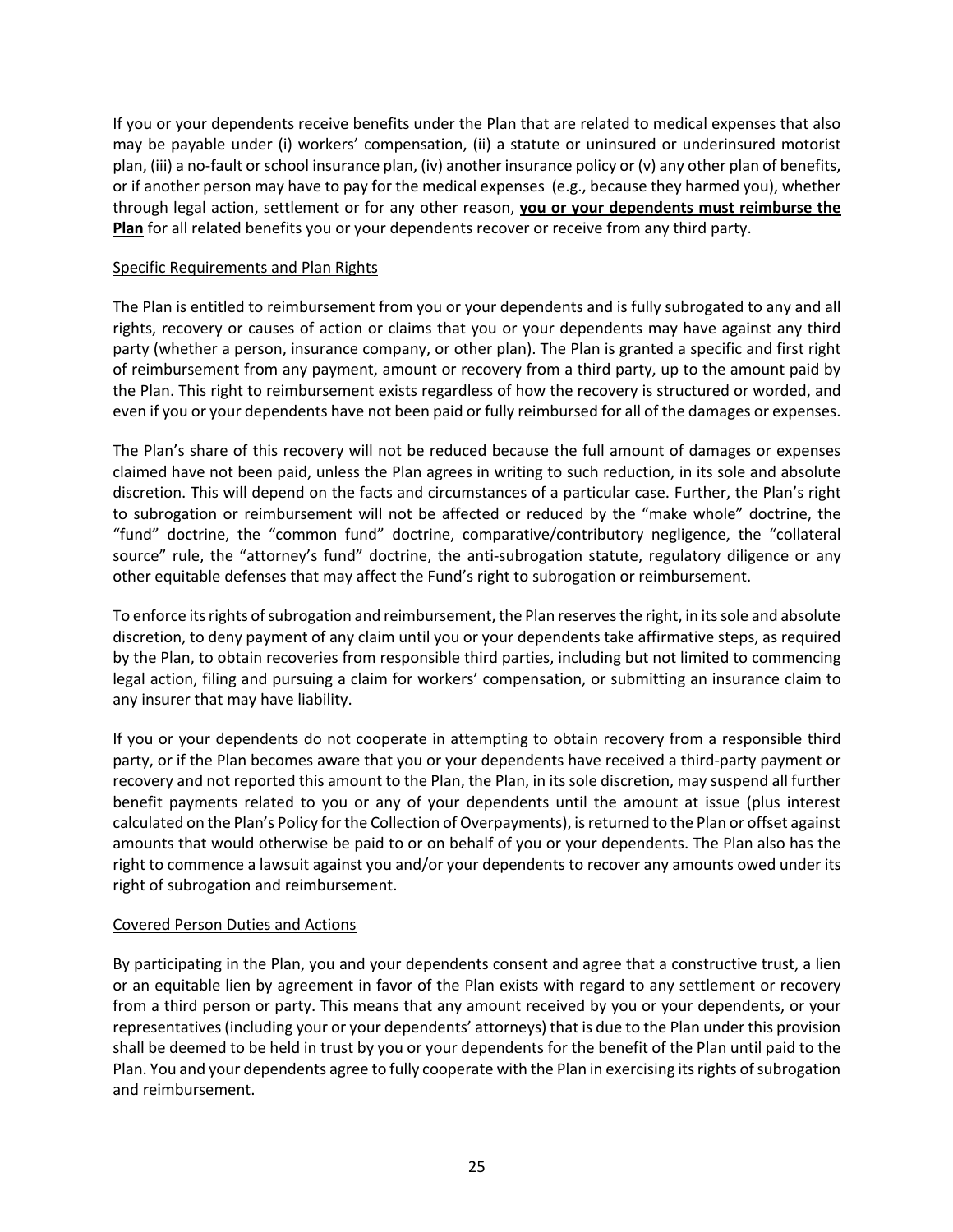Once you have any reason to believe that you or your dependents may be entitled to recovery from any third party, you or your dependents must notify the Plan as soon as reasonably possible. At that time, you and your dependents (and your or your dependents' attorneys, if applicable) may be required to sign a subrogation/reimbursement agreement that confirms your acceptance of the Plan's subrogation rights and the Plan's right to reimbursement for expenses arising from circumstances that entitle you or your dependents to any payment, amount or recovery from a third party.

If you or your dependents fail or refuse to execute the required subrogation/reimbursement agreement, the Plan may deny payment of any benefits to you and any of your dependents until the agreement is signed. Alternatively, if you or your dependents fail or refuse to execute the required subrogation/reimbursement agreement and the Plan nevertheless pays benefits to or on behalf of you or your dependents, your or your dependents' acceptance of such benefits shall constitute agreement to the Plan's right to subrogation or reimbursement.

You and your dependents consent and agree that you or your dependents shall not assign your or your dependents' rights to settlement or recovery against a third person or party to any other party, including your or your dependents' attorneys, without the Plan's prior written consent. As such, the Plan's reimbursement rights under this provision will not be reduced by attorneys' fees and expenses.

#### **Coordination of Benefits**

The coordination of benefits provisions apply when you or your dependent is covered under more than one plan. It is designed so that reimbursement from the Fund and the other plan will not be more than 100% of the expense you or your dependent incurs.

Other plans include:

- Group blanket or franchise insurance coverage
- Hospital service pre-payment plan, medical service pre-payment plan or group practice plan
- Any coverage under a labor-management trusteed plan, union welfare plan, employer organization or Employee benefit organization plan
- Any coverage under governmental programs to the extent permitted by law, and any coverage required or provided by any statute
- Any coverage sponsored by or provided through a school or other educational institution
- Automobile insurance, including but not limited to "no-fault" or personal Injury protection insurance
- Any personal insurance
- Any plan considered an "excess" plan
- Any other group health plan or individual plan, including those purchased through the Health Insurance Marketplace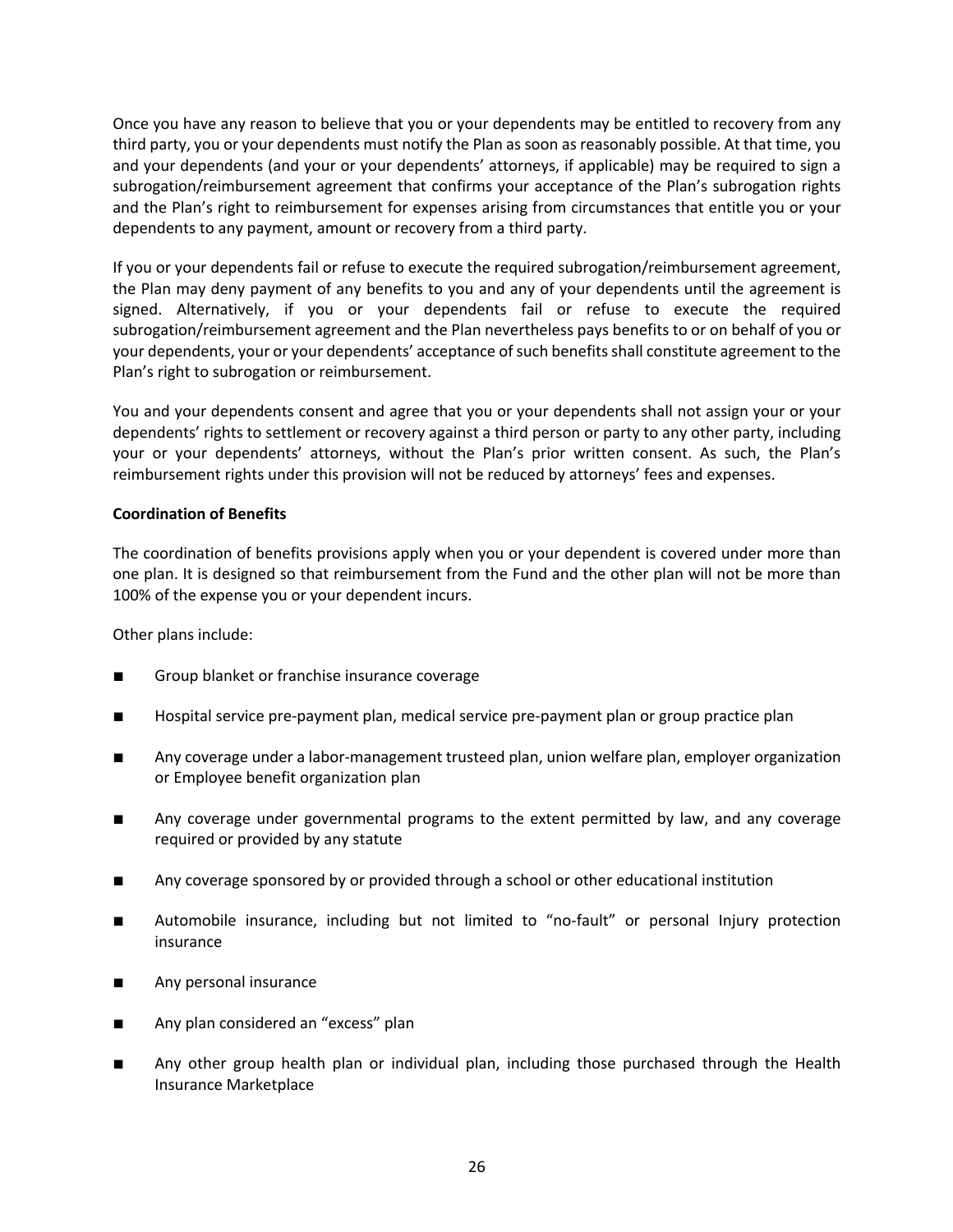Medical payments available through a homeowner's insurance policy.

If you or a covered dependent incurs a covered expense that is covered by this Plan and another plan, the primary plan will pay benefits first, then the secondary plan will pay its benefits, if any are to be paid – up to 100% of the Covered Charges.

Determining which plan is primary and which is secondary is based on the following rules for coordination with another group health plan or individual plan.

- If the other plan does not have a coordination-of-benefits provision, it pays benefits first.
- When both plans have a coordination-of-benefits provision:
	- $\circ$  The plan covering the claimant as an Employee is primary and will pay benefits first. The plan covering the claimant as an inactive participant (such as a retired or laid-off individual or as a spouse) will pay benefits second.

**Note #1:** If a part-time participant is also an eligible Dependent Child of a full-time participant under this Plan, the part-time participant receives benefits as a Dependent Child of the fulltime participant, except for benefits in connection with maternity care, which are paid by the part-time medical plan.

**Note #2:** If more than one family member is eligible for coverage as a Member, the Fund's coordination-of-benefits provisions do not apply. The family will be treated as a single unit.

- $\circ$  If a Dependent Child is covered by both parents' plans, the plan of the parent whose birthday occurs earlier in the Calendar Year is primary (regardless of the year of birth) – provided that both plans have this birthday rule.
- o If the parents are divorced or separated:
	- The plan of the parent with custody pays first; the plan of the parent without custody pays second, or
	- If the parent with custody has remarried, the plan of the parent with custody pays first; the plan of the stepparent pays second; and the plan of the parent without custody pays third, or
	- If parents have joint custody and neither parent is designated as responsible for health care expenses, the birthday rule described above applies.
	- If there is a court decree that specifies which parent is responsible for a child's health care expenses, that parent's plan will pay first. This does not apply to any claim for benefits paid or provided before the other insurer has actual knowledge of the court decree.
- $\circ$  If payment responsibility is still unresolved, the first plan to make payment is the one covering the individual the longest.
- If you or your dependent is covered by Medicare or Medicaid, special rules apply. Contact the Fund Office for additional information.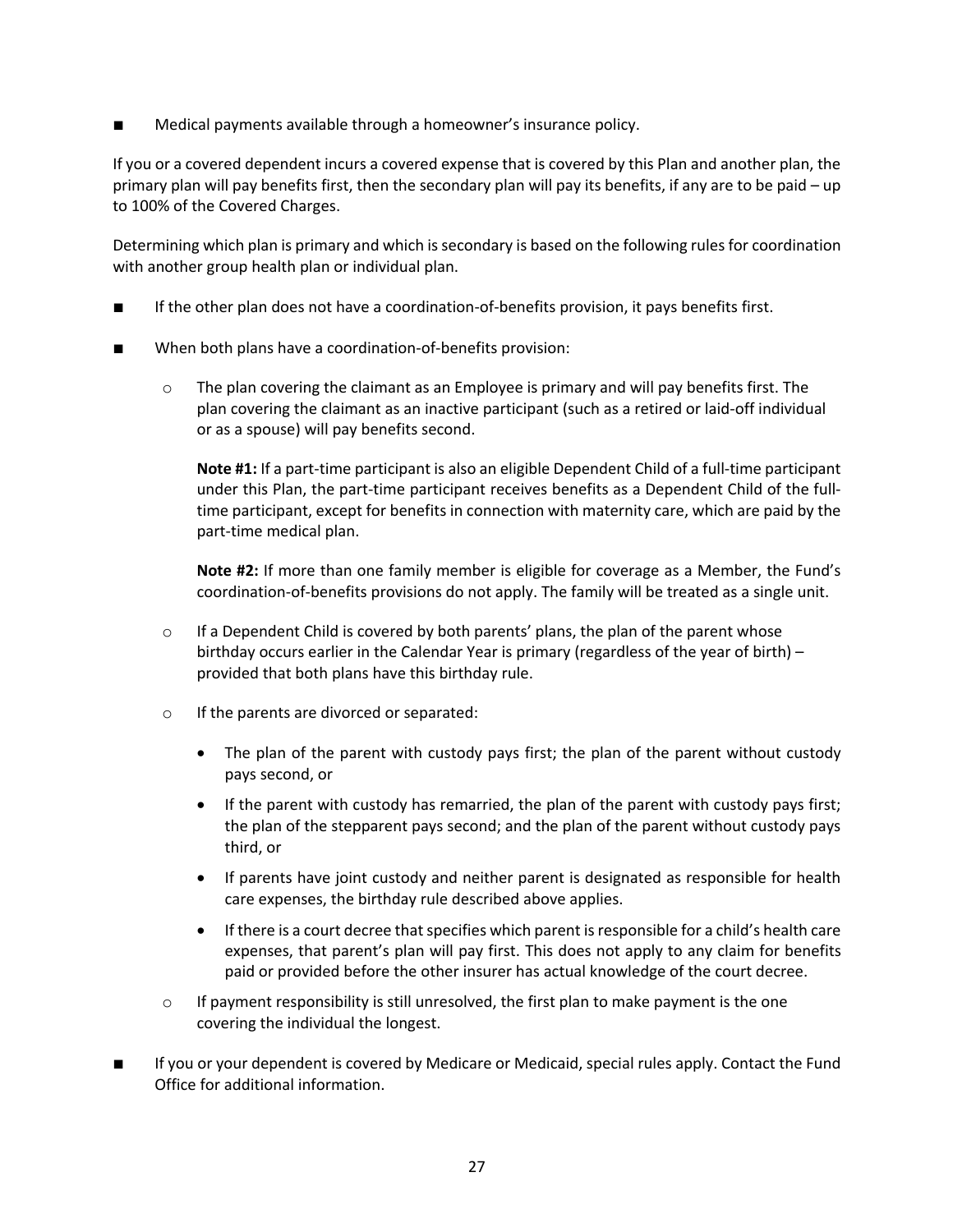■ If the other plan is a reimbursement type of program or through an automobile insurance, homeowner's insurance or other similar policy, this Plan will automatically pay benefits second.

If this Plan is the primary payer, it will pay benefits as if there were no other coverage. If this Plan is the secondary payer, it will pay the difference between the covered expense and the amount paid by the other plan, but in no case more than this Plan would have paid had it been the only coverage.

**There is a special rule for automobile insurance. The Plan will be secondary to any "no fault" or other automobile insurance coverage even if you or your dependent elects that the automobile insurance coverage be the secondary payor. Even if you or your dependents decline to select health care coverage that is available under your automobile insurance, this Plan will only pay benefits secondary, if at all. This provision is expressly intended to avoid the possibility that this Plan will be determined to be primary to coverage that is available under motor vehicle or "no-fault" insurance. Any payments made by the Fund are subject to the Fund's right of subrogation and reimbursement.**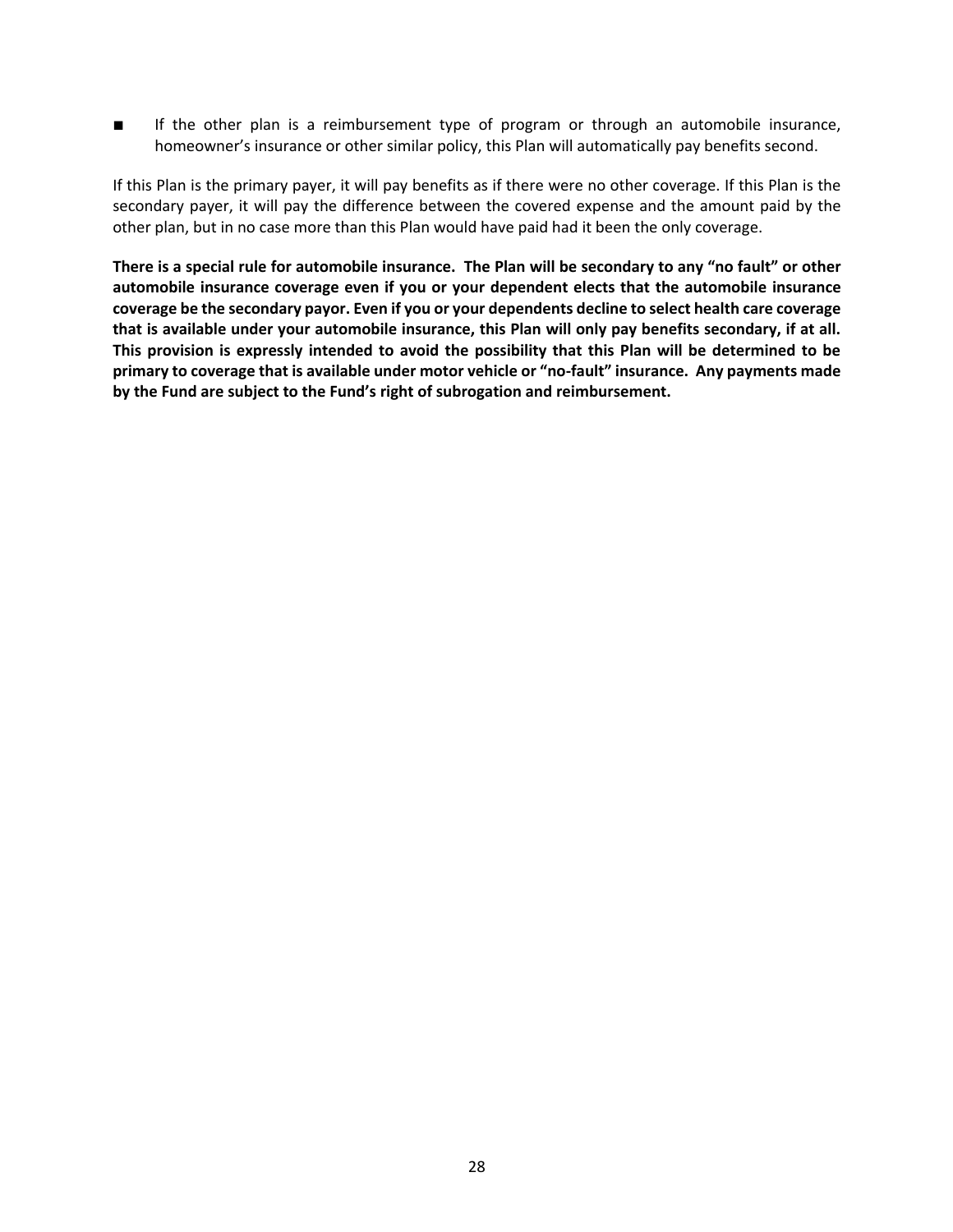## **LENGTH OF COVERAGE**

#### **When Coverage Ends**

#### For You

You are covered under the Plan until 12:01 a.m. Eastern Time on the earliest of the following dates:

- The date you stop actively working in qualifying Service;
- The date you no longer qualify for coverage under the Plan;
- The date you cease to qualify for COBRA because you fail to elect coverage or fail to make the required self-payment as specified in your COBRA entitlement notice; or
- The date the Plan terminates.

However, your collective bargaining agreement may provide that if you are absent from work due to Illness or Injury, whether compensable or not, your coverage will continue for up to 90 days. If you return to work after your coverage has ended, coverage will start again on the first day of the month after you have returned to work with a contributing employer in a position covered by this Plan. Your collective bargaining agreement may provide that if you are a full-time Covered Person and have more than five years of Service and are laid off, you may have coverage extended for yourself and your eligible dependents for up to three consecutive months following your layoff or until you obtain other employment that makes you eligible for health coverage. (Refer to your specific collective bargaining agreement to see if the extension for a layoff applies to you.) Legal Services Plan benefits will terminate at the end of the month in which you leave employment due to lay-off or Illness or Injury.

If the reason for your termination from active employment is due to retirement, you will have an opportunity to continue coverage. See the "Retired Members' Benefits" section, beginning on page 109, for more information.

#### For Your Dependents

Your dependents' coverage normally ends when your coverage ends. Coverage for dependents would also end on the earliest of:

- The date your dependent ceases to qualify for COBRA because he or she fails to elect coverage or fails to make the required self-payment as specified in his or her COBRA entitlement notice;
- The date you are no longer eligible to cover your dependents, i.e., you move from full-time to parttime employment;
- The date they no longer meet the definition of a Covered Person; or
- The date that the Plan discontinues dependent coverage for all Covered Persons.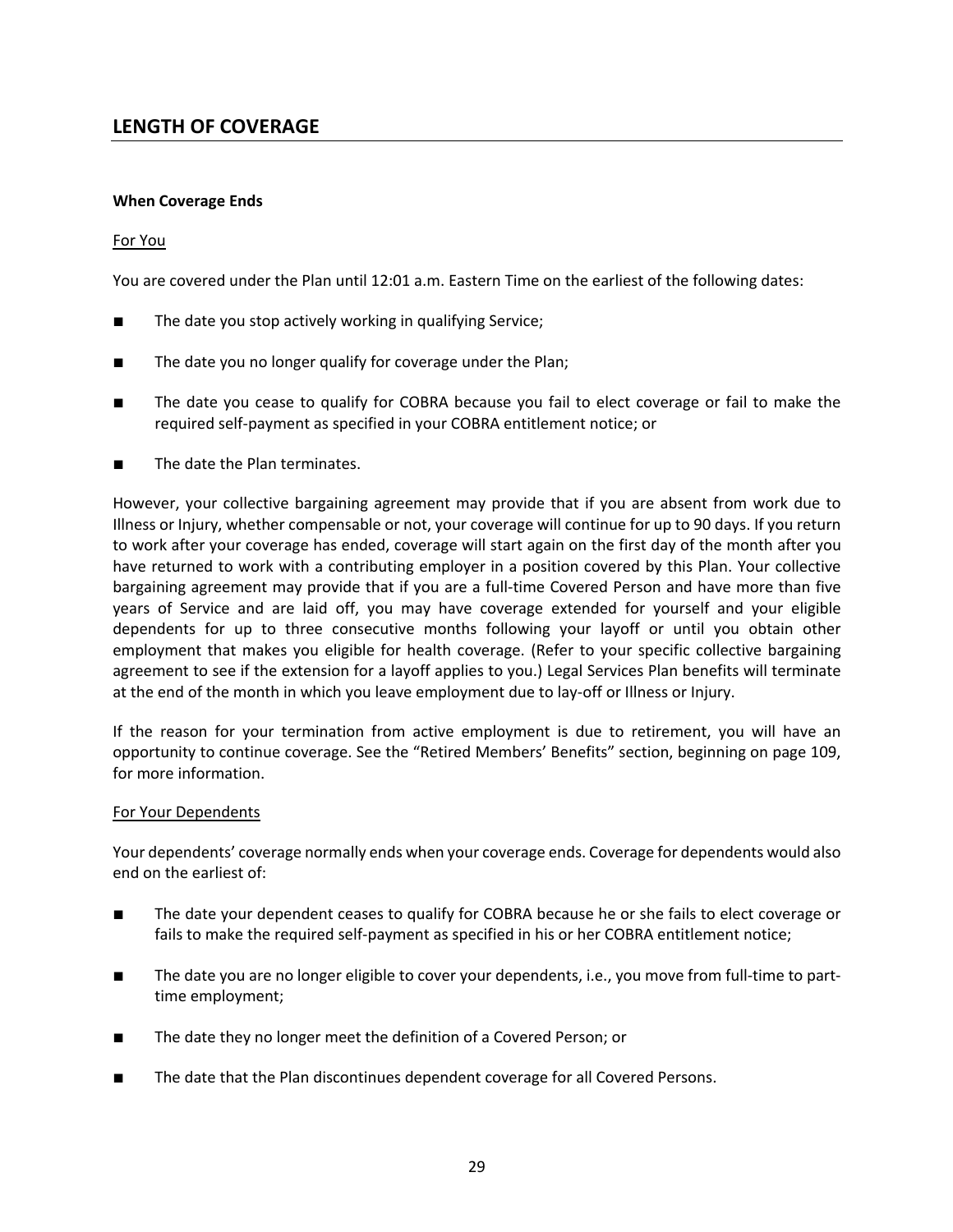When coverage ends for either you or your covered dependents, you or they may be eligible to extend coverage at your or their own expense through COBRA, as described beginning on page 31.

#### **Suspension of Benefits**

#### *Discontinuance of Coverage for Non-Payment of Employer Contributions*

If your employer is late in making or fails to make the required contributions on your behalf, your benefits may be suspended. If your employer timely pays to the Fund the contributions and any supplementary charge imposed by the Trustees, the coverage and benefits to you and your dependents will be continued without interruption. However, if your employer fails or refuses to timely pay to the Fund the contributions and any supplementary charge imposed, your and your dependents' coverage and benefits may be suspended upon 30 days' advance written notice to you.

#### *Discontinuance of Coverage and Benefits for Failure to Cooperate in Subrogation Process*

Your and your dependents' coverage and benefits may be suspended if you fail to cooperate with the Plan's subrogation process.

Prior to the suspension or offset of benefits under the Plan, you will receive 30 days' advance written notice from the Fund. The notice shall inform you that absent timely cooperation in the subrogation process and procedures, (a) your coverage and coverage for all of your eligible dependents for any benefits provided by the Fund shall be suspended for a specified period; and/or (b) the Fund will not pay any future claims for you and your dependents until the Fund has recovered in full the amount of claims paid for you and your dependents that were subject to subrogation.

If you timely cooperate in the subrogation process and procedures, coverage and benefits will be continued without interruption. However, if you fail to cooperate, you and your dependents' coverage and benefits will be suspended upon 30 days' written notice to you.

Where the Trustees decide to suspend your coverage for a period due to your failure to comply with the Plan's subrogation process, benefits for you and your dependents will be suspended for the following periods:

| Amount of subrogation claim equal to \$25,000-\$50,000: | 12 months |
|---------------------------------------------------------|-----------|
|                                                         |           |

■ Amount of subrogation claim over \$50,000: 18 months

For more information on the Plan's subrogation processes, please see the "Subrogation and Third-Party Reimbursement" section on page 24.

#### **Uniform Services Employment and Reemployment Rights Act of 1994 (USERRA)**

Under USERRA, you may continue coverage for both you and your enrolled dependents while on military leave of absence for up to 24 months.

During the first 30 days of such continuation of coverage, you will be required to pay your portion of the contribution for coverage. Thereafter, you will be required to pay 102% of the total cost of the coverage. Payment must be made to the employer.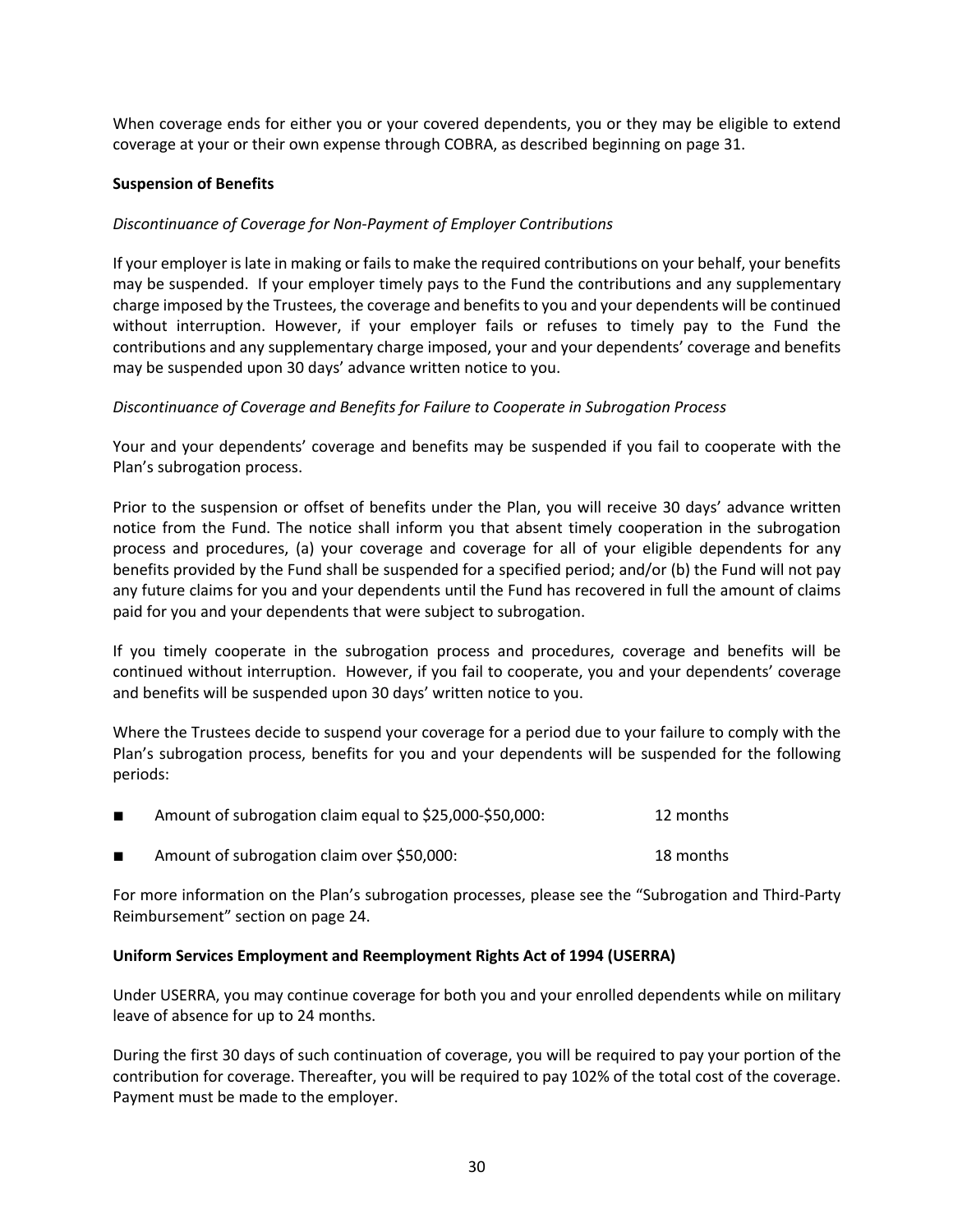Any benefit changes that are implemented while you are continuing coverage on military leave will apply to you as of the effective date of each such change.

Continuation of this coverage while on military leave will run at the same time as continuation of coverage provided under any other leave of absence except COBRA, which is explained on page 31.

You may continue this coverage up to the earlier of:

- 24 months, beginning on the date on which your absence begins, or
- The last day as specified under USERRA in which you have to return to work in employment covered by the Plan.

If you decide not to continue coverage while on military leave, coverage for you and your eligible dependents will be reinstated immediately upon your return to work in employment covered by the Plan.

Any time spent on military leave will not count toward satisfying the waiting period required under the Plan. However, when you return to work, you will be credited for any portion of the waiting period satisfied prior to going on military leave.

#### **Family and Medical Leave Act (FMLA)**

If you apply for and are approved for leave under the federal and/or state FMLA, you may be eligible to continue your medical coverage during the leave. Contact the local Human Resources Department of your employer for additional information on your FMLA benefits. Please contact the Fund Office regarding benefits under this Plan and the right to continue coverage.

#### **General Notice of Consolidated Omnibus Budget Reconciliation Act (COBRA) Continuation Coverage Rights**

To qualify for COBRA continuation coverage, you must have a "qualifying event" that would otherwise end your coverage. COBRA continuation coverage must be offered to each person who is a "qualified beneficiary." Only qualified beneficiaries may elect to continue their group health plan coverage. A qualified beneficiary is someone who will lose coverage under the Plan because of a qualifying event. Depending on the type of qualifying event, enrolled Employees, spouses and Dependent Children, including alternate recipients under QMCSOs (as defined on page 119), may be qualified Beneficiaries. (Certain newborns and newly adopted children during the period of continuation coverage may also be qualified beneficiaries.)

Under the Plan, qualified beneficiaries who elect COBRA continuation coverage must pay for coverage. Continuation coverage is the same health benefit coverage that the Plan gives to all other Covered Persons. Each qualified beneficiary who elects continuation coverage will have the same rights under the Plan as other Covered Persons covered under the Plan; however, life insurance and legal plan coverage are not continued under COBRA, but please see the conversion options available to you on pages 105 and 106.

The Plan offers COBRA continuation coverage to qualified beneficiaries only after the Fund Office has been notified that a qualifying event has occurred, as shown in the following chart.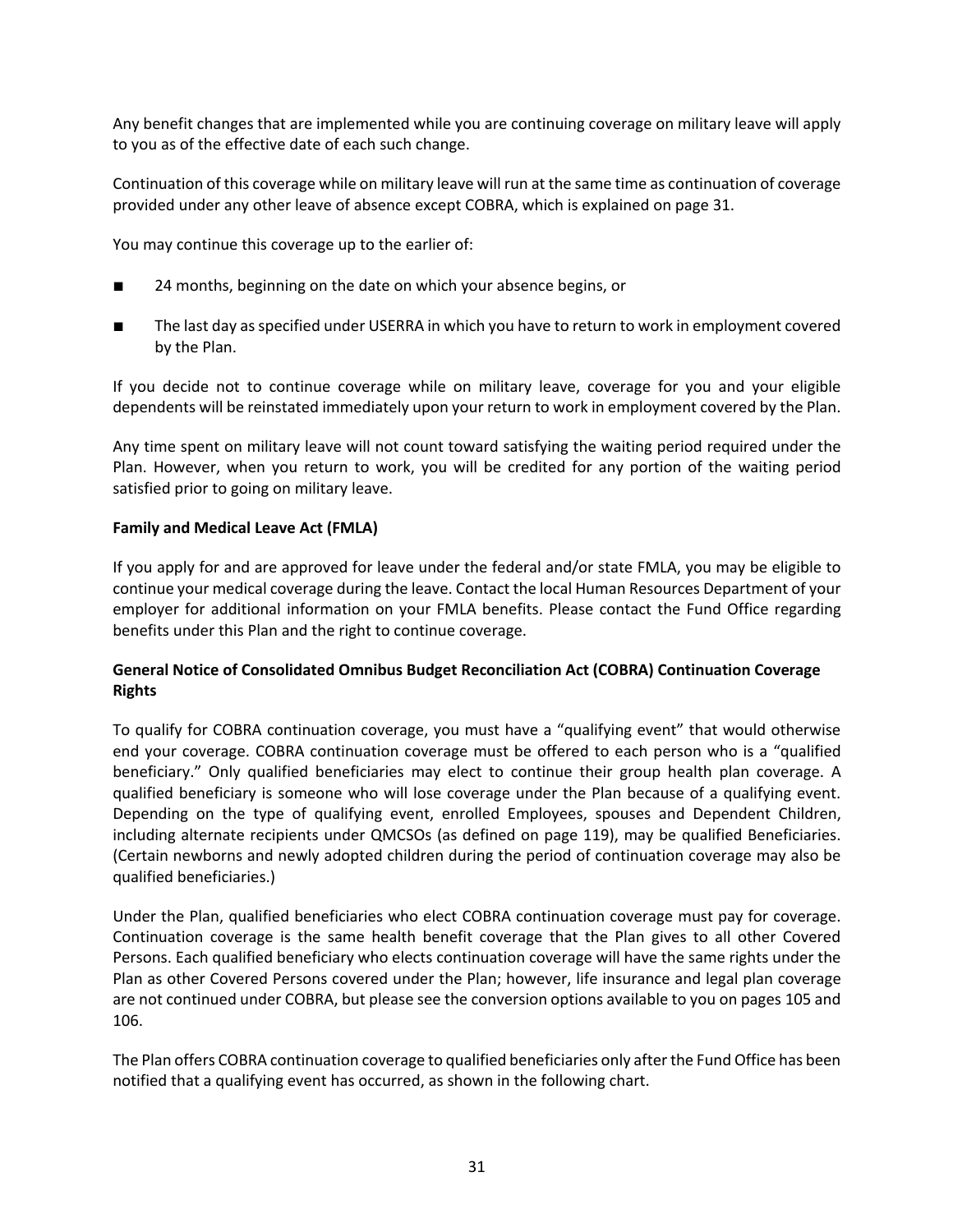| Who is a qualified<br>beneficiary:                                                  | What is a qualifying event:                                                                                                                                                                                                                      | Who must notify<br>the Fund Office of<br>the event: |
|-------------------------------------------------------------------------------------|--------------------------------------------------------------------------------------------------------------------------------------------------------------------------------------------------------------------------------------------------|-----------------------------------------------------|
| You, if you are an<br><b>Employee and lose Plan</b><br>coverage because             | Your hours of employment are<br>٠<br>reduced<br>Your employment terminates (for<br>п<br>reasons other than gross misconduct)<br>You retire                                                                                                       | The employer,<br>within 30 days of<br>the event     |
| A Dependent Child* of an<br>enrolled Employee who<br>loses Plan coverage<br>because | The parent-Employee dies<br>٠<br>The parent-Employee's hours of<br>employment are reduced<br>The parent-Employee's employment<br>٠<br>in service that is covered by this Plan<br>terminates (for reasons other than<br>gross misconduct)         | The employer<br>within 30 days of<br>the event      |
|                                                                                     | The parent-Employee becomes<br>٠<br>entitled to Medicare and elects to<br>have Medicare be primary coverage<br>The parents are divorced or legally<br>п<br>separated<br>The child no longer meets the<br>eligibility requirements                | The Employee,<br>within 60 days of<br>the event     |
| A spouse of an Employee<br>who loses Plan coverage<br>because                       | The spouse-Employee dies<br>п<br>The spouse-Employee's hours of<br>п<br>employment are reduced<br>The spouse-Employee's employment<br>٠<br>in a position that is covered by this<br>Plan terminates (for reasons other<br>than gross misconduct) | The employer<br>within 30 days of<br>the event      |
|                                                                                     | The Employee becomes entitled to<br>٠<br>Medicare and elects to have<br>Medicare be primary coverage<br>The Employee and spouse are legally<br>٠<br>separated or divorced                                                                        | The Employee<br>within 60 days of<br>the event      |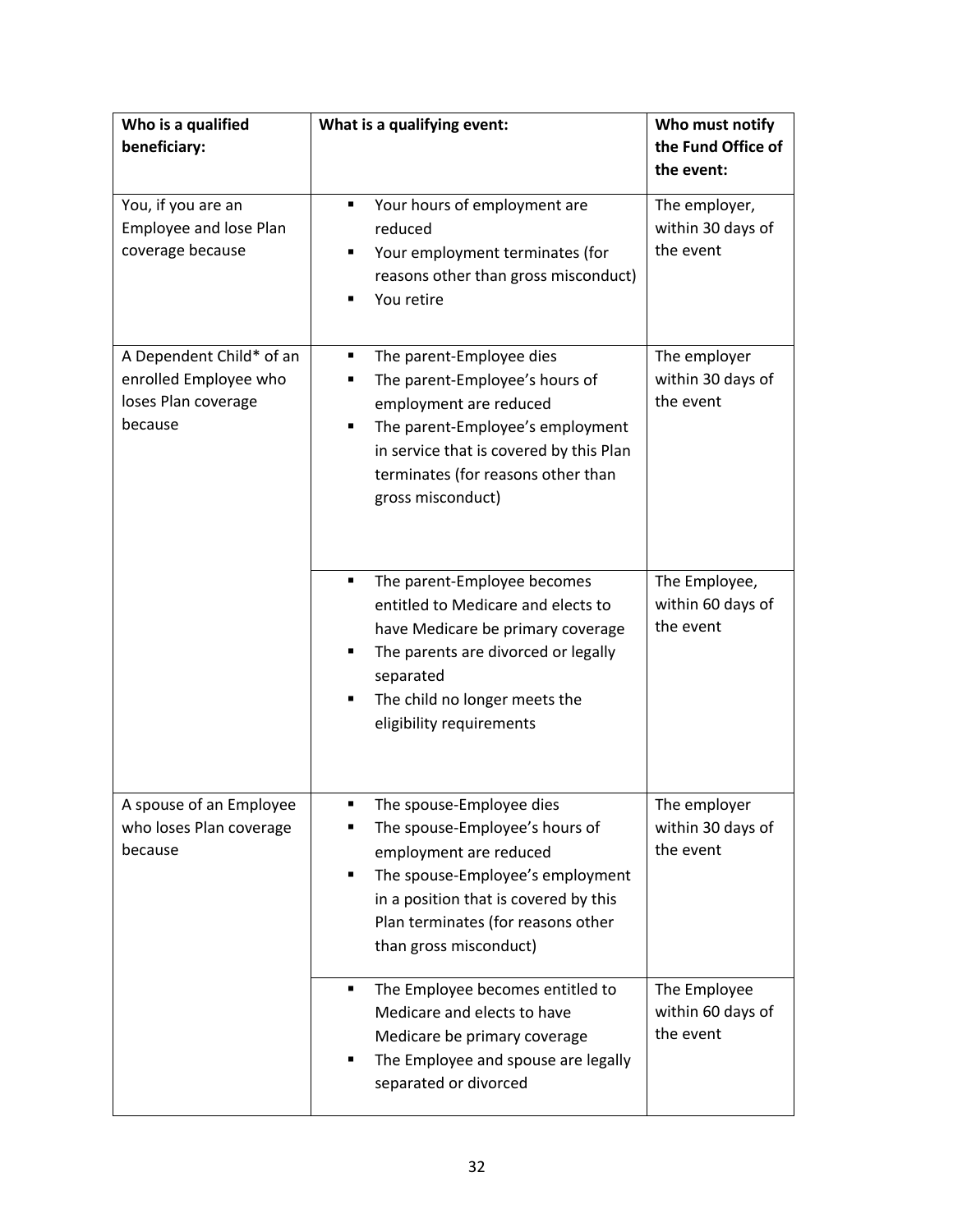\* New spouses and children who are born to or placed for adoption with an Employee during the period of the Employee's continuation coverage under COBRA are qualified beneficiaries entitled to COBRA continuation coverage. A new spouse will not be considered a qualified beneficiary and will only have continuation coverage under COBRA for the same length of time as the former Employee maintains COBRA continuation coverage. Once a newborn or adopted child is enrolled in continuation coverage, the child will be treated like all other qualified beneficiaries with respect to the same qualifying event. The maximum coverage period for such a child is measured from the same date as other qualified beneficiaries with respect to the same qualifying event (and not from the date of the child's birth or adoption).

**NOTE:** Effective March 1, 2020, the above deadlines are extended to the earlier of one (1) year from the deadline or the date that is 60 days from the date that the National Emergency for COVID-19 is declared over.

Notification of the qualifying event to the Fund Office must be in writing and must include the name and address of the Employee or qualified beneficiary, the Employee, spouse's or Dependent Child's Social Security number, and the type and date of the qualifying event and proof of the qualifying event. For example, if the qualifying event is a divorce or legal separation, you must submit a copy of the divorce decree or written proof of the legal separation.

Within 14 days after the Fund Office receives notice of a qualifying event, it will send a COBRA Notice and Election Form to each qualified beneficiary. The COBRA Notice and Election Form will identify the options available, their costs, and the conditions that would cause continuation coverage to end.

Each qualified beneficiary will have an independent right to elect COBRA continuation coverage. Employees may elect COBRA continuation coverage on behalf of their spouses and/or Dependent Children.

To elect continuation coverage, you, your spouse, or your Dependent Child(ren) must complete and return the COBRA Notice and Election Form to the Fund Office within 60 days after you receive the COBRA Notice and Election Form. You must pay the first premium retroactive to the date when coverage terminated, within 45 days after you return the COBRA Notice and Election Form. Coverage will not commence until payment is received in full.

If you, your spouse or a Dependent Child qualifies for COBRA continuation coverage and you waive your right to coverage during the election period, you, your spouse or your Dependent Child may later elect COBRA coverage as long as you do so within 60 days of the qualifying event.

#### **Paying for Coverage**

As provided by law, you, your spouse and/or your Dependent Child(ren) must pay the full premium cost of benefits coverage from the Plan plus 2% for administrative expenses (a total of 102% of the cost) for the full 18- or 36-month period. In cases of extended continuation coverage due to disability, the cost for months 19 to 29 is 150% of the full premium for the benefits coverage. Coverage will not commence until payment is received in full.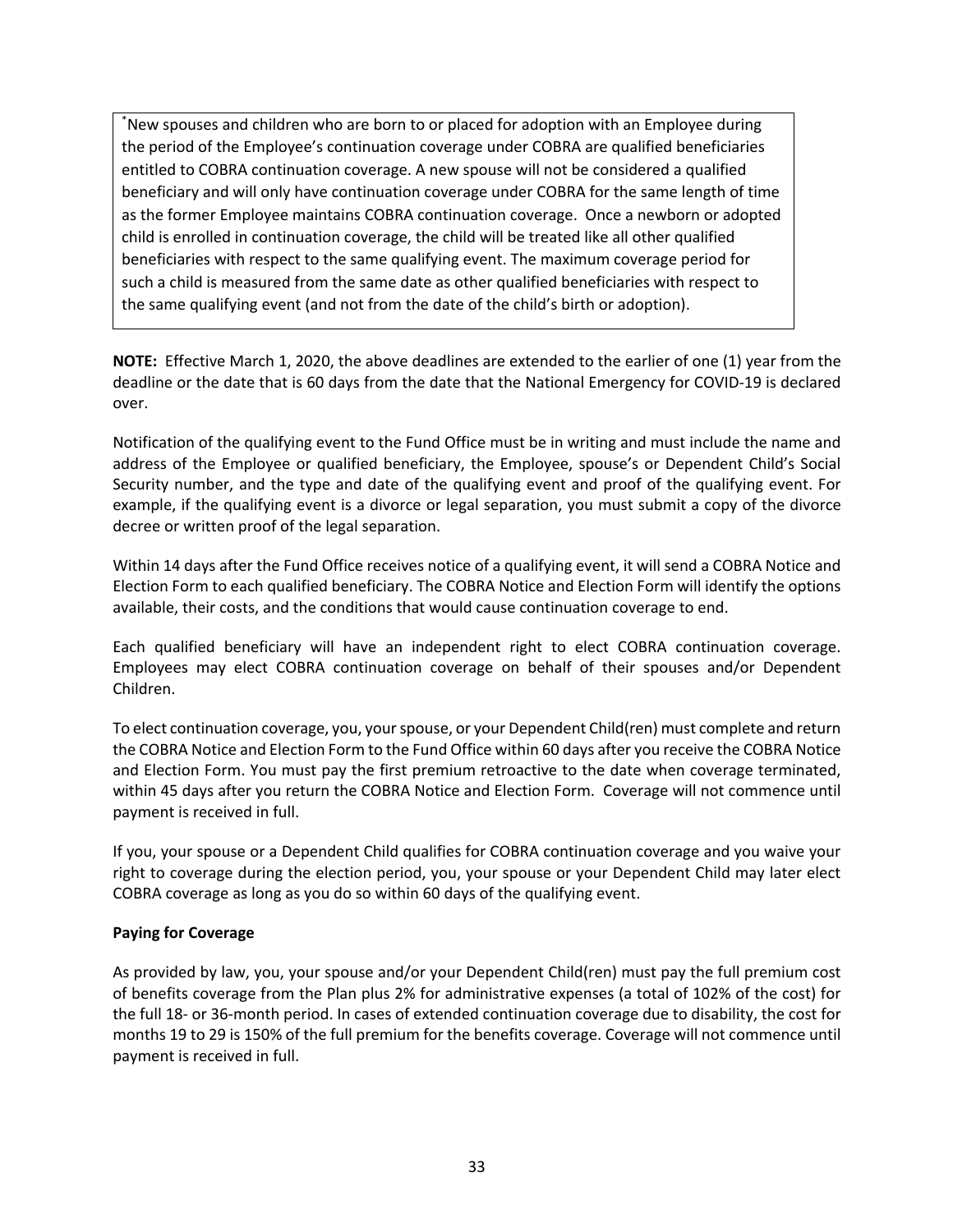The due date for your premiums is the first day of the month. You will have a 30-day grace period to pay your premiums before they are considered in default. For example, premiums for the month of November must be paid on or before November 1. Failure to pay the full premium by each due date (or within the 30-day grace period thereafter) will result in a loss of all continuation coverage. A payment will be considered timely if it is postmarked no later than the due date.

The Fund will notify you, your spouse and/or your Dependent Child(ren) that a premium payment is due or late. If payment is not made by the due date, the Fund will notify you, your spouse or your Dependent Child(ren) that continuation coverage is about to be, or has been, terminated.

**NOTE:** Effective March 1, 2020, the above deadlines are extended to the earlier of one (1) year from the deadline or the date that is 60 days from the date that the National Emergency for COVID-19 is declared over. Claims will be suspended for any period of coverage for which a premium payment is not received. If the premium is received within the extended deadline, claims will be paid retroactively.

#### **Duration of Coverage**

| <b>Qualifying COBRA Events</b>                                                |                                        |                                         |
|-------------------------------------------------------------------------------|----------------------------------------|-----------------------------------------|
| If You Lose Coverage Because:                                                 | <b>These People Would Be Eligible:</b> | <b>For COBRA Coverage</b><br>For Up To: |
| Your employment terminates<br>for a reason other than gross<br>misconduct     | You and your eligible dependents       | 18 months                               |
| Your working hours are reduced                                                | You and your eligible dependents       | 18 months                               |
| You are determined to be<br>disabled by the Social Security<br>Administration | You and your eligible dependents       | 29 months                               |
| You die                                                                       | Your dependents                        | 36 months                               |
| You divorce or legally separate                                               | Your dependents                        | 36 months                               |
| Your Dependent Children no<br>longer qualify as dependents                    | Your Dependent Children                | 36 months                               |
| entitled<br>You<br>become<br>to<br>Medicare benefits                          | Your dependents                        | 36 months                               |

The following chart shows the qualifying events and the periods of eligibility for COBRA continuation coverage.

COBRA coverage will end before the period shown above if any of the following events occur, as of the date indicated below:

- The date that the Plan terminates;
- The date that a required premium is due and unpaid after the 30-day grace period;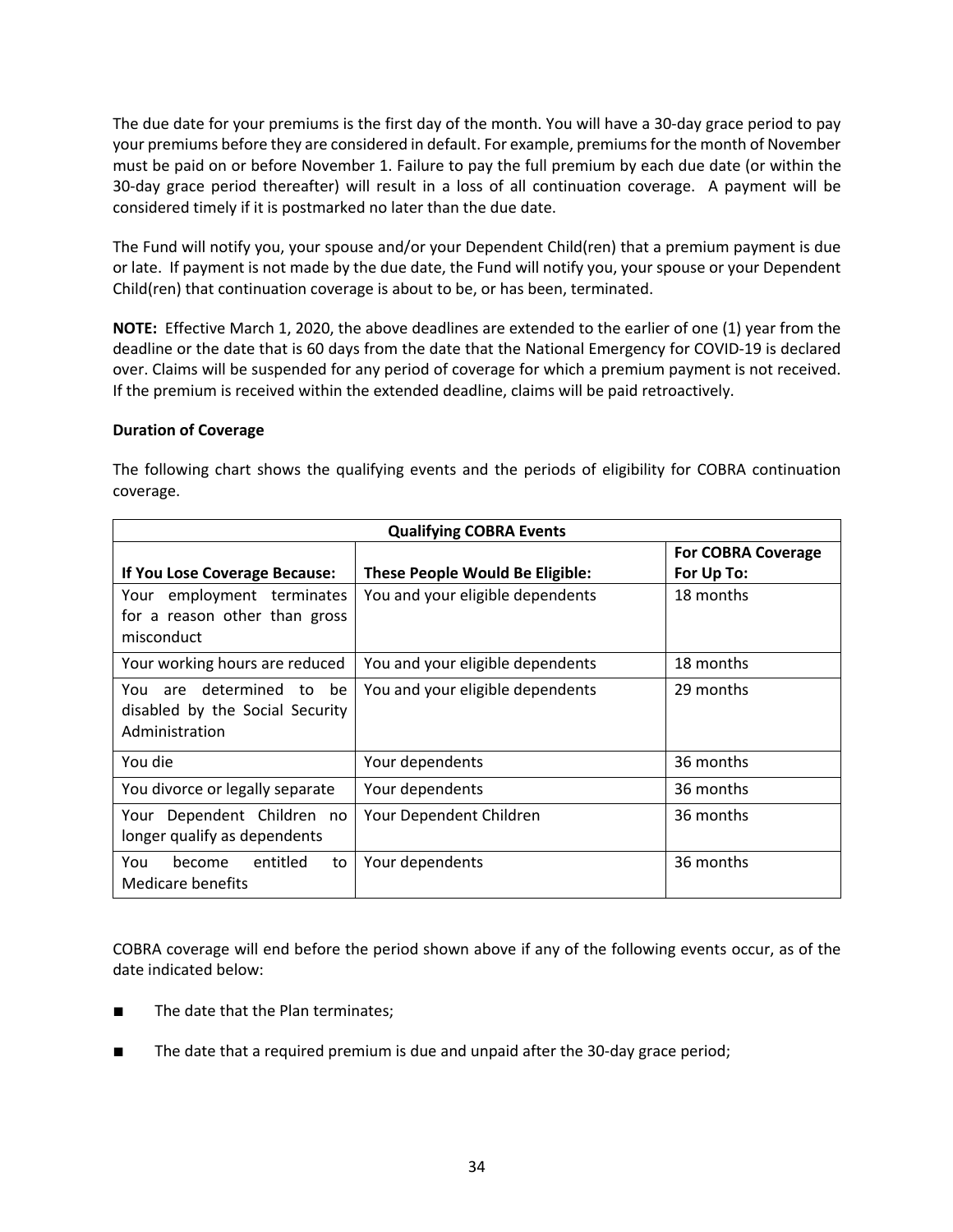- The date that you and/or your dependents become, after electing COBRA coverage, covered under another group health plan;
- If coverage has been extended for up to 29 months due to disability and there has been a final Social Security Administration determination that the individual is no longer disabled. In this case, coverage will end as of the month that begins more than 30 days after the date of the Social Security Administration final determination; or
- The date that your former employer stops contributing to the Fund and provides coverage through a different group health plan covering a significant number of the Employees formerly covered under this Plan.

Note: A few words about Medicare:

- If you or your eligible dependents become eligible for Medicare while continuing coverage, COBRA coverage will continue, but such coverage will be secondary to, and pay benefits after, Medicare.
- If you are age 65 or older, you have a special enrollment period during which you can enroll in Medicare following your loss of coverage as an active Employee. If you enroll during this period (typically eight months), you will not have to pay a late enrollment penalty under Medicare Part B. Your election of COBRA coverage does not extend your Medicare special enrollment period. Your loss of active coverage is what starts the enrollment period for you and your spouse (if over age 65).

If the qualifying event is the end of your employment or a reduction in your hours of employment, and you became entitled to Medicare benefits less than 18 months before the qualifying event, COBRA continuation coverage for your qualified Beneficiaries lasts until 36 months after the date of Medicare entitlement. For example, if you become entitled to Medicare eight months before the date on which your employment terminates, COBRA continuation coverage for your spouse and Dependent Children can last up to 36 months after the date of Medicare entitlement, which is equal to 28 months after the date of the qualifying event (36 months minus eight months). Certain qualifying events, or a second qualifying event during the initial period of coverage, may also permit a qualified beneficiary to receive a maximum of 36 months of coverage.

#### **Extension of 18-Month COBRA Coverage Period for Disability**

If you or any enrolled dependent is determined by the Social Security Administration to be disabled for Social Security disability purposes before the 60th day of COBRA continuation coverage, you may continue coverage for up to an additional 11 months (for a total maximum of 29 months), from the original qualifying event date. Each qualified beneficiary who has elected continuation coverage will be entitled to the 11-month extension.

You must inform the Fund Office of your disability in writing within 60 days of the Social Security Administration's disability determination letter.

The notice must be in writing and must include the name and address of the Covered Person, the Covered Person's Social Security number, and a copy of the Social Security Administration's disability determination letter and proof of when you were determined to be disabled. In addition, you must notify the Fund Office in writing before the end of the 18-month continuation period. If you do not notify the Fund Office within this time frame, you will not qualify for this extension.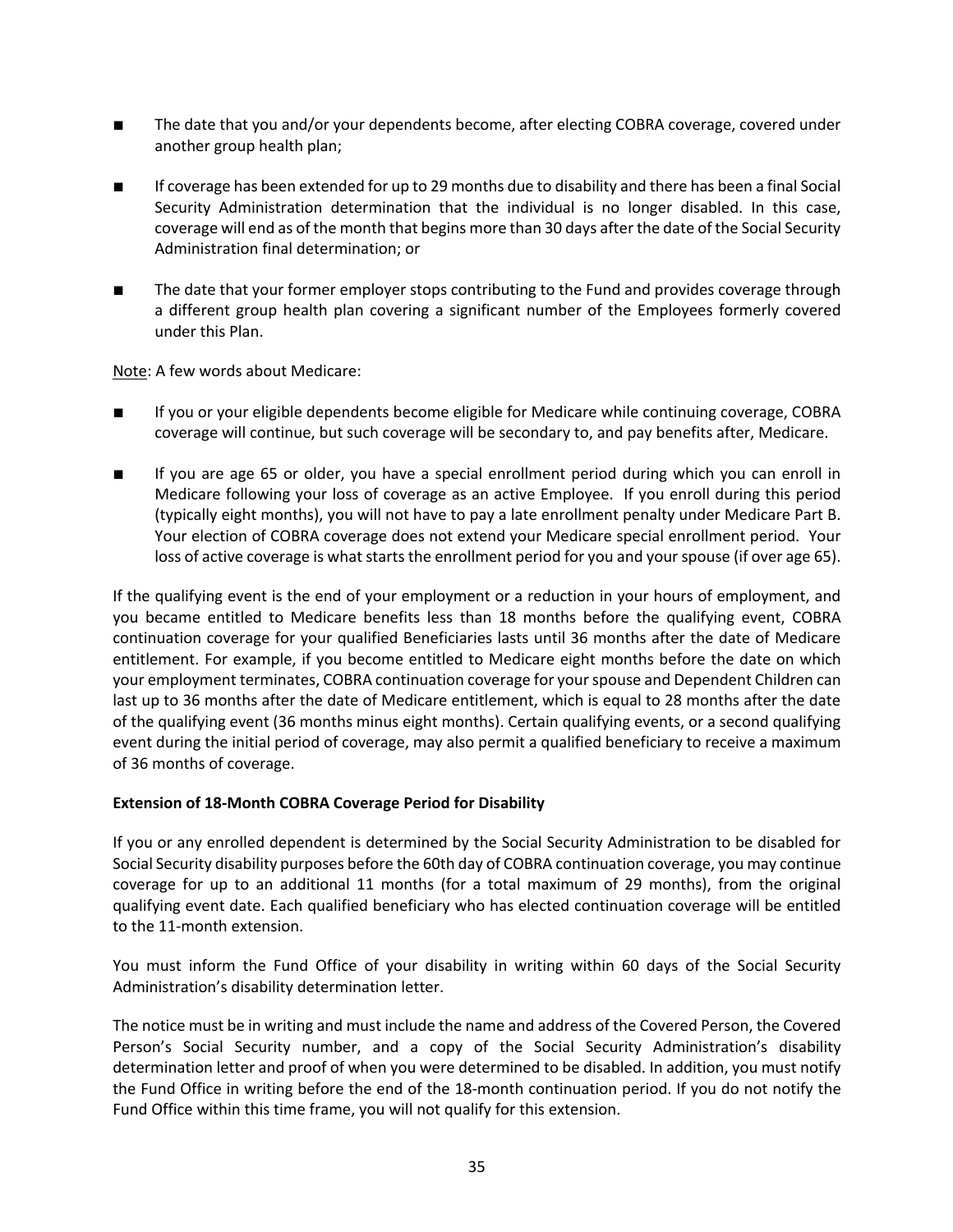#### **Second Qualifying Event**

If your family experiences another qualifying event during the 18 months of COBRA continuation coverage, the spouse and Dependent Children in your family can get up to 18 additional months of COBRA continuation coverage, for a maximum of 36 months, if the Plan is properly notified about the second qualifying event. This extension may be available to the spouse and any Dependent Children getting COBRA continuation coverage if the Employee, or former Employee, dies; becomes entitled to Medicare benefits (under Part A, Part B, or both); or gets divorced or legally separated, or if the Dependent Child stops being eligible under the Plan as a Dependent Child. This extension is only available if the second qualifying event would have caused the spouse or Dependent Child to lose coverage under the Plan had the first qualifying event not occurred.

The notice must be in writing and must include the name and address of the Covered Person or qualified beneficiary, the Covered Person's Social Security number, the type and date of the qualifying event and proof of the second qualifying event. In addition, you must notify the Fund Office in writing before the end of the 18-month continuation period. If you do not notify the Fund Office within this time frame, you will not qualify for this extension.

# **New Spouse or Acquiring New Dependents While Covered by COBRA**

If you have a new spouse or acquire a new dependent (either a child born or placed for adoption during a period of COBRA coverage), you may enroll such spouse or dependent for continuation coverage for the balance of your COBRA continuation coverage period. You must follow all of the Plan's rules for enrolling a new spouse or newly born or adopted child. Your spouse will not be considered a qualified beneficiary and therefore his or her coverage will end when your COBRA coverage ends no matter the circumstance. However, the Dependent Child will be considered a qualified beneficiary, and will have independent COBRA rights from yours.

# **Address Changes**

To protect your family's rights, you should keep the Fund Office informed of any changes in address for you and any of your eligible family members. You also should keep a copy of any notices that you send to the Fund Office.

#### **Financial Responsibility for Failure to Give Notice**

If the Plan pays a claim for you or your dependent and your coverage terminated as a result of a qualifying event, but you did not elect continuation coverage and the Fund Office was not notified within the 30- or 60-day time frames noted above, you or your employer will be required to repay the Plan for any claims that should not have been paid. If you do not repay the Plan, the amount due will be deducted from other benefits payable to you or, to the extent that the Fund can recover overpaid benefits directly from you, the Fund will recover those amounts through legal action.

If your employer fails to notify the Fund Office of a qualifying event within 30 days and you or your dependent elect continuation coverage more than 90 days after the qualifying event, the employer must reimburse the Plan for all claims paid on your behalf. The Trustees, in their sole discretion, may limit the application of this provision if the circumstances indicate that you would have elected continuation coverage within the 90-day election period if you had been notified of your right to do so.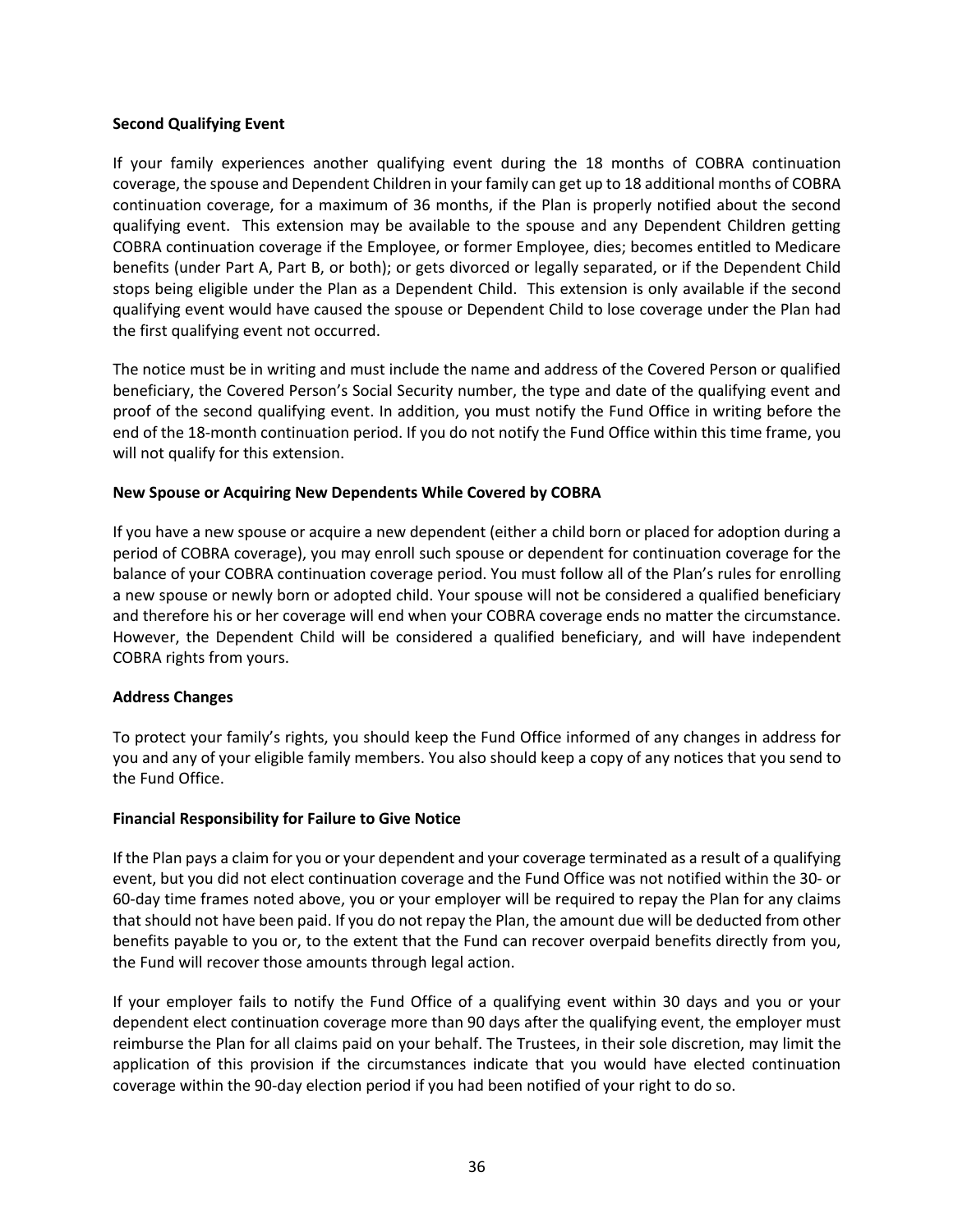# **PLAN ADMINISTRATION AND LEGAL INFORMATION**

| <b>SPD Edition Date</b>                                 | This SPD describes the benefits in effect as of January 1, 2022.<br>Benefits for part-time Employees are described in a separate SPD.   |                                                                |  |
|---------------------------------------------------------|-----------------------------------------------------------------------------------------------------------------------------------------|----------------------------------------------------------------|--|
| Plan Name                                               | UFCW Local 1262 and Employers Health and Welfare Fund                                                                                   |                                                                |  |
| Plan Sponsor                                            | <b>Board of Trustees</b>                                                                                                                |                                                                |  |
|                                                         | UFCW Local 1262 and Employers Health and Welfare Fund                                                                                   |                                                                |  |
|                                                         | 1389 Broad Street                                                                                                                       |                                                                |  |
|                                                         | Clifton, NJ 07013-4292                                                                                                                  |                                                                |  |
| <b>Employer Identification Number</b><br>(Plan Sponsor) | 23-7042767                                                                                                                              |                                                                |  |
| Plan Number                                             | 501                                                                                                                                     |                                                                |  |
| Type of Plan                                            | dismemberment, and prepaid legal service benefits                                                                                       | Group health plan providing health, life, accidental death and |  |
| Plan Year                                               | December 1 through November 30                                                                                                          |                                                                |  |
| Plan Administrator                                      | <b>Board of Trustees</b>                                                                                                                |                                                                |  |
|                                                         | UFCW Local 1262 and Employers Health and Welfare Fund                                                                                   |                                                                |  |
|                                                         | 1389 Broad Street                                                                                                                       |                                                                |  |
|                                                         | Clifton, NJ 07013-4292                                                                                                                  |                                                                |  |
|                                                         | Phone: (800) 522-4161 (TTY: 711)                                                                                                        |                                                                |  |
| Type of Administration                                  | The Board of Trustees administers the Plan; it contracts with                                                                           |                                                                |  |
|                                                         | various entities to provide administrative services to the Plan.                                                                        |                                                                |  |
| Trustees                                                | <b>Employer Trustees</b>                                                                                                                | <b>Union Trustees</b>                                          |  |
|                                                         | Generoso Del Rosario                                                                                                                    | Harvey Whille                                                  |  |
|                                                         | Michelle Castellana                                                                                                                     | James Feimster                                                 |  |
|                                                         | Ann Nichols                                                                                                                             | <b>Donald Merritt</b>                                          |  |
|                                                         | c/o Stop & Shop                                                                                                                         | c/o UFCW Local 1262                                            |  |
|                                                         | 1129 Rte. 34 North                                                                                                                      | 1389 Broad Street                                              |  |
|                                                         | Aberdeen, NJ 07747                                                                                                                      | Clifton, NJ 07013-4292                                         |  |
| Agent for Service of Legal Process                      | Plan Administrator                                                                                                                      |                                                                |  |
|                                                         | 1389 Broad Street                                                                                                                       |                                                                |  |
|                                                         | Clifton, NJ 07013-4292                                                                                                                  |                                                                |  |
|                                                         | Phone: (800) 522-4161 (TTY: 711)                                                                                                        |                                                                |  |
|                                                         | In addition, service of legal process may also be made on any Plan                                                                      |                                                                |  |
|                                                         | Trustee.                                                                                                                                |                                                                |  |
| Source of Contributions and<br>Financing of the Plan    |                                                                                                                                         | Benefits are funded through contributions from employers that  |  |
|                                                         |                                                                                                                                         | have participation agreements with the Plan or collective      |  |
|                                                         | bargaining agreements with the Union that require contributions                                                                         |                                                                |  |
|                                                         | to the Plan, and investments thereon. With the exception of life<br>insurance, AD&D, and legal service benefits, all benefits under the |                                                                |  |
|                                                         | Plan are self-insured and provided by the Fund. Vision benefits                                                                         |                                                                |  |
| became insured effective April 1, 2017.                 |                                                                                                                                         |                                                                |  |
| <b>Collective Bargaining Agreements</b>                 | This Fund is maintained in accordance with collective bargaining                                                                        |                                                                |  |
|                                                         | agreements. You may obtain a copy of the agreement that applies                                                                         |                                                                |  |
|                                                         | to you by making a written request to the Union Office.                                                                                 |                                                                |  |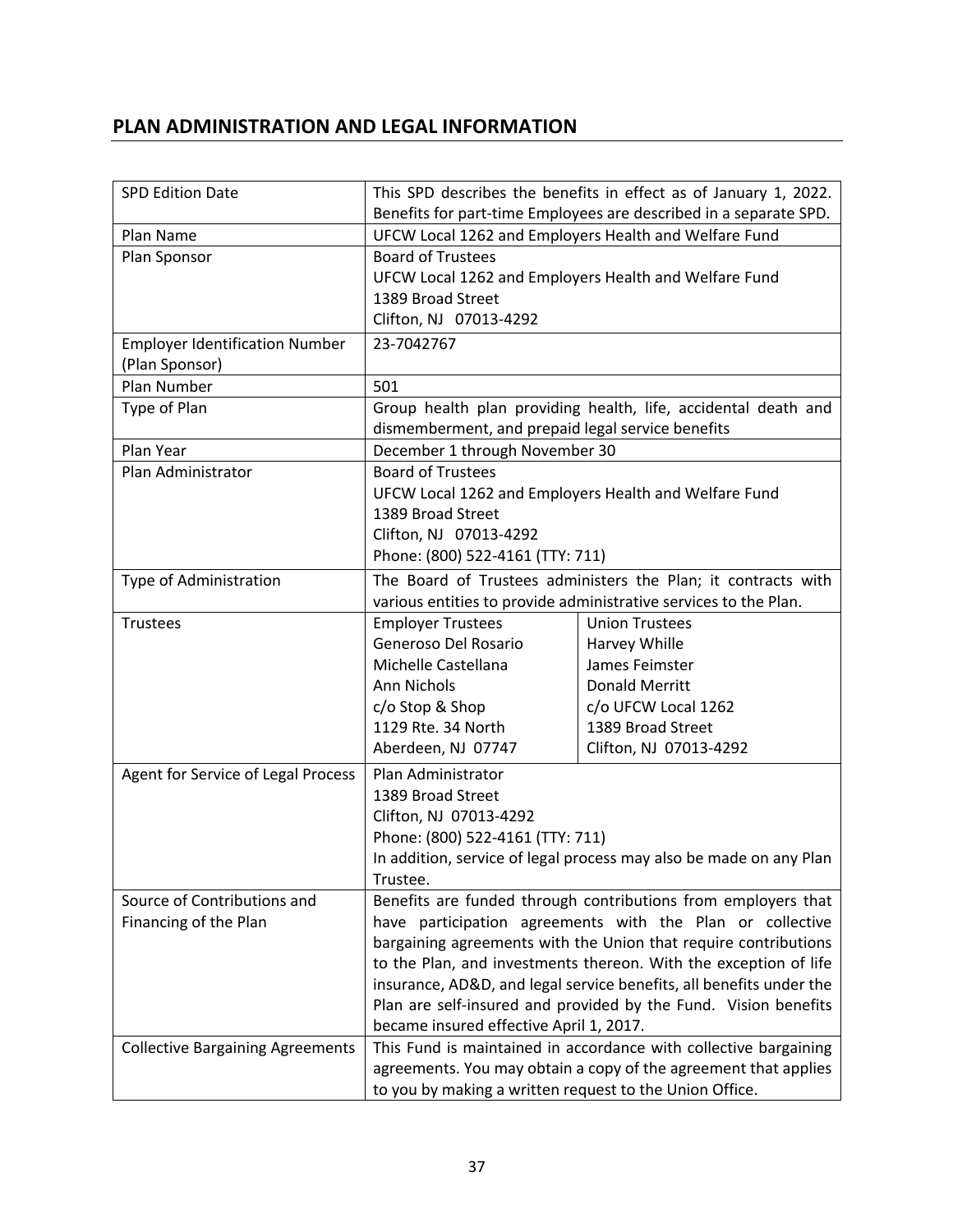| <b>Participating Employers</b> | Stop & Shop                                                      |
|--------------------------------|------------------------------------------------------------------|
|                                | <b>Tops Markets</b>                                              |
|                                | <b>Morton Williams</b>                                           |
|                                | UFCW Local 1262 Union                                            |
|                                | Office of the UFCW Local 1262 and Employers Pension Fund         |
|                                | This list may change from time to time. Upon written request to  |
|                                | the Fund Office, you may ask whether a particular employer       |
|                                | participates in the sponsorship of the Plan. If so, you may also |
|                                | request the employer's address.                                  |

#### **Plan Amendment or Termination**

The Trustees of the Fund are authorized at any time and on such basis as they, in their sole discretion, deem appropriate, to amend, modify, add to or eliminate any provision or benefit from the Plan. Benefit changes may be made by formal Plan amendment, Trustee resolution, action by the Trustees when not in session, telephone or written action and/or other methods as may be permissible for action by the Trustees.

The Trustees also reserve the right to terminate the Plan at any time for any reason under the conditions set forth in the Plan Documents. Should the Plan be terminated, the Trustees shall apply the monies of the Plan to provide benefits or otherwise carry out the purposes of the Plan in an equitable manner until the entire remainder of its assets have been distributed by the Trustees.

## **Health Insurance Portability and Accountability Act of 1996 (HIPAA)**

Federal privacy laws set limits on how health plans, pharmacies, Hospitals, clinics, nursing homes and other direct-care Providers (called covered Providers) use individually identifiable health information.

This overview describes your rights and protection of personal information related to your health. Please review it carefully.

Key provisions of these privacy standards include:

- **Access to Medical Records** HIPAA gives you the ability to review and obtain copies of your medical records. If your medical records are maintained electronically, you may request access to your electronic medical records, if that format is readily producible. Otherwise, the covered Provider must provide the requested information in an electronic format that you can read on your computer (e.g., Word, Excel). You may also request corrections if you have identified any errors. Covered Providers generally should provide access to your records within 30 days of your request and may charge for the cost of copying and sending the records to you.
- **Notice of Privacy Practices** Covered Providers will provide you with a HIPAA notice advising you of your rights. You may be asked to sign, initial or otherwise acknowledge that you have received this notice. You may also ask to restrict the use or disclosure of your information beyond the practices included in the notice, but the covered Providers would not have to agree to the changes.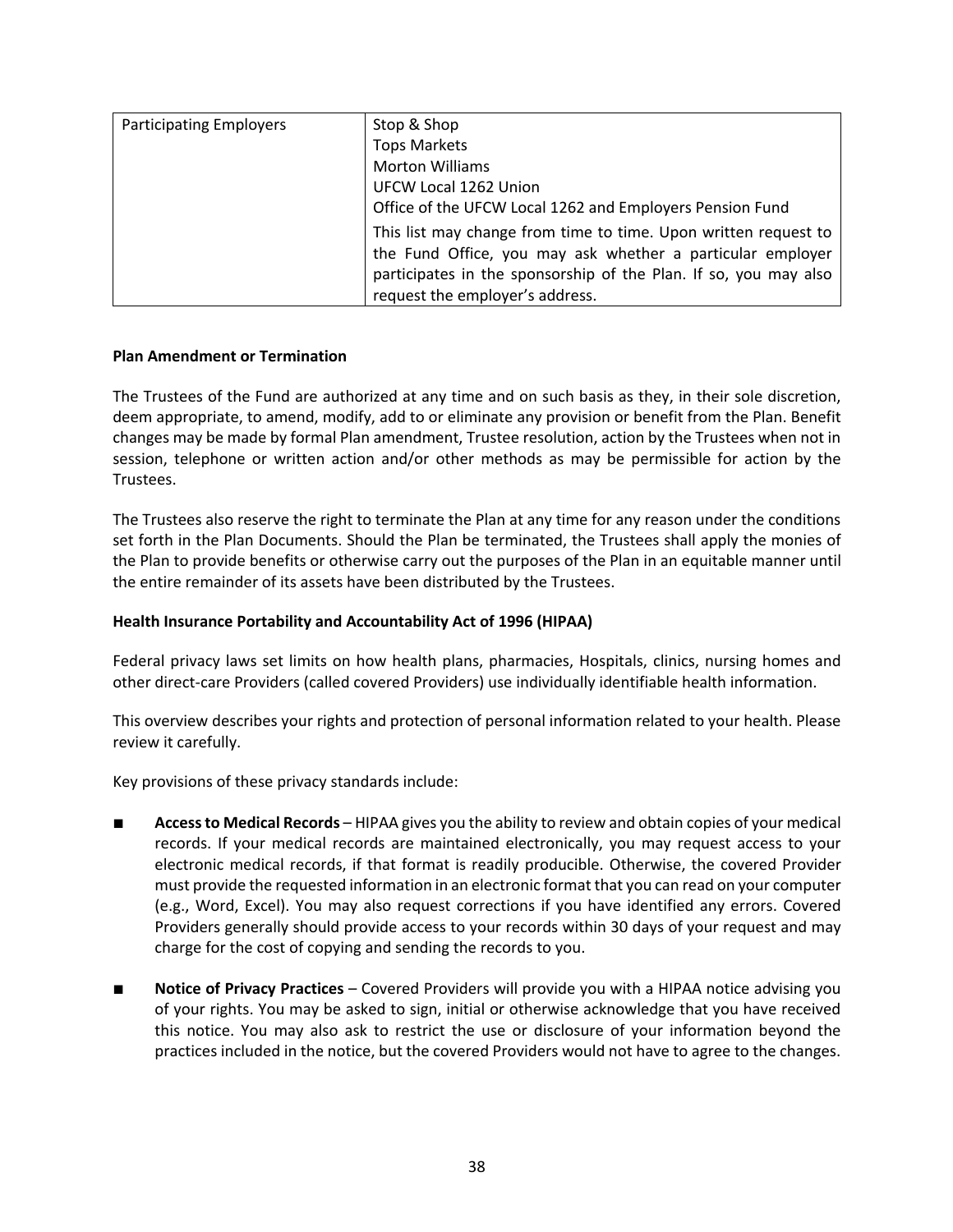- **Limits on Use of Personal Medical Information** The privacy rule sets limits on how covered Providers may use your identifiable health information. These limits do not restrict the ability of health care professionals to share any medical information needed for treatment. They do restrict its use for purposes not related to health care. Covered Providers may use or share only the minimum amount of protected information needed for a particular purpose. In no case will a covered Provider use or disclose your personal medical information which is Genetic Information for underwriting purposes. You must provide written authorization for the following medical information to be disclosed:
	- o Psychotherapy notes if maintained by the Plan.
	- o Personal medical information for marketing purposes. For example, your written authorization will be required for the covered Provider to share your medical information to promote health care products or services or alternative treatments, or provide appointment or treatment reminders. Your written authorization will not be required for prescription refill reminders, general health and wellness communications, or communications about government or government-sponsored programs, such as eligibility for Medicare or Medicaid.
	- $\circ$  Disclosures that constitute a sale of your personal medical information. A sale means that the covered entity receives direct or indirect remuneration in exchange for personal medical information. Your authorization is not required if remuneration for personal medical information is required to perform activities or provide service, such as for research or for the services provided by the health information exchange.
	- $\circ$  Personal health information released to a life insurer, a bank, a marketing firm or another outside business for purposes not related to your health care.
- **Stronger State Laws** The federal privacy standards do not affect state laws that provide additional privacy protections for patients. The confidentiality protections are cumulative; any state law providing additional protections would continue to apply. When a state law requires a certain disclosure, the federal privacy regulations may not preempt the state law.
- **Confidential Communications** Under the privacy rule, you can request that your doctors, health plans and other covered Providers take reasonable steps to ensure that their communications with you are confidential. For example, you could ask your doctor to call you at work rather than at home, and the doctor's office should comply with that request if it can be reasonably accommodated.
- **Complaints** You may file a formal complaint regarding the Fund's privacy practices to:

Privacy Officer UFCW Local 1262 and Employers Health and Welfare Fund Office 1389 Broad Street Clifton, NJ 07013-4292 (800) 522-4161

Complaints may also be made in writing to the Secretary of the U.S. Department of Health and Human Services Office for Civil Rights (OCR), which is charged with investigating complaints and enforcing the privacy regulation.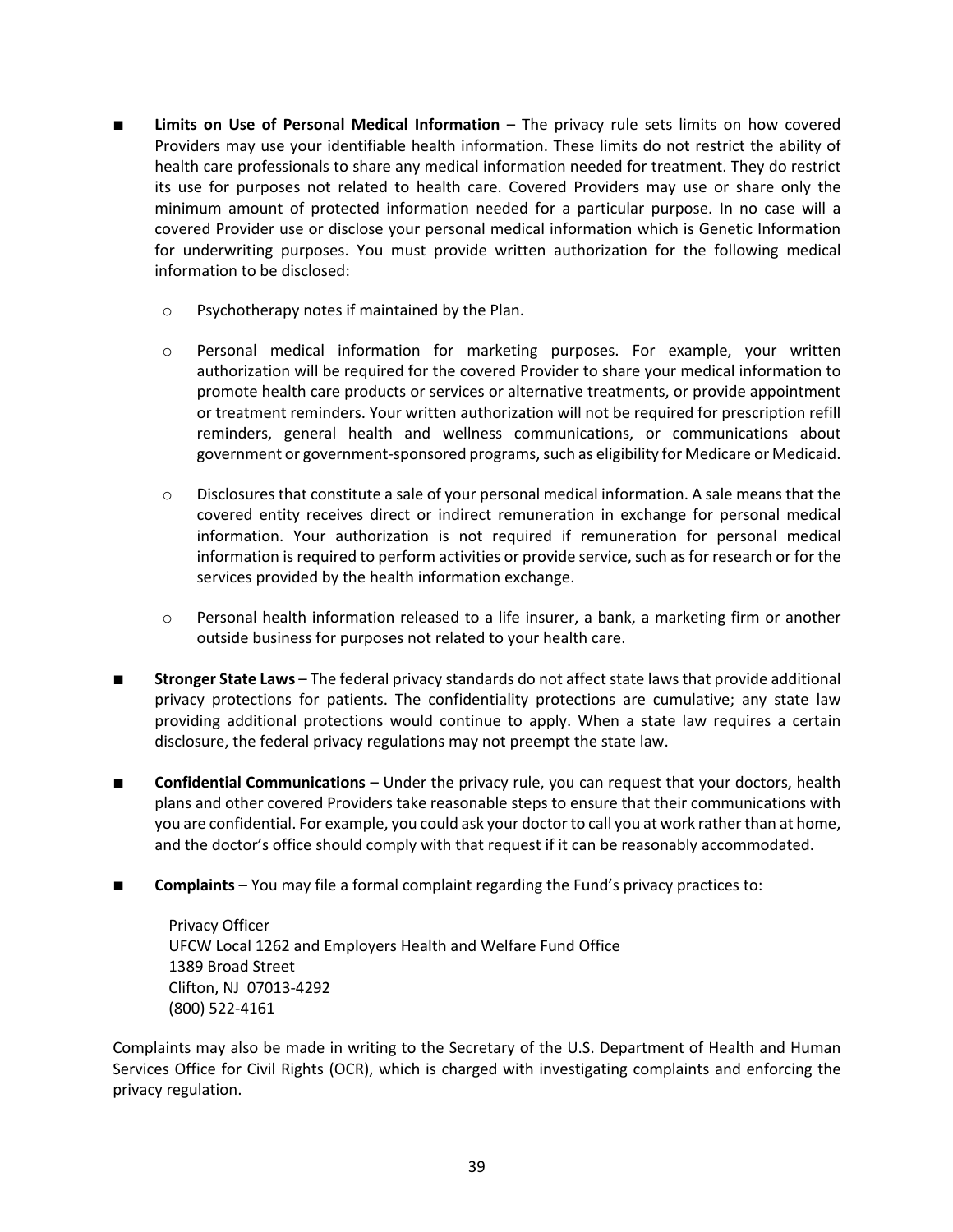If there is a breach of your unsecured personal medical information, you will be notified promptly.

**For More Information** – You can find additional HIPAA information on the Internet at http://www.hhs.gov/ocr/hipaa or by calling 1-866-627-7748. If you have questions about your HIPAA rights, you may contact your state insurance department or the U.S. Department of Labor, Employee Benefits Security Administration (EBSA) toll-free at 1-866-444-3272 (for free HIPAA publications, ask for publications concerning changes in health care laws). You may also contact the CMS publication hotline at 1-800-633-4227 (ask for Protecting Your Health Insurance Coverage). These publications and other useful information are also available on the Internet at http://www.dol.gov/ebsa, the DOL's interactive Web pages – Health laws.

## **Genetic Information Nondiscrimination Act of 2008 (GINA)**

The Fund complies with GINA, which prohibits discrimination in health coverage and employment based on Genetic Information. GINA, together with provisions of HIPAA, generally prohibits health insurers or health plan administrators from requesting or requiring Genetic Information of an individual or an individual's family members, or using this information for decisions regarding coverage, rates, or preexisting conditions. GINA also prohibits employers from using Genetic Information for hiring, firing, or promotion decisions, and for any decisions regarding terms of employment.

# **Qualified Medical Child Support Orders (QMCSOs)**

Any child of an enrolled Employee who is an alternate recipient under a QMCSO will be considered as having a right to dependent coverage under the Plan. A QMCSO is an order that meets certain legal requirements and requires the Plan to provide health coverage to your eligible Dependent Children. You may obtain a copy of the Fund's procedures governing QMCSO determinations, free of charge, by contacting the Fund Office.

A QMCSO is any judgment, decree or order, including a court-approved settlement agreement, issued by a domestic relations court or other court of competent jurisdiction, or through an administrative process established under state law, that has the force and effect of law in that state, that assigns to a child the right to receive health benefits for which a dependent is eligible under the Plan, and that the Trustees (or their delegates) determine is qualified under the terms of ERISA and applicable state law. Please contact the Fund Office if you have any questions about QMCSOs.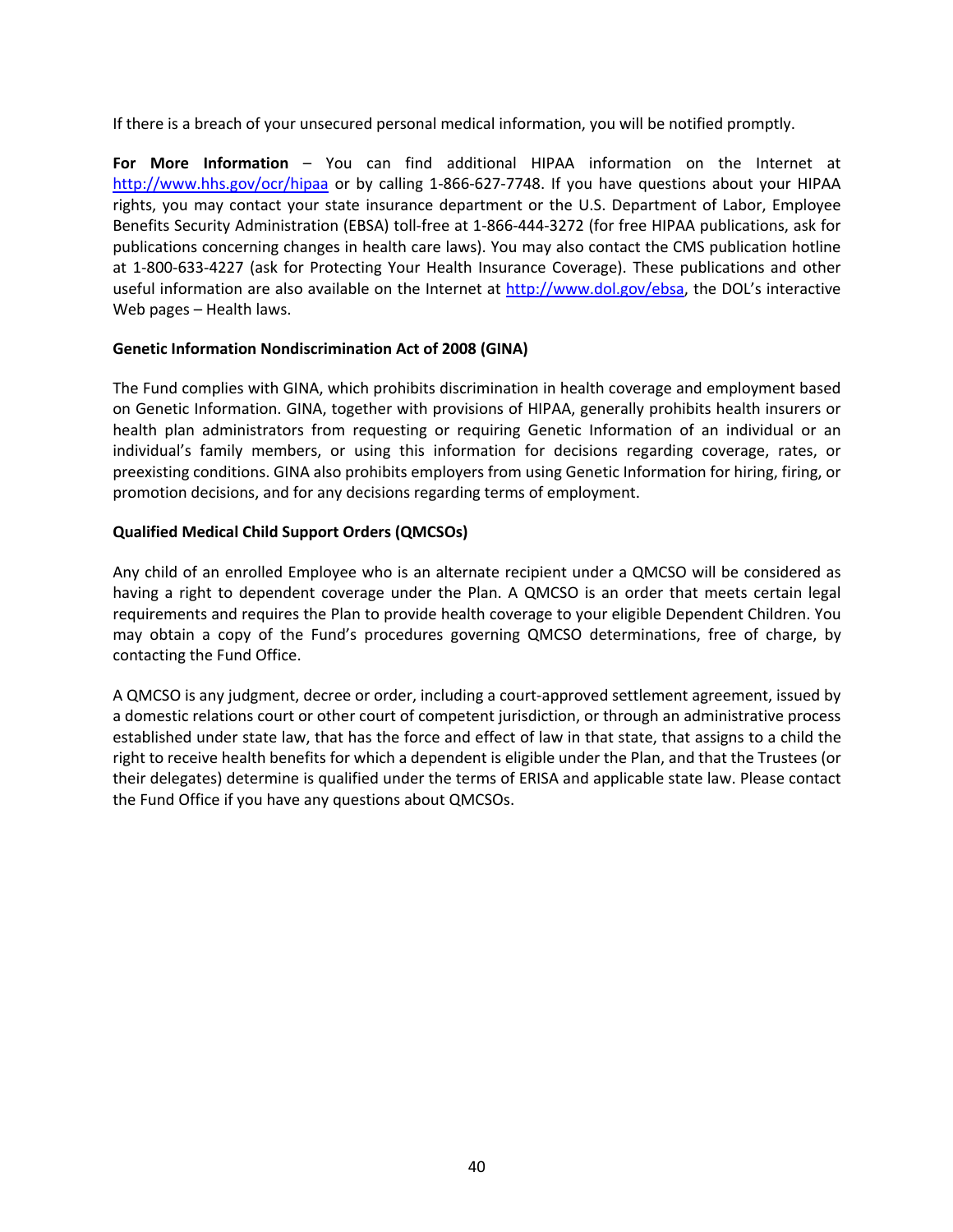# **YOUR RIGHTS UNDER ERISA**

As a Covered Person in the Plan, you are entitled to certain rights and protections under the Employee Retirement Income Security Act of 1974 (ERISA). ERISA provides that all Covered Persons are entitled to:

#### **Review Information About the Plan and Your Benefits**

- Examine, without charge, at the Fund Office and at other specified locations such as worksites, all documents governing the Plan, including collective bargaining agreements, and a copy of the latest annual report (Form 5500 Series) filed by the Plan with the DOL and available at the Public Disclosure Room of the EBSA. These documents are available upon written request to the Plan Administrator.
- Obtain, upon written request to the Plan Administrator, copies of documents governing the operation of the Plan, including copies of the latest annual report (Form 5500 Series) and an updated SPD. The Plan Administrator may make a reasonable charge for the copies.
- Receive a summary of the Plan's annual financial report. The Plan Administrator is required by law to furnish each Covered Person with a copy of the summary annual report.

#### **Continue Group Health Plan Coverage**

Continue health care coverage for yourself, your spouse, or eligible Dependent Children if there is a loss of coverage under the Plan as a result of a qualifying event. You or your dependents may have to pay for such coverage. Review the "General Notice of Consolidated Omnibus Budget Reconciliation Act (COBRA) Continuation Coverage Rights" section beginning on page 31 for the rules governing your COBRA continuation coverage rights.

#### **Prudent Actions by Plan Fiduciaries**

In addition to creating rights for Covered Persons, ERISA imposes duties upon the people who are responsible for the operation of the Plan. The people who operate the Plan, called "fiduciaries" of the Plan, have a duty to do so prudently and in the interest of you and other Covered Persons and beneficiaries. No one, including your employer, the Union, or any other person, may fire you or otherwise discriminate against you in any way to prevent you from obtaining a Plan benefit or exercising your rights under ERISA.

#### **Enforce Your Rights**

If your claim for a Plan benefit is denied in whole or in part, you must receive a written explanation of the reason for the denial, and you have a right to obtain, without charge, copies of documents relating to the decision. You also have the right to have the Trustees review and reconsider your claim, as described in the "Appealing a Denied Claim" section on page 17.

Under ERISA, there are steps that you can take to enforce the above rights. For instance, if you request materials from the Plan and do not receive them within 30 days, you may file suit in a federal court. In such a case, the court may require the Plan Administrator to provide the materials and pay you up to \$110 a day until you receive the materials, unless the materials were not sent because of reasons beyond the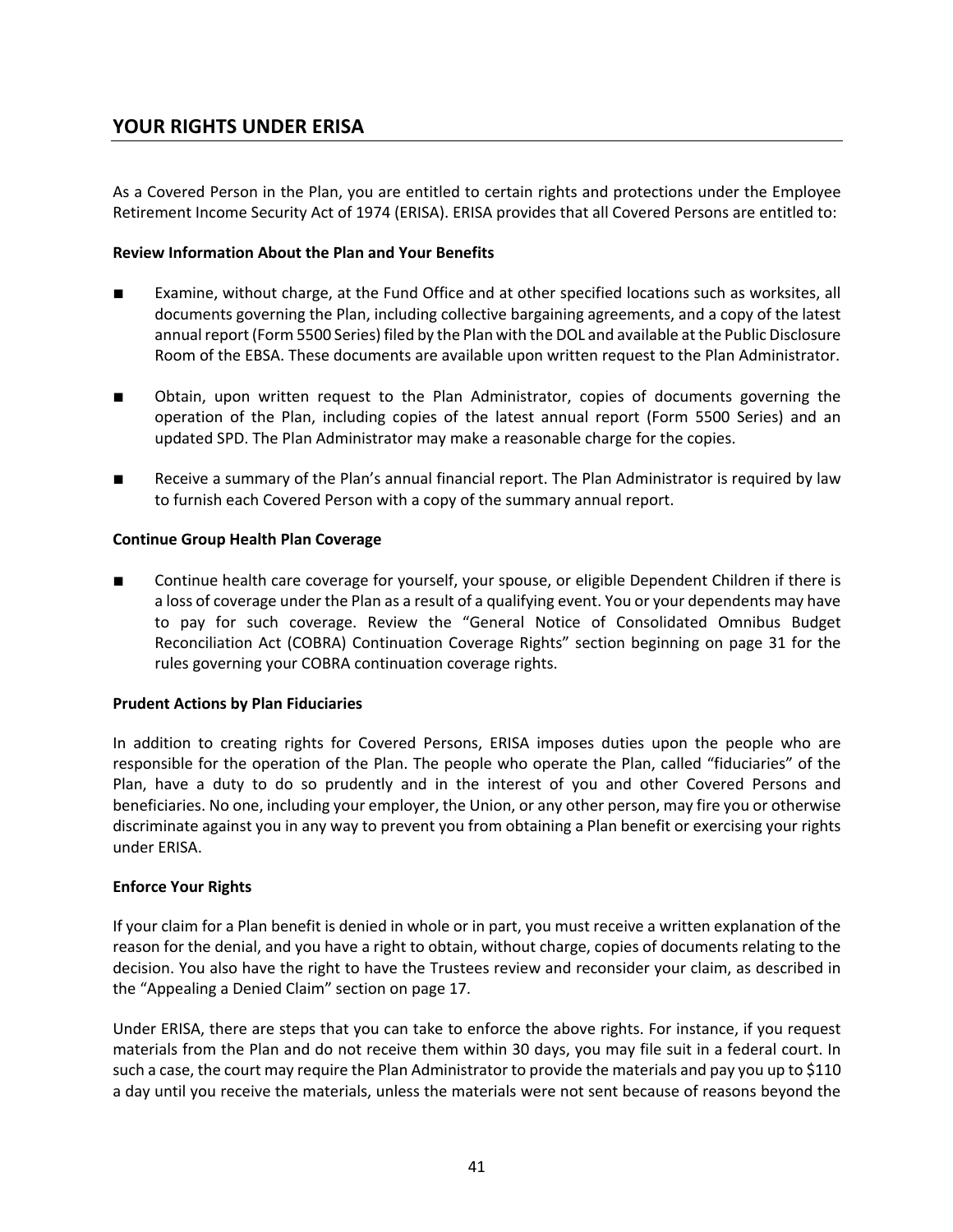control of the Plan Administrator. After exhausting your appeal rights, you may file suit in a state or federal court if you have a claim for benefits that is denied or ignored, in whole or in part. After exhausting your appeal rights, you may file suit in federal court if you disagree with the Plan's decision. In addition, if you disagree with the Plan's decision or lack thereof concerning the qualified status of a medical child support order, you may file suit in a federal court.

If it should happen that Plan fiduciaries misuse the Plan's money, or if you are discriminated against for asserting your rights, you may seek assistance from the DOL, or you may file suit in a federal court. The court will decide who should pay court costs and legal fees. If you are successful, the court may order the person you have sued to pay these costs and fees. If you lose, the court may order you to pay these costs and fees, for example, if it finds that your claim is frivolous.

#### **Assistance with Your Questions**

If you have any questions about the Plan, you should contact the Plan Administrator. If you have any questions about this statement or about your rights under ERISA, or if you need assistance in obtaining documents from the Plan Administrator, you should contact the nearest area office of the Employee Benefits Security Administration, U.S. Department of Labor, listed in your telephone directory or:

Division of Technical Assistance and Inquiries Employee Benefits Security Administration U.S. Department of Labor 200 Constitution Avenue NW Washington, DC 20210

You may also obtain certain publications about your rights and responsibilities under ERISA, including COBRA, HIPAA, and other laws affecting group health plans, by visiting the DOL's EBSA website at http://www.dol.gov/ebsa or calling its toll-free number at (866) 444-3272. For more information about the health insurance options available through a Health Insurance Marketplace, visit http://www.healthcare.gov.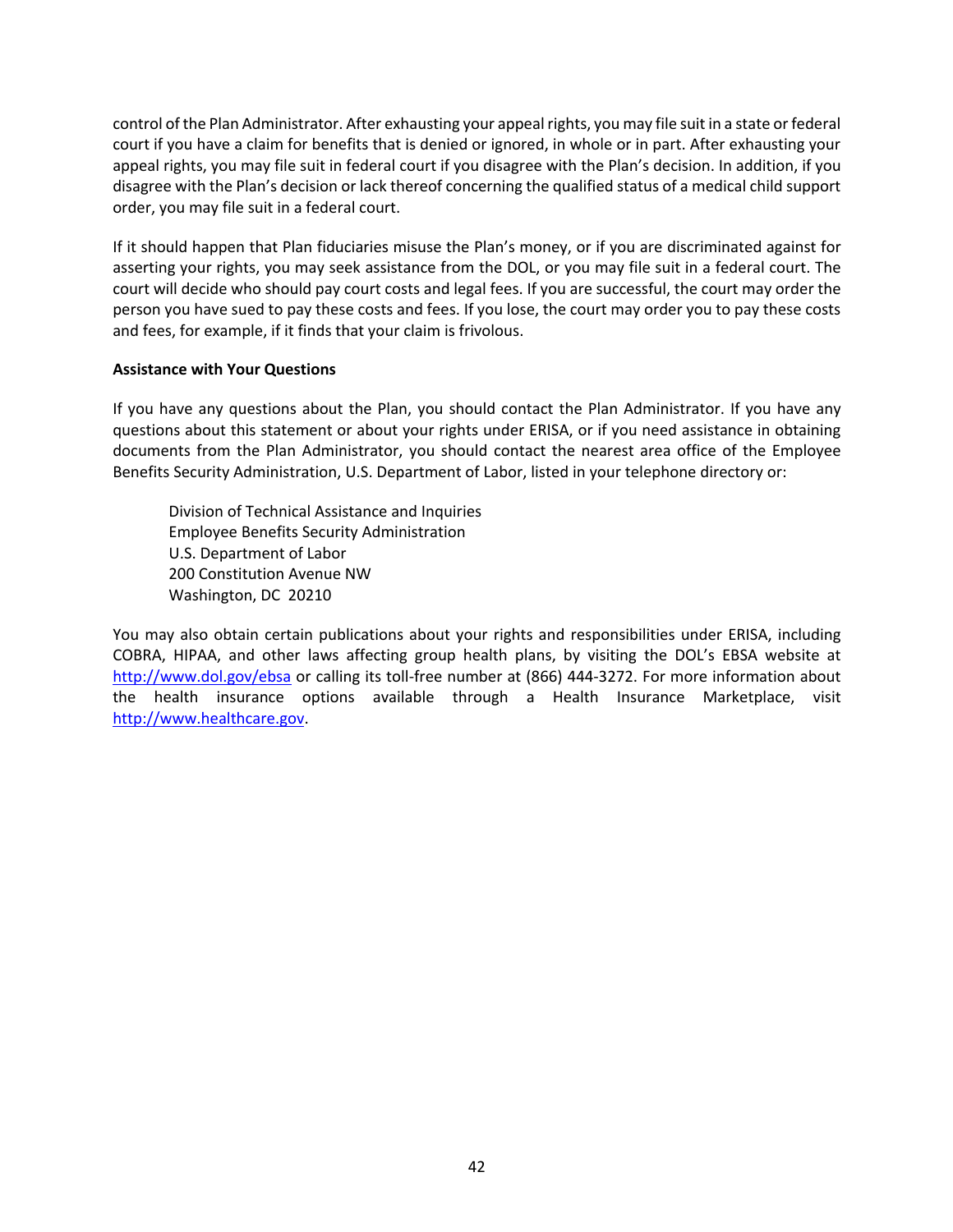# **ABOUT YOUR BENEFITS**

The Plan provides benefits to:

- Help you pay:
	- o Hospital and medical expenses;
	- o prescription drug expenses;
	- o dental expenses;
	- o vision expenses; and
	- o legal services expenses;
- Provide financial assistance to your Beneficiary in case of your death; and
- Provide financial assistance to you if you are accidentally dismembered.

This section describes these benefits. In combination with the information included in the first part of this booklet, it is the Plan document and the SPD.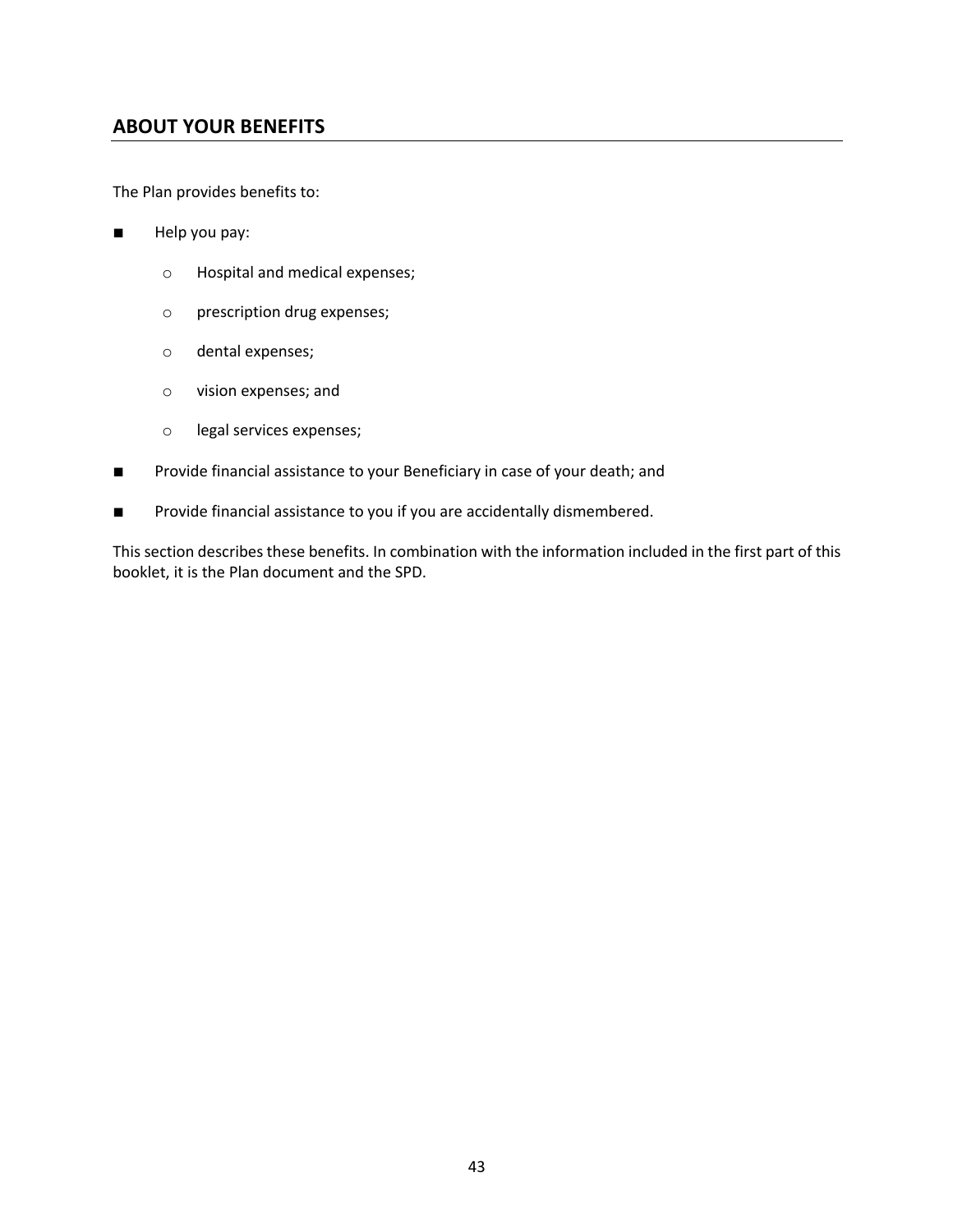# **YOUR UFCW LOCAL 1262 EMPLOYERS HEALTH & WELFARE FUND BENEFITS AT A GLANCE**

Here are the highlights of your Fund benefits. Benefits may be subject to certain limits and restrictions. Be sure to read the rest of this SPD for a more complete description of Fund benefits.

|                                                                                                                                                                                                                                                                                                                                                                                                                                                                                                                                                                                                                                                                                                                                                                                                                                                     | For more<br>information,<br>go to page: |
|-----------------------------------------------------------------------------------------------------------------------------------------------------------------------------------------------------------------------------------------------------------------------------------------------------------------------------------------------------------------------------------------------------------------------------------------------------------------------------------------------------------------------------------------------------------------------------------------------------------------------------------------------------------------------------------------------------------------------------------------------------------------------------------------------------------------------------------------------------|-----------------------------------------|
|                                                                                                                                                                                                                                                                                                                                                                                                                                                                                                                                                                                                                                                                                                                                                                                                                                                     |                                         |
| If you use Advantage EPO in-network Providers, you<br>generally pay part of the Allowed Amount through a<br>deductible, copay and/or coinsurance. You also pay for<br>costs that exceed the Plan's maximum limits.<br>If you use out-of-network Providers, the Plan does not<br>pay benefits unless you experience a life-threatening<br>emergency. When there is an in-network<br>hospitalization, the Plan will pay the Allowed<br>Amount for out-of-network charges for<br>anesthesiology, radiology, surgical and pathology<br>services received at an in-network facility through no<br>fault of your own that are covered services related to<br>that in-network admission, and for out-of-network<br>emergency treatment up to the Allowed Amount, but<br>you will be responsible for any amounts billed in<br>excess of what the Plan pays. | 52                                      |
| The Plan helps you pay the cost of:<br>■<br>Well-child care, including immunizations, and<br>Wellness screenings and preventive care for<br>adults.                                                                                                                                                                                                                                                                                                                                                                                                                                                                                                                                                                                                                                                                                                 | 55-57                                   |
| The Plan pays 100% of the Allowed Amount after you                                                                                                                                                                                                                                                                                                                                                                                                                                                                                                                                                                                                                                                                                                                                                                                                  | 58                                      |
|                                                                                                                                                                                                                                                                                                                                                                                                                                                                                                                                                                                                                                                                                                                                                                                                                                                     | pay a copay.                            |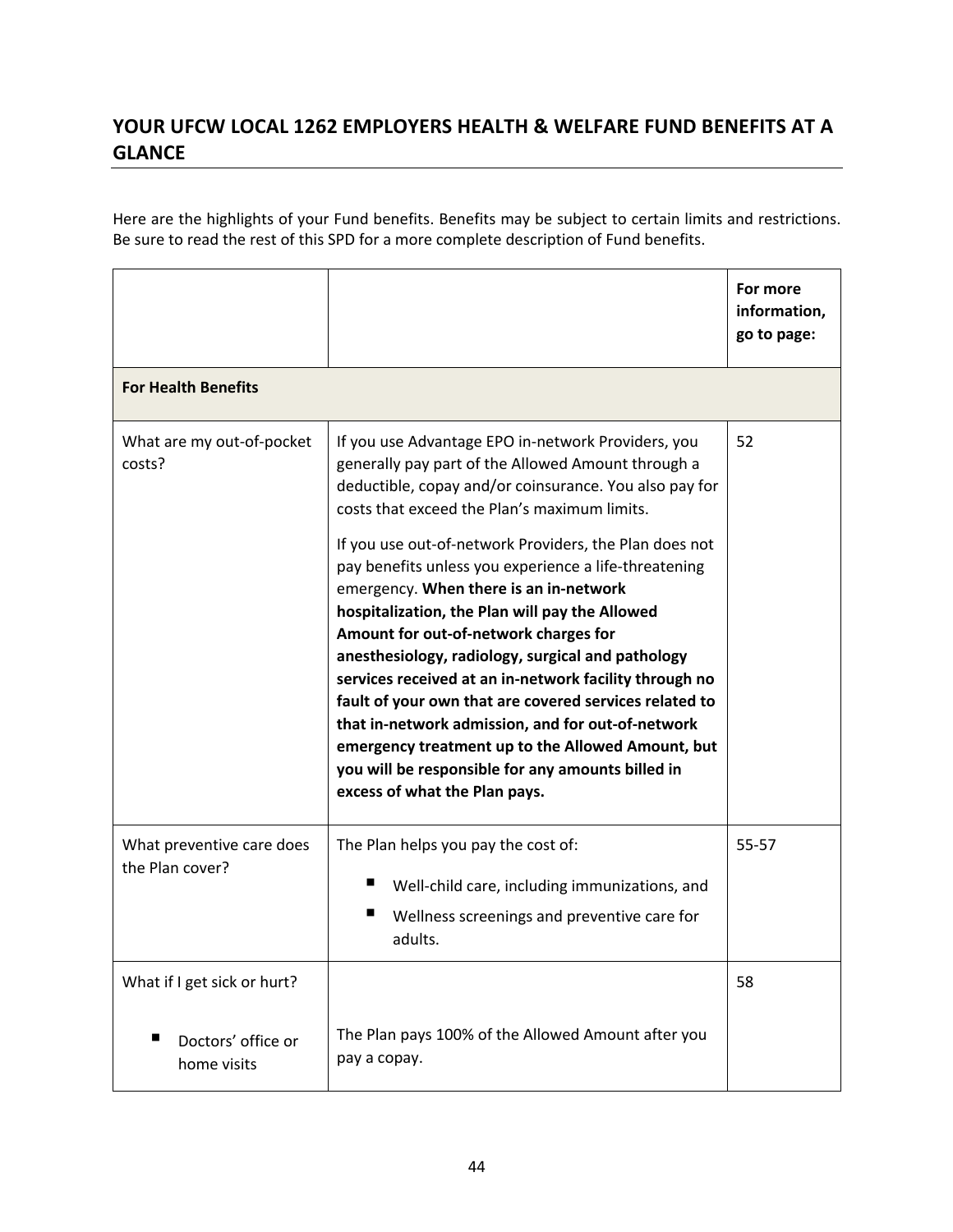|                                                                                                                                                                                                                                                                                                       |                                                                                                                                                                                                                                                                                                                                                                                                                                                                                                                         | For more<br>information,<br>go to page: |
|-------------------------------------------------------------------------------------------------------------------------------------------------------------------------------------------------------------------------------------------------------------------------------------------------------|-------------------------------------------------------------------------------------------------------------------------------------------------------------------------------------------------------------------------------------------------------------------------------------------------------------------------------------------------------------------------------------------------------------------------------------------------------------------------------------------------------------------------|-----------------------------------------|
| Doctors' charges for<br>surgery                                                                                                                                                                                                                                                                       | The Plan pays 90% of the Allowed Amount after you<br>pay a deductible.                                                                                                                                                                                                                                                                                                                                                                                                                                                  |                                         |
| ■<br>Doctors' charges for<br>a second surgical<br>opinion                                                                                                                                                                                                                                             | The Plan pays 100% of the Allowed Amount.                                                                                                                                                                                                                                                                                                                                                                                                                                                                               |                                         |
| Does the Plan cover<br>maternity visits?                                                                                                                                                                                                                                                              | Coverage is provided for the Member or the<br>Member's spouse, but not for covered Dependent<br>Children.                                                                                                                                                                                                                                                                                                                                                                                                               | 57 & 60                                 |
| What if I need to go into the<br>You must have a Hospital stay preauthorized. Plan<br>Hospital?<br>benefits include semi-private room, board and other<br>Hospital charges for:<br>ш<br>Hospitalization outside of the United States<br>Newborn infant care<br>ш<br>Treatment of an Illness or Injury |                                                                                                                                                                                                                                                                                                                                                                                                                                                                                                                         | 59-60                                   |
| What if I have an<br>emergency?                                                                                                                                                                                                                                                                       | For a sudden and serious Illness or Injury call 911 or go<br>straight to the nearest emergency room. For a<br>nonemergency, go to your doctor's office, an in-<br>network Walk-In Clinic or an in-network urgent care<br>facility (no benefits are paid if you have a<br>nonemergency and go to the emergency room or if<br>you go to out-of-network Walk-in Clinics or urgent<br>care facilities). If you are admitted to the Hospital<br>from the emergency room, you must have your<br>Hospital stay pre-authorized. | 60-61                                   |
| Ambulance                                                                                                                                                                                                                                                                                             | The Plan pays the Allowed Amount for ambulance<br>transportation to the nearest facility that can treat the<br>condition.                                                                                                                                                                                                                                                                                                                                                                                               | 68                                      |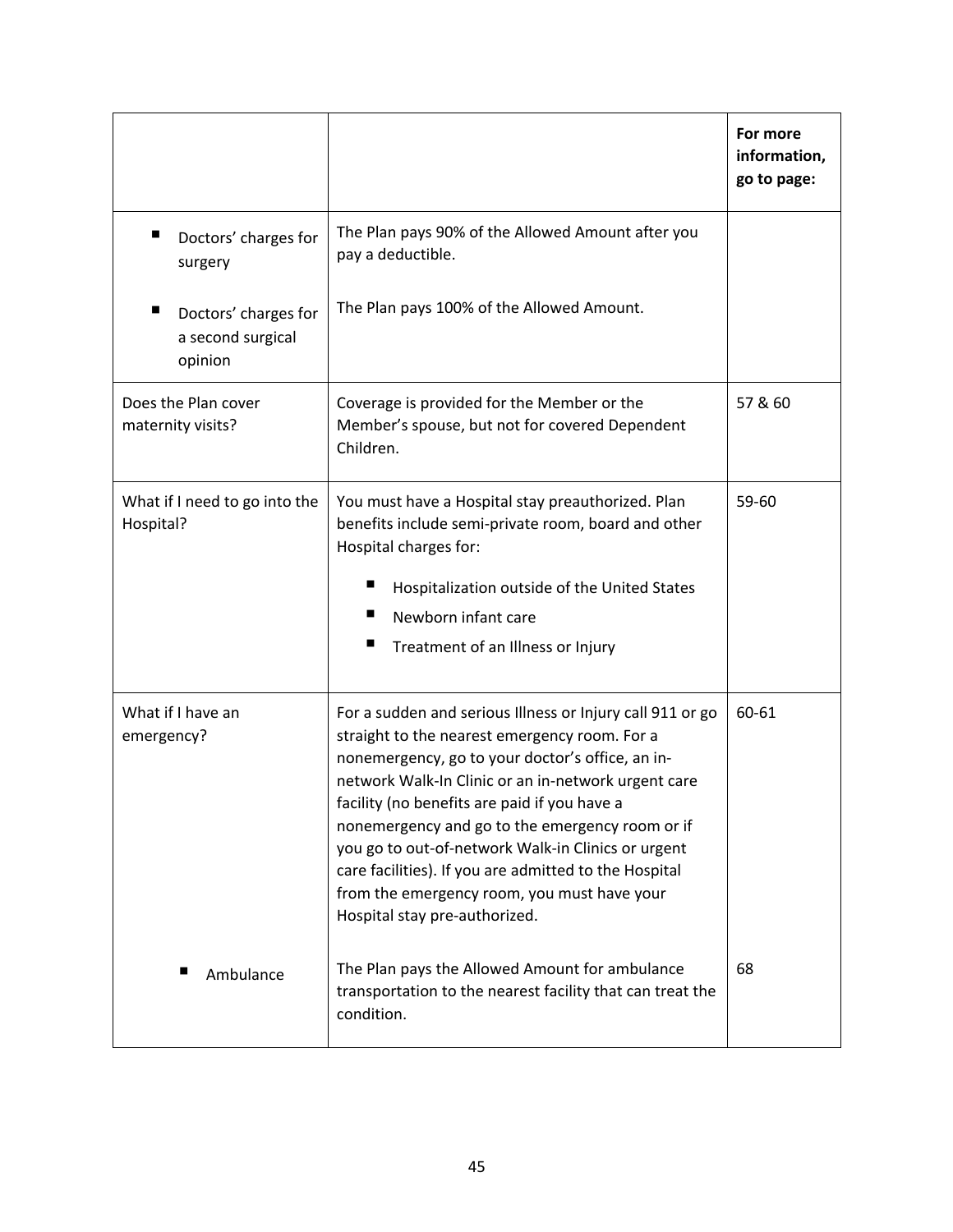|                                              |                                                                                                                                                   | For more<br>information,<br>go to page: |
|----------------------------------------------|---------------------------------------------------------------------------------------------------------------------------------------------------|-----------------------------------------|
| What hearing expenses are<br>covered?        | The Plan pays the Allowed Amount for hearing tests<br>and a hearing aid (but not the cost of battery<br>replacements) for enrolled Employees only | 71                                      |
| Does the Plan pay for any<br>other services? | The Plan also provides benefits for:                                                                                                              |                                         |
|                                              | Abortion<br>■                                                                                                                                     | 68                                      |
|                                              | Acupuncture (Medically Necessary)                                                                                                                 | 68                                      |
|                                              | Ambulance<br>■                                                                                                                                    | 68                                      |
|                                              | ш<br>Anesthesiologist's charges                                                                                                                   | 68                                      |
|                                              | Applied Behavioral Analysis (ABA) Therapy                                                                                                         | 67-68                                   |
|                                              | <b>Blood</b><br>ш                                                                                                                                 | 69                                      |
|                                              | ■<br>Chemotherapy, radiation and hemodialysis                                                                                                     | 69                                      |
|                                              | ш<br>Chiropractic care                                                                                                                            | 69                                      |
|                                              | Cognitive rehabilitative therapy                                                                                                                  | 69                                      |
|                                              | Diagnostic tests and X-rays, MRI, CAT and PET<br>scans                                                                                            | 69 & 71                                 |
|                                              | п<br><b>Dialysis</b>                                                                                                                              | 69                                      |
|                                              | ш<br>Durable medical equipment, including<br>Prosthetics (Pre-Authorization required for all<br>rentals and purchases)                            | 69                                      |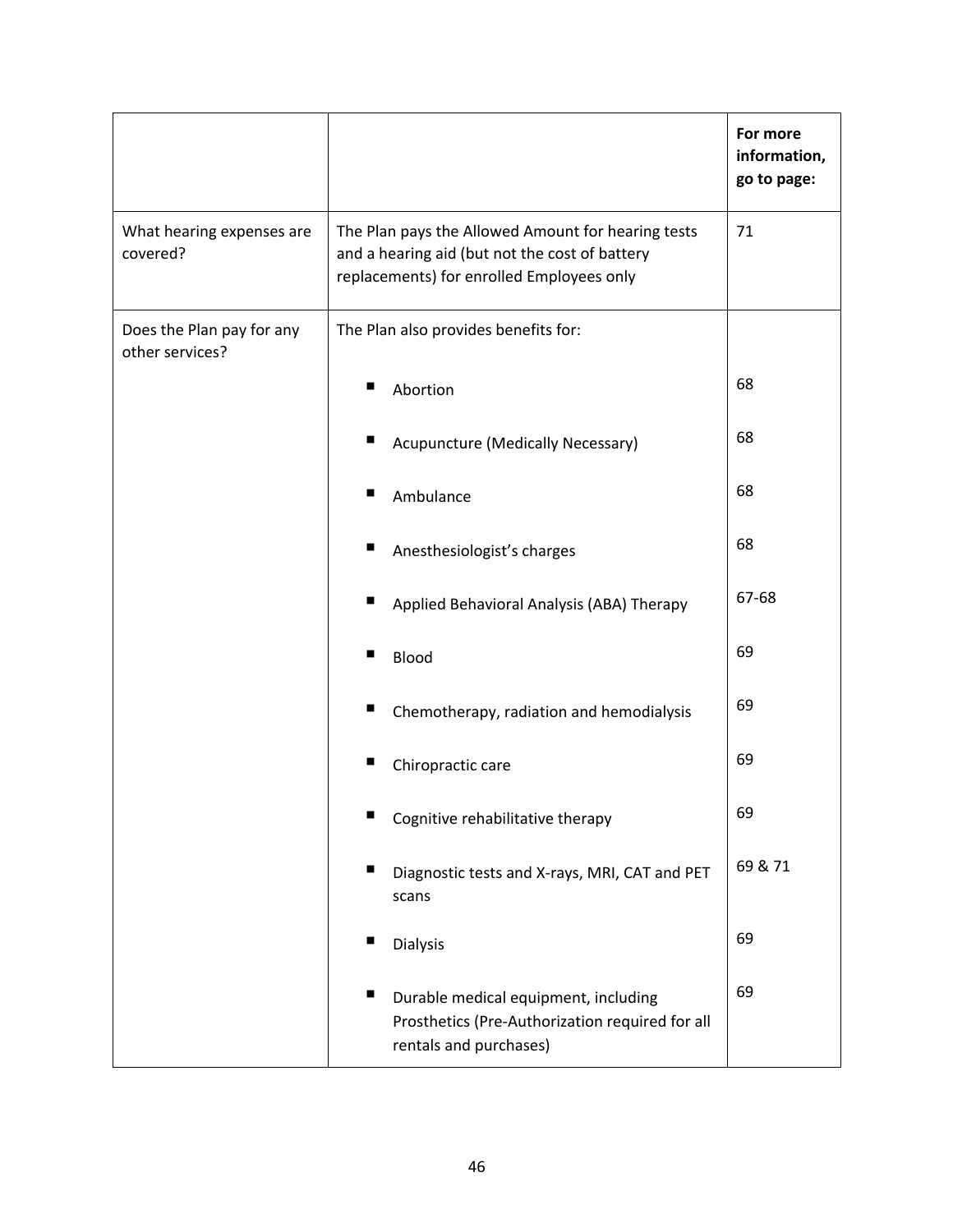|                                                                                | For more<br>information,<br>go to page: |
|--------------------------------------------------------------------------------|-----------------------------------------|
| п<br>Home Health Care (Pre-Authorization<br>required)                          | 64-65                                   |
| ш<br>Hospice care (Pre-Authorization required)                                 | 65-66                                   |
| ш<br>Infertility services (Pre-Authorization required)                         | 62                                      |
| ш<br>Infusion therapy                                                          | 69                                      |
| п<br>Mental health and substance use disorder<br>treatment                     | 67                                      |
| ш<br>Nutritional counseling                                                    | 70                                      |
| ш<br>Occupational therapy                                                      | 70                                      |
| ш<br>Outpatient (ambulatory) surgical facility<br>(Pre-Authorization required) | 61                                      |
| Orthotic shoe inserts<br>ш                                                     | 70                                      |
| Oxygen                                                                         | 70                                      |
| Physical therapy<br>ш                                                          | 70                                      |
| ш<br>Pre-admission testing                                                     | 62                                      |
| Private duty nursing (Pre-Authorization<br>required)                           | 70                                      |
| ш<br>Radiation therapy                                                         | 70                                      |
| Respiration therapy<br>ш                                                       | 70                                      |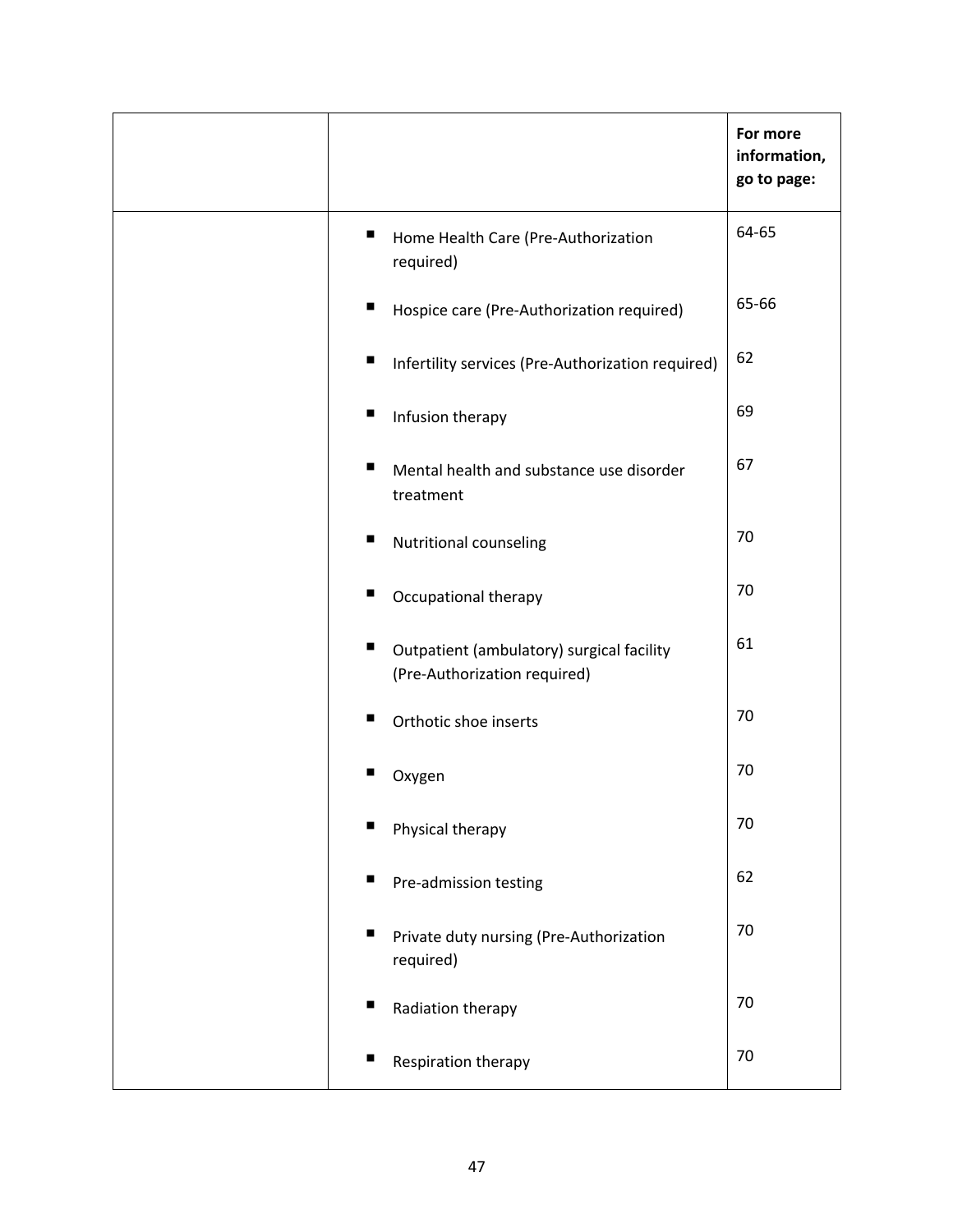|                                                              |                                                                                                                                                                                                                                                                                                                                                                                            | For more<br>information,<br>go to page: |
|--------------------------------------------------------------|--------------------------------------------------------------------------------------------------------------------------------------------------------------------------------------------------------------------------------------------------------------------------------------------------------------------------------------------------------------------------------------------|-----------------------------------------|
|                                                              | ш<br>Skilled nursing facility (Pre-Authorization<br>required)                                                                                                                                                                                                                                                                                                                              | 64                                      |
|                                                              | ■<br>Speech therapy                                                                                                                                                                                                                                                                                                                                                                        | 70                                      |
|                                                              | <b>Transplant benefits</b>                                                                                                                                                                                                                                                                                                                                                                 | 63-64                                   |
|                                                              | Vision care                                                                                                                                                                                                                                                                                                                                                                                | 71                                      |
|                                                              | Walk-In Clinic                                                                                                                                                                                                                                                                                                                                                                             | 61 & 121                                |
|                                                              | Wigs                                                                                                                                                                                                                                                                                                                                                                                       | 71                                      |
| How do I submit a claim?                                     | Most claims will be filed for you electronically. If you<br>have out-of-pocket costs that require you to file a<br>claim, request a claim form from the Fund Office.                                                                                                                                                                                                                       | 12                                      |
| Does the Plan provide<br>benefits for prescription<br>drugs? | The Plan covers prescription drugs that you obtain at a<br>participating retail or mail-order pharmacy.                                                                                                                                                                                                                                                                                    | 79-83                                   |
| Does the Plan provide<br>vision benefits?                    | The Plan helps pay the cost of covered vision care<br>expenses, which include an eye exam and one pair of<br>eyeglasses or contact lenses. You can use any vision<br>care Provider. However, your out-of-pocket costs will<br>generally be less if you use a participating Provider.                                                                                                       | 84                                      |
| What dental expenses are<br>covered?                         | You can obtain dental care from any dentist. However,<br>your out-of-pocket costs will generally be less if you<br>use a participating dental office. In addition, if you use<br>a non-participating dentist, you must meet an annual<br>deductible before the Plan pays benefits for covered<br>services, except preventive care. Covered services<br>include:<br>ш<br>Crowns and bridges | 89                                      |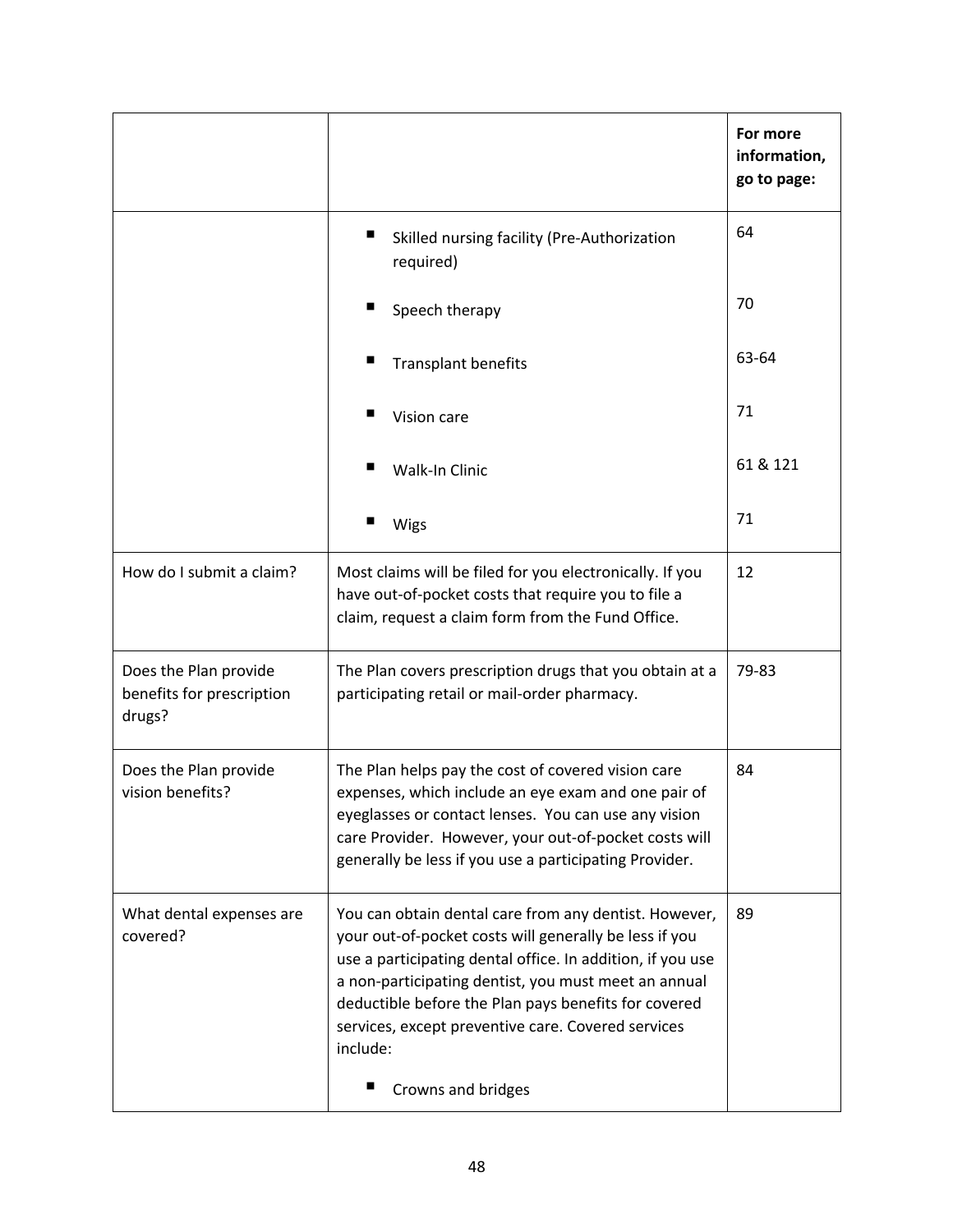|                                                                             |                                                                                                                                                                    | For more<br>information,<br>go to page: |
|-----------------------------------------------------------------------------|--------------------------------------------------------------------------------------------------------------------------------------------------------------------|-----------------------------------------|
|                                                                             | ш<br><b>Examinations and X-rays</b><br>Extractions<br>ш<br>Fillings<br>ш<br>Oral surgery<br>ш<br>Prosthetics (dentures)<br>ш<br>Repairs<br>ш<br>Root canal therapy |                                         |
| <b>For Legal Services Plan Benefits</b>                                     |                                                                                                                                                                    |                                         |
| Does the Plan provide<br>benefits if I need the<br>services of an attorney? | You and your eligible dependents have access to a<br>network of participating attorneys for many covered<br>services including:                                    |                                         |
|                                                                             | Bankruptcy                                                                                                                                                         | 98                                      |
|                                                                             | ш<br><b>Child Support Enforcement</b>                                                                                                                              | 99                                      |
|                                                                             | <b>Consumer Protection Defense</b><br>■                                                                                                                            | 97                                      |
|                                                                             | Court Adoption                                                                                                                                                     | 97                                      |
|                                                                             | ■<br><b>Criminal Misdemeanor Defense</b>                                                                                                                           | 102                                     |
|                                                                             | п<br><b>Debt Collection Defense</b>                                                                                                                                | 97                                      |
|                                                                             | п<br>Divorce                                                                                                                                                       | 98                                      |
|                                                                             | п<br>Document Preparation and Review                                                                                                                               | 99                                      |
|                                                                             | ш<br><b>Domestic Violence Protection</b>                                                                                                                           | 98                                      |
|                                                                             | ш<br><b>Driving Privilege Protection</b>                                                                                                                           | 103                                     |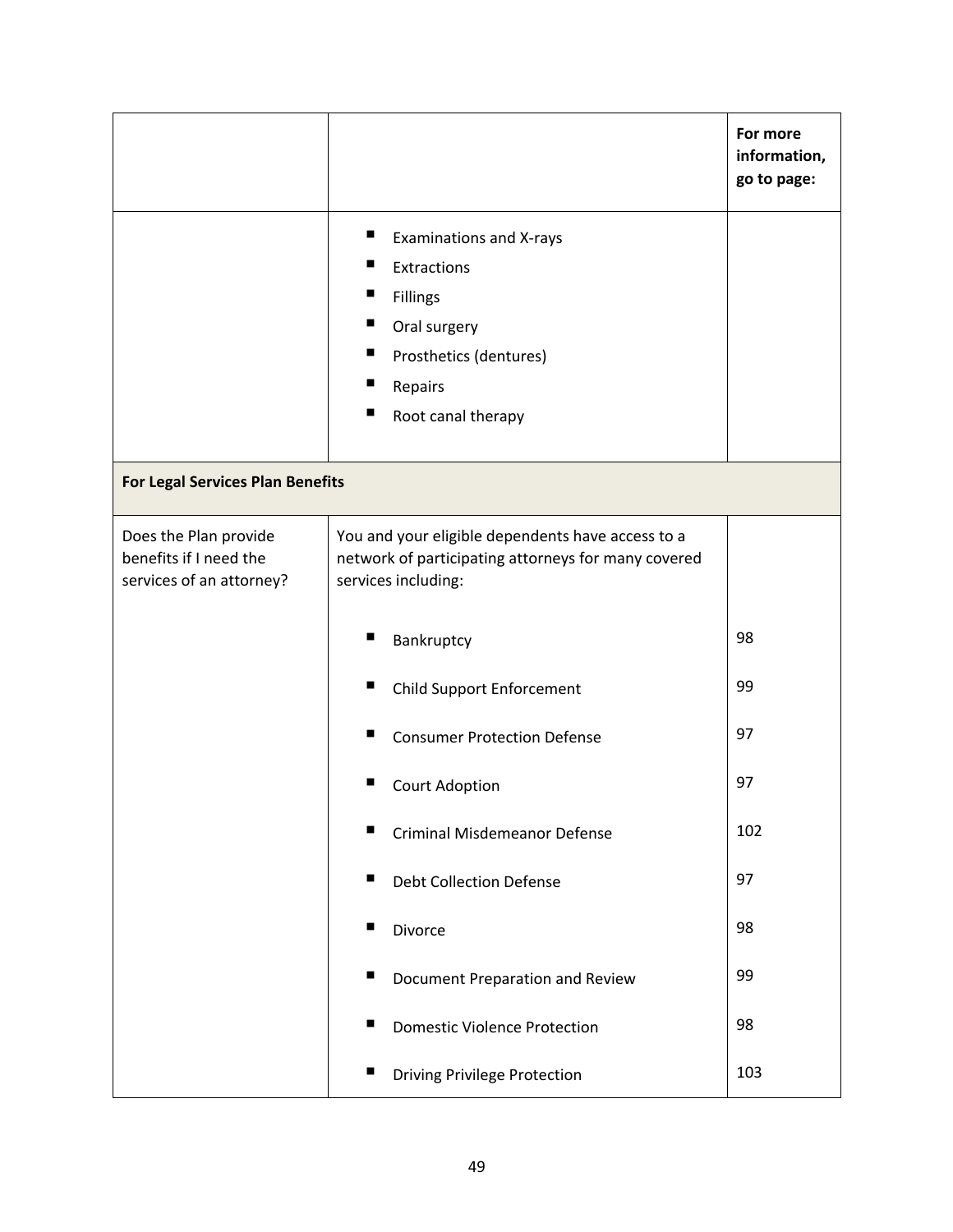|                                                |                                                                                                                                                                                                           | For more<br>information,<br>go to page: |
|------------------------------------------------|-----------------------------------------------------------------------------------------------------------------------------------------------------------------------------------------------------------|-----------------------------------------|
|                                                | ш<br><b>Financial Education and Counseling Services</b>                                                                                                                                                   | 96                                      |
|                                                | Foreclosure<br>ш                                                                                                                                                                                          | 99                                      |
|                                                | ш<br>Immigration                                                                                                                                                                                          | 95                                      |
|                                                | ш<br>IRS Audit Protection and IRS Collection<br>Defense                                                                                                                                                   | 101                                     |
|                                                | ш<br>Juvenile Court Proceedings/Parental<br>Responsibilities                                                                                                                                              | 102                                     |
|                                                | ш<br>Real Estate - Purchase, Sale and Refinancing<br>(primary residence)                                                                                                                                  | 100                                     |
|                                                | Social Security/Veterans/Medicare                                                                                                                                                                         | 101                                     |
|                                                | <b>Telephone Legal Services</b><br>■                                                                                                                                                                      | 94                                      |
|                                                | ш<br><b>Tenant Matters</b>                                                                                                                                                                                | 100                                     |
|                                                | ш<br>Wills/Powers of Attorney/Codicils                                                                                                                                                                    | 101                                     |
| Life and Dismemberment Benefits (Members Only) |                                                                                                                                                                                                           |                                         |
| What benefits are paid in<br>case of my death? | Your Beneficiary (or your estate, if you have not<br>named a Beneficiary) will receive \$30,000 in a lump<br>sum if you are under age 70 at the time of your death<br>or \$15,000 if you are over age 70. | 106                                     |
| What benefits are paid if I<br>am dismembered? | You will receive a benefit of \$30,000 or \$15,000 or<br>\$7,500 if you have attained age 70), depending on the<br>extent of your loss.                                                                   | 107                                     |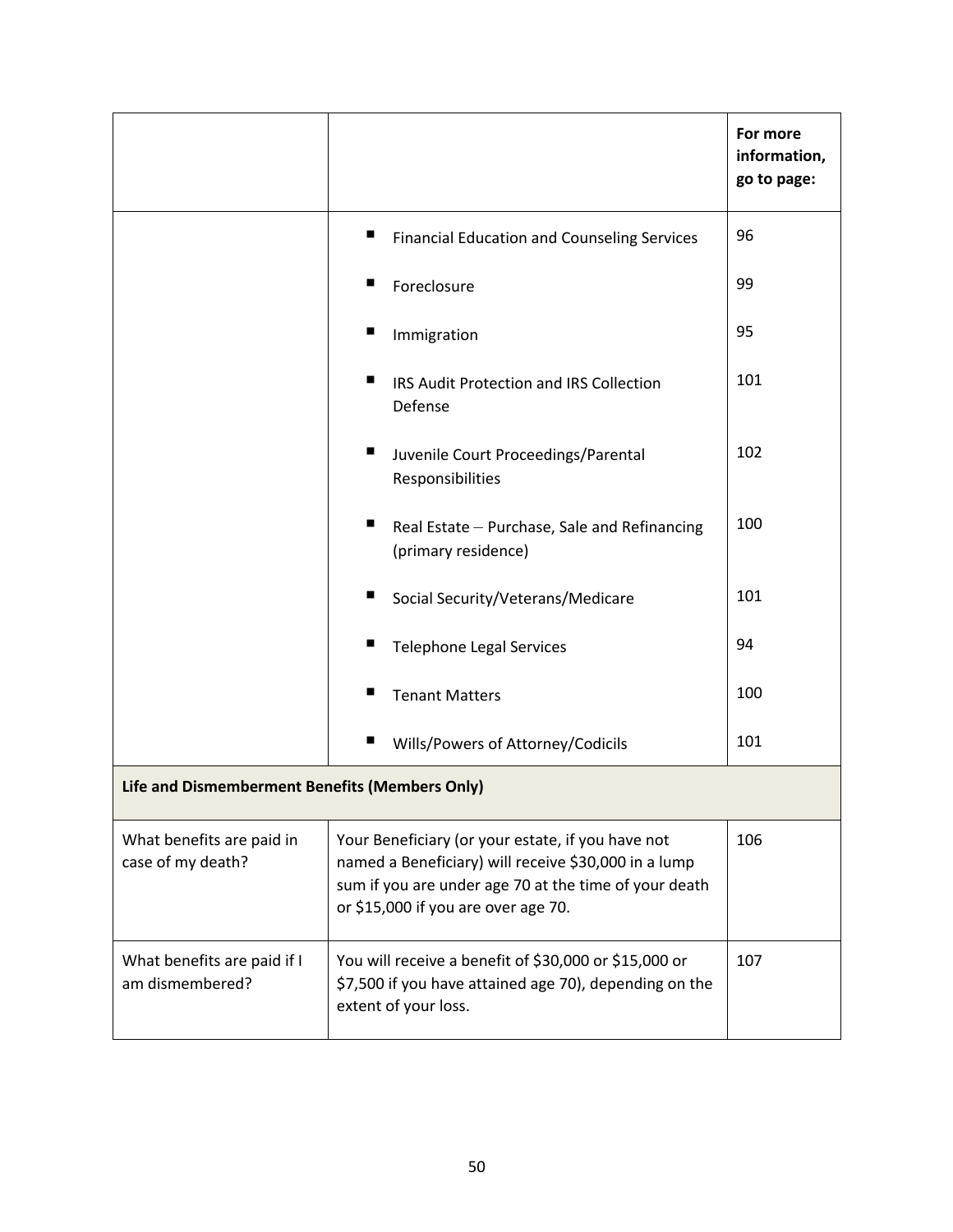# **MEDICAL AND HOSPITAL BENEFITS**

All medical benefits described in this SPD are subject to Allowed Amount fee limitations. For any service or treatment, the Plan will only pay the Allowed Amount as defined in the Glossary of Key Terms section of this SPD.

The Plan has arranged for access to providers through the Horizon Advantage Exclusive Provider Organization (Advantage EPO) network. Horizon administers and maintains this exclusive network of Providers, who have agreed to provide Hospital, medical and ancillary services at discounted, in-network rates.

Each time you need health care, you have the freedom to choose the Provider or facility you prefer, but the amount you and the Plan will pay depends on whether the Provider or facility is in the Advantage EPO network. If you choose a Provider or facility that participates in the Advantage EPO network, the Plan will reimburse or pay part or all of the Allowed Amount for Covered Services.

**If you use an out-of-network Provider, the Plan does not pay benefits—you must pay the full cost of the care you receive. The only exception is if you experience a life-threatening emergency or you have an in-network hospitalization and are treated by certain out-of-network providers through no fault of your own (such as radiologists, anesthesiologists, pathologists and surgeons). The Plan will pay Covered Services related to such treatment rendered by out-of-network Providers up to the Allowed Amount, but you will be responsible for any amounts billed in excess of what the Plan pays.**

The Trustees have discretion on appeal to approve payment of claims for services performed or to be performed by out-of-network Providers on the same terms as for comparable in-network providers only if the following conditions are met: (a) the claimant was being treated by the out-of-network Provider prior to January 15, 2015; (b) no comparable in-network provider is available within 50 miles or, if less, within 25 minutes of average travel time, of the claimant's primary home address; (c) it is in the best interest of the claimant's health to continue the treatment by the out-of-network Provider; and (d) it is in the economic interest of the Plan to approve the claim. This extremely limited exception will apply only to the specific claimant and out-of-network Provider that was treating the claimant prior to January 15, 2015. Similar treatment by other out-of-network Providers or to other claimants does not fall within this extremely limited exception.

The Plan makes no representation regarding the quality of services provided, and the Plan is not responsible for care rendered by the Provider.

To find a list of Providers and facilities in the Advantage EPO network call the toll-free number or go to the website shown on your identification card (which you will receive when you enroll).

**Please note that the network changes, meaning that new physicians and facilities are added from time to time, while others leave the network. It is your responsibility to confirm whether a physician or facility is in the Advantage EPO network when you call to make an appointment and at the time of each visit, including Hospital treatments, procedures and stays.**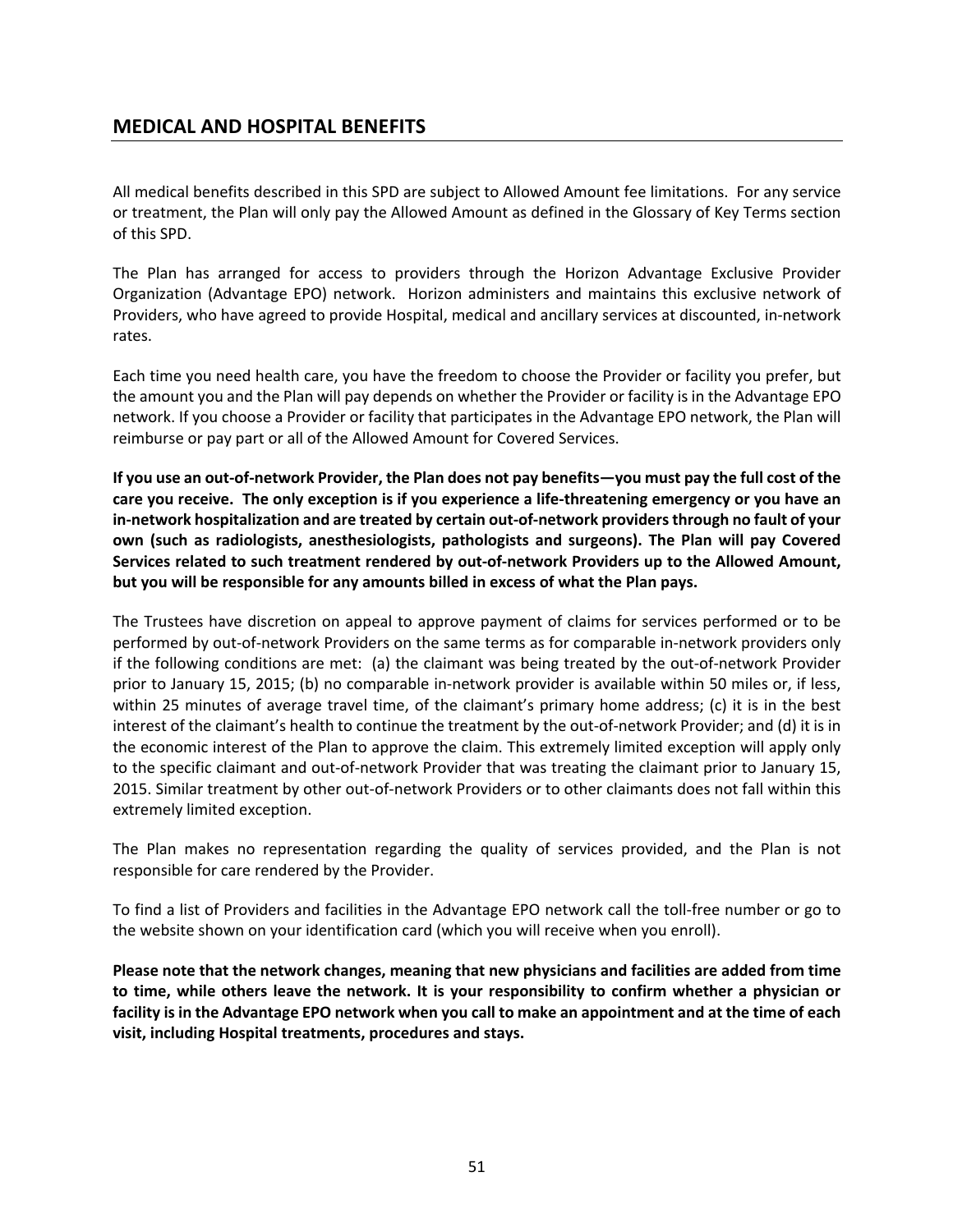### **Opportunity to Select a Primary Care Physician**

The Plan does not require you to select a primary care physician (PCP) or obtain a referral from a PCP to see a specialist. However, a PCP may serve an important role in meeting your health care needs by providing or arranging for medical care for you and your dependents. If you choose to select a PCP, you and your dependents may each select a different PCP.

## **The Deductible**

The deductible is the amount you must pay for covered medical expenses – not including coinsurance or copays – before the Plan pays benefits for certain covered medical expenses. The deductible applies to each covered individual once each Calendar Year. To meet the family maximum deductible, two family members must each meet his/her individual deductible amount. Once the family maximum deductible is reached, no further deductibles are required for any remaining family members for the rest of the Calendar Year. The deductible does not apply to expenses for covered prescription drug, vision or innetwork dental benefits.

| For each:                     | <b>EPO Plan Deductible</b> |
|-------------------------------|----------------------------|
| Individual in a Calendar Year | \$250                      |
| Family in a Calendar Year     | \$500                      |

#### **The Annual Out-of-Pocket Maximum**

The annual out-of-pocket maximum is the maximum dollar amount that you have to pay for eligible expenses in a Calendar Year. The annual out-of-pocket maximum includes copays, deductible and coinsurance. The annual out-of-pocket maximums effective January 1, 2022 are:

- \$1,500 for an individual (made of up \$1,350 in eligible medical expenses and \$150 in eligible prescription drug expenses), and
- \$3,000 for a family (made up of \$2,700 in eligible medical expenses and \$300 in eligible prescription drug expenses).

The combined expenses of all covered family members are used to meet the family maximum amount. Once the annual out-of-pocket maximum is reached, the Plan pays 100% of remaining eligible expenses for that individual (or family) for the rest of that Calendar Year.

Not all expenses are included in the out-of-pocket maximum. For example, any amounts you pay for services with an out-of-network Provider beyond what the Plan pays are not included. Nor are any expenses you pay for non-Covered Services, vision and dental charges, penalties for failure to precertify a claim, or other services excluded from coverage under the Plan.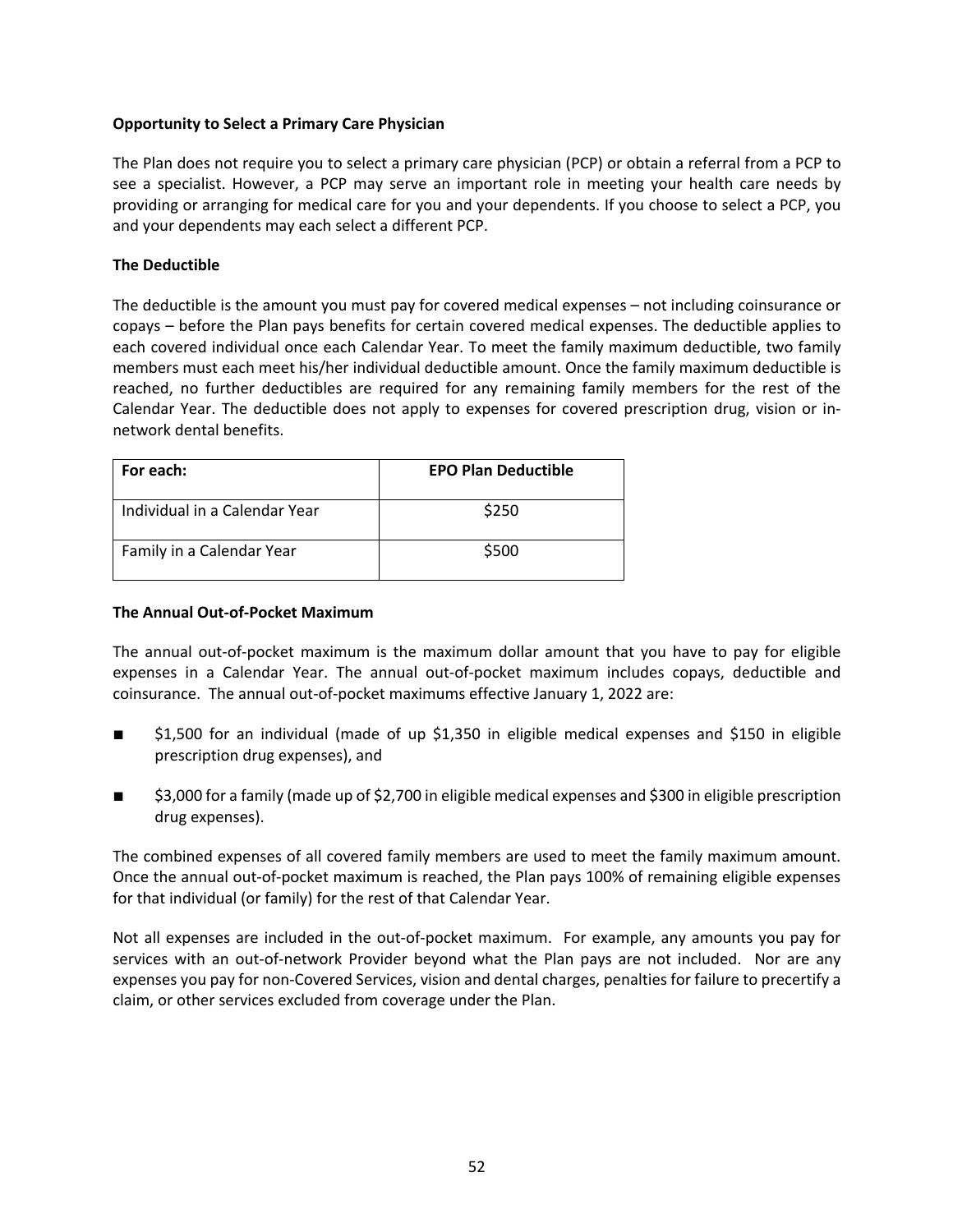#### **Utilization Management**

Utilization management services–including Pre-Authorization, second surgical opinions and case management–are important features of your health care coverage. These services are provided through Horizon and can help you avoid extended periods of Hospitalization and unnecessary surgery.

If a physician recommends surgery or Hospitalization, you may notify Horizon at 1-800-355-2583 to confirm which services require pre-authorization (as explained more fully below).

#### **Pre-Authorization**

Certain services, such as a nonemergency inpatient Hospital stay, all in-patient surgery, and certain outpatient surgery, require Pre-Authorization. It is recommended that you call Utilization Management Department to confirm if Pre-Authorization is required prior to any surgery. Pre-Authorization is a process that helps you and your physician determine whether the services being recommended are covered expenses under the Plan. You are responsible for making sure your Provider obtains Pre-Authorization from Horizon, which is the Fund's medical/hospital claims processor, for the following covered services. **Claims for these services will be denied if not pre-authorized.**

| П              | Non-emergency admissions<br>to a facility, including<br>Hospitals, skilled nursing<br>facilities, Hospice facilities,<br>ambulatory surgical facilities<br>(excluding maternity) |                | Home Health Care                                   |                | Reconstructive surgery                                                                    |
|----------------|----------------------------------------------------------------------------------------------------------------------------------------------------------------------------------|----------------|----------------------------------------------------|----------------|-------------------------------------------------------------------------------------------|
|                | Cardiac catheterization                                                                                                                                                          |                | Home IV infusion                                   |                | Sinus (nasal) surgery                                                                     |
|                | Cochlear implants                                                                                                                                                                |                | Hospice care                                       | $\blacksquare$ | <b>Specialty Drugs</b>                                                                    |
| $\blacksquare$ | Durable medical equipment<br>(including Prosthetics) rentals<br>and purchases (including<br>diabetic supplies)                                                                   | $\blacksquare$ | Implantable<br>cardioverter/defibrillator<br>(ICD) | $\blacksquare$ | Ultrasound echo stress<br>and echocardiography,<br>including nuclear and<br>gated studies |
| П              | Elective inpatient admissions                                                                                                                                                    | $\blacksquare$ | In-vitro fertilization (IVF)                       | $\blacksquare$ | Varicose vein surgery                                                                     |
|                | Gamete intrafallopian<br>transfer (GIFT)                                                                                                                                         |                | Pacemakers                                         |                | Vestibular rehabilitations                                                                |
|                | $\sim$ . The state of the state of $\sim$                                                                                                                                        |                |                                                    |                | ラー・フォッ きょうしょ firather いちょう                                                                |

- Gastric bypass/bariatric procedures
- Private duty nursing Zygote intrafallopian transfer (ZIFT)

It is your responsibility to obtain any required Pre-Authorization for you and/or your covered dependents from Horizon.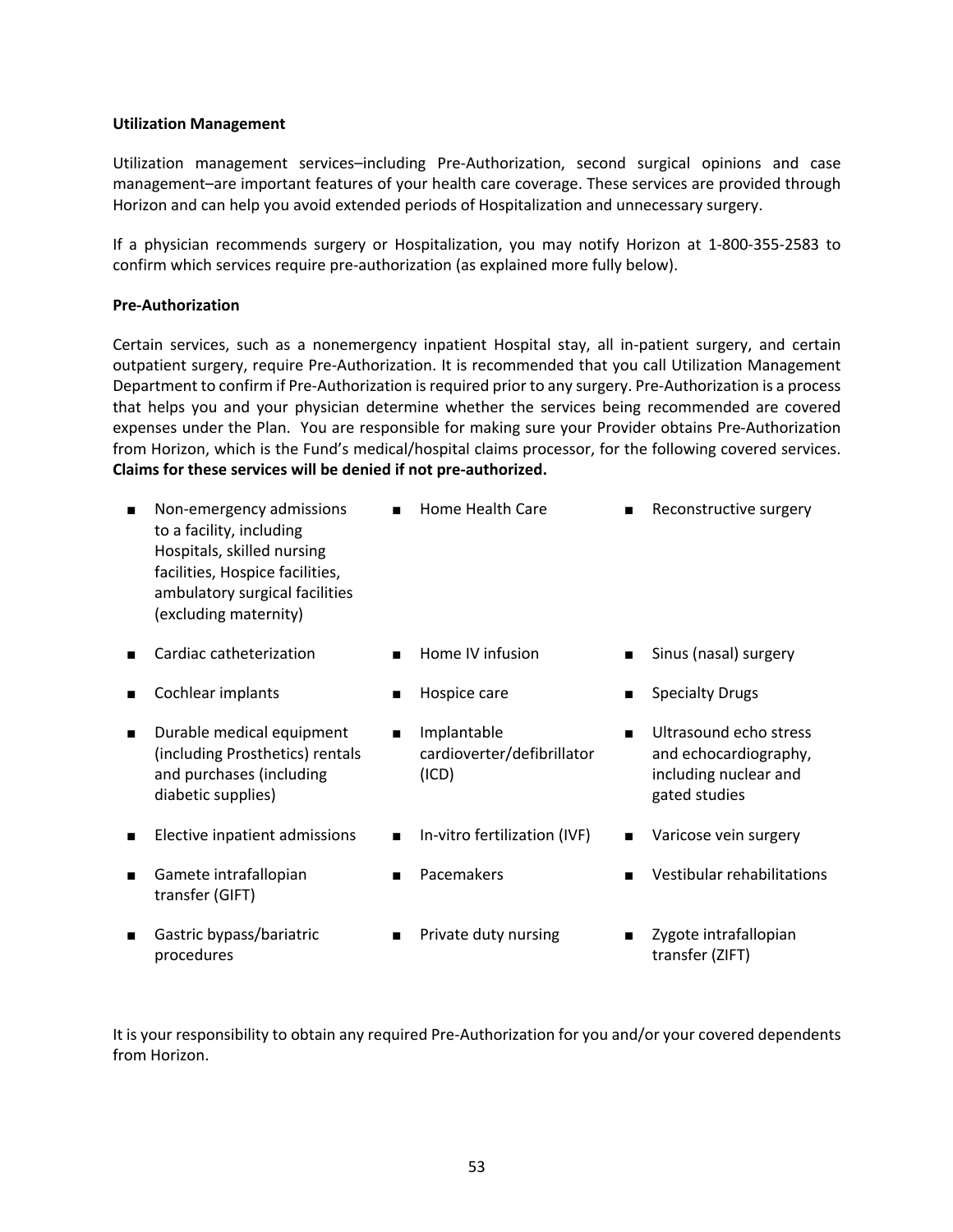Horizon will notify you or your physician of the outcome of the request for Pre-Authorization. If the review results in a denial, Horizon will confirm the denial in writing. If Pre-Authorization determines that the stay or services and supplies are not covered expenses, the notification will explain why and how the decision can be appealed. You or your Provider may request a review of the Pre-Authorization decision.

If approved for an inpatient admission to a facility, Horizon will notify your physician and the facility about your pre-authorized length of stay. If your physician recommends that your stay be extended, additional days will need to be authorized by Horizon. You, your physician, or the facility will need to call Horizon at the number on your ID card as soon as reasonably possible, but no later than the final authorized day, for the extended authorization. Horizon will review and process the request for an extended stay. You and your physician will receive a notification of an approval or denial.

#### **Case Management**

Horizon provides case management services for catastrophic Illnesses and Injuries or any problem that can result in significant medical expenses. In such a situation, a professional from Horizon will act as your dedicated case manager. He or she is your health care advocate and will work with you, your physician and your Hospital to develop an appropriate plan for your care. Case management services are provided to you at no cost, and participation is voluntary.

#### **Alternate Treatment**

If a Covered Person has a catastrophic Illness or Injury, Horizon will evaluate the appropriateness of the level of care and the setting in which that care is received. To maintain or enhance the quality of patient care, Horizon will develop an alternate treatment/individual case management plan consistent with the Plan's covered benefits. The plan includes treatment plan objectives, a course of treatment and each party's responsibilities, and the estimated cost and savings. If the Covered Person, Horizon and physician agree in writing to the alternate treatment plan, the services and supplies needed for it will be deemed to be covered expenses under the Plan.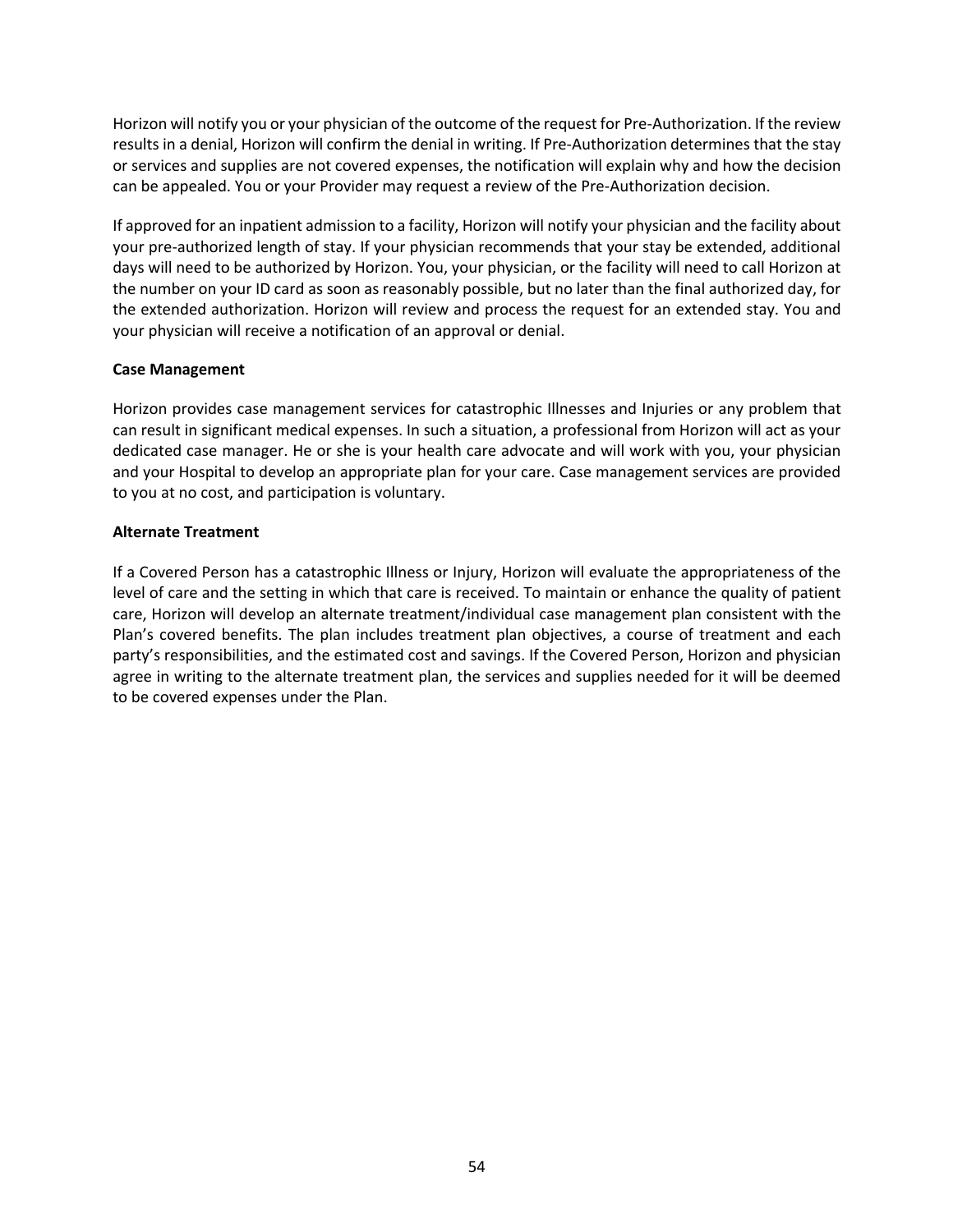# **WHAT THE MEDICAL PLAN COVERS**

This section describes the expenses that are eligible for reimbursement under the Plan.

#### **Wellness Benefits**

To encourage you and your dependents to stay healthy, the Plan pays benefits for well child care, well adult care and annual preventive screenings provided by in-network Providers, as described below.

If you satisfy the guidelines discussed below, the services will be covered with no copayments or deductibles when rendered by an in-network Provider.

For any preventive care services that the Plan is required to provide, if no in-network provider within a 50-mile radius of the claimant's primary home residence can provide a covered preventive care service, the Plan will cover the services performed by a non-network provider without cost-sharing.

#### **Well Child Care**

The Plan covers:

- An initial Hospital check-up, following birth; and
- Office visits based on the guidelines supported by the Health Resources and Services Administration from birth to age 19 (at age 20, coverage is provided under well adult care). See https://www.healthcare.gov/preventive-care-children/.

Covered office visit services include:

- Physical examination, developmental assessment, anticipatory guidance and lab tests ordered during a visit and performed in the office or at a laboratory
- The following immunizations:
	- o DPT (diphtheria, pertussis, tetanus)
	- o Polio
	- o MMR (measles, mumps, rubella)
	- o Hepatitis A and B
	- o Hemophilus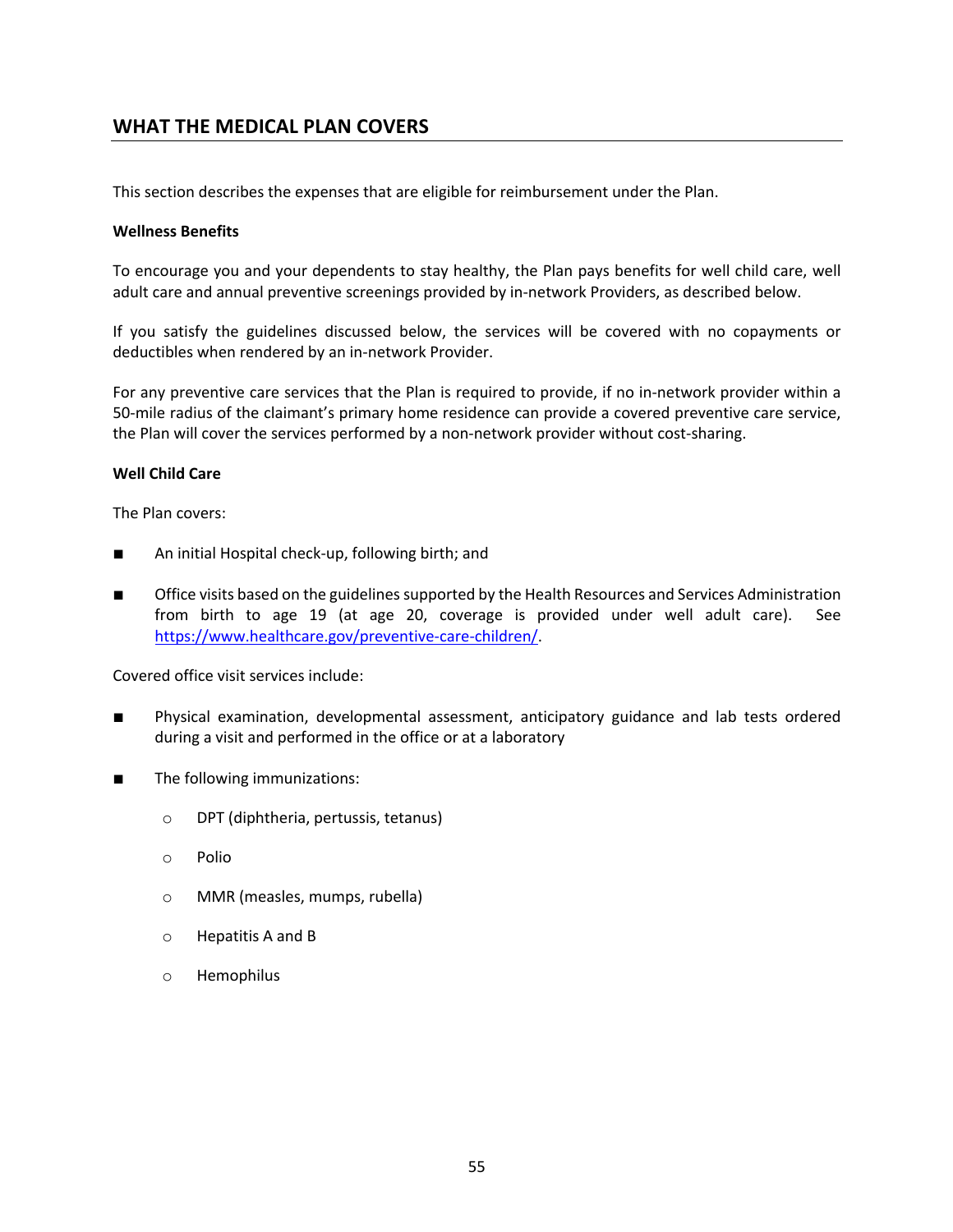| <b>Well Child Care Benefits</b>            |                            |  |  |
|--------------------------------------------|----------------------------|--|--|
| Initial Hospital visit,<br>following birth | 100% of the Allowed Amount |  |  |
| Office visits                              |                            |  |  |

## **Well Adult Care**

For any Covered Person age 20 or older, the Plan covers well adult care based on the guidelines supported by the Health Resources and Services Administration. See https://www.healthcare.gov/preventive-careadults/and https://www.healthcare.gov/preventive-care-women/. These guidelines may change periodically, so be sure to check these websites before a visit.

Covered services include:

- Annual wellness visits and the following immunizations
	- o Annual influenza
	- o Hepatitis A
	- o Hepatitis B
	- o Herpes zoster (shingles) (beginning at age 50)
	- o Human papillomavirus
	- o Measles, mumps, rubella (MMR)
	- o Meningococcal conjugate (MCV4)
	- o Revaccination with pneumococcal polysaccharide 23 (PPSV23) for adults age 65 and older
	- o Shingrix
	- o Tetanus and diphtheria, pertussis (Td/Tdap) booster
	- o Varicella (chickenpox)
- One routine mammography every year, beginning at age 40
- Routine Pap test, beginning at age 21
- Prostate cancer screening, beginning at age 50 (earlier if the Covered Person is at greater risk)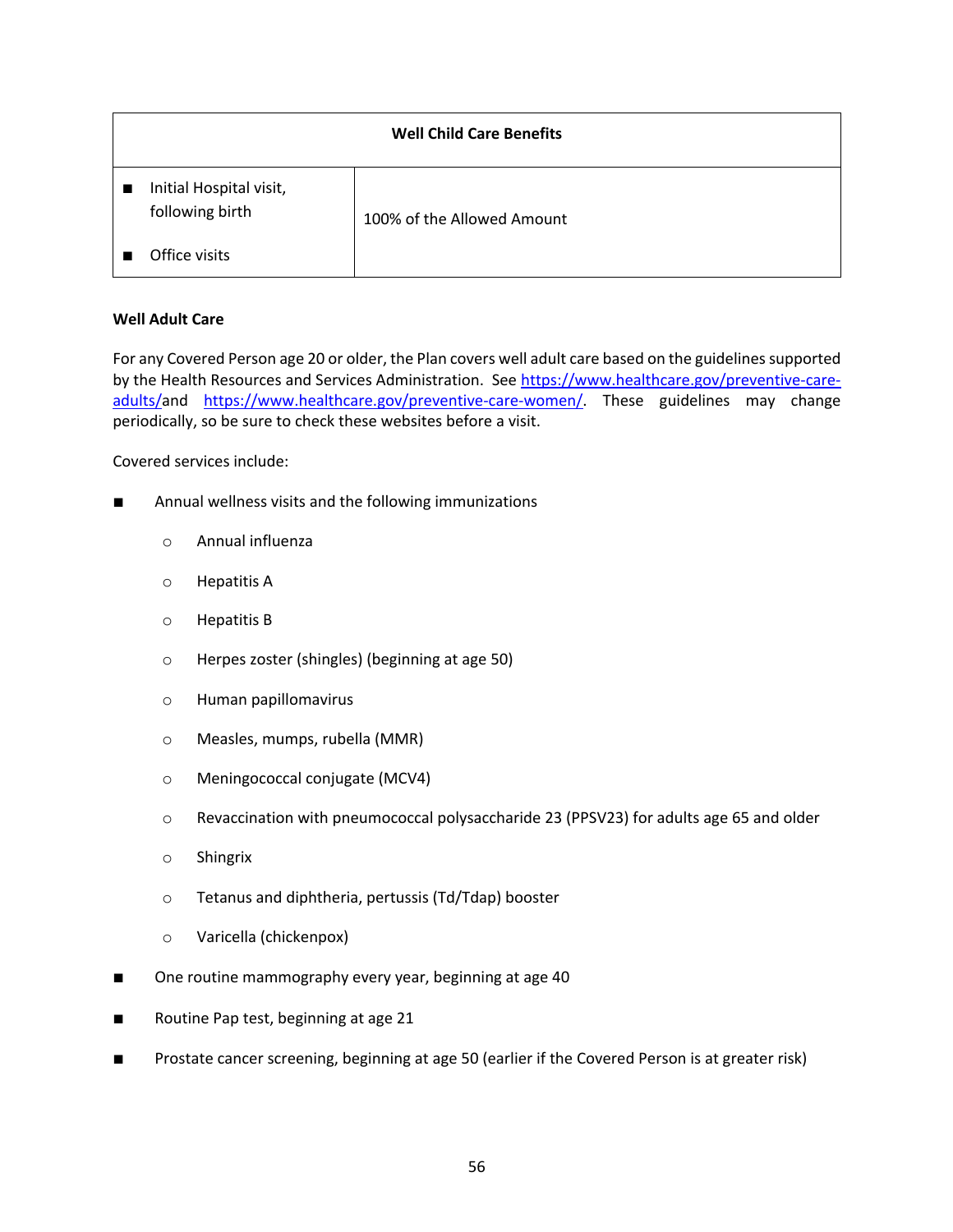| <b>Well Adult Care Benefits</b>                           |                            |  |
|-----------------------------------------------------------|----------------------------|--|
| Mammography<br>$\blacksquare$                             | 100% of the Allowed Amount |  |
| Pap test                                                  |                            |  |
| Prostate exam (age limits<br>$\blacksquare$<br>may apply) |                            |  |
| Wellness visits<br>п                                      |                            |  |

#### **Services Rendered by Providers**

| Allergy testing and treatment                                                                                                                               | 100% (copay applies when an office visit is billed)                                                                                                            |
|-------------------------------------------------------------------------------------------------------------------------------------------------------------|----------------------------------------------------------------------------------------------------------------------------------------------------------------|
| Anesthesia                                                                                                                                                  | 90% of the Allowed Amount after the deductible                                                                                                                 |
| Dental care, treatment of oral<br>tumors and cysts, and treatment<br>of Injury to sound natural teeth<br>or jaw incurred within 12<br>months of an accident | 90% of the Allowed Amount after the deductible                                                                                                                 |
| <b>Hearing screenings</b><br>Office visit                                                                                                                   | 100% after you pay a \$30 copay                                                                                                                                |
| In-Hospital visits not related to<br>surgery                                                                                                                | 90% of the Allowed Amount after the deductible                                                                                                                 |
| Maternity care, $1$ including<br>pregnancy and routine<br>pregnancy-related conditions<br>before and after delivery                                         | Office Visits: 100% of the Allowed Amount after you pay a \$30 copay<br>for the first office visit<br>Delivery: 90% of the Allowed Amount after the deductible |

<sup>&</sup>lt;sup>1</sup> Maternity care benefits are available to enrolled Members and enrolled spouses; they are not provided for Dependent Children except for complications of pregnancy, including, but not limited to, toxemia, spontaneous abortion and ectopic pregnancy.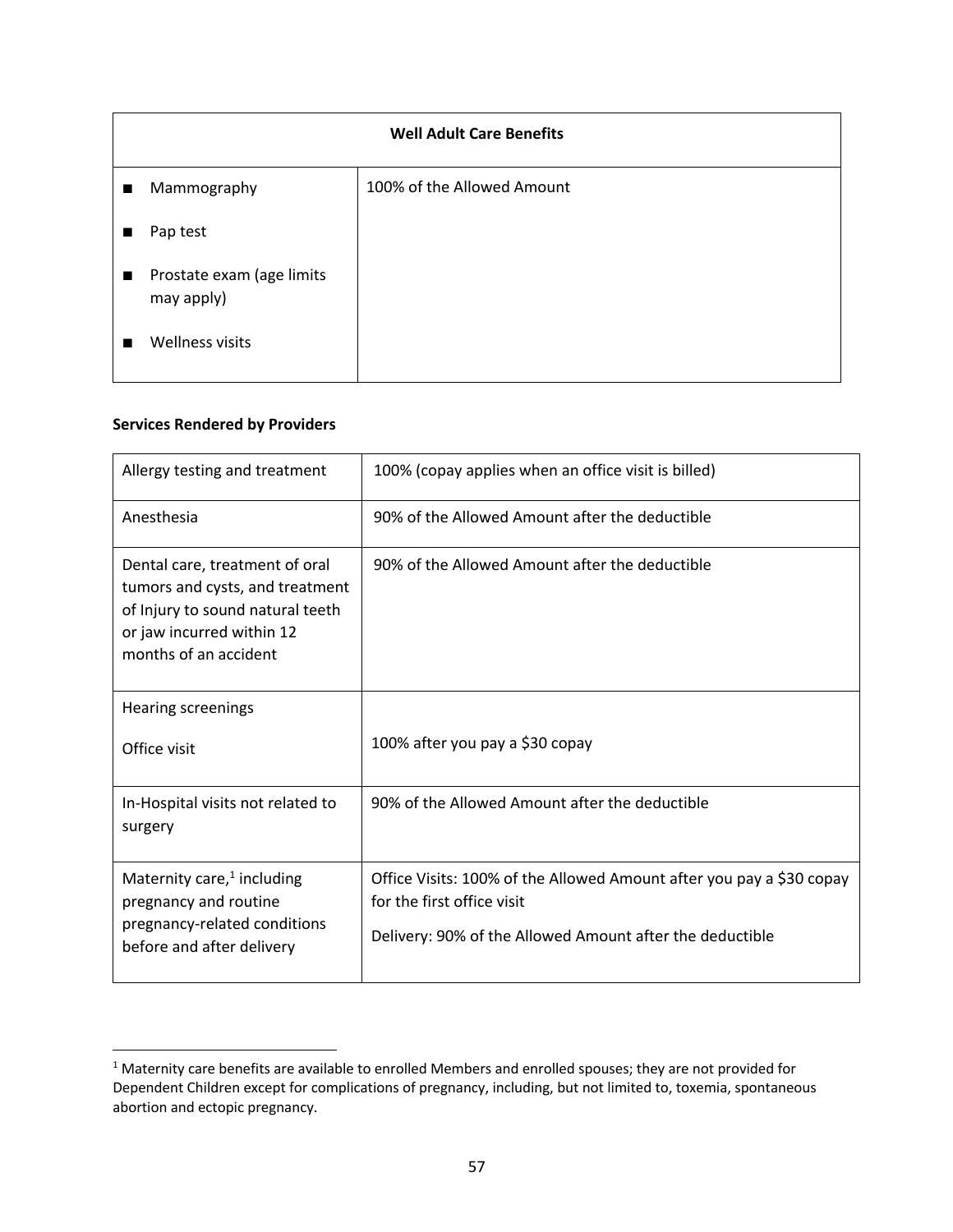| Office or home visits by a<br>primary care Provider or<br>specialist for treatment of an<br>Illness or Injury<br>Note: You do not need a referral<br>from a PCP to see a specialist.                                                             | 100% of the Allowed Amount after you pay a:<br>• \$20 copay for each visit to a PCP<br>\$30 copay for each visit to a specialist (the deductible does not apply<br>unless a surgical procedure is performed) |
|--------------------------------------------------------------------------------------------------------------------------------------------------------------------------------------------------------------------------------------------------|--------------------------------------------------------------------------------------------------------------------------------------------------------------------------------------------------------------|
| Outpatient other than office visit                                                                                                                                                                                                               | 90% of the Allowed Amount after the deductible                                                                                                                                                               |
| Second surgical opinion <sup>2</sup>                                                                                                                                                                                                             | 100% of the Allowed Amount                                                                                                                                                                                   |
| Surgery <sup>3</sup> by a specialist for<br>treatment of an Illness or Injury<br>as an inpatient, or at an<br>outpatient facility if the claim is<br>coded as a surgical procedure<br>(Pre-Authorization required for<br>procedures shown below) | 90% of the Allowed Amount after the deductible                                                                                                                                                               |

The *Women's Health and Cancer Rights Act* requires plans that cover mastectomies (as this Plan does) to also cover:

- A Hospital stay of at least 72 hours following a modified radical mastectomy and 48 hours following a simple mastectomy
- Prostheses
- Reconstruction of the breast on which the mastectomy was performed
- Surgery and reconstruction of the other breast to produce a symmetrical appearance
- Treatment of physical complications at all stages of the mastectomy, including lymphedemas

<sup>&</sup>lt;sup>2</sup> You can obtain a second surgical opinion if you are scheduled for an elective surgical procedure. If the second opinion does not confirm the need for surgery, you may request a third opinion. The Plan will cover charges if the Practitioner(s) who provides the opinion is board certified, not a business associate of the Practitioner who recommended the surgery. and does not perform or assist with the surgery.

<sup>&</sup>lt;sup>3</sup> If more than one surgical procedure is performed on the same patient by the same physician and on the same day, the Plan will cover the primary procedure plus 50% of what the Plan would have paid for each additional procedure (up to five). If more than five procedures are performed, the amount the Plan pays beyond the fifth will be based on the circumstances of each case.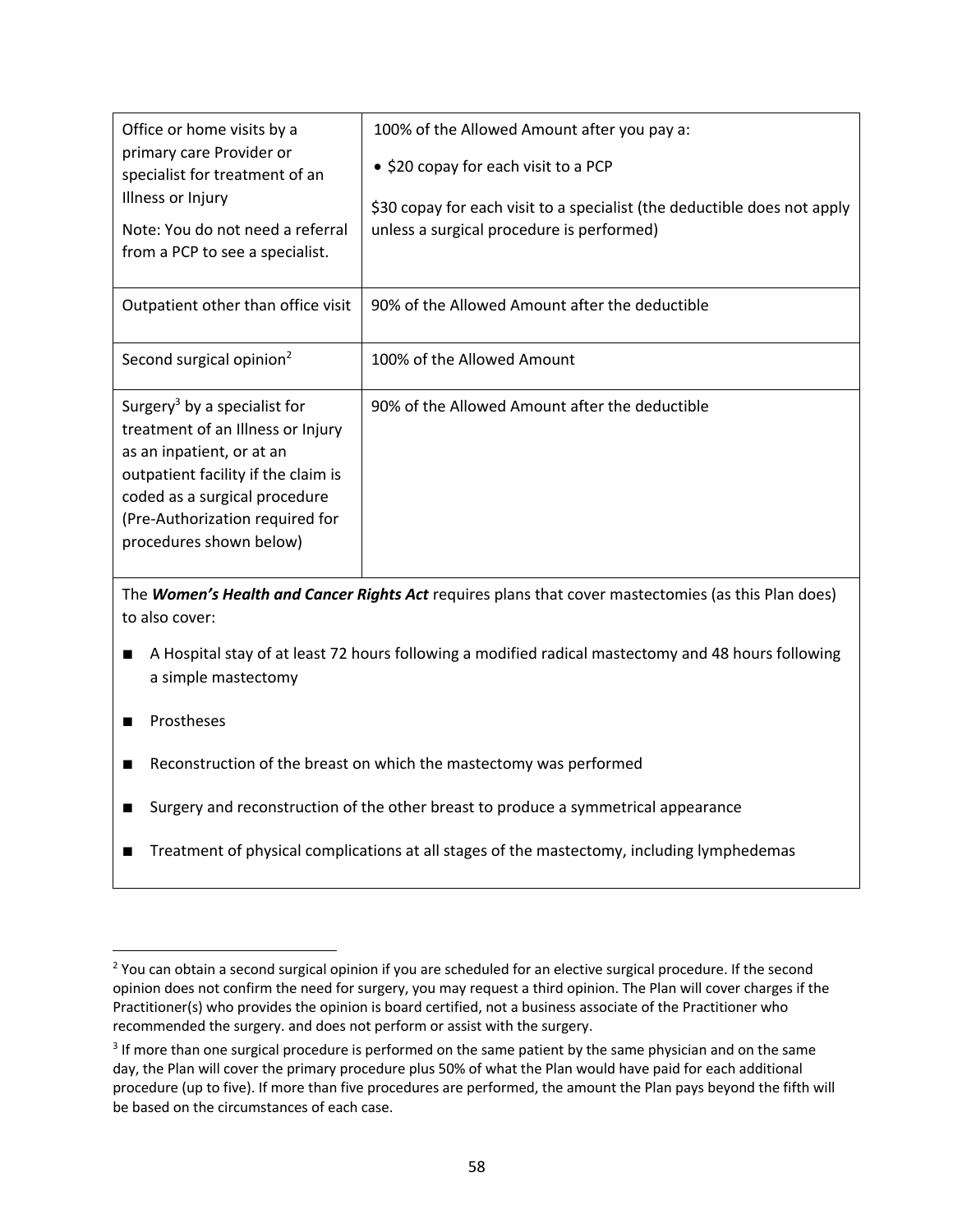# **Hospital Facility Benefits (Pre-Authorization Required; See Services Rendered by Providers for Related Coverage)**

The Plan covers confinement in a Hospital for treatment of an Illness or Injury. To be eligible for reimbursement, the charges must be consistent with the diagnosis and treatment.

Covered Services include:

- Anesthesia supplies and use of anesthesia equipment
- Any additional Medically Necessary services and supplies customarily provided by the Hospital
- Basal metabolic examinations
- Blood transfusions and use of transfusion equipment
- Dressings and plaster casts
- Drugs and medicines provided by the Hospital
- Laboratory and pathological examinations
- Oxygen and its administration
- Pregnancy-related conditions and maternity care for Employees
- Semi-private room and board (if you use a private room, you must pay the difference in cost between the semi-private and private room rates)
- Use of cardiographic equipment and supplies
- Use of intensive care or special care units and equipment
- Use of operating, cryptoscopic and recovery rooms and equipment
- Use of physiotherapeutic and hydrotherapeutic equipment and supplies
- X-ray examinations

*The Newborns and Mothers Health Protection Act of 1996* requires that the Plan pay benefits for a Hospital stay in connection with childbirth for the mother and newborn child for 48 hours following a normal vaginal delivery and for 96 hours following a Cesarean section. However, the Plan may cover a shorter stay if the attending Provider, in consultation with the mother, decides on an earlier discharge from the Hospital.

*Admissions Outside the United States* – The Plan provides benefits outside of the United States for emergency and other unexpected medical situations. Call BlueCard Worldwide Access at (800) 810-2583 for additional information, including the names and addresses of doctors and hospitals in the area where you or your eligible dependents need care. The Trustees, in their sole discretion, may limit the number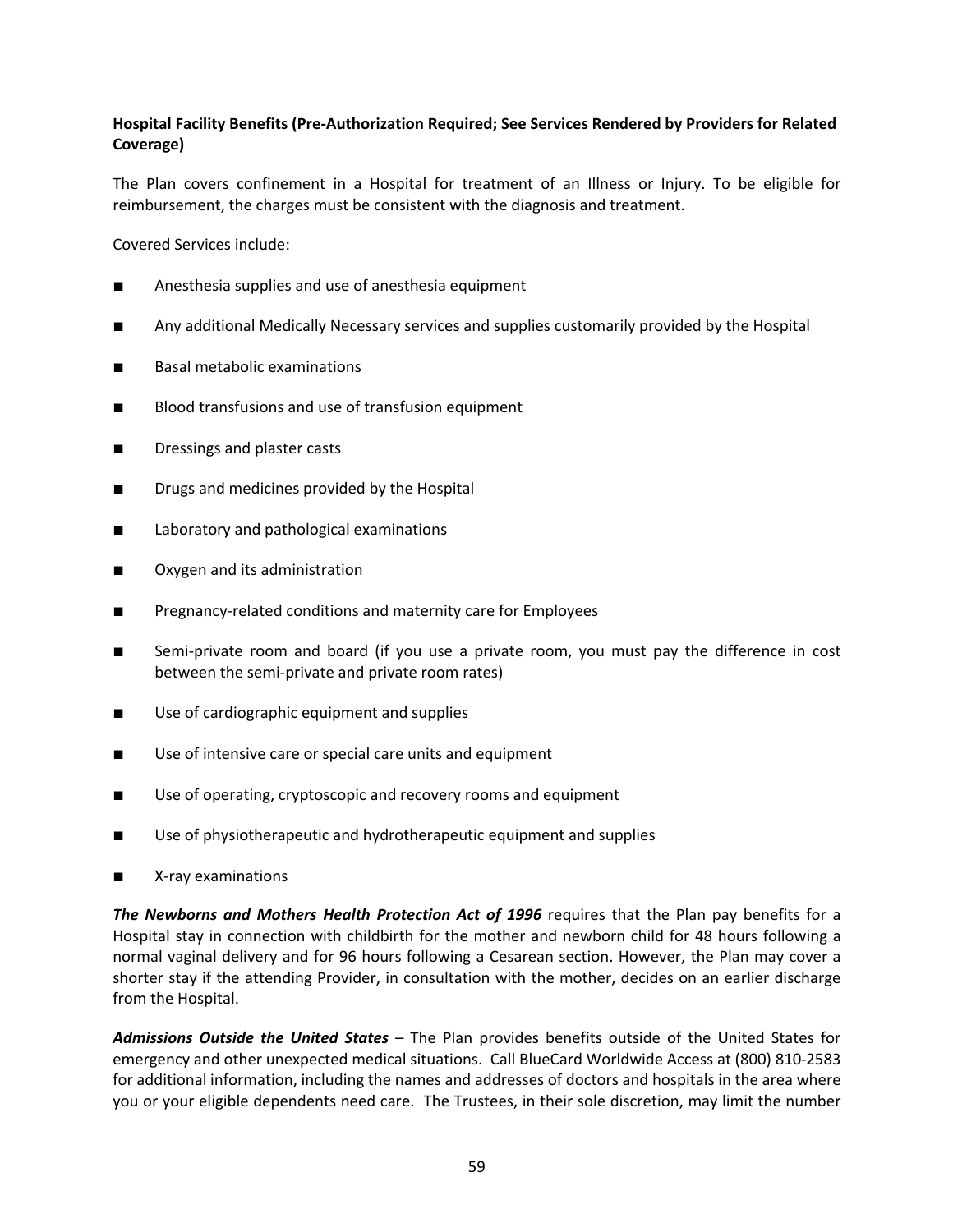of covered Hospital days and/or Covered Services based on the diagnosis and course of treatment abroad. If you make payment in the local currency, you must provide a statement from a bank showing the exchange rate of that currency on the dates of hospitalization along with a paid receipt.

| <b>Hospital Facility Benefits (Pre-Authorization Required)</b>                                                    |                                                |  |
|-------------------------------------------------------------------------------------------------------------------|------------------------------------------------|--|
| Hospital room and board and<br>other miscellaneous charges for<br>treatment of an Illness, Injury or<br>maternity | 90% of the Allowed Amount after the deductible |  |

| <b>Hospital Facility Benefits for Maternity (Pre-Authorization Required)</b>                                                                                                                      |                                                |  |  |
|---------------------------------------------------------------------------------------------------------------------------------------------------------------------------------------------------|------------------------------------------------|--|--|
| Newborn Infant Care*                                                                                                                                                                              | 90% of the Allowed Amount after the deductible |  |  |
| Premature infant (weighing<br>less than five pounds)                                                                                                                                              |                                                |  |  |
| Sick baby                                                                                                                                                                                         |                                                |  |  |
| Well baby (for up to 48<br>■<br>hours following a vaginal<br>delivery; up to 96 hours<br>following a Cesarean<br>section)                                                                         |                                                |  |  |
| * Birthing center benefits will be covered at the same level as those for regular Hospital facility<br>benefits for maternity or newborn infant care, provided that the pregnancy goes full term. |                                                |  |  |

# **Emergency Room Benefits**

The Plan will pay for outpatient care of a true, life-threatening medical emergency. Coverage includes treatment that is Medically Necessary and Appropriate at any designated level I or II trauma center. A medical emergency is a condition that manifests itself in acute symptoms of sufficient severity including, but not limited to, severe pain, psychiatric disturbances, and/or symptoms of substance use disorders such that a prudent layperson who possesses an average knowledge of health and medicine could reasonably expect the absence of immediate attention to result in:

- Placing the health of the individual (or, with respect to a pregnant woman, the health of the woman or her unborn child) in serious jeopardy,
- Serious impairment to bodily functions, or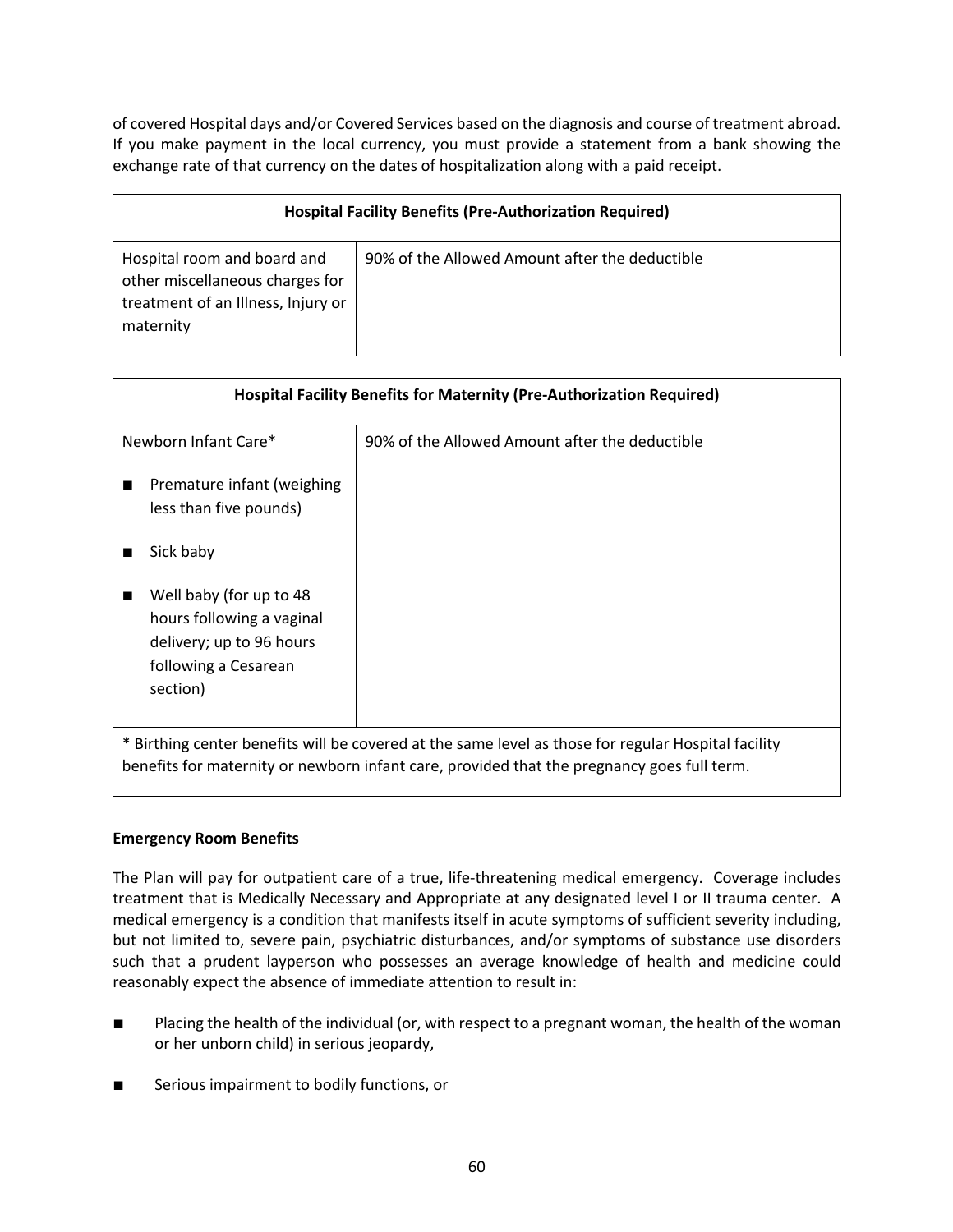Serious dysfunction of a bodily organ or part.

If you have a true, life-threatening emergency, do not hesitate to call 911 or go to the emergency room. Otherwise, it's best to get care at an in-network Walk-in Clinic, an urgent care facility or your doctor's office. Care obtained at out-of-network urgent care facilities is not covered. If you use an out-of-network Walk-in Clinic or urgent care facility, you will be responsible for the entire amount billed. **Care at an emergency room for non-emergent services will not be covered.** Some examples of non-emergent medical conditions that should be treated at an in-network Walk-in Clinic or urgent care facility include earache; moderate fever; sore throat; and sprains. Some examples of emergent medical conditions that should be treated at an emergency room include heart attack; stroke; loss of consciousness; poisoning; severe burns; difficulty breathing; high fever; and wounds that need stitches.

| <b>Emergency Room Benefits</b>                                                                                                                                                                                                                 |                                                                                     |  |  |
|------------------------------------------------------------------------------------------------------------------------------------------------------------------------------------------------------------------------------------------------|-------------------------------------------------------------------------------------|--|--|
| For a sudden and serious<br>Illness, in which serious Injury<br>may result if treatment is not<br>received within 24 hours, or<br>other true emergency                                                                                         | 100% of the Allowed Amount after you pay a \$75 copay (copay<br>waived if admitted) |  |  |
| Note: If you receive out-of-<br>network benefits for a true<br>emergency, expenses will be<br>covered as in-network, up to<br>the Allowed Amount, but you<br>will be responsible for any<br>amounts billed in excess of<br>what the Plan pays. |                                                                                     |  |  |
| For a nonemergency                                                                                                                                                                                                                             | Not covered                                                                         |  |  |

# **Outpatient (Ambulatory) Surgery (Pre-Authorization Required)**

If you or a dependent has surgery in a Hospital's outpatient facility or in a free-standing surgical facility, the Plan covers the facility's charge. You must contact Horizon to obtain Pre-Authorization before you have surgery.

# **Outpatient (Ambulatory) Surgery Benefits (Pre-Authorization Required)**

90% of the Allowed Amount after the deductible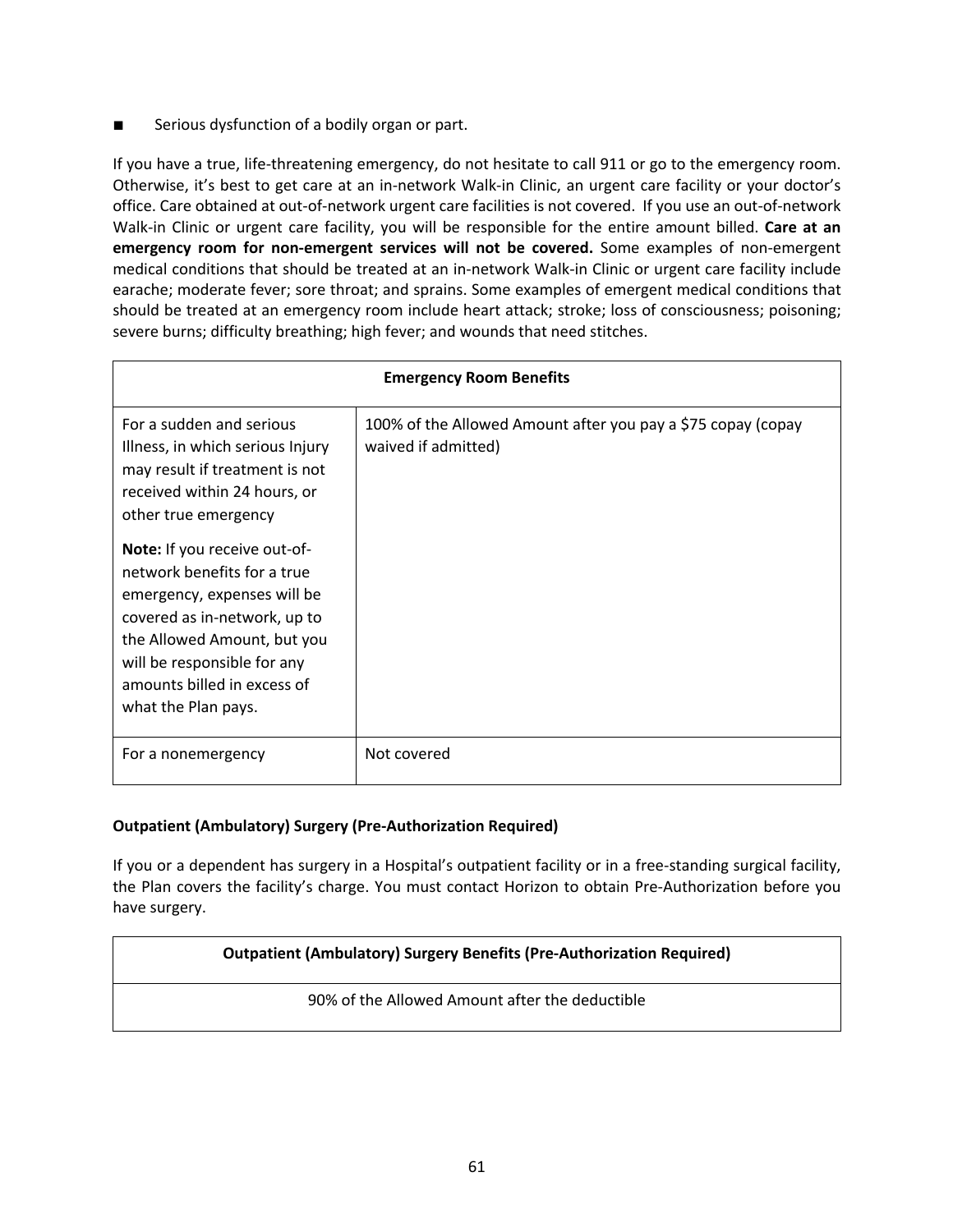# **Outpatient Pre-Admission Testing**

The Plan covers outpatient pre-admission testing performed within seven days of a scheduled covered surgical procedure performed in the same facility as the surgery.

#### **Outpatient Pre-Admission Testing Benefits**

90% of the Allowed Amount after the deductible

#### **Infertility Services**

The Plan pays benefits for services related to the treatment of infertility including but not limited to:

- Artificial insemination
- A total of four attempted or completed egg retrievals per lifetime
- Diagnosis and diagnostic tests
- Embryo transfer
- Gamete intrafallopian transfer\*
- Intracytoplasmic sperm injection
- In vitro fertilization<sup>\*</sup>
- Surgery
- Zygote intrafallopian transfer\*

\*These Covered Services are limited to a Covered Person who has used all reasonable, less expensive and Medically Necessary treatments and is still unable to become pregnant or carry a pregnancy and is 45 years of age or younger.

Infertility services must be provided at a facility that conforms to standards established by the American Society for Reproductive Medicine or the American College of Obstetricians and Gynecologists.

|                                                                                                    | <b>Infertility Services (Pre-Authorization Required)</b> |  |  |
|----------------------------------------------------------------------------------------------------|----------------------------------------------------------|--|--|
| Professional office                                                                                | 100% after you pay a \$30 copay                          |  |  |
| care                                                                                               |                                                          |  |  |
| Professional                                                                                       | 90% of the Allowed Amount after the deductible           |  |  |
| outpatient care                                                                                    |                                                          |  |  |
| \$5,000 lifetime maximum benefit per family; \$500 maximum for sperm or egg storage for up to five |                                                          |  |  |
| years.                                                                                             |                                                          |  |  |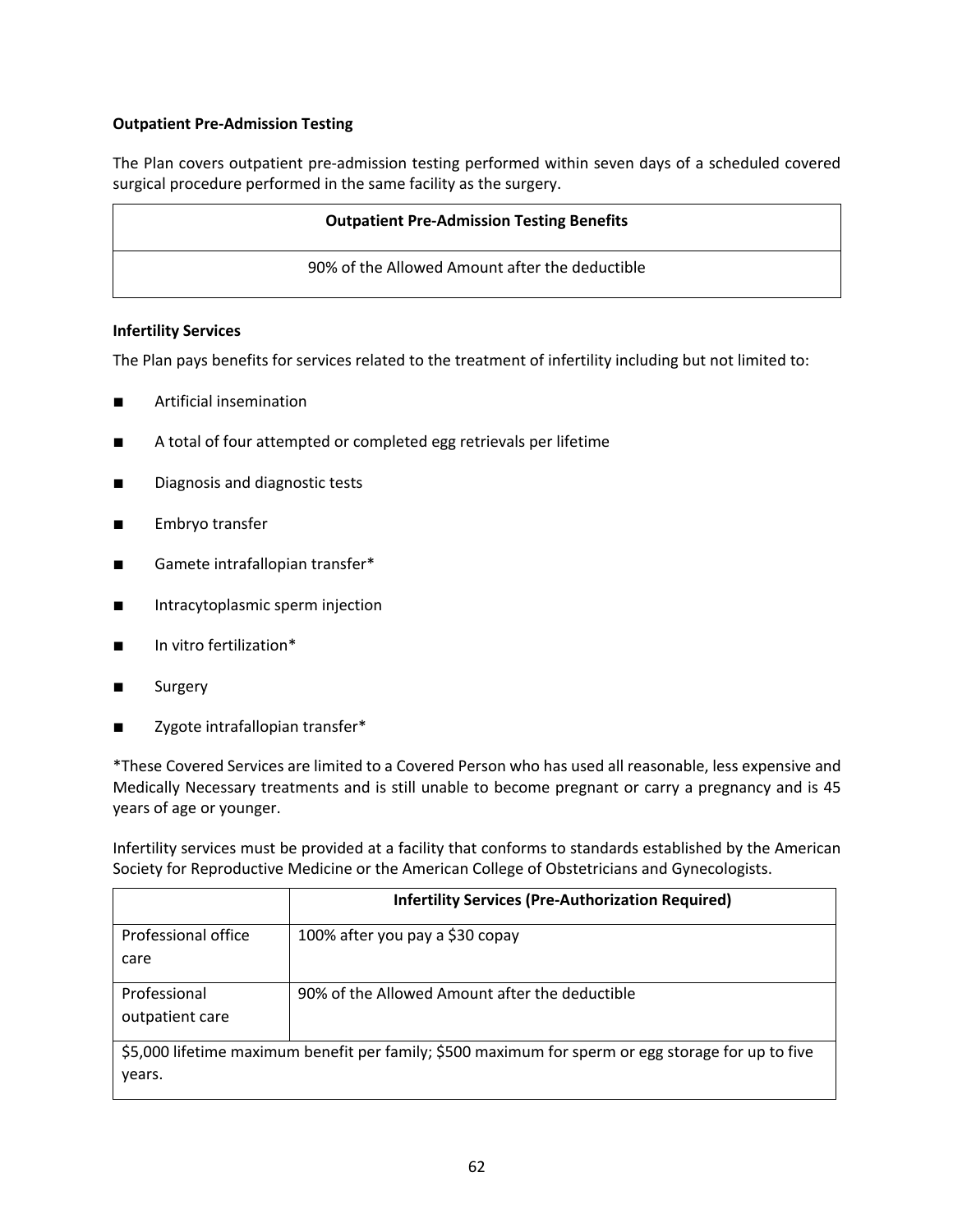## **Transplant Benefits**

The Plan pays benefits for transplants of the following:

|   | Allogeneic bone marrow  | Heart/lung        | Multivisceral transplant                          |
|---|-------------------------|-------------------|---------------------------------------------------|
| п | Allogeneic stem cell    | Heart valve       | (small bowel and liver with<br>one or more of the |
|   | Chondrocycte (for knee) | Kidney            | following: stomach,<br>duodenum, jejunum, ileum,  |
|   | Cornea                  | Kidney/pancreas   | pancreas, colon)                                  |
|   | Double lung             | Liver             | Non-myeloblative stem cell                        |
|   | Heart                   | Liver/small bowel | Pancreas                                          |
|   | Heart/kidney            | Lung              | Small bowel                                       |
|   |                         |                   | Tandem stem cell                                  |

If organs/tissues are harvested from a cadaver, the Plan will also cover those charges for surgical, storage and transportation services that are directly related to the tissue/organ donation and are billed by the Hospital when the transplant is performed.

The Plan also covers the following services required for a live donor, provided that the recipient is covered by the Plan and the donor's own coverage does not pay benefits for these services:

- Harvesting of the organ tissue and related services
- Immunologic typing
- Processing of tissue
- Search for a donor (not to exceed \$10,000 per transplant), subject to review by the case management consultant

#### **Transplant Benefits**

#### 90% of the Allowed Amount after the deductible

The Plan also covers certain transportation and lodging expenses in connection with covered transplant services performed at network facilities that are more than 50 miles from the covered patient's home, including: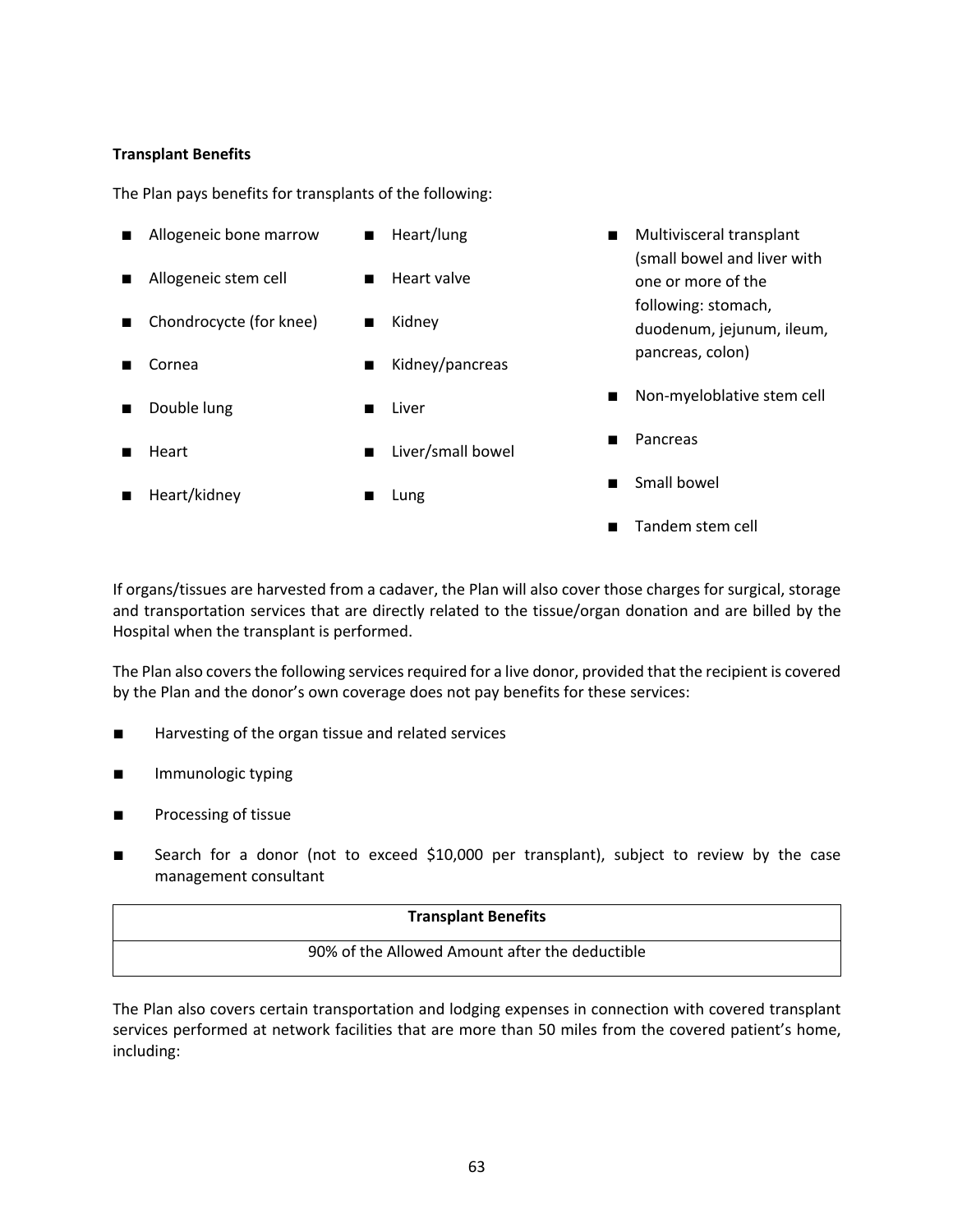- Transportation costs for the covered patient and an immediate family member, where the covered patient's age, medical condition or incapacity necessitate a traveling companion ("traveling companion") for one round trip to and from the network facility. Coach airline fare will be reimbursed. Automobile mileage will be reimbursed at the then-current mileage reimbursement rate as set by the Internal Revenue Service.
- Reasonable lodging and meal expenses for the traveling companion. Lodging must be preapproved by Horizon in order for the expenses to be covered.

Covered expenses are limited to the aggregate of \$300 per day for lodging and meal, and \$10,000 per admission for lodging, meals and transportation of both the covered patient and the traveling companion.

For more information or to arrange for reimbursement of covered travel expenses, please contact the Fund Office.

## **Skilled Nursing Facility Benefits (Pre-Authorization Required)**

The Plan pays benefits for room and board, including diets, drugs, medicines, dressings and general nursing care in a skilled nursing facility. The patient must be admitted to the skilled nursing facility within 14 days of discharge from a Hospital for continuing medical care and treatment prescribed by a physician.

| <b>Skilled Nursing Facility Benefits (Pre-Authorization Required)</b> |  |  |
|-----------------------------------------------------------------------|--|--|
| 90% of the Allowed Amount after the deductible                        |  |  |
| Maximum of 100 days in a Calendar Year.                               |  |  |

#### **Home Health Care Benefits (Pre-Authorization Required)**

The Plan will pay benefits for home treatment provided by a Home Health Agency in accordance with a Home Health Care Plan. Prior hospitalization is not required. Any expenses incurred that are not included in the Home Health Care Plan will not be eligible for reimbursement under the Plan.

In addition, the patient must be:

- Under the continuous care of a doctor,
- Homebound, and
- In need of skilled nursing care, or physical, speech or occupational therapy under a plan prescribed by an attending physician and approved by Horizon.

The following services are covered:

- Durable medical equipment, including Prosthetics
- Part-time skilled nursing services provided by or under the supervision of a registered nurse (RN)
- Physical, speech or occupational therapy (rehabilitative only)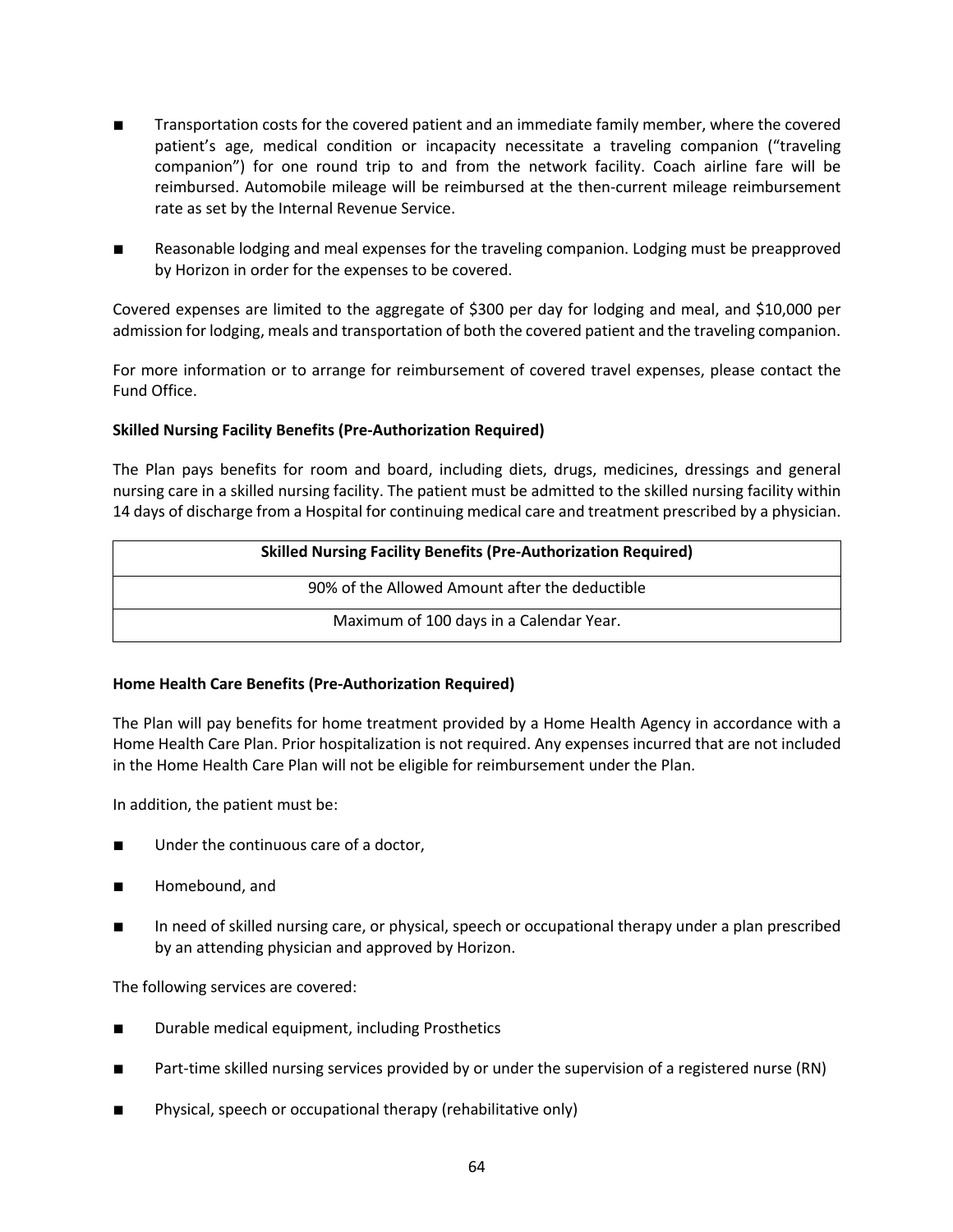■ Related treatment and/or services that would otherwise be covered by Hospital outpatient benefits (except drugs and the administration of dialysis)

Each visit by a Home Health Care Provider for up to four hours of care will count as one Home Health Care visit.

| Home Health Care Benefits (Pre-Authorization Required) |
|--------------------------------------------------------|
| 90% of the Allowed Amount after the deductible         |
| Maximum of 100 visits in a Calendar Year               |

Home health care benefits do not cover:

- Any services provided during a period when you are not under the continuing care of a physician
- Custodial care, which means any care, services or supplies that help with the activities of daily living
- Home health care services provided by an individual who normally lives with you or is a member of your or your spouse's immediate family
- Transportation services

#### **Hospice Care Benefits (Pre-Authorization Required)**

Hospice differs from traditional care because it provides services for the family as well as the patient. Hospice teams help the patient and the family cope with the physical, psychological, spiritual, economic and social stress of serious Illness, end of life and bereavement. When possible, Hospice care is administered at home. The team of professionals can include physicians, nurses, psychiatrists, psychologists and social workers.

The Hospice Care benefit covers:

- Diagnostic services
- Dietician services
- Family counseling related to the patient's terminal condition
- Home health aide services provided under the supervision of an RN
- Inpatient room, board and general nursing services
- Medical and surgical supplies and durable medical equipment, including Prosthetics, if given Pre-Authorization by Horizon
- Medical care rendered by a Hospice Care Program Practitioner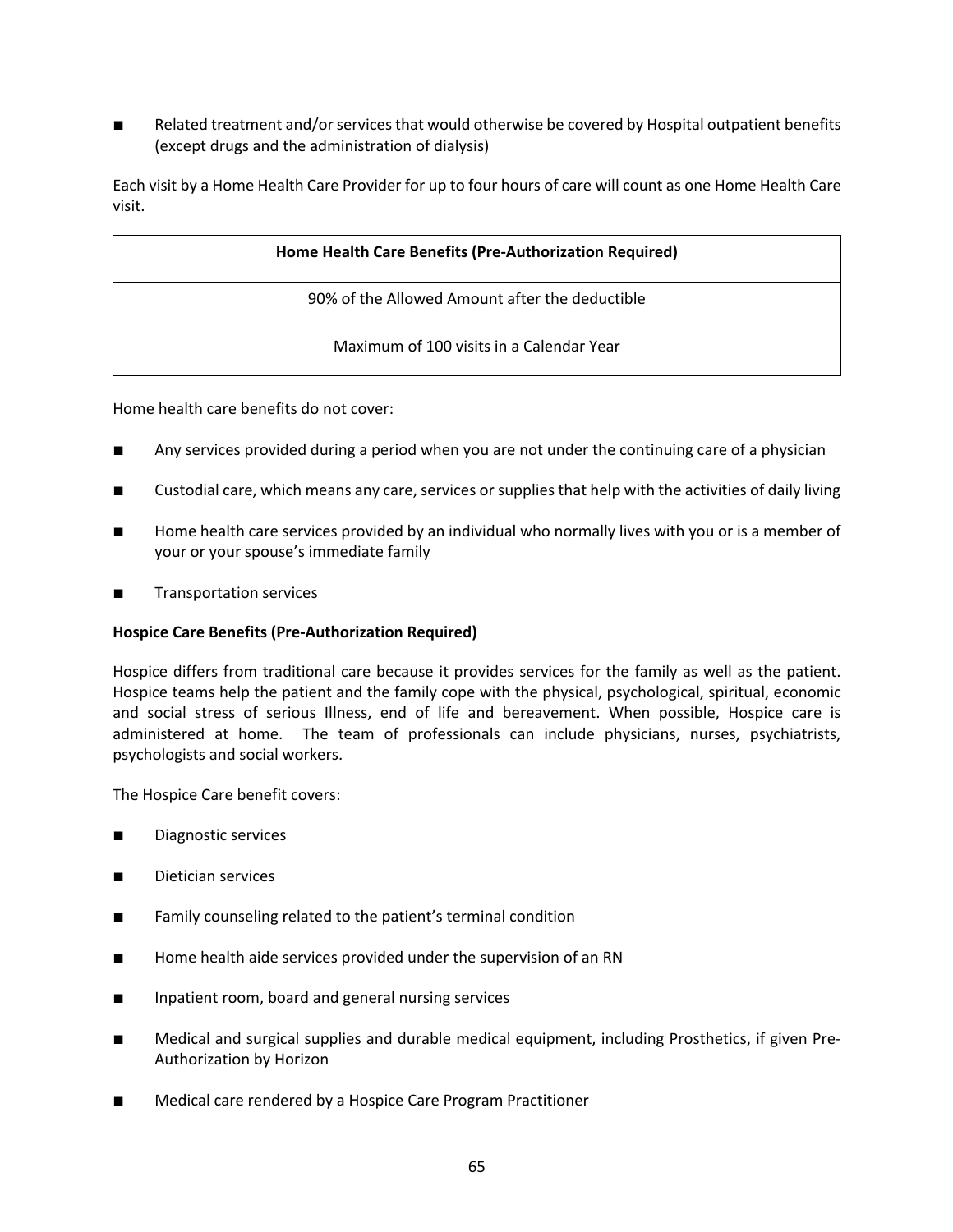- Medical social services
- Oxygen and its administration
- Part-time professional nursing services of an RN, licensed practical nurse or licensed vocational nurse
- Prescription drugs
- Psychological support services to the Terminally III or Injured patient
- Respite care (maximum of 10 days per Calendar Year)
- Therapy Services

| <b>Hospice Care Benefits (Pre-Authorization Required)</b> |
|-----------------------------------------------------------|
| 90% of the Allowed Amount after the deductible            |
| Maximum of 10 days for respite care                       |

Hospice care benefits do not cover charges for:

- Bereavement counseling
- Dialysis treatment
- Food or home-delivered meals
- Funeral services and arrangements
- Homemaker services
- Hospice care services that are not given Prior Authorization by Horizon
- Legal or financial counseling or services
- Medical care provided by the patient's private Practitioner
- Pastoral services
- Private-duty nursing services
- Treatment not included in the Hospice Care Program
- Volunteer services or services and supplies provided by others without charge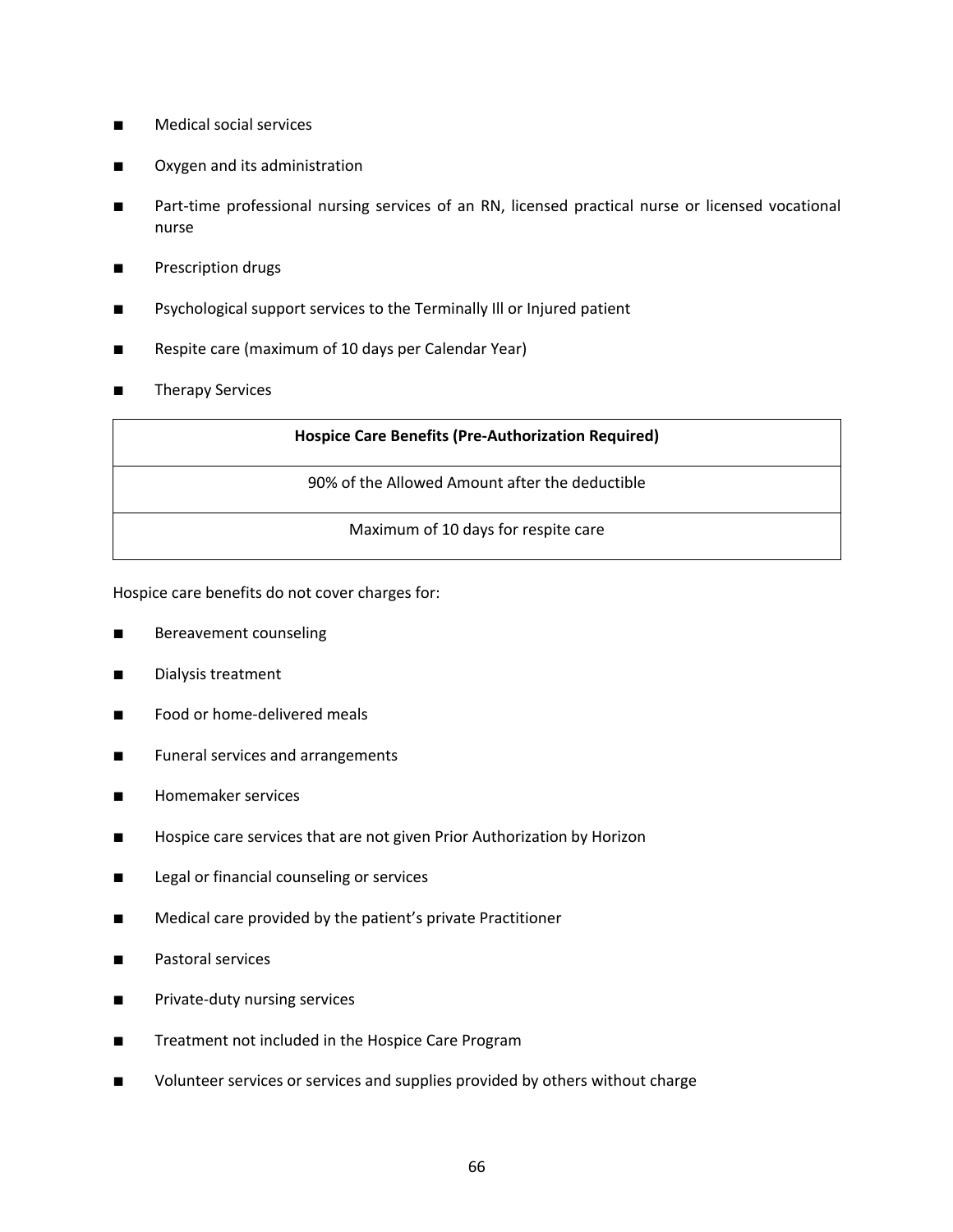#### **Mental Health and Substance Use Disorder Treatment**

The Plan covers the treatment of mental health and substance use disorders the same way it covers treatment for other illness, if treatment is provided by a licensed or certified mental health or substance use disorder treatment Provider. Inpatient or outpatient care may be provided in a:

- Provider's office
- Licensed health care facility
- Licensed detoxification facility (for alcoholism and substance use disorder treatment)
- Licensed, certified or state-approved residential treatment facility under a program that meets minimum standards of those prescribed by the Joint Commission

All mental health and substance use disorder services must be coordinated through Beacon Health Options by calling (800) 843-5503. **If you use a Provider that is not in the Beacon Health Options network, coverage (except for emergency treatment) will be denied and you will be responsible for all amounts billed. For emergency treatment, the Plan will pay up to the Allowed Amount, and you may be responsible for balance bills.**

Effective August 1, 2017, the Plan covers Applied Behavior Analysis (ABA) treatment for covered diagnoses. Covered diagnoses include autism, which is a general term used to describe a group of complex developmental brain disorders known as Pervasive Developmental Disorders (PDDs) within the American Psychiatric Association Diagnostic and Statistical Manual 5 (DSM 5). Autism Spectrum Disorder (ASD) is a type of PDD. Your benefit covers Medically Necessary ABA treatment for ASD.

The other covered pervasive developmental disorders are PDD-NOS (Pervasive Developmental Disorder – Not Otherwise Specified), Asperger Syndrome, Rett Syndrome and Childhood Disintegrative Disorder. All of these diagnoses, along with a diagnosis of being "at risk" of autism or PDD, will be covered.

When necessary, ABA coverage also includes an initial evaluation with a qualified provider (with a psychiatrist and/or via two hours of psychological testing to evaluate/diagnose ASD), coverage of medication management and outpatient therapies for ASD diagnoses, and standard family and member support services available under the Medical Plan.

Benefit coverage of ABA services will require prior authorization or pre-certification and includes coverage for the following services by a Beacon Health Options in-network provider:

- ABA Treatment
- Individual, Family, and Group therapy
- Intensive Case Management for complex cases (individuals with extraordinary care needs)
- Medication Management
- Psychiatric evaluation to confirm the ASD diagnosis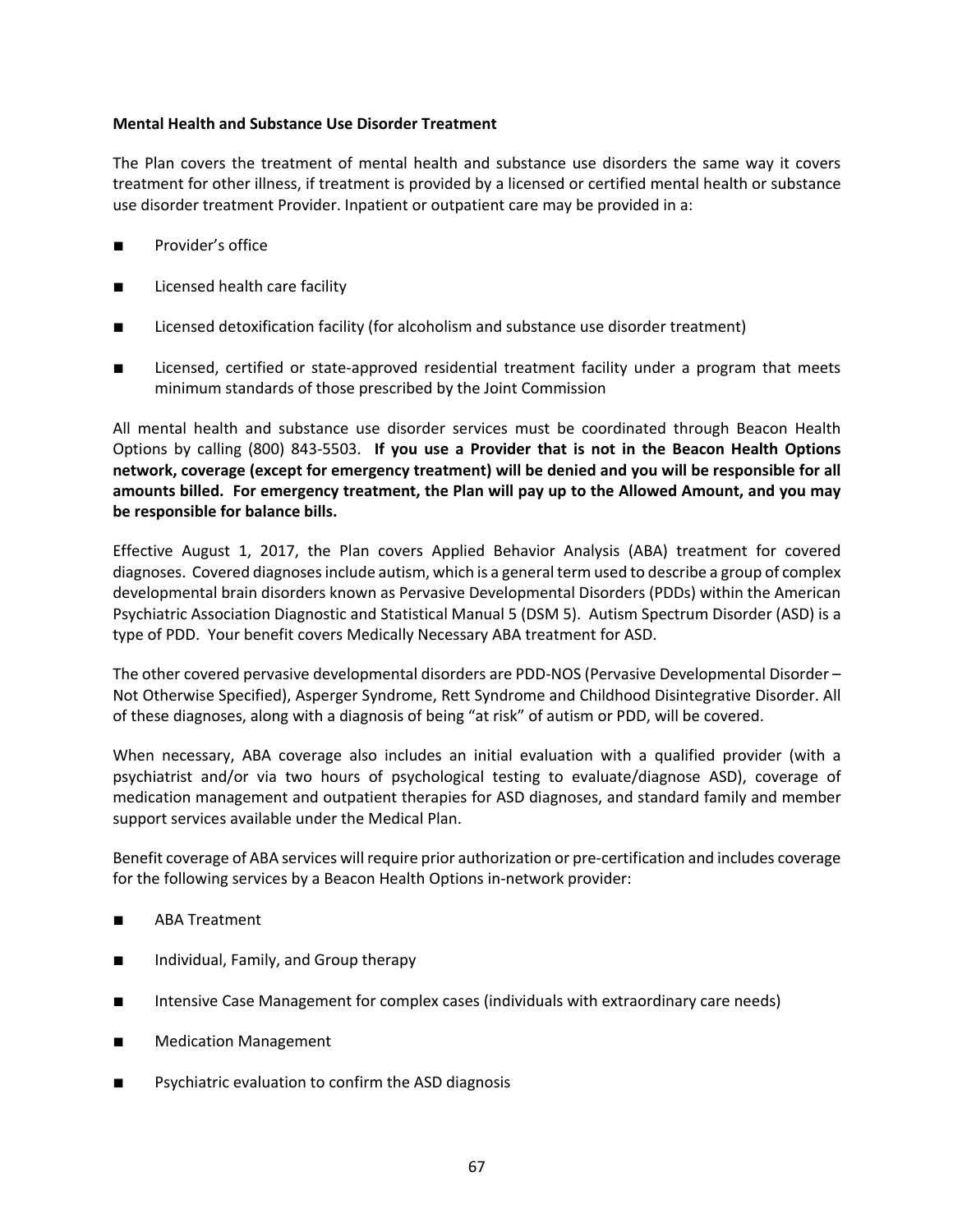■ Psychological Testing, as necessary to confirm the ASD diagnosis

You will be responsible for any outpatient cost sharing related to ABA treatment, including any applicable deductible, copays or coinsurance.

You can obtain prior authorization or pre-certification from Beacon Health Options by calling (800) 843- 5503. During this call, a care manager will request basic information including, but not limited to, the diagnosis, the medical doctor or licensed psychologist who made the diagnosis and what the presenting symptoms are (i.e., developmentally delayed skills or problem behaviors). If the diagnosis has not been confirmed by an MD or PhD, Beacon Health Options will help coordinate a screening for this purpose. With this confirmation, you will be provided with a list of providers, who will then conduct an assessment to document the problem behaviors and determine treatment needs.

If your treatment is approved, ABA therapy will be covered according to the Plan's benefits when provided or supervised by a Beacon Health Options' ABA-licensed or certified provider of services. Prior authorization or pre-certification will be required in order for benefits to be paid.

#### **Other Covered Services**

The Plan covers the following services, supplies and treatment. Provider services must be within the scope of the Provider's license.

| <b>Service, Supply, Treatment</b>                                                                                                       | <b>What The Plan Covers</b>                                                                 |
|-----------------------------------------------------------------------------------------------------------------------------------------|---------------------------------------------------------------------------------------------|
| Abortion (outpatient and<br>elective); for Covered Person<br>and spouse only                                                            | 90% of the Allowed Amount after the deductible                                              |
| Acupuncture (but not for pain<br>management)                                                                                            | 90% of the Allowed Amount after the deductible                                              |
| Ambulance (for air or ground<br>transportation to the nearest<br>Hospital able to treat the<br>condition) when Medically<br>Necessary   | 100% of the Allowed Amount if an emergency; 90% after the<br>deductible if not an emergency |
| Anesthesiologist services<br>provided by a doctor other than<br>the operating surgeon and as<br>part of a covered surgical<br>procedure | 90% of the Allowed Amount after the deductible                                              |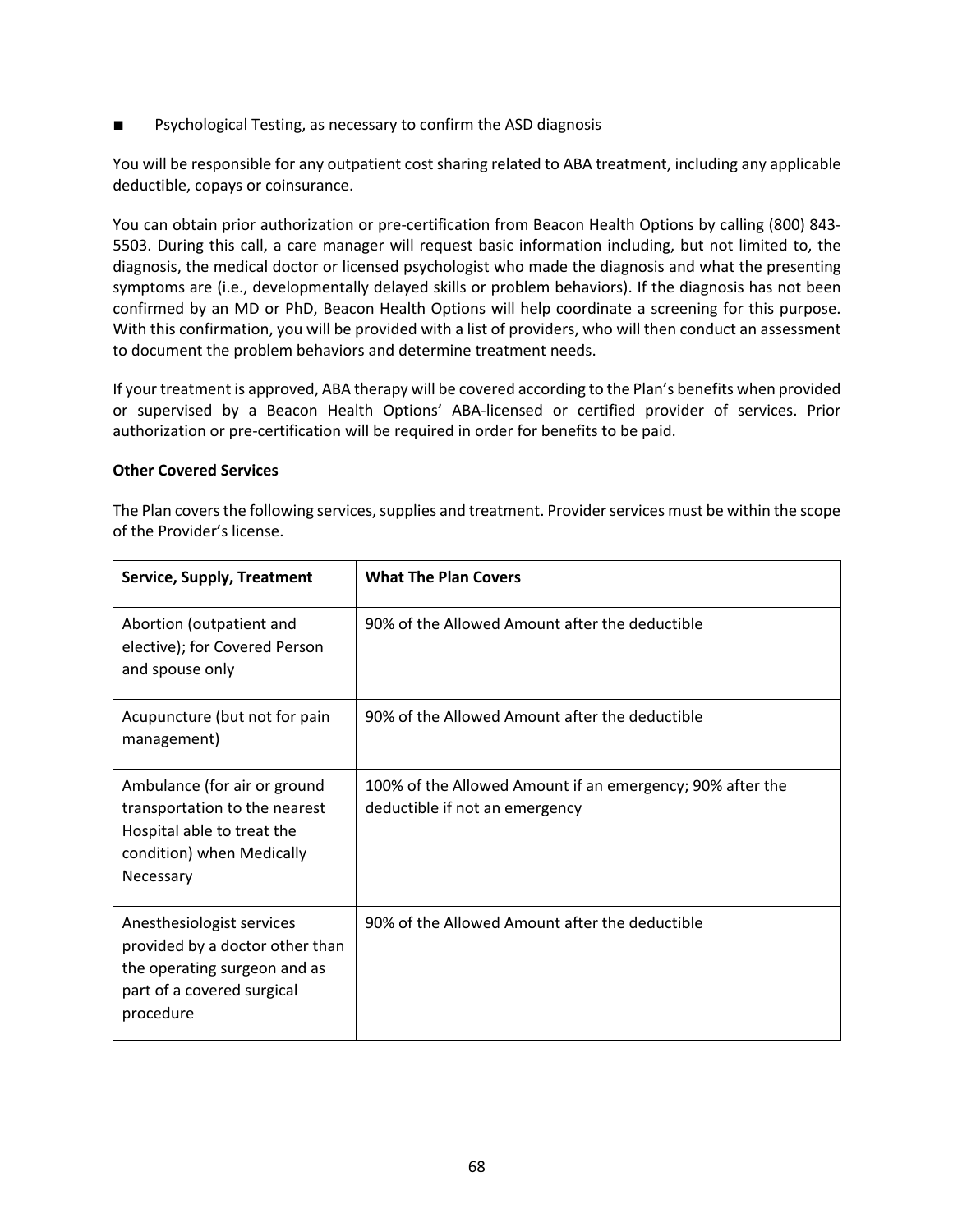| <b>Service, Supply, Treatment</b>                                                                                                                               | <b>What The Plan Covers</b>                                                                                                                                       |
|-----------------------------------------------------------------------------------------------------------------------------------------------------------------|-------------------------------------------------------------------------------------------------------------------------------------------------------------------|
| Blood (blood, blood products,<br>blood transfusions and the cost<br>of testing and processing blood,<br>but not for blood that has been<br>donated or replaced) | 90% of the Allowed Amount after the deductible                                                                                                                    |
| Chelation therapy                                                                                                                                               | 90% of the Allowed Amount after the deductible                                                                                                                    |
| Chemotherapy, radiation and<br>hemodialysis (inpatient or<br>outpatient)                                                                                        | 90% of the Allowed Amount after the deductible                                                                                                                    |
| Chiropractic care                                                                                                                                               | 100% of the Allowed Amount after you pay a \$30 copay for each<br>visit                                                                                           |
| Cognitive rehabilitative therapy                                                                                                                                | 90% of the Allowed Amount after the deductible (\$30 copay<br>outpatient/out-of-Hospital professional, only for an initial<br>evaluation or a reevaluation visit) |
| Diabetic supplies/syringes                                                                                                                                      | 90% of the Allowed Amount after the deductible                                                                                                                    |
| <b>Dialysis</b>                                                                                                                                                 | 90% of the Allowed Amount after the deductible                                                                                                                    |
| Durable medical equipment,<br>including Prosthetics (for the                                                                                                    | 90% of the Allowed Amount after the deductible                                                                                                                    |
| rental, fitting and adjusting of<br>durable medical equipment)<br>Note: The Plan reserves the<br>right to purchase rather than                                  | Pre-Authorization is required for rentals and purchases. If you fail<br>to obtain Pre-Authorization, your claim will be denied.                                   |
| rent any item.                                                                                                                                                  |                                                                                                                                                                   |
| Infusion therapy                                                                                                                                                | 90% of the Allowed Amount after the deductible                                                                                                                    |
| MRI, CAT, PET scans                                                                                                                                             |                                                                                                                                                                   |
| Routine and Outpatient<br>Diagnostic                                                                                                                            | 100% of the Allowed Amount                                                                                                                                        |
| <b>Inpatient Diagnostic</b>                                                                                                                                     | 100% of the Allowed Amount                                                                                                                                        |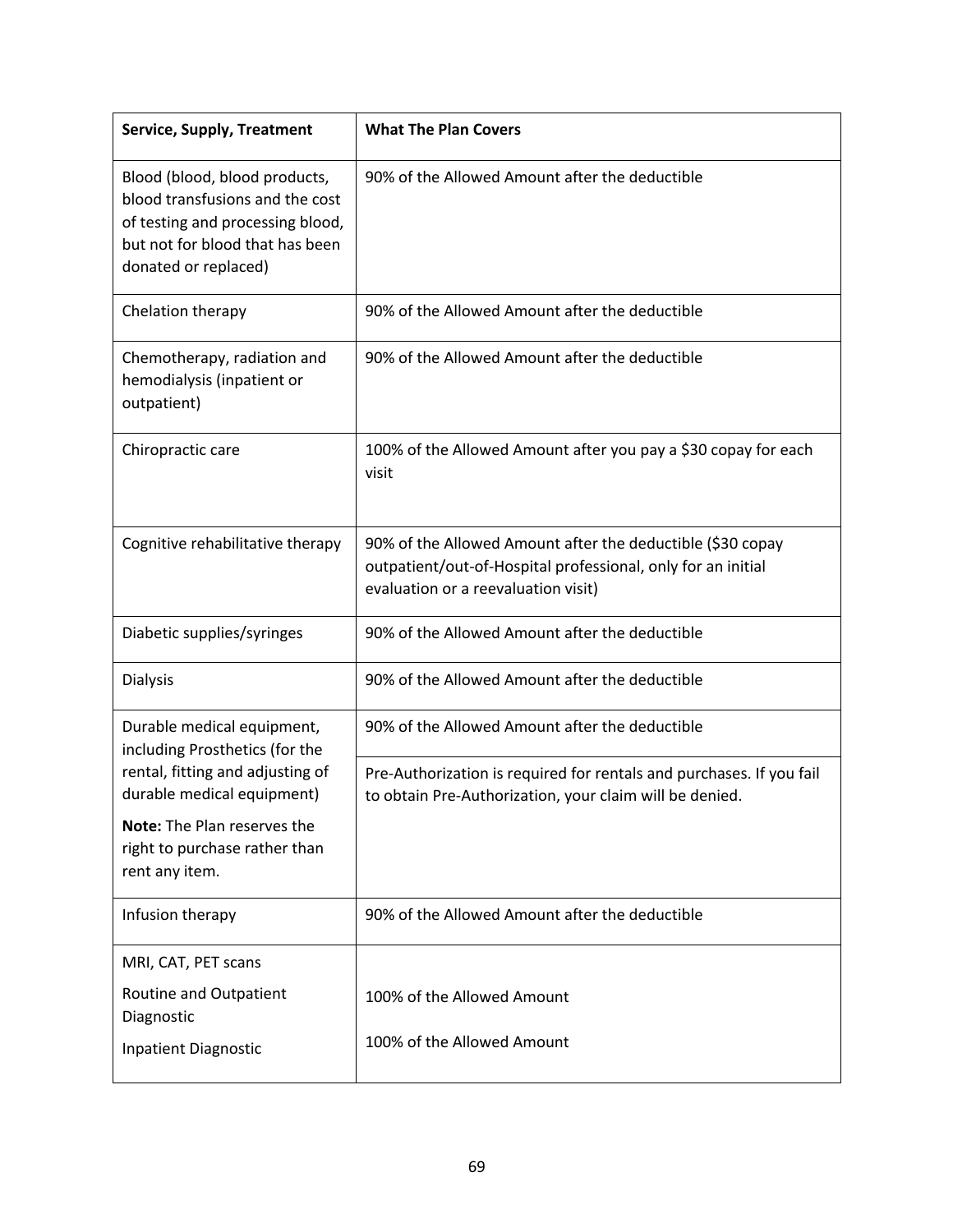| <b>Service, Supply, Treatment</b>                                                                                                                                                                                                                                                                                                                 | <b>What The Plan Covers</b>                                                                                                                                       |
|---------------------------------------------------------------------------------------------------------------------------------------------------------------------------------------------------------------------------------------------------------------------------------------------------------------------------------------------------|-------------------------------------------------------------------------------------------------------------------------------------------------------------------|
| Nutritional counseling if<br>prescribed by a Practitioner                                                                                                                                                                                                                                                                                         | 90% of the Allowed Amount after the deductible; 100% of the<br>Allowed Amount for preventive care                                                                 |
| Occupational therapy<br>(maximum of 90 visits for<br>occupational therapy and/or<br>physical therapy in a Calendar<br>Year)                                                                                                                                                                                                                       | 90% of the Allowed Amount after the deductible (\$30 copay<br>outpatient/out-of-Hospital professional, only for an initial<br>evaluation or a reevaluation visit) |
| Orthotic shoe inserts (for<br>Members only)                                                                                                                                                                                                                                                                                                       | Up to \$250 once every three Calendar Years                                                                                                                       |
| Oxygen and its administration                                                                                                                                                                                                                                                                                                                     | 90% of the Allowed Amount after the deductible                                                                                                                    |
| Physical therapy (maximum of<br>90 visits for occupational<br>therapy and/or physical therapy<br>in a Calendar Year)                                                                                                                                                                                                                              | 90% of the Allowed Amount after the deductible (\$30 copay<br>outpatient/out-of-Hospital professional, only for an initial<br>evaluation or a reevaluation visit) |
| Private duty nursing on an<br>outpatient basis only if ordered<br>by a physician and furnished<br>while intensive skilled nursing<br>care is required to treat an<br>acute Illness or Injury and the<br>patient is not in a facility that<br>provides nursing care (Pre-<br>Authorization required)<br>Note: \$7,000 maximum per<br>Calendar Year | 90% of the Allowed Amount after the deductible                                                                                                                    |
| Radiation therapy                                                                                                                                                                                                                                                                                                                                 | 90% of the Allowed Amount after the deductible                                                                                                                    |
| Respiration therapy                                                                                                                                                                                                                                                                                                                               | 90% of the Allowed Amount after the deductible (\$30 copay<br>outpatient/out-of-Hospital professional, only for an initial<br>evaluation or a reevaluation visit) |
| Speech therapy (maximum of<br>90 visits in a Calendar Year)                                                                                                                                                                                                                                                                                       | 90% of the Allowed Amount after the deductible (\$30 copay<br>outpatient/out-of-Hospital professional, only for an initial<br>evaluation or a reevaluation visit) |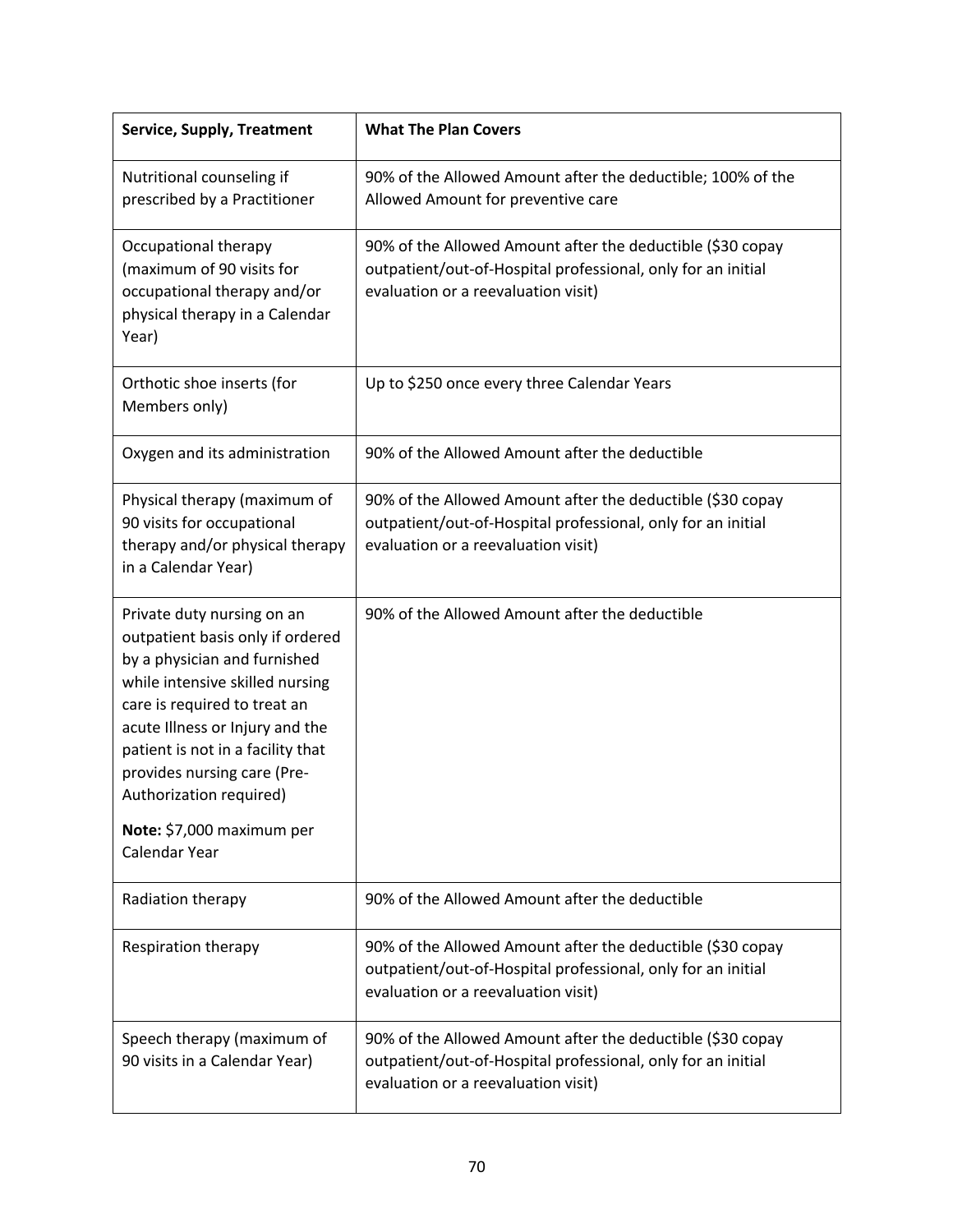| <b>Service, Supply, Treatment</b>                                                                                                                                                                                                | <b>What The Plan Covers</b>                           |
|----------------------------------------------------------------------------------------------------------------------------------------------------------------------------------------------------------------------------------|-------------------------------------------------------|
| Vision care (non-routine)                                                                                                                                                                                                        | 100% of the Allowed Amount after you pay a \$30 copay |
| Wigs (if Medically Necessary)                                                                                                                                                                                                    | 100% of the Allowed Amount up to \$500 annual maximum |
| X-rays and laboratory tests                                                                                                                                                                                                      |                                                       |
| Note: In-network labs are<br>based on the location of the<br>Provider ordering the tests.<br>Please refer to the<br>Horizonblue.com Provider<br>Directory or contact Horizon at<br>1-800-355-2583 to find an in-<br>network lab. |                                                       |
| Routine and Outpatient<br>Diagnostic                                                                                                                                                                                             | 100% of the Allowed Amount                            |
| <b>Inpatient Diagnostic</b>                                                                                                                                                                                                      | 100% of the Allowed Amount                            |

# **Hearing Aid Benefit (Employee Only)**

The Plan only pays a hearing aid benefit for enrolled Members (dependents are not eligible for this benefit). Covered Services must be performed by an audiologist or licensed physician. Covered Services include:

- A hearing test, including an audiogram for air and bone conduction, a discrimination test score and a speech reception score
- Hearing aid(s) (but not the cost of battery replacements)

The hearing aid benefit is up to a maximum benefit of \$350 once every five years.

# **Clinical Trial Benefit**

The Plan covers participation in an approved clinical trial for which a Covered Person is a qualified individual with respect to the treatment of cancer or another life-threatening disease condition. This coverage will be provided if (a) the Covered Person's Practitioner is involved in the clinical trial, and (b) the Practitioner has concluded that the Covered Person's participation is appropriate or if the Covered Person gives medical or scientific information proving that such participation would be appropriate. This coverage includes, to the extent coverage would be provided other than for the clinical trial, (a) Practitioner's fees, (b) lab fees, (c) Hospital charges, (d) treating and evaluating the Covered Person during the course of treatment or regarding a complication of the underlying Illness, and (e) other routine costs related to the Covered Person's care and treatment, to the extent that these services are consistent with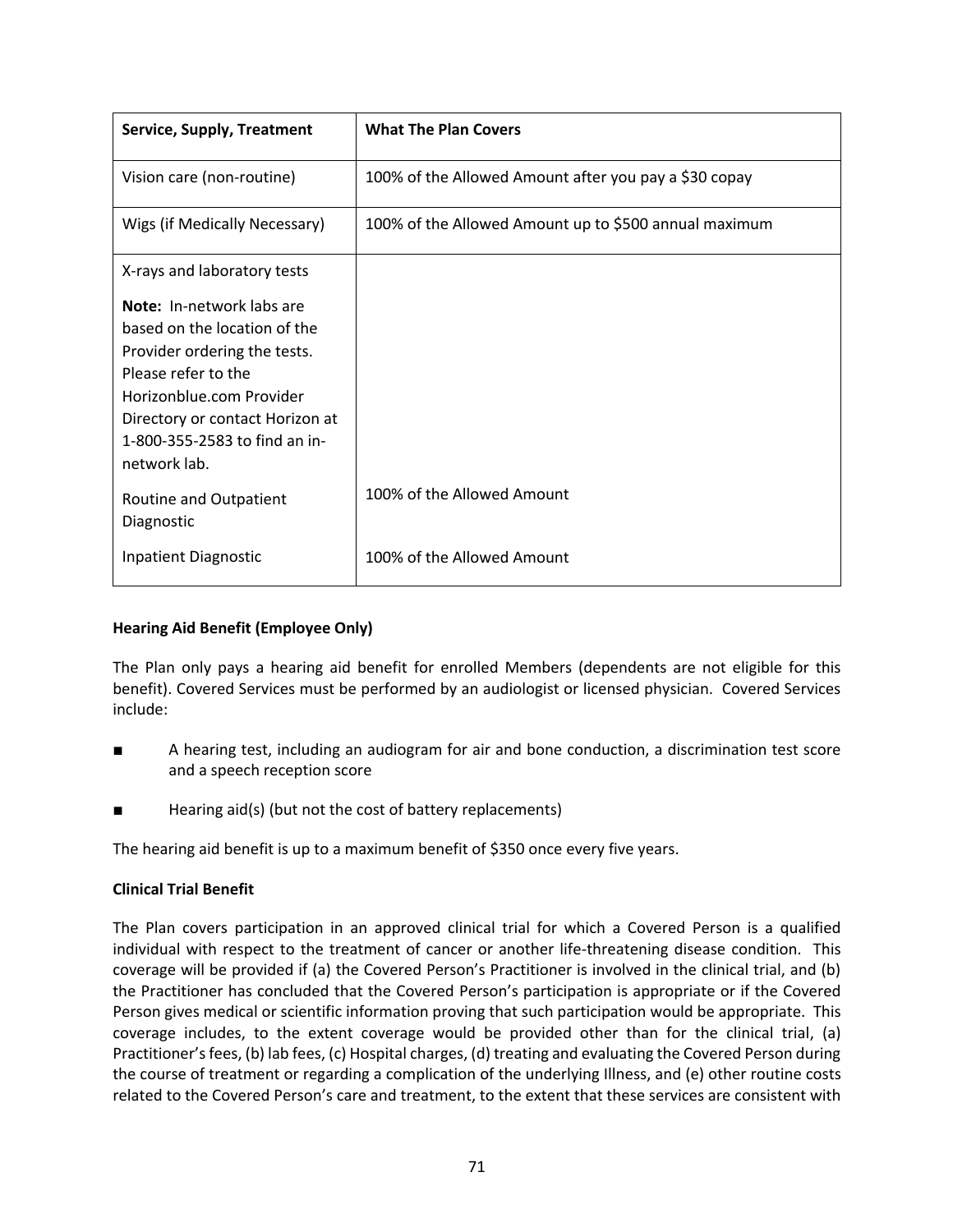the usual and customary patterns and standards of care furnished whenever a Covered Person receives medical care associated with an approved clinical trial. This coverage does not include (a) the cost of Experimental or Investigational drugs or devices themselves, (b) non-health services that the Covered Person needs to receive the care and treatment, (c) the costs of managing the research, or (d) any other services, supplies or charges that the Plan would not cover for treatment that is not Experimental or Investigational. For purposes of this provision, the terms "qualified individual," "life-threatening disease or condition," "approved clinical trial," and "routine patient costs" shall have the same meanings as found in the Public Health Service Act section 2709.

# **COVID-19 Benefits**

Effective March 1, 2020, the Plan covers certain medical treatment and services related to COVID-19 through June 30. 2021, or such other date as required by law if later than June 30, 2021, as follows and only as required by law:

- The cost of testing for COVID-19 at an in-network provider (including serological tests for COVID-19 used to detect antibodies against the SARS-CoV-2 virus), including the cost of the doctor's visit (whether in an office, via telemedicine, or other settings) will be covered without deductibles, coinsurance or copayments and will not be subject to pre-authorization or other medical management requirements. If testing for COVID-19 is received from a non-network provider, the cost of such services will be covered up to the non-network provider's publicly published rate.
- The cost of preventive services and vaccines for COVID–19 at an in-network provider, including the cost of the doctor's visit (whether in an office, via telemedicine, or other settings) will be covered without deductibles, coinsurance or copayments and will not be subject to pre-authorization or other medical management requirements. For non-network providers, the same will be covered at the innetwork reimbursement rates, with no deductibles, copayments or co-insurance.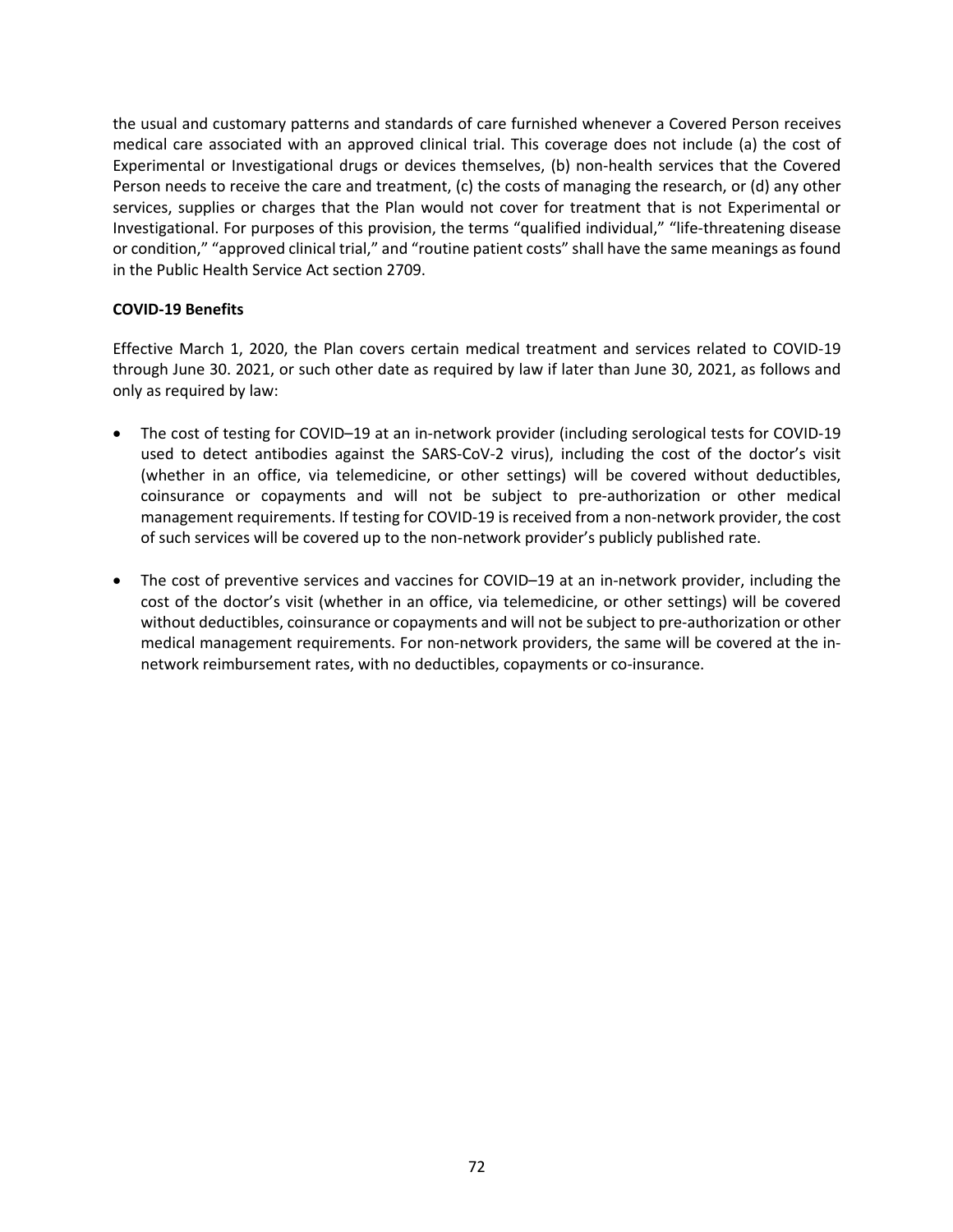# **EXPENSES THE MEDICAL PLAN DOES NOT COVER**

The following medical expenses are not covered by the Plan. The Plan also excludes any expense not specifically listed as covered.

- Administration of oxygen, unless specifically listed as covered
- Anesthesia and consultation services when they are given in connection with non-Covered Charges
- Any part of a charge that exceeds the allowance
- Any therapy not included in the definition of Therapy Services
- Biofeedback services
- Blood or blood plasma or other blood derivatives that are replaced by a Covered Person
- Canceled appointments (and any associated cancellation fees)
- Charges and claims not submitted within 12 months of the date of service
- Charges incurred during a Covered Person's temporary absence from a Provider's grounds before discharge
- Charges for any services necessitated by a motor vehicle accident that can be collected under the terms of any federal or state law mandating indemnification regardless of fault, whether or not the Covered Person asserts rights to obtain coverage under the applicable law. As an example, if you are in a single car automobile accident and incur covered medical expenses and your automobile insurance has health care coverage up to \$50,000 with a \$2,000 deductible, the Plan will pay the first \$2,000 in covered medical expenses, once you have met any deductible under this Plan, and then nothing until you have exhausted your \$50,000 coverage limit.
- Completion of claim forms
- Consumable medical supplies that are purchased outside of a Hospital, Walk-In Clinic or office visit, which are nondurable medical supplies that cannot withstand repeated use, are usually disposable, and are generally not used in the absence of Illness or Injury; they include, but are not limited to, bandages, antiseptics, and skin preparations
- Cosmetic services, including procedures, treatments, drugs, biological products and complications of cosmetic surgery
- Court-ordered treatment that is not Medically Necessary and Appropriate
- Custodial or domiciliary care, including respite care except as provided under the Hospice Care Benefits section of this SPD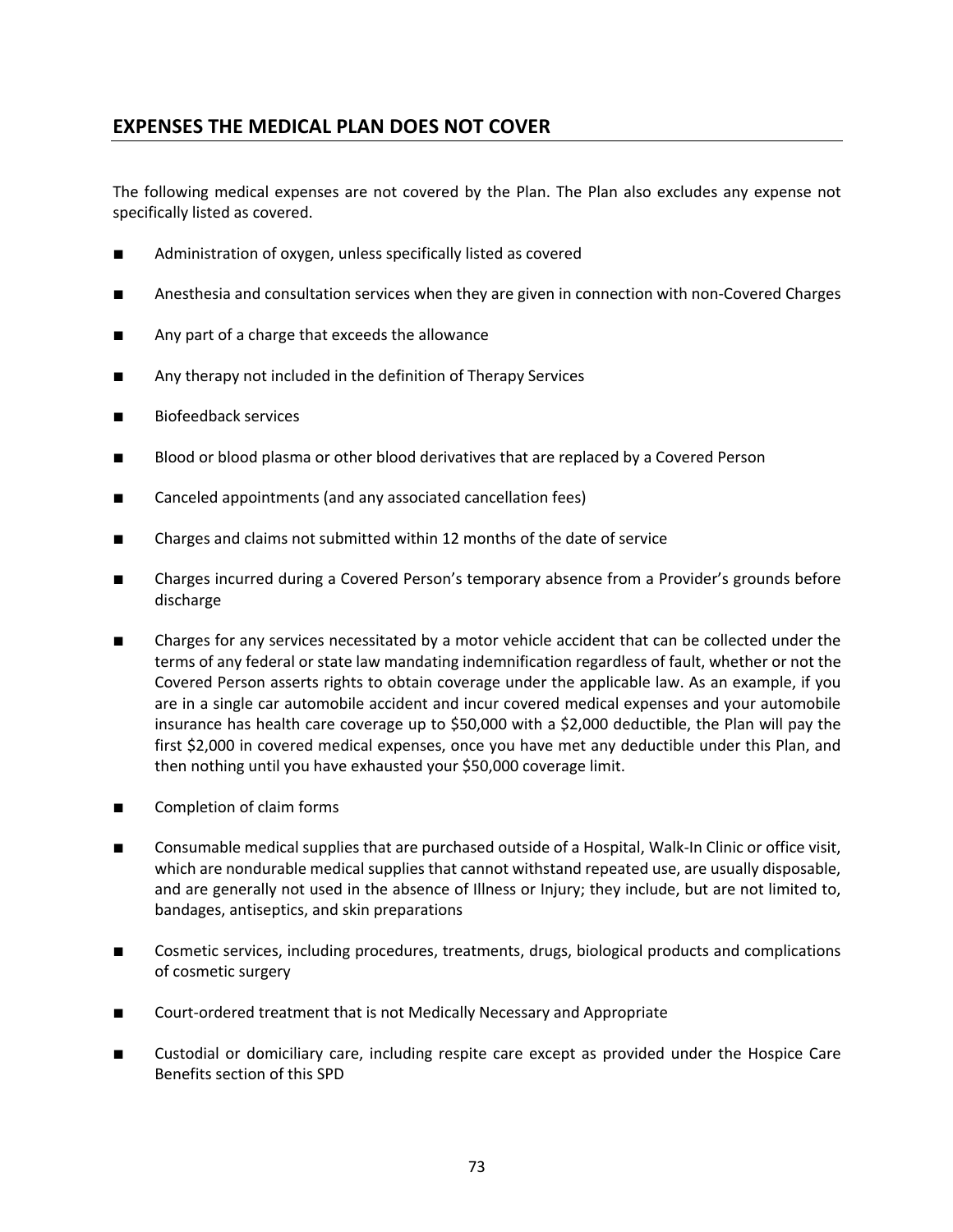- Dental care or treatment, except as otherwise provided for in this SPD. This exclusion includes, but is not limited to, the restoration of tooth structure lost by decay, fracture, attrition or erosion; endodontic treatment of teeth; surgery and related services to treat periodontal disease; osseous surgery and any other surgery to the periodontium; the replacement of missing teeth; the removal and re-implantation of teeth (and related services); any orthodontic treatment; dental implants and related services
- Diversional/recreational therapy or activity
- Drugs that are not dispensed by a pharmacist or a pharmacy; services rendered by a pharmacist that are beyond the scope of his or her practice
- Educational services or supplies, except as covered under the ABA benefit described below or otherwise specifically covered in this booklet. A service or supply is educational if either (a) the primary purpose of the service or supply is to provide the Covered Person with training in the activities of daily living (other than training directly related to treatment of an Illness or Injury that resulted in a loss of a previously demonstrated ability to perform those activities); instruction in scholastic skills such as reading and writing; preparation for an occupation; or treatment for learning disabilities; or (b) the service or supply is provided to promote development beyond any level of function previously demonstrated. The length of a Hospital stay and Hospital services and supplies are not covered to the extent that they are allocable to the scholastic education or vocational training of the patient.
- Employment/career counseling
- Expenses incurred after any payment, duration or visit maximum is or would be reached
- Experimental or Investigational treatments, procedures, hospitalizations, drugs, biological products or medical devices, except as otherwise stated in this SPD
- Eye exams, eyeglasses, contact lenses and all fittings, except as otherwise stated in this SPD; orthoptic therapy, surgical treatment for the correction of a refractive error including, but not limited to, radial keratotomy
- Facility charges when billed by a Provider that is not an eligible facility
- Food products (including enterally administered food products, except when used as the sole source of nutrition)
- Home health care visits connected with the administration of dialysis
- Hospice services, except as provided under the Hospice Care Benefits section of this SPD
- Housekeeping services, except as an incidental part of Covered Services and supplies furnished by a Home Health Agency
- Occupational Illness or Injury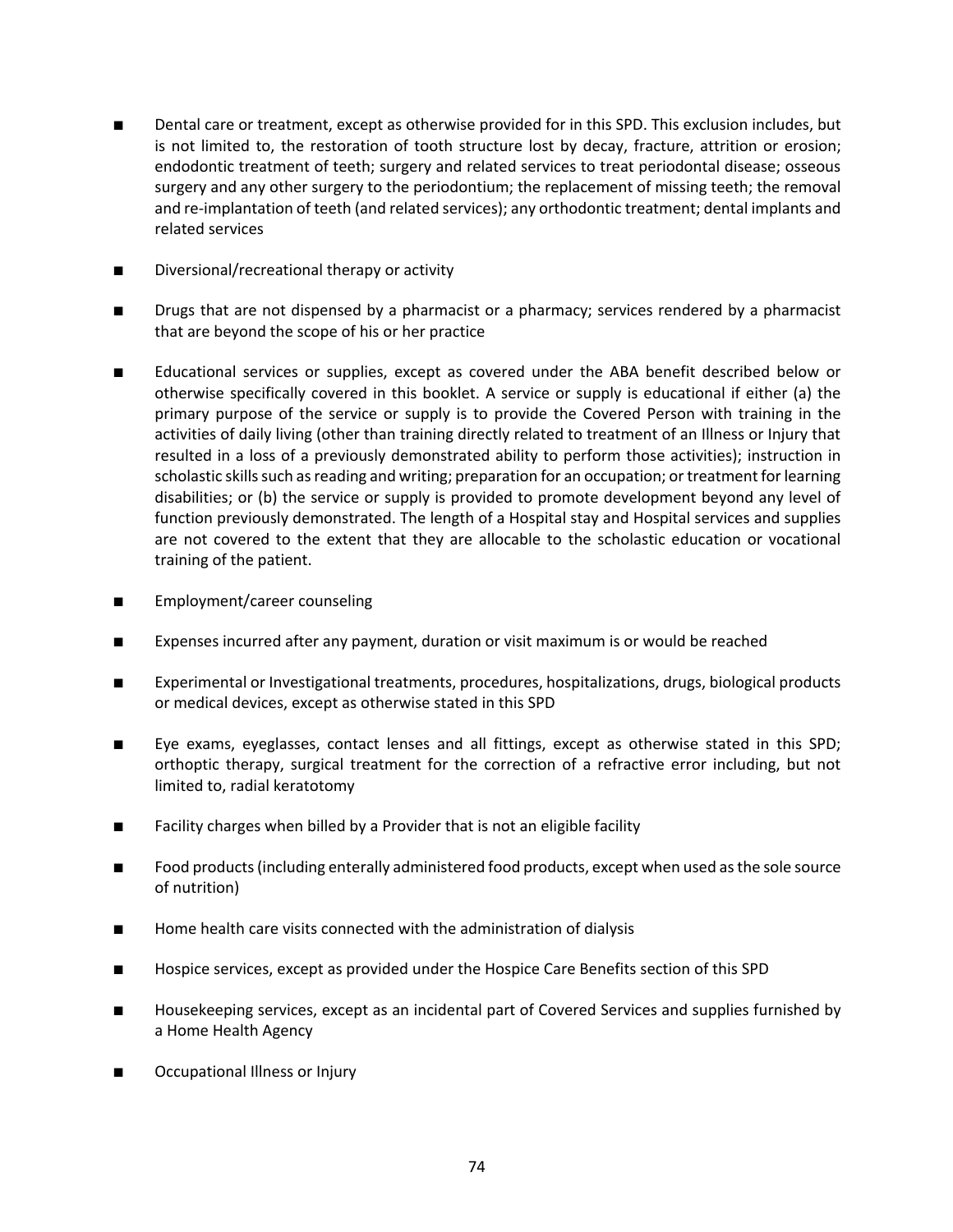- Immunizations, except as stated in this SPD
- Light box therapy and the appliance that radiates light
- Maintenance therapy for physical therapy, manipulative therapy, occupational therapy and speech therapy
- Marriage or financial counseling, or sex therapy
- Membership costs for health clubs, weight loss clinics and similar plans/programs
- Methadone maintenance
- Milieu therapy; inpatient services and supplies that are primarily for milieu therapy even though covered treatment may also be provided
- Nonmedical equipment that may be used primarily for personal hygiene or for the comfort or convenience of the patient, including but not limited to air conditioners, dehumidifiers, purifiers, saunas, hot tubs, televisions, telephones, first aid kits, exercise equipment, and heating pads
- Pastoral counseling
- Personal comfort and convenience items
- Psychoanalysis to complete the requirements of an educational degree or residency program
- Psychological testing for educational purposes
- Removal of abnormal skin outgrowths and other growths, including, but not limited to, paring or chemical treatment to remove corns, calluses, warts, hornified nails and all other growths unless it involves cutting through all layers of the skin (this does not apply to services needed for treatment of diabetes)
- Rest or convalescent cures
- Room and board charges for any time the patient was not physically present in the room
- Routine exams (including related diagnostic X-rays and lab tests) and other services connected with activities such as pre-marital or similar exams or tests, research studies, education or experimentation, and mandatory consultations required by Hospital regulations
- Routine foot care, except as may be Medically Necessary and Appropriate for the treatment of certain Illnesses or Injuries, including treatment for corns, calluses, flat feet, fallen arches, weak feet, chronic foot strain, and symptomatic complaints of the feet, except as otherwise stated in this SPD
- Services involving equipment or facilities used when the purchase, rental or construction has not been approved in compliance with applicable state laws or regulations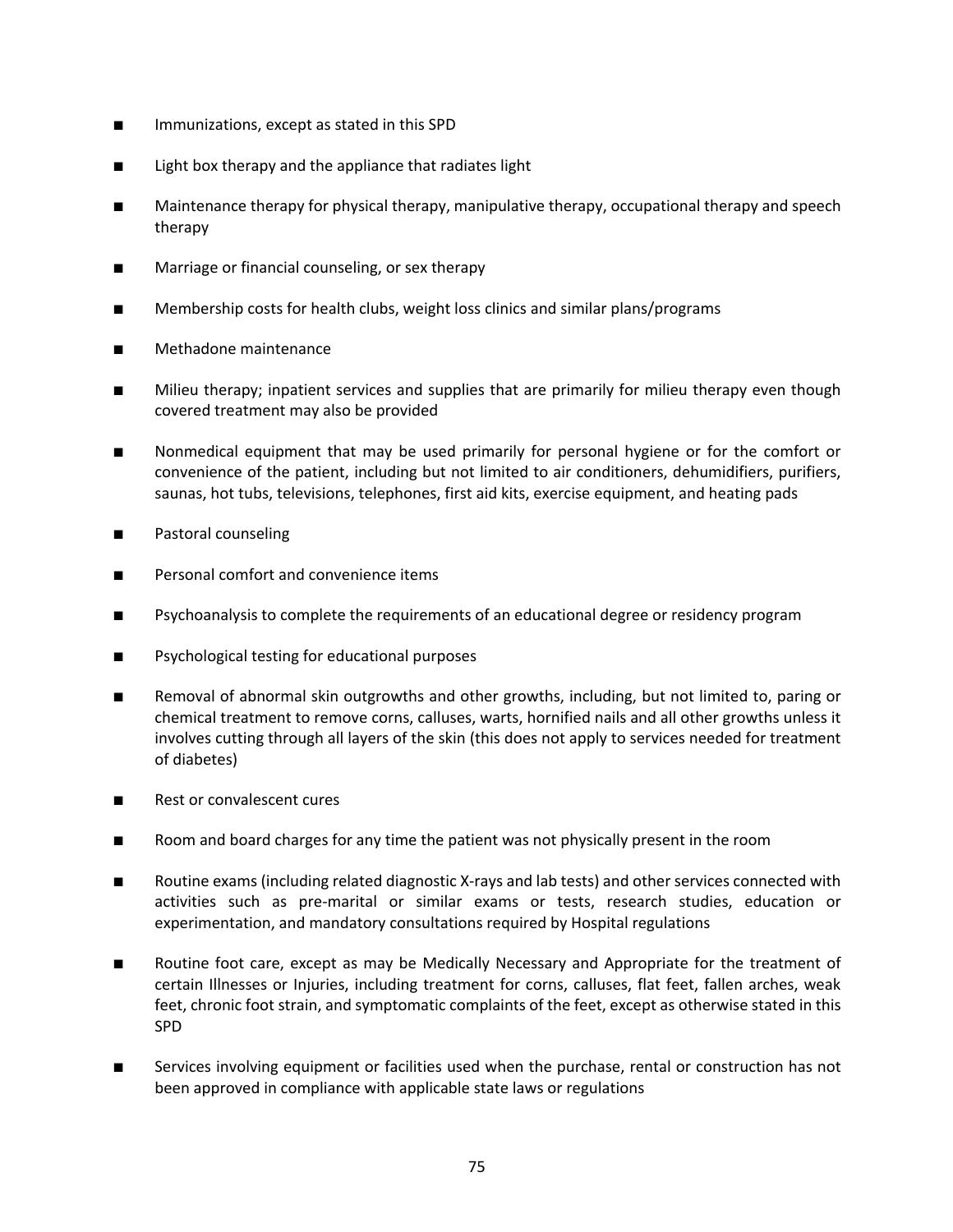- Services performed by anyone who does not qualify as a Practitioner, a Hospital resident, intern or other Practitioner who is paid by the facility and is not allowed to charge for Covered Services (Hospital-employed physician specialists may bill separately for their services)
- Services required by an employer as a condition of employment, and services rendered through a medical department, clinic or other similar service provided or maintained by the employer
- Services or supplies
	- $\circ$  Connected with any procedure or exam not needed for the diagnosis or treatment of an Injury or Illness for which a bona fide diagnosis has been made because of existing symptoms
	- $\circ$  Eligible for payment under federal or state programs (except Medicare and Medicaid when, by law, this Plan is primary)
	- o For which a charge is not usually made, such as a Practitioner treating a professional or business associate, or services at a public health fair
	- o For which the Covered Person is not legally obligated to pay
	- $\circ$  For which the Covered Person would not have been charged if he or she did not have health care coverage
	- $\circ$  For which the Provider has not received a certificate of need or such other approvals as required by law
	- o Furnished by a member of the Covered Person's family (spouse, child, parent, in-law, brother or sister)
	- o Needed due to an Injury or Illness to which a contributing cause was the Covered Person's commission of or attempt to commit a felony, or to which a contributing cause was the Covered Person's engagement in an illegal occupation
	- $\circ$  Provided by a government Hospital or provided by or in a facility run by the Department of Defense or Veterans Administration for a service-related Illness or Injury unless coverage for the services is required by law
	- $\circ$  Provided by a licensed pastoral counselor in the course of his or her normal duties as a pastor or minister
	- o Provided by a social worker, except as otherwise stated in this SPD
	- $\circ$  Provided during any part of a stay at a facility or during home health care chiefly for bed rest, rest cure, convalescent care, custodial or sanatorium care, diet therapy or occupational therapy
	- $\circ$  Provided to treat an Injury or Illness resulting from war or an act of war if the Injury or Illness occurs while, or as a result of the special hazards incident to, the Covered Persons'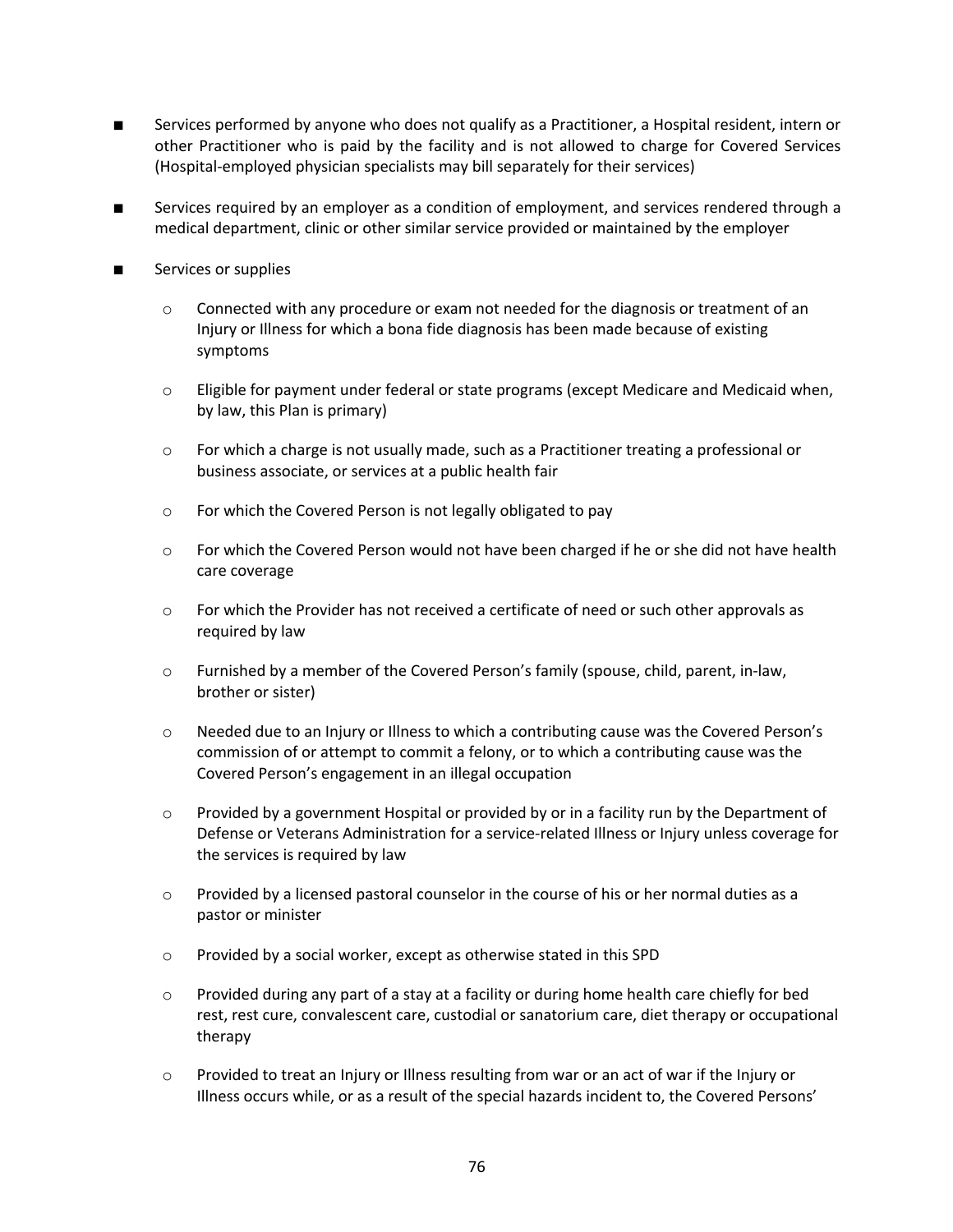serving in the military, naval or air forces of any country, combination of countries or international organization, or serving in any civilian noncombatant unit supporting or accompanying the military, naval or air forces

- o Provided to treat an Injury or Illness resulting from war or an act of war if the Injury or Illness occurs while the Covered Person is not in the military, naval or air forces of any country, combination of countries or international organization, if the Injury or Illness occurs outside the home area
- o Rendered prior to the Covered Person's coverage date or after his or her coverage under this Plan ends, except as stated in this SPD
- o Which are not Medically Necessary and Appropriate
- o Which are specifically limited or excluded in this SPD
- Smoking cessation aids of all kinds and the services of stop-smoking Providers, except when covered under the Prescription Drug Plan or as required by federal regulation
- Special medical reports not directly related to treatment of the Covered Person
- Stand-by services required by a Practitioner, or services performed by surgical assistants not employed by a facility
- Sterilization reversal
- Sunglasses, even if by prescription
- Surgery, sex hormones and related medical and psychiatric services to change sex, as well as services and supplies arising from complications of sex transformation and treatment for gender identity disorders
- Telephone consultations, except as Horizon may request
- The administration or injection of any drugs, except that this exclusion will not apply to a drug that (a) has been prescribed for a treatment for which it has not been approved by the U.S. Food and Drug Administration (FDA) and (b) has been recognized as being medically appropriate for such treatment in the American Hospital Formulary Service Drug Information or the United States Pharmacopoeia Drug Information, or by a clinical study or review article in a major peer-reviewed professional journal
- Temporomandibular joint (TMJ) dysfunction syndrome treatment
- Transplants, except as otherwise stated in this SPD
- Transportation and travel, except as otherwise stated in this SPD
- Vision therapy, vision or visual acuity training, orthoptics, pleoptics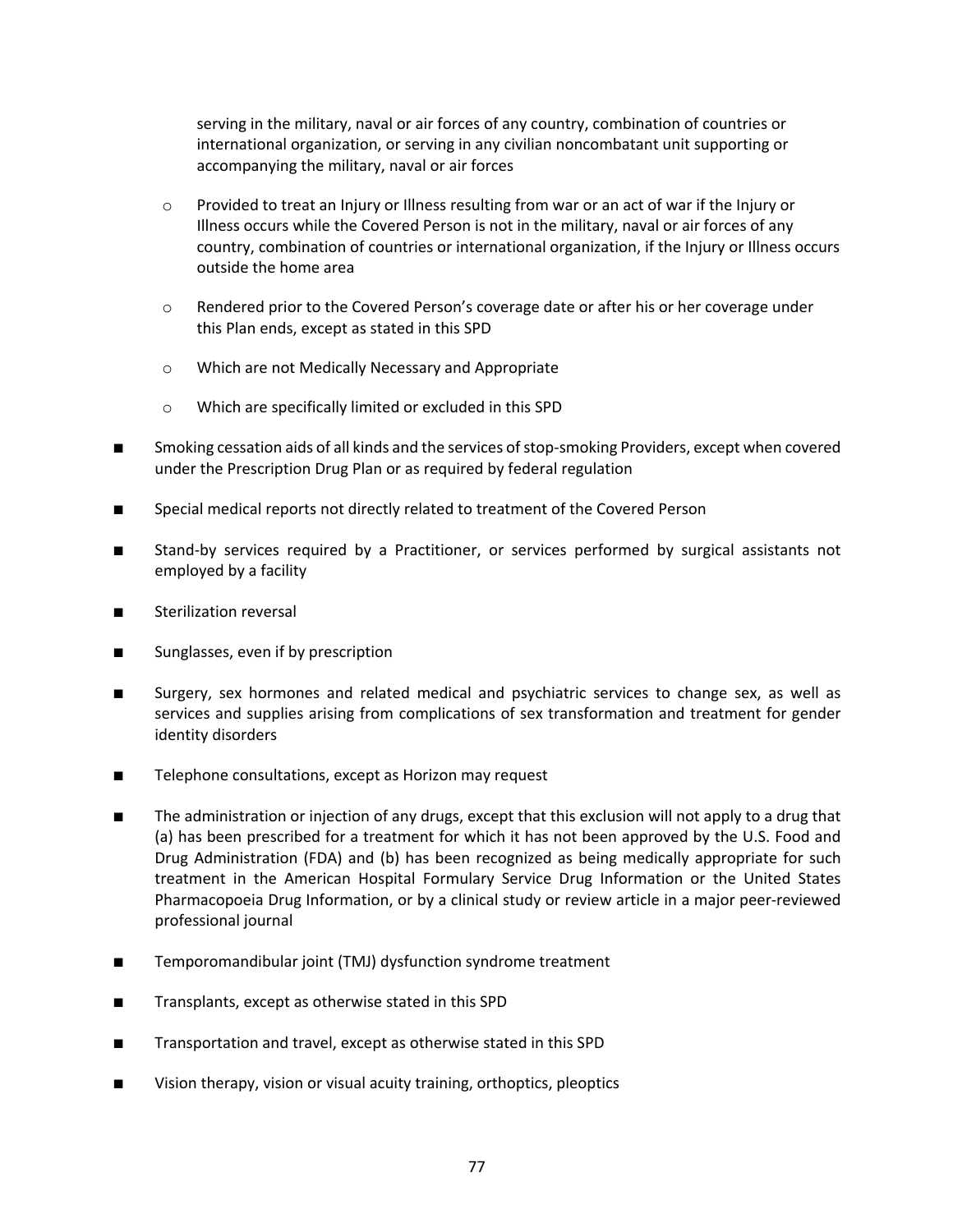- Vitamins and dietary supplements
- Weight reduction or control, unless there is a diagnosis of morbid obesity; special foods, food supplements, liquid diets, diet plans, or any related products, except as otherwise stated in this SPD
- Hair transplants, hair weaving or any drug used to eliminate baldness, except as otherwise stated in this SPD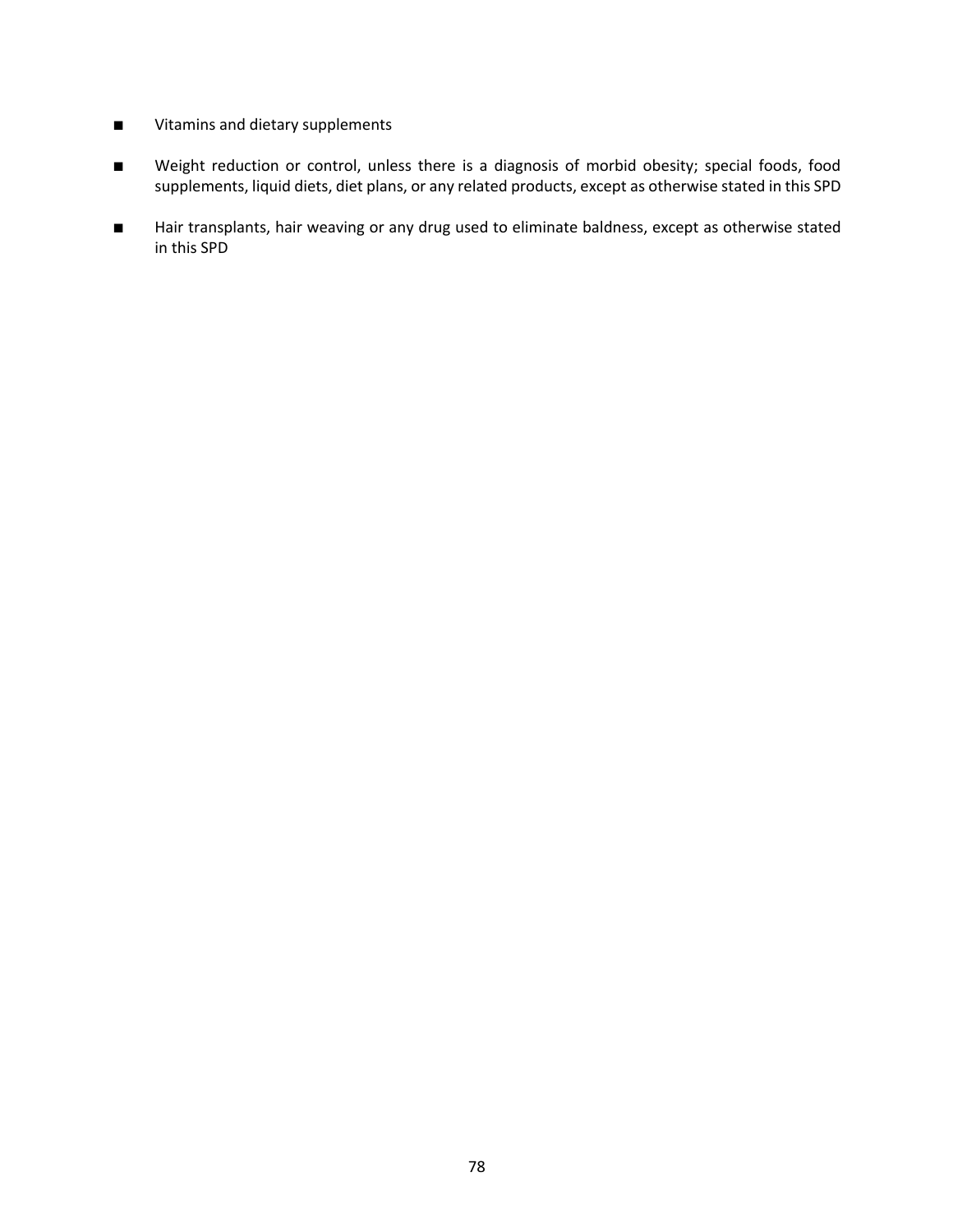# **PRESCRIPTION DRUG BENEFITS**

The Plan provides prescription drug benefits for you and your enrolled dependents through its Pharmacy Benefit Manager (PBM) (currently Express Scripts). When you are first enrolled, you will receive a prescription drug ID card, which you should present when you fill a prescription. Prescription benefits are only available when the drugs are prescribed by a Practitioner.

You must use an in-network retail pharmacy to receive benefits unless you have a life-threatening emergency. If you use an out-of-network pharmacy, no benefits will be paid, and you will have to pay the full cost of your prescription out of your own pocket.

Use of Generic Drugs where available is mandatory, unless a Practitioner certifies that the Covered Person has a medical condition that precludes the ability to take the Generic Drug and the PBM provides Prior Authorization based on such certification. Absent such Prior Authorization, when a Covered Person, Practitioner or pharmacy chooses a Preferred Brand Name Drug or Non-Preferred Brand Name Drug (collectively, a Brand Name Drug) when a therapeutically equivalent Generic Drug is available, the Covered Person must pay the difference in cost between the Generic Drug and the Brand Name Drug, in addition to the copayment amount for the Brand Name Drug. For purposes of this rule, a Generic Drug is "therapeutically equivalent" to a Brand Name Drug if it has essentially the same effect in the treatment of a disease or condition as the Brand Name Drug.

If you are on a maintenance prescription drug (one that you take for an extended period such as blood pressure, cholesterol-reducing, or heart medication), you must obtain your prescription drugs through the Mail at Retail Program or Mail Order Drug Program explained below. You may have your initial prescription and two refills processed at a retail pharmacy, but any further prescriptions must be processed through the Mail at Retail or Mail Order Drug Program. **Attempts to fill maintenance drug prescriptions at retail pharmacies outside of these limits will be rejected and your claims for those prescription drugs will be denied.**

The Plan also offers an over-the-counter assistance program. If you obtain a prescription for certain overthe-counter allergy medications or proton-pump inhibitors, you may fill your prescription and receive an over-the-counter allergy medication or proton pump inhibitor for a copay (\$5 copay for a monthly supply and \$10 copay for a 90-day supply). Please contact the Fund Office for additional details on the over-thecounter assistance program.

| For up to a:                                                                                                   | The Prescription Drug Plan pays 100% after you<br>pay a copay of: |
|----------------------------------------------------------------------------------------------------------------|-------------------------------------------------------------------|
| 34-day supply of medication at an in-network<br>retail pharmacy or Specialty Drugs (see below)                 |                                                                   |
| For Generic Drugs and certain prescribed<br>over-the-counter allergy medications and<br>proton-pump inhibitors | -S5                                                               |
| For Preferred Brand Name Drugs                                                                                 | \$15                                                              |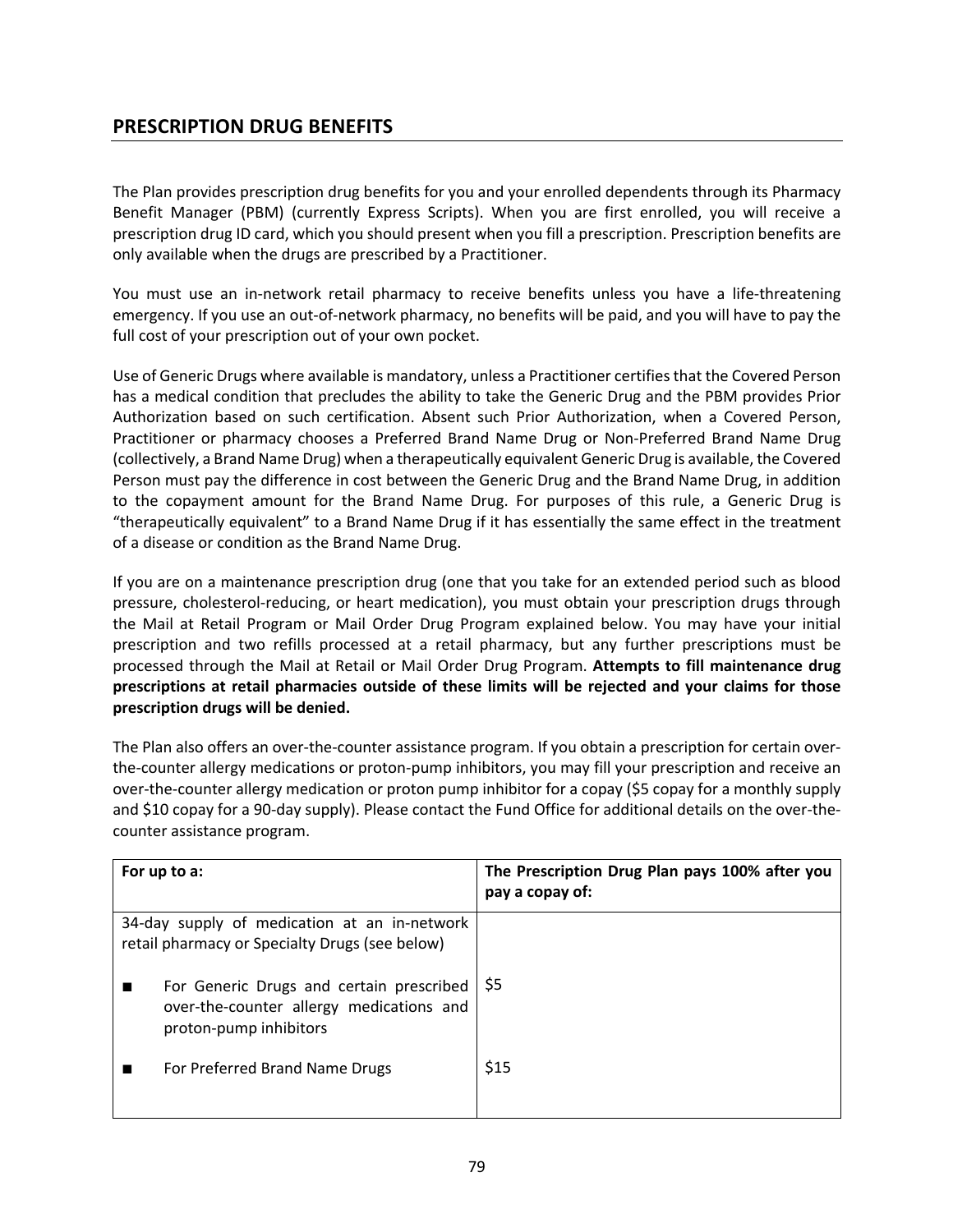| For up to a:                                                                                                   | The Prescription Drug Plan pays 100% after you<br>pay a copay of: |
|----------------------------------------------------------------------------------------------------------------|-------------------------------------------------------------------|
| For Non-Preferred Brand Name Drugs<br>▬                                                                        | \$30                                                              |
| 90-day supply of medication through the PBM<br>mail order pharmacy or Mail at Retail Program                   |                                                                   |
| For Generic Drugs and certain prescribed<br>over-the-counter allergy medications and<br>proton-pump inhibitors | \$10                                                              |
| For Preferred Brand Name Drugs<br>■                                                                            | \$30                                                              |
| For Non-Preferred Brand Name Drugs                                                                             | \$60                                                              |

# **Statin Preventive Medication**

The Plan covers low- to moderate-dose statin preventive medication for you and your dependents at no cost to the extent required by the Affordable Care Act. This preventive statin medication coverage is available if the following requirements are satisfied:

- Person is between 40 and 75 years old,
- A cardiovascular disease risk factor drug is included in the person's claims history, and
- No implantable cardioverter defibrillator or drug marker for cardiovascular disease is included in the person's claims history.

If you do not meet the criteria listed above, standard copays will apply for your statin prescription.

# **Specialty Drugs (Pre-Authorization Required)**

Note that certain drugs are characterized as Specialty Drugs,\* as defined by the Plan's PBM. These drugs require Prior Authorization review by the PBM. If the drug you are trying to obtain is classified as a Specialty Drug, you or your physician should contact the PBM and provide certain information in advance of attempting to fill the prescription at the pharmacy.

Before starting therapy, you or your physician should contact the PBM. Information regarding the diagnosis code, duration of the therapy, directions for administration of the medication, and any therapies previously tried to treat the condition must be provided to the specialty pharmacy. Once this information is received, it is then forwarded to a specific clinical review department, where it will be either denied or approved.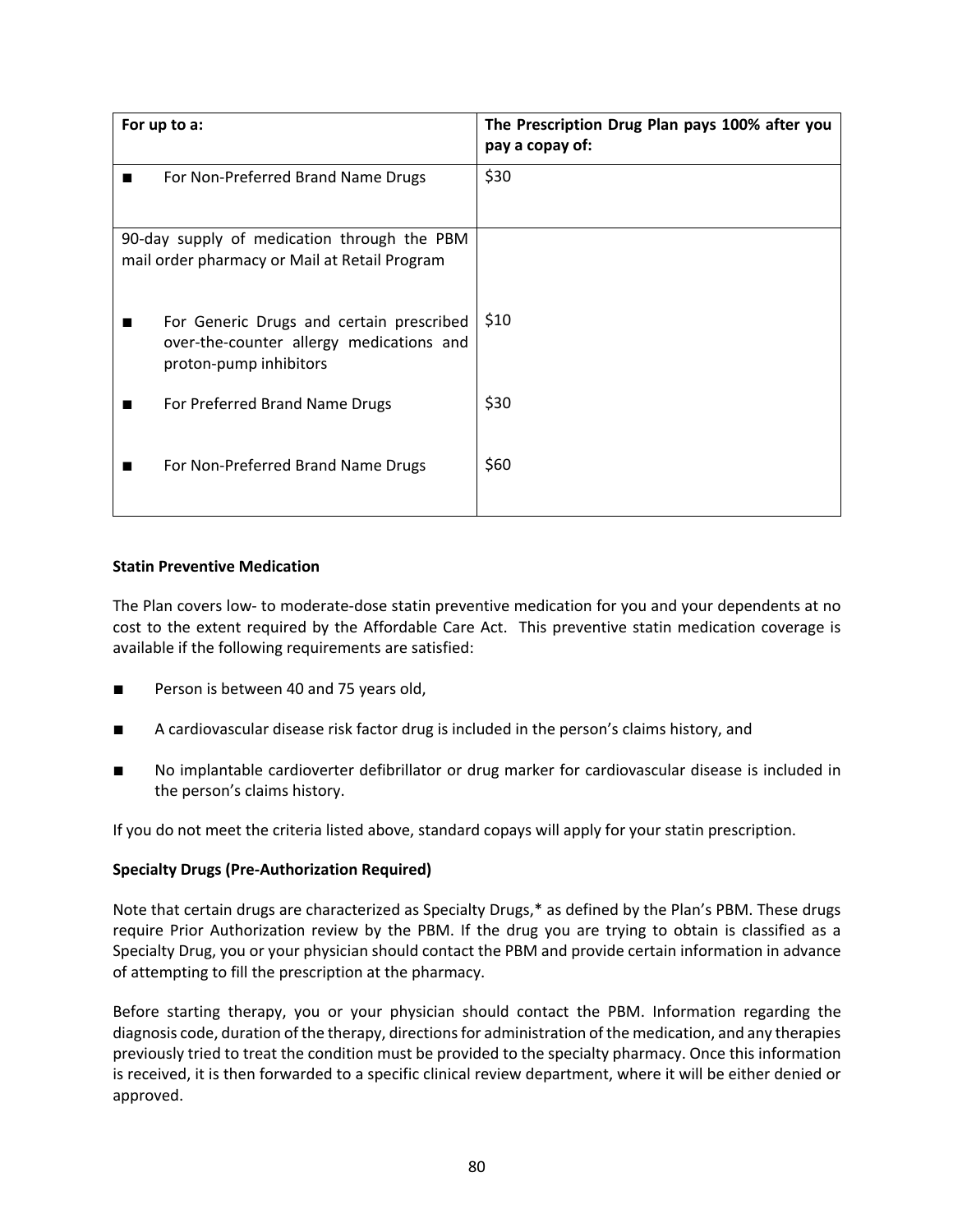\*The list of Specialty Drugs is maintained by the Plan's PBM and is subject to change on an ongoing basis. You can call the Fund Office and request a copy of the Specialty Drug list if you so choose.

# **Step Therapy Program**

If your doctor prescribes a new maintenance medication, this program requires you to try a Generic Drug (if available, otherwise a Preferred Brand Name Drug) before a higher-cost Non-Preferred Brand Name Drug is used. If your doctor prescribes a Non-Preferred Brand Name Drug, the PBM will work with your doctor to see if a Generic Drug alternative or Preferred Brand Name Drug would be equally effective, in which case the Fund will cover only the cost of the Generic Drug or the Preferred Brand Name Drug, as applicable (in some cases, special circumstances may require you to use a Non-Preferred Brand Name Drug).

# **Mail at Retail Program**

The Mail at Retail Program allows you to obtain a 90-day supply of maintenance prescription drugs directly from certain retail stores in the pharmacy network at the mail order cost. The Mail at Retail Program network includes Shop Rite, Stop & Shop and certain Foodtown stores.

# **Mail Order Drug Program**

You can obtain a 90-day supply of maintenance medications through the Mail Order Drug Program. You can have each prescription refilled up to three times within a 12-month period.

To fill a prescription through the Mail Order Drug Program, you must complete an application and enclose the appropriate copayment. You can pay for your prescription with a check or credit card. Do not send cash through the mail. Mail Order Drug Program prescription applications and self-addressed envelopes are available by calling the Fund Office at (800) 522-4161 (TTY: 711). Your prescription will be filled and mailed (along with another application form and self-addressed envelope) within 24 hours of receipt. After 12 months, you must mail a new written prescription to the mail order pharmacy.

To reach a Mail Order Drug Program customer service representative, write or call the PBM at:

Express Scripts Home Delivery Services P.O. Box 8545 Bensalem, PA 19020-8545 Tel. (866) 388-0450

#### **Prescription Drugs Not Covered**

In addition to the exclusions described under "Expenses The Medical Plan Does Not Cover," prescription drug benefits do not include the following; provided, however, that some of the following may be covered under the Medical and Hospital Benefits section:

- Administration of drugs
- All drugs on the federal DESI listed as ineffective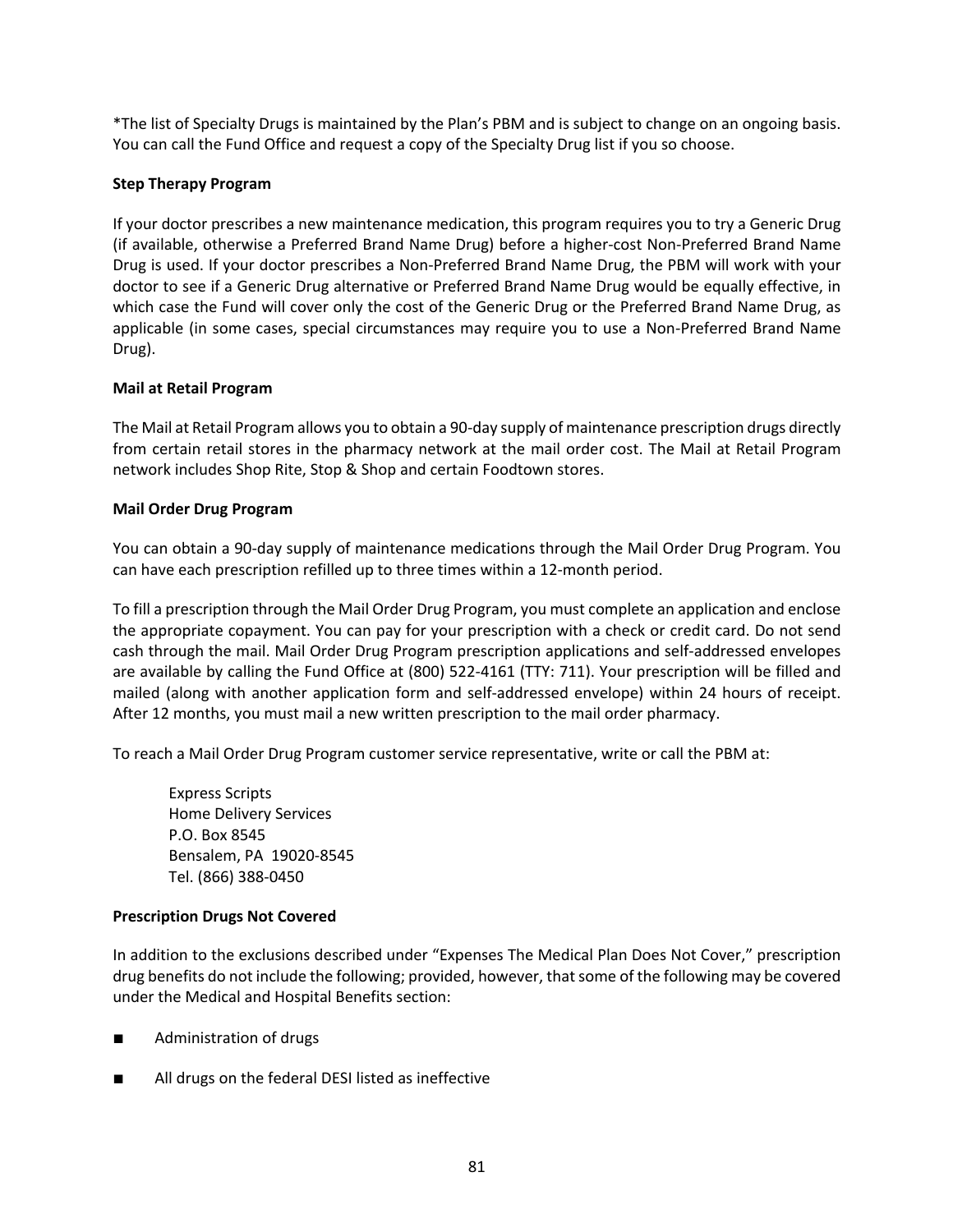- Any drug labeled "Caution—limited by Federal Law for investigational use" or Experimental drugs, except as otherwise required by applicable Federal law
- Any medication taken or administered while a Covered Person is an inpatient in a licensed Hospital, rest home, sanitarium, extended care facility, convalescent home, nursing home or similar institution
- Biological serum
- Blood and blood plasma
- Claims and charges not submitted within 12 months of the date of service
- Contraceptive devices that are not required to be covered by applicable law
- Drugs administered in the Practitioner's office
- FDA-approved non legend drugs
- Injectables
- Medications for the treatment of infertility or impotency
- Medications for which there is no charge under local, state and/or federal programs
- Over-the-counter drugs and diet supplements (except for aspirin, allergy medications and protonpump inhibitors when prescribed by a physician)
- Over-the-counter vitamins unless required by the ACA or other applicable law
- Prescriptions for cosmetic purposes (such as Minoxidal, Retin-A, Rogaine)
- Therapeutic devices or appliances
- Unauthorized refills

Please also see the "Coordination of Benefits" section above if prescription drugs may be paid, in whole or in part, by any other plan.

#### **COVID-19 At-Home Test Kits**

Effective January 15, 2022, and for as long as required by federal law, the Plan shall cover federallyapproved over-the-counter at-home COVID-19 diagnostic tests as required by federal law. Specifically, such test kits purchased through the Express Scripts network for members and their enrolled eligible dependents ("covered persons") will be covered without out-of-pocket expense to the individual, the need to meet a deductible, pre-authorization or other medical management requirements. The Plan shall reimburse covered persons for expenses incurred in purchasing federally-approved at-home COVID-19 diagnostic test kits outside of the Express Scripts network on and after January 15, 2022, whether overthe-counter or by prescription, as required by federal law and up to \$12 per test kit, without the need to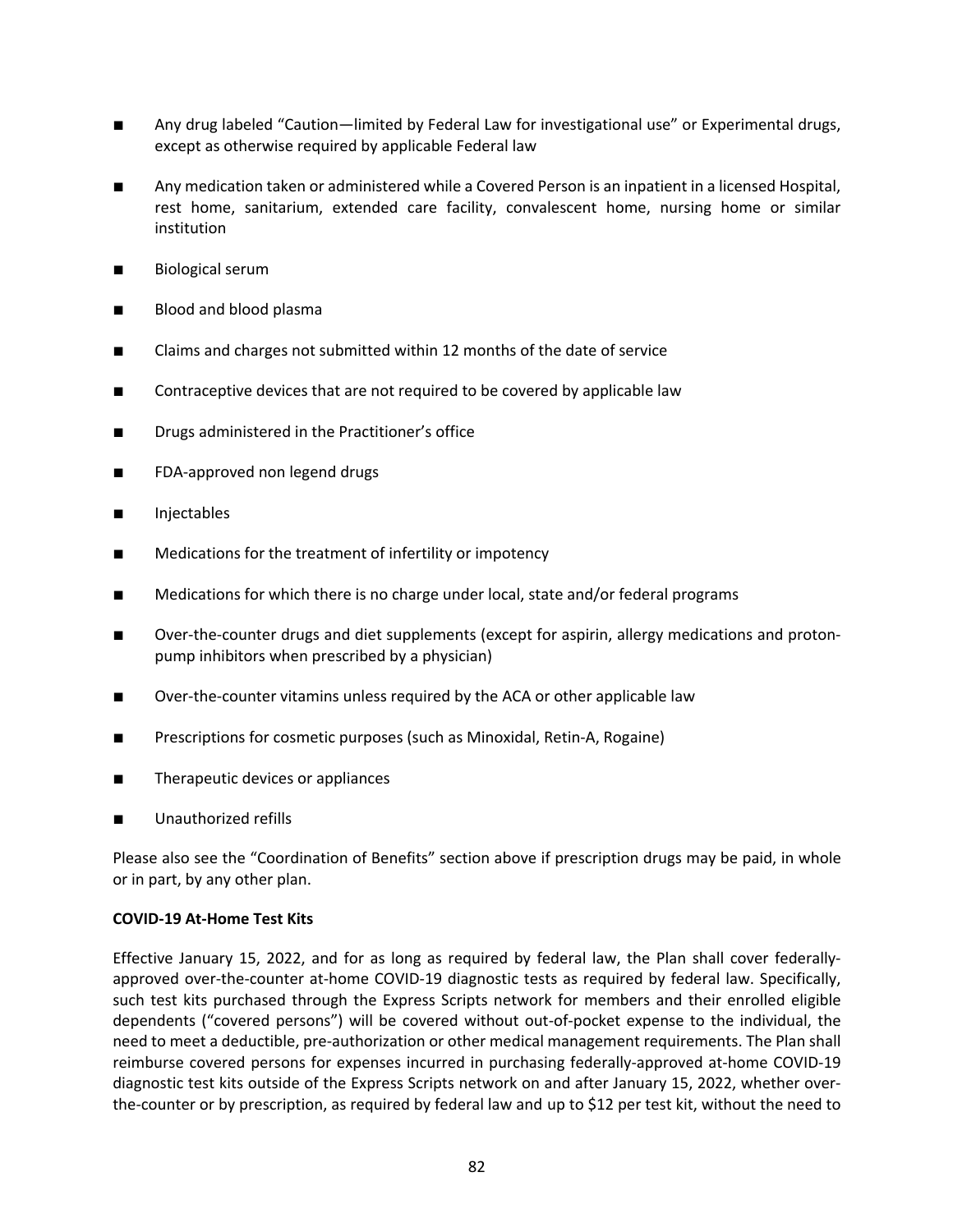meet a deductible, pre-authorization or other medical management requirements. Direct coverage of such test kits shall be provided through Express Scripts. Reimbursement of such test kits through nonnetwork sources shall be available through Express Scripts on forms supplied by Express Scripts and with a receipt or other proof of purchase acceptable to Express Scripts. Claims for test kits shall be approved for medical purposes only and only when obtained by covered persons for use by covered persons. Submission of claims for test kits shall be deemed to be express or implied certification that the purchase of the test kit complies with these limitations. Claims for test kits obtained by or for use by non-covered persons or for non-permitted purposes such as employment, travel or public health surveillance, shall be denied; if such claims are paid, they will be subject to the plan terms for overpayment of benefits.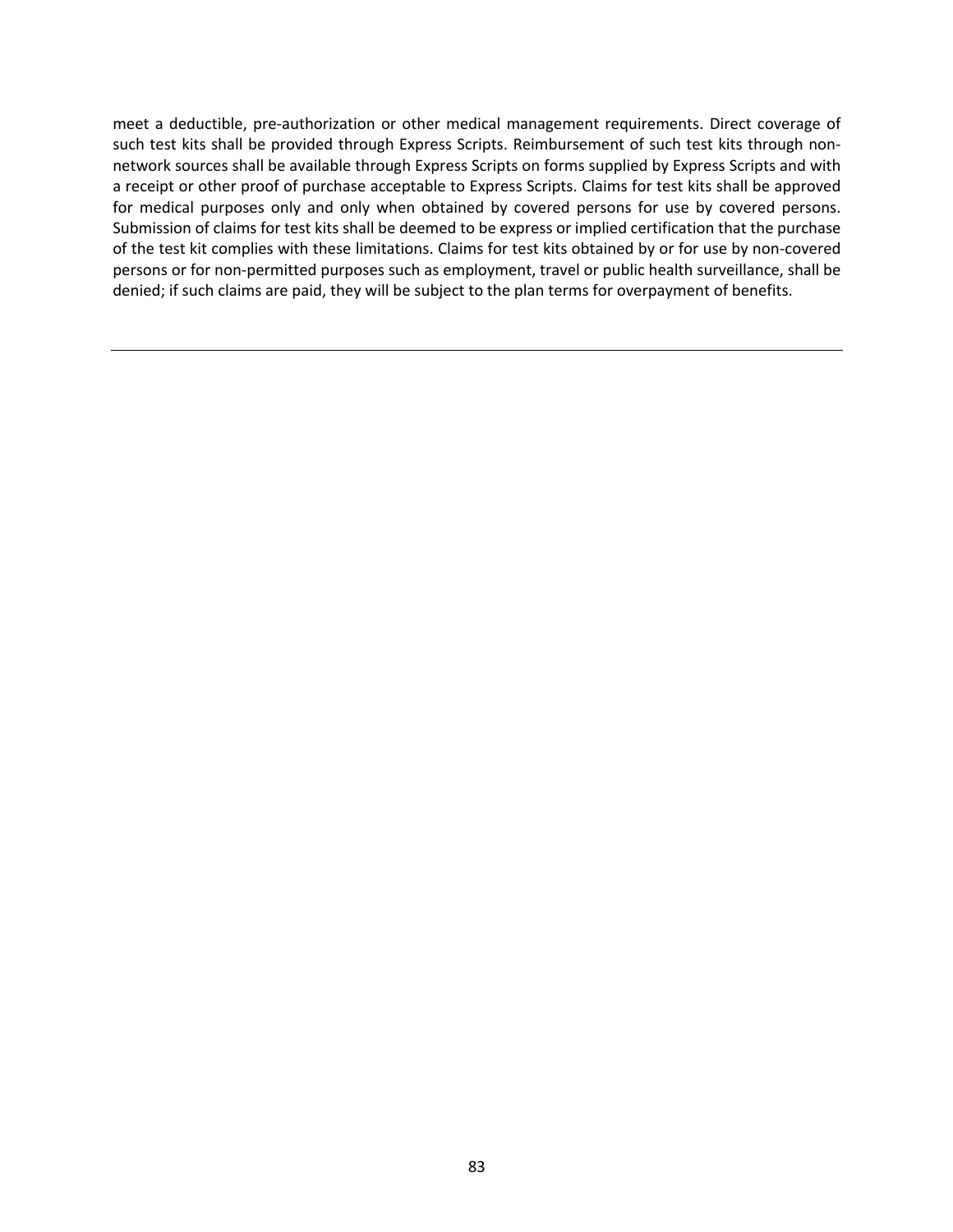# **VISION BENEFIT**

Vision benefits are provided under an insurance policy with Horizon. Horizon has partnered with Davis Vision program to make available an extensive network of optometrists and ophthalmologists, conveniently located in medical offices and shopping centers close to your home or work. When you use a participating Provider, your benefits are generally higher than if you receive vision care services from a non-participating Provider (see below). The frequency with which these benefits can be received is determined on a Calendar Year basis. Any questions regarding vision benefits should be directed to Davis Vision at (800) 278-7753.

| For:                                                                                                                                                                           | If you use a participating<br>Provider, the Plan pays the<br>following:                                                                                                                                                                    | If you use a non-participating<br>Provider, you will be<br>reimbursed the following<br>amounts: |
|--------------------------------------------------------------------------------------------------------------------------------------------------------------------------------|--------------------------------------------------------------------------------------------------------------------------------------------------------------------------------------------------------------------------------------------|-------------------------------------------------------------------------------------------------|
| Annual eye examination (one<br>every Calendar Year)                                                                                                                            | 100%<br>Includes dilation when<br>professionally indicated<br>Does not include fees for<br>contact lens evaluation and<br>fitting; you will be responsible<br>for these but will receive a 15%<br>discount from participating<br>Providers | Up to \$40                                                                                      |
| Eyeglass lenses<br>(one pair every Calendar Year)<br>Clear plastic lenses in any<br>prescription below (see chart<br>below for more information<br>related to eyeglass lenses) |                                                                                                                                                                                                                                            |                                                                                                 |
| Single vision<br>■                                                                                                                                                             | 100%                                                                                                                                                                                                                                       | Up to \$40                                                                                      |
| <b>Bifocal lenses</b>                                                                                                                                                          | 100%                                                                                                                                                                                                                                       | Up to \$60                                                                                      |
| <b>Trifocal lenses</b>                                                                                                                                                         | 100%                                                                                                                                                                                                                                       | Up to \$80                                                                                      |
| Lenticular lenses<br>■                                                                                                                                                         | 100%                                                                                                                                                                                                                                       | Up to \$100                                                                                     |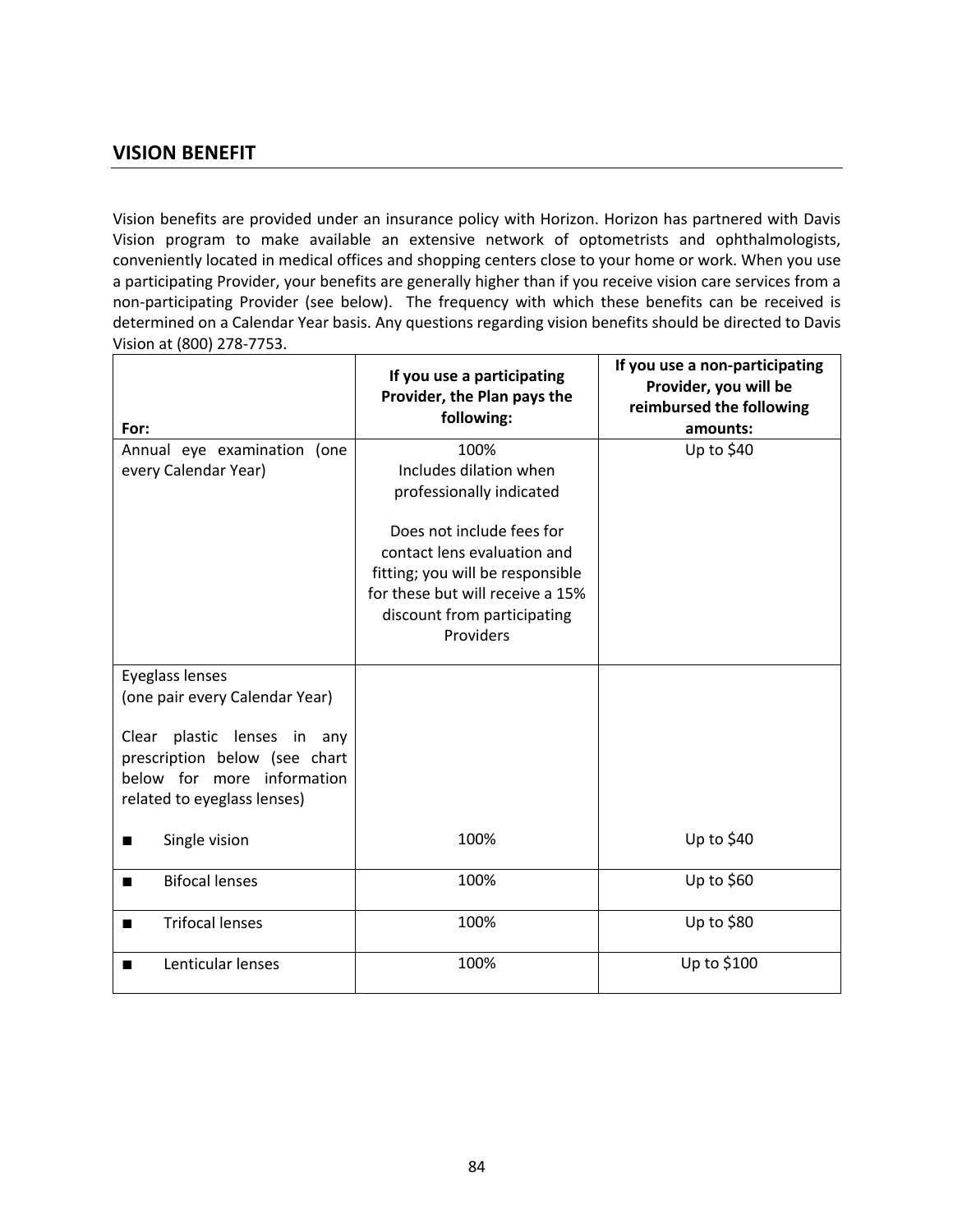| For:                                                                                                                    | If you use a participating<br>Provider, the Plan pays the<br>following:                                                                                                                                                                                                                                                                                                                                                                                                                                                              | If you use a non-participating<br>Provider, you will be<br>reimbursed the following<br>amounts: |
|-------------------------------------------------------------------------------------------------------------------------|--------------------------------------------------------------------------------------------------------------------------------------------------------------------------------------------------------------------------------------------------------------------------------------------------------------------------------------------------------------------------------------------------------------------------------------------------------------------------------------------------------------------------------------|-------------------------------------------------------------------------------------------------|
| <b>Frames</b><br>(one pair every Calendar Year)                                                                         | \$100 or \$150 allowance; 20%<br>savings on amounts over<br>allowance<br><b>Covered-in-Full Frames: Any</b><br>Fashion level frame from Davis<br>Vision's Collection <sup>4</sup> (retail value,<br>up to \$100).<br>OR, Frame Allowance: \$100<br>toward any frame from Provider<br>plus 20% off any balance. <sup>5</sup> No<br>copayment required.<br>OR, Visionworks Frame<br>Allowance: \$150 allowance plus<br>20% off any balance toward any<br>frame from a Visionworks retail<br>store. <sup>6</sup> No copayment required. | Up to \$50                                                                                      |
| <b>Contact lenses if Medically</b><br>Necessary (e.g., following<br>cataract surgery) (one pair<br>every Calendar Year) | Covered in full with prior<br>approval.                                                                                                                                                                                                                                                                                                                                                                                                                                                                                              | Up to \$225                                                                                     |
| Contact lenses that are not<br>Medically Necessary and in lieu<br>of eyeglasses (one pair every<br>Calendar Year)       | <b>Contact Lens Allowance: \$100</b><br>allowance toward any contacts<br>from participating Provider's<br>supply plus 15% off any<br>balance. <sup>5</sup> No copayment<br>required.                                                                                                                                                                                                                                                                                                                                                 | Up to \$80                                                                                      |
|                                                                                                                         | <b>Contact Lens Exam Fitting and</b><br>Evaluation: 15% discount                                                                                                                                                                                                                                                                                                                                                                                                                                                                     | Not covered                                                                                     |

<sup>&</sup>lt;sup>4</sup> The Davis Vision Collection is available at most participating Provider locations. Collection is subject to change.

 $<sup>5</sup>$  Additional discounts not applicable at Walmart, Sam's Club or Costco locations. .</sup>

 $6$  Enhanced Allowance is available at Visionworks store locations nationwide.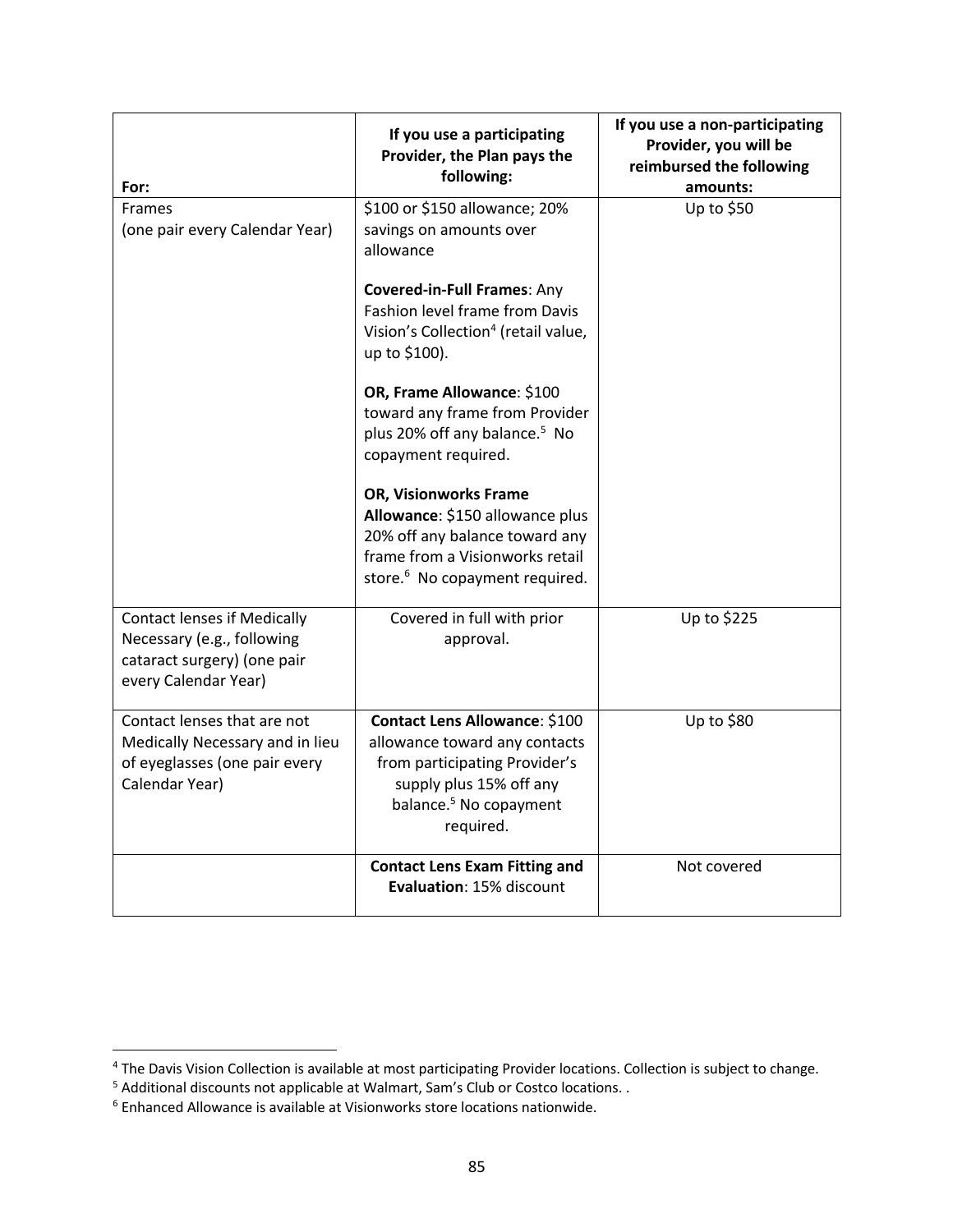| Additional Frames and Lenses Costs Not Covered by the Plan                       | Price You Will Pay at<br><b>Participating Provider</b> |
|----------------------------------------------------------------------------------|--------------------------------------------------------|
| Davis Vision Collection Frames: Fashion   Designer   Premier                     | \$0   \$15   \$40                                      |
| <b>Tinting of Plastic Lenses</b>                                                 | \$15                                                   |
| <b>Oversize Lenses</b>                                                           | \$0                                                    |
| <b>Scratch-Resistant Coating</b>                                                 | \$0                                                    |
| <b>Ultraviolet Coating</b>                                                       | \$15                                                   |
| Anti-Reflective Coating: Standard   Premium   Ultra                              | \$40   \$55   \$69                                     |
| Polycarbonate Lenses                                                             | $$0^7$-$35$                                            |
| High-Index Lenses                                                                | \$60                                                   |
| \$65   \$105   \$140<br>Progressive Lenses: Standard   Premium   Ultra           |                                                        |
| <b>Polarized Lenses</b>                                                          | \$75                                                   |
| \$70<br>Photochromic Lenses (i.e., Transitions <sup>®</sup> , etc.) <sup>8</sup> |                                                        |
| \$30<br>Intermediate-Vision Lenses                                               |                                                        |
| Scratch Protection Plan: Single Vision   Multifocal Lenses<br>\$20   \$40        |                                                        |

The prices above are subject to change. For current prices, contact Davis Vision toll-free at (800) 278-7753.

If you obtain the above special frames, lenses or coatings from a non-participating Provider, you are responsible for 100% of the charges. If you choose to be reimbursed for contact lenses, you will not get reimbursed for new frames until 12 months have passed since you were reimbursed for your first pair of contact lenses.

**Please note:** Your Davis Vision Provider reserves the right to not dispense materials until the Covered Person has paid all applicable costs, fees and copayments. Contact lenses: Routine eye examinations do not include professional services for contact lens evaluations. Any applicable fees related to the evaluation and fitting allowance for contact lenses are the responsibility of the Covered Person. If contact lenses are selected and fitted, they may not be exchanged for eyeglasses. Progressive lenses: If you are unable to adapt to progressive lenses you have purchased, conventional bifocals will be supplied at no additional cost; however, your copayment is nonrefundable. Your allowance may not be combined with other discounts or offers offered by your Provider.

#### **Finding a Participating Provider**

To find a Davis Vision Provider, you can go to http://www.davisvision.com and click on Find a Provider or call Davis Vision toll-free at (800) 278-7753. Once you've selected a Davis Vision Provider, call to make an appointment and identify yourself as a Davis Vision Covered Person. The benefits in the charts above apply if you use participating Providers.

<sup>7</sup> For Dependent Children, monocular patients and patients with prescriptions of +/- 6.00 diopters or greater.

<sup>8</sup> Transitions® is a registered trademark of Transitions Optical Inc.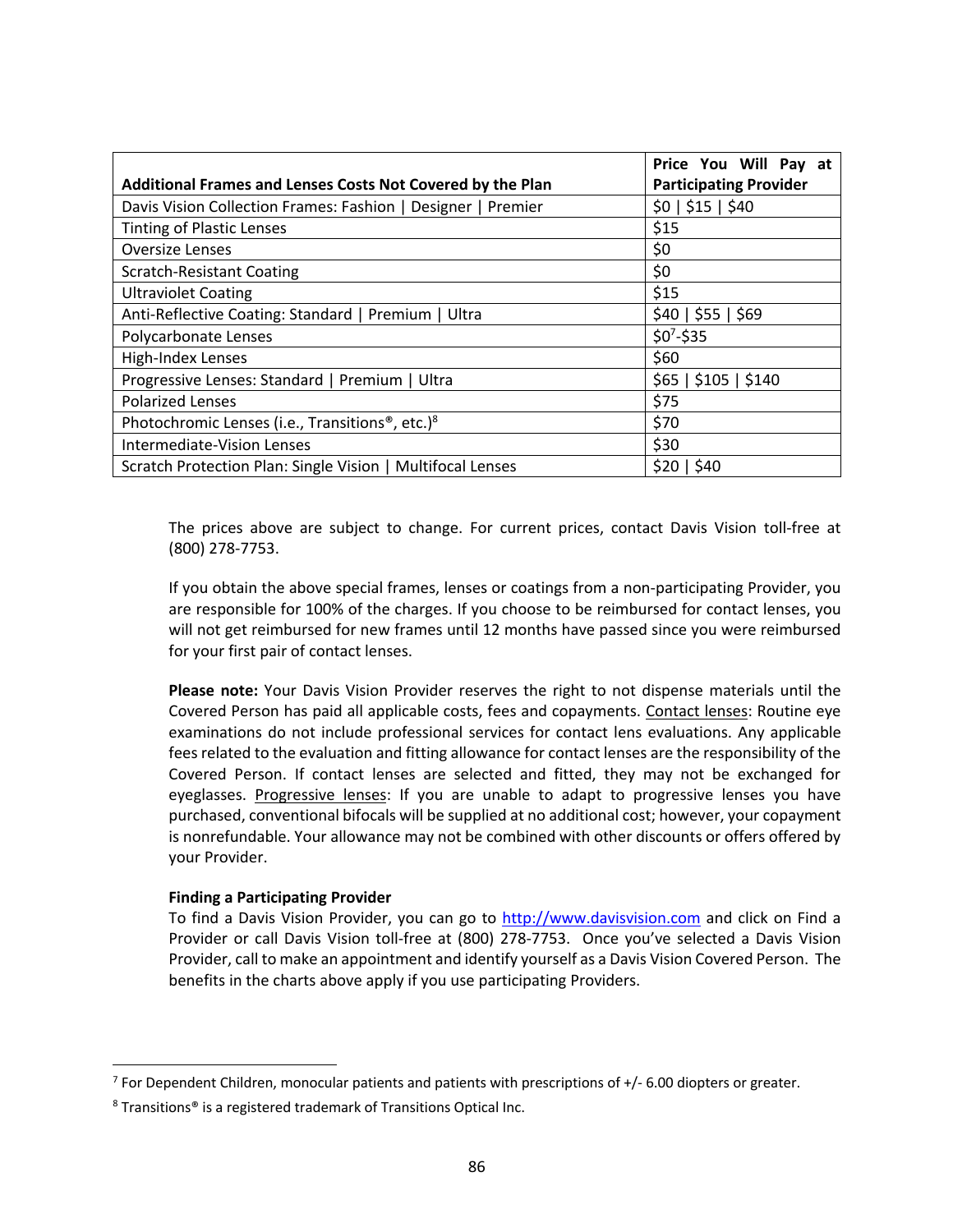#### **Using a Non-Participating Provider**

If your provider is not part of the Davis Vision network, you pay the full cost for vision care services at the time you receive them. You must submit a claim for reimbursement within 12 months of the date of service.

#### **Is a Claim Form Needed?**

Claim forms are only required if you visit a non-participating Provider. Claim forms are available at davisvision.com. The following information will be needed to file your claim:

- An itemized receipt with the following information
	- o the name, address and phone number of the non-participating Provider
	- o date of service
	- o a complete description of each service provided
	- o amount paid for each service
- The group name
- Your name, address, phone number and Social Security number
- The patient's name and birth date (and phone number and address if they are different from yours)
- The patient's relationship to you

Keep a copy of your claim and receipts and mail the originals to:

Davis Vision Vision Care Processing Unit P.O. Box 1525 Latham, NY 12110

#### **How Can I Contact Davis Vision's Member Services?**

Call 1.800.278.7753 for automated help 24/7. Live help is also available seven days a week: Monday-Friday, 8 a.m.-11 p.m. | Saturday, 9 a.m.-4 p.m. | Sunday, 12 p.m.-4 p.m. (Eastern Time). (TTY services: 1.800.523.2847).

#### **For Options Not Covered by the Plan**

If you use services or products not covered by the Plan – such as eyeglass frames that exceed the Plan allowance, sunglasses, oversized lenses or blended lenses – you must pay the additional cost. Generally, however, the difference you'll pay is based on Davis Vision's low, discounted member pricing. Your doctor can help you choose the best frame for you based on your coverage.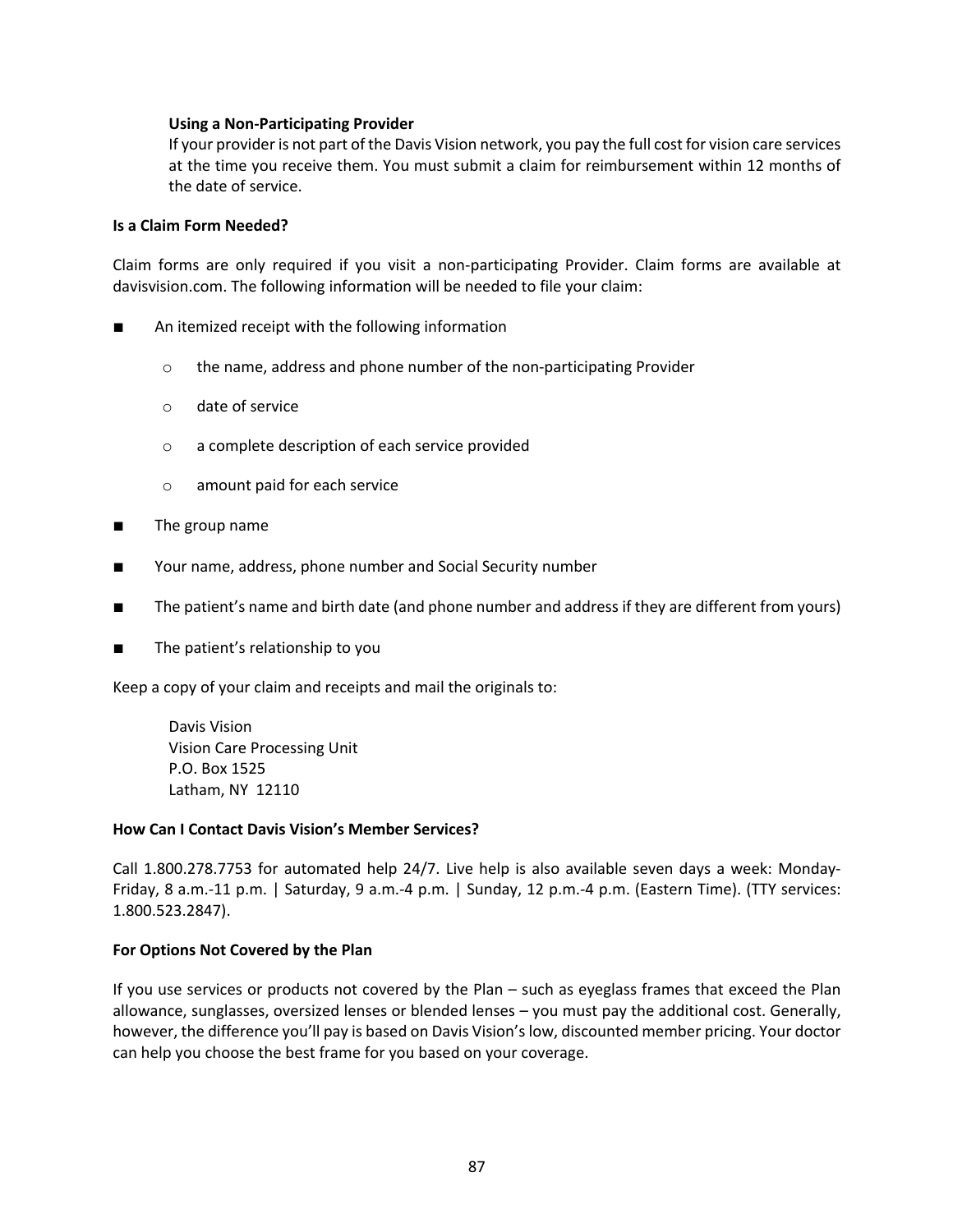#### **Emergency Care**

Vision care to treat a medical condition due to Illness or Injury is not covered under the Plan. These services may be covered under the Medical and Hospital Benefit. For assistance with nonmedical emergencies – such as lost, stolen or broken glasses – contact the Vision Care Processing Unit directly at (800) 278-7753.

#### **Are There Other Exclusions under the Vision Plan?**

The Vision Plan does not cover medical treatment of eye disease or injury; vision therapy; special lens designs or coatings, other than those described herein; replacement of lost eyewear; nonprescription (plano) lenses; contact lenses and eyeglasses in the same benefit cycle; services not performed by licensed personnel; or two pairs of eyeglasses in lieu of bifocals.

#### **Vision Plan Insurance Policy Controls**

Information on the Vision benefit provided in this SPD is intended to provide a general overview of the Vision benefit and is not a contract. Only the insurance policy between the Fund and Horizon, which is incorporated into this SPD, can give actual terms, coverages, amounts, conditions and exclusions. The insurance policy is available for review at the Fund Office.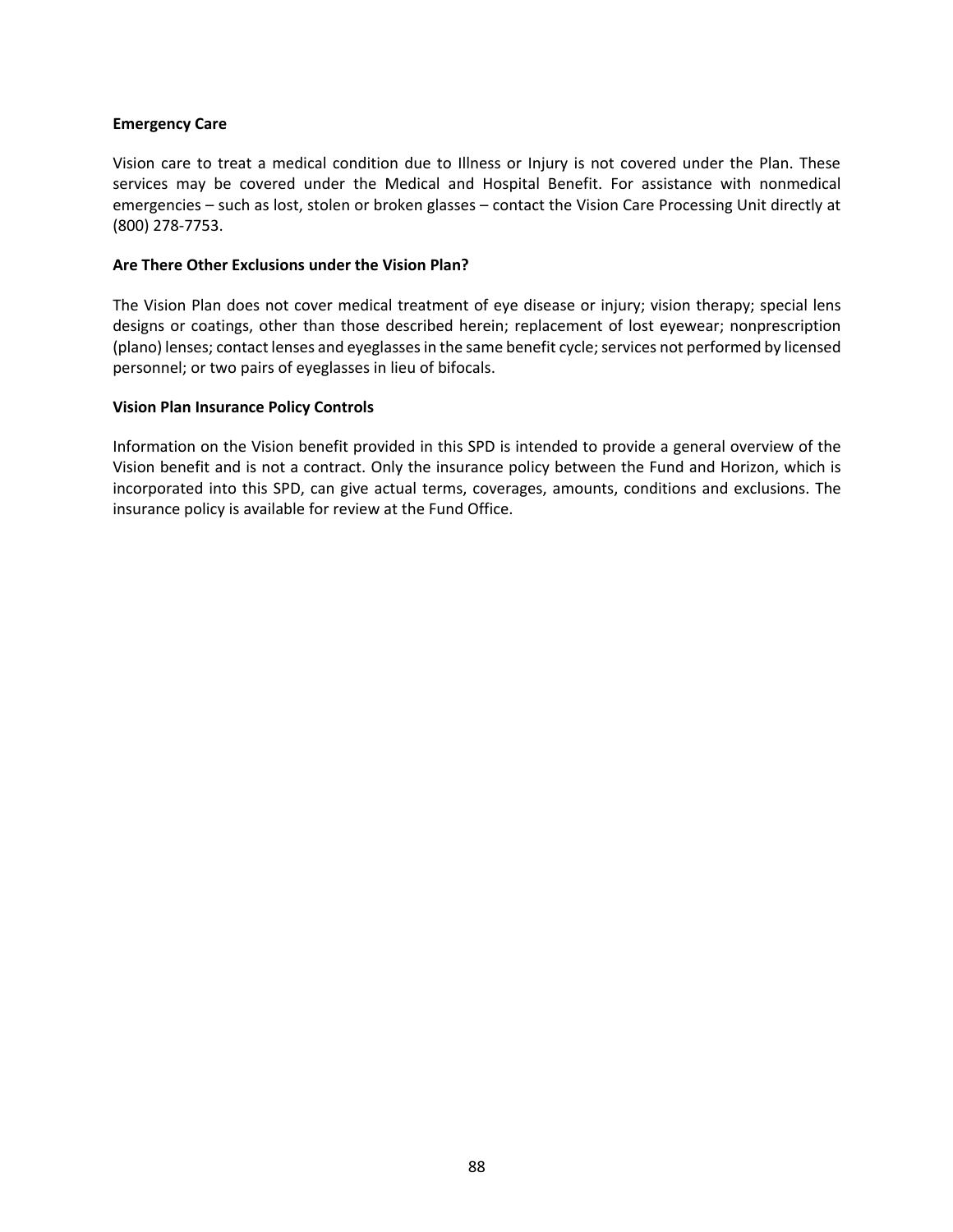# **DENTAL BENEFITS**

Each Calendar Year you can receive a dental benefit of up to a maximum of \$2,500 for each Covered Person.

If dental charges total more than \$2,500, you will be advised of those charges before any treatment begins. In that case, you will be required to make that payment out of your own pocket.

You can use any dental Provider you choose. Keep in mind, however, that if you use a participating dental Provider, you will spend less out of your own pocket. By using participating dentists, you can minimize your out-of-pocket expenses since all participating dentists agree to limit their fees to the Plan's allowances for Covered Services.

Please also see the "Coordination of Benefits" section above if dental work may be paid, in whole or in part, by any other plan.

#### **Using a Participating Dentist**

When you or your eligible dependents need dental treatment, call the Fund Office at 1-800-522-4161 (TTY: 711) to find a participating dental office close to your home or work, or check the Fund's website at http://www.1262funds.org to see which dental Providers participate in the Fund's network. Then, call the participating dentist and be sure to identify yourself as a Covered Person of the UFCW Local 1262 and Employers Health and Welfare Fund when you make your appointment. The dentist will verify your eligibility with the dental administrator.

If you use a participating dentist, there is nothing you need to do at the time of your visit. Your dentist will handle all of the claims processing for you and will file claims directly with Horizon Dental Services. Horizon will handle all the claims processing and administrative services, including paying your dental Provider directly for your covered dental benefits.

#### **Using a Non-Participating Dentist**

If you or a covered dependent chooses to use a dentist who does not participate in network established by the Fund, you will be responsible for paying the dentist at the time you receive service and submitting a claim under the Plan. You will be reimbursed based on the Plan's fee schedule. Keep in mind that this reimbursement may not cover the full cost of the dental services you receive. You must also pay an annual deductible of \$15 for an individual or \$30 for an entire family when using a non-participating dentist. The deductible applies to all covered services except preventive care as defined by applicable federal law.

#### **Pre-Treatment Review**

The Plan has a pre-treatment review provision that helps to improve the quality of your dental care. If your dentist estimates that the cost of your treatment will be \$250 or more, your dentist must submit a claim for predetermination of benefits along with X-rays before treatment begins. Horizon Dental Services will review the proposed treatment and answer any questions about coverage and the proposed procedure before the work is completed. If your dentist recommends a course of treatment that is more extensive than usual in similar cases, Horizon may suggest alternative treatments. This review also lets you and the dentist know what is covered under the Plan and what your benefits will be. The Plan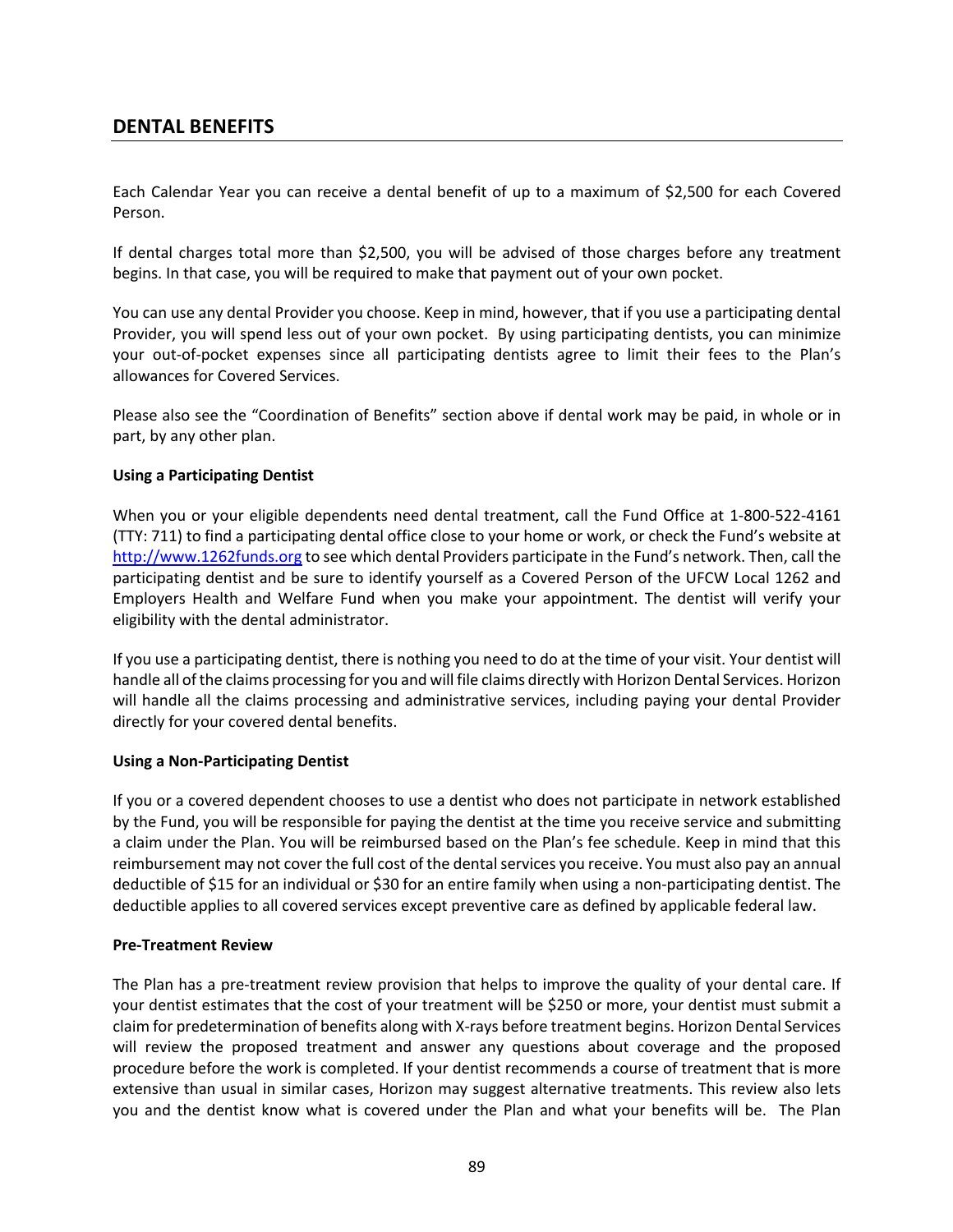encourages you to ask your dentist to use the pre-treatment review process to protect you against large out-of-pocket dental bills for treatment that is not covered.

#### **Alternative Treatment Benefits**

This feature governs the benefits available under the Plan. If as part of the pre-treatment review process Horizon determines that your dentist's recommended treatment is more expensive than deemed appropriate, the Plan will pay benefits based on the cost of the less-expensive, alternative treatment.

#### **Covered Dental Services**

Appendix A attached to this SPD provides the fee schedule for covered dental services, effective as of August 1, 2019. As the fee schedule may change from time to time, for an updated list of covered dental services, call the Fund Office at (800) 522-4161 (TTY: 711). Note that the Trustees reserve the right to change the fees in this schedule at any time.

#### **Orthodontic Treatment**

Covered Persons under age 23 are eligible for orthodontic treatment under the Plan. The maximum lifetime orthodontic benefit is \$1,925 for each Covered Person. The maximum out-of-pocket amount a Covered Person will be responsible for is \$800 for orthodontic services performed by participating Providers; this limit will not apply to orthodontic services performed by non-participating Providers.

Benefits for orthodontic treatment are paid in installments. The initial benefit payment is 25% of lifetime maximum (25% x \$1,925) – or \$481.25. The Plan then divides the balance of the lifetime maximum (\$1,925 minus \$481.25) – or \$1,443.75 – by the number of months of treatment and pays this amount to you quarterly. For example, if treatment is to continue over 24 months, you would receive \$180.48 each quarter over the 24-month period  $(51,443.75/24 = 560.16 \times 3$  months per quarter).

#### **Maximum Benefits**

The Plan pays up to a maximum of \$2,500 in dental benefits for each Covered Person each Calendar Year for all Covered Services except orthodontia. There is a separate individual lifetime maximum of \$1,925 for orthodontic treatment. The Plan also has an individual maximum of \$2,262 in any continuous three-year period for periodontal care.

#### **Extended Benefits**

If you begin treatment while coverage is in effect, but coverage ends before your dentist has completed treatment, your benefits will be extended for up to 90 days for:

- **Bridges**
- Crowns
- **Dentures**
- **Orthodontics**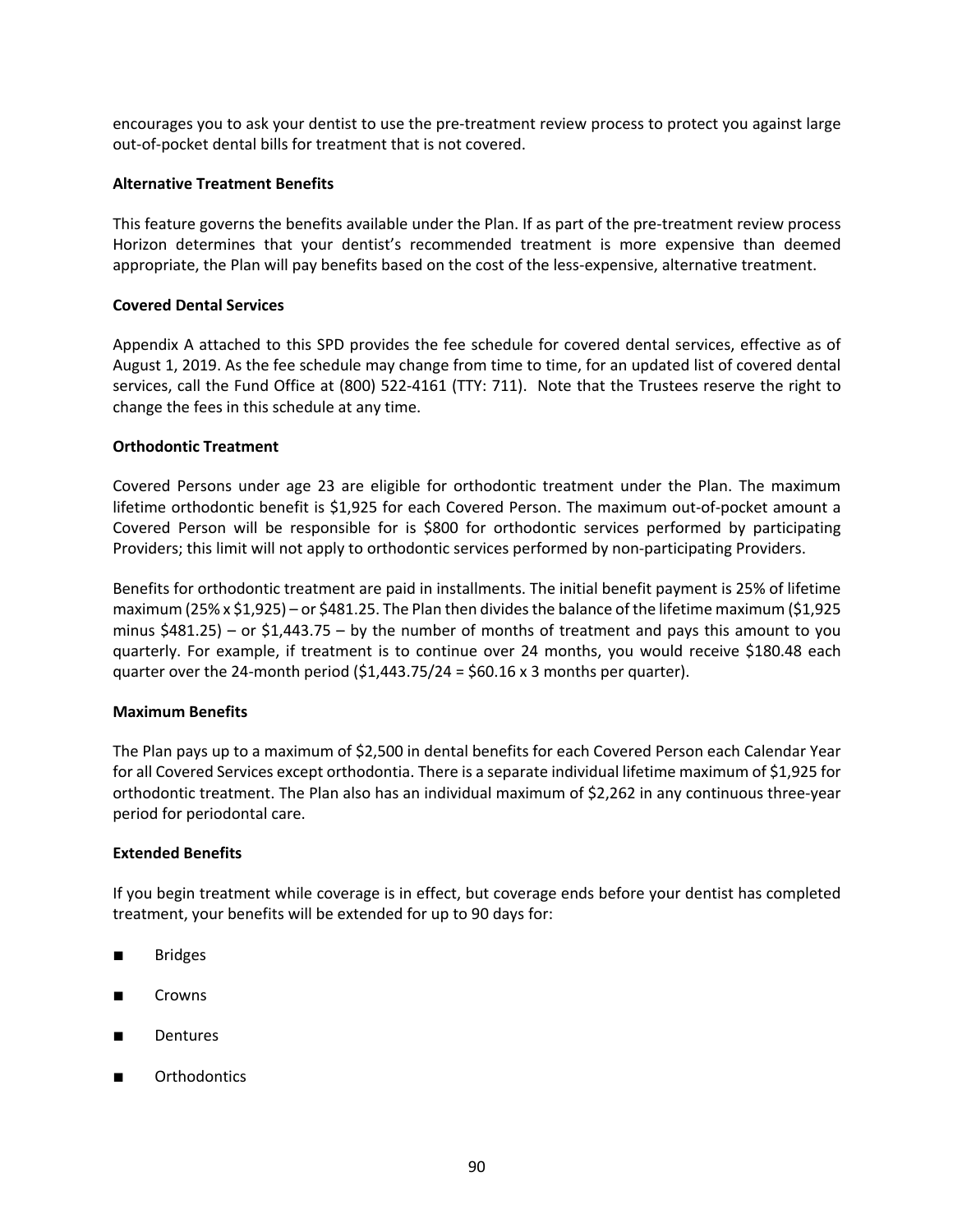# ■ Root canal

The Plan considers treatment to have begun when:

- An impression is taken for dentures
- Orthodontic bands and wires are placed on the teeth
- Preparation of the tooth begins for crowns or bridgework
- Root canal therapy begins on the tooth

#### **Dental Expenses the Plan Does Not Cover**

In addition to the exclusions described under "Expenses The Medical Plan Does Not Cover," the Plan does not cover the following dental expenses:

- Anesthesia other than general anesthesia for one hour in the dentist's office
- Any claim submitted more than 12 months after the treatment date
- Any dental or orthodontic treatment that began prior to your coverage under the Plan
- Any services that are Experimental or not generally accepted by the dental profession
- Costs that exceed the Plan's fee schedule
- Duplication of dentures
- Examinations, diagnostic procedures or treatment by any method of jaw joint problems, including TMJ, TMJ pain syndromes, craniomandibular disorders and myofascial pain dysfunction or other conditions of the joint linking the jaw bone (mandible) and skull and the complex muscles, nerves and other tissues related to the joint
- Hospital visits or expenses
- Implants
- Instruction on dental hygiene and plaque control
- Orthodontic care for covered individuals older than age 23 (unless the Claims Administrator determines that the person has handicapping malocclusions)
- Replacement of a crown, inlay, onlay, bridge or full or partial denture that was installed less than five years earlier
- Restorations are limited to the replacement of lost teeth when due to decay, fracture, abrasion, attrition or erosion.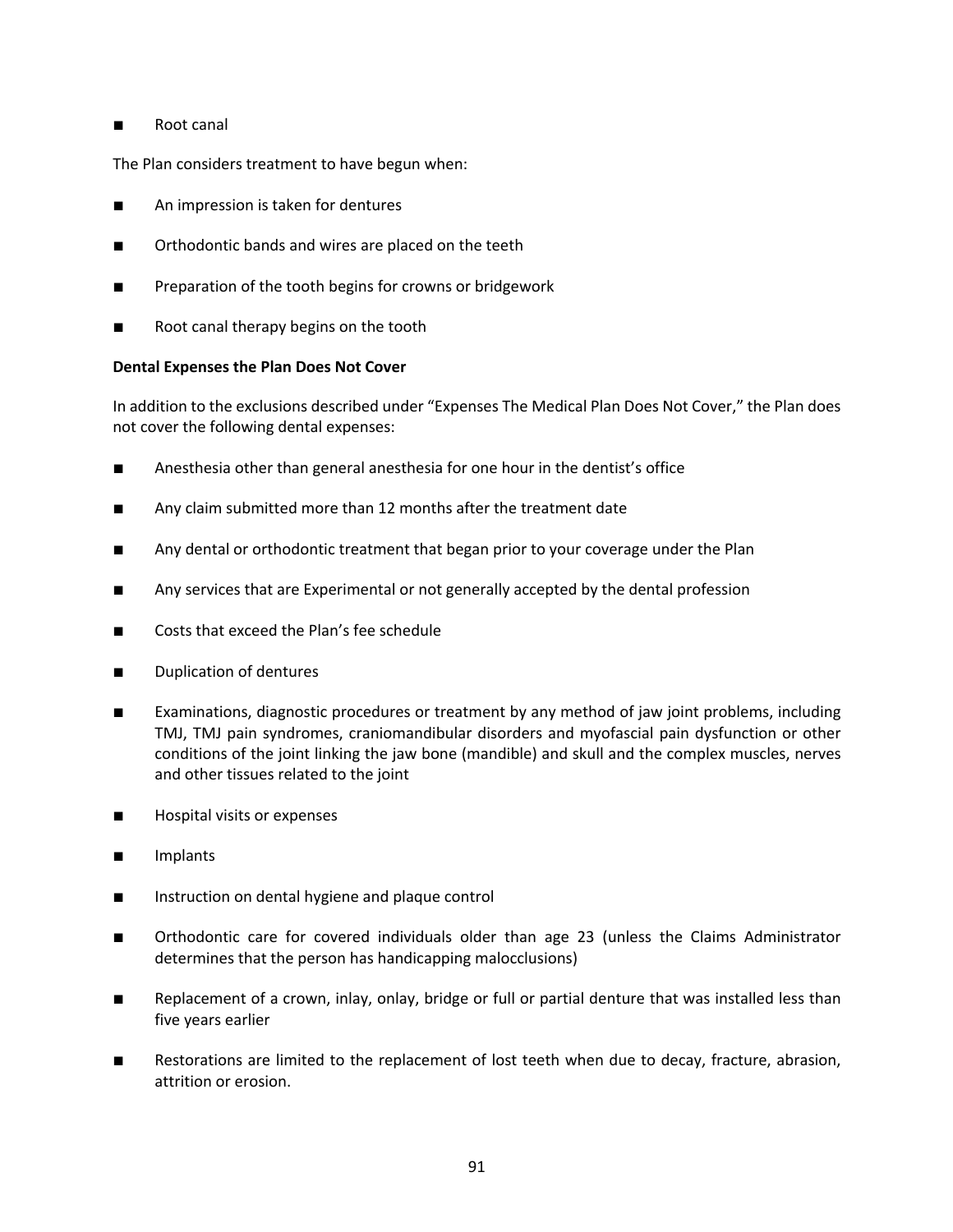- Services furnished by or for the U.S. government or any government agency
- Services performed on teeth with a poor prognosis
- Services that are not necessary for treatment of a diagnosed condition, or are provided for purely cosmetic reasons
- Splinting of implants
- Surgical removal of bone tissue, tumors or cysts (which may be covered by your medical benefits)
- Tests and laboratory examinations
- Treatment of fractures

#### **Claiming Benefits**

Claim forms for dental care reimbursements with non-participating dentists are available by calling the Fund Office at (800) 522-4161 (TTY: 711). A claim for dental benefits must include your name, diagnosis, treatment and charge for each treatment. Dentists must indicate their federal tax identification or Social Security numbers on the invoice or claim form.

As the Claims Administrator, Horizon will not accept canceled checks, balance due statements or paid receipts in place of the actual bill or itemized statement as part of your claim for benefits. (See the Claims and Appeals Procedures section on page 12 for information on appealing a claim.) It is important that you complete the claim form as directed. Otherwise, the form will be returned to you, causing a delay in processing and reimbursement.

Horizon may require you to verify a claim for benefits under this Plan. The additional information that may be requested includes, but is not limited to, the following:

- A complete dental chart showing extractions, missing teeth, fillings, prostheses, periodontal mobility and pocket depths and the date of any previously performed work
- An itemized bill showing tooth numbers and quadrants
- X-rays taken before and after the work is performed, study models and laboratory reports
- An examination by a dentist chosen by the Claims Administrator

Send your claim form and bills to:

Horizon Blue Cross Blue Shield of New Jersey Dental Programs P.O. Box 1311 Minneapolis, MN 55440-1311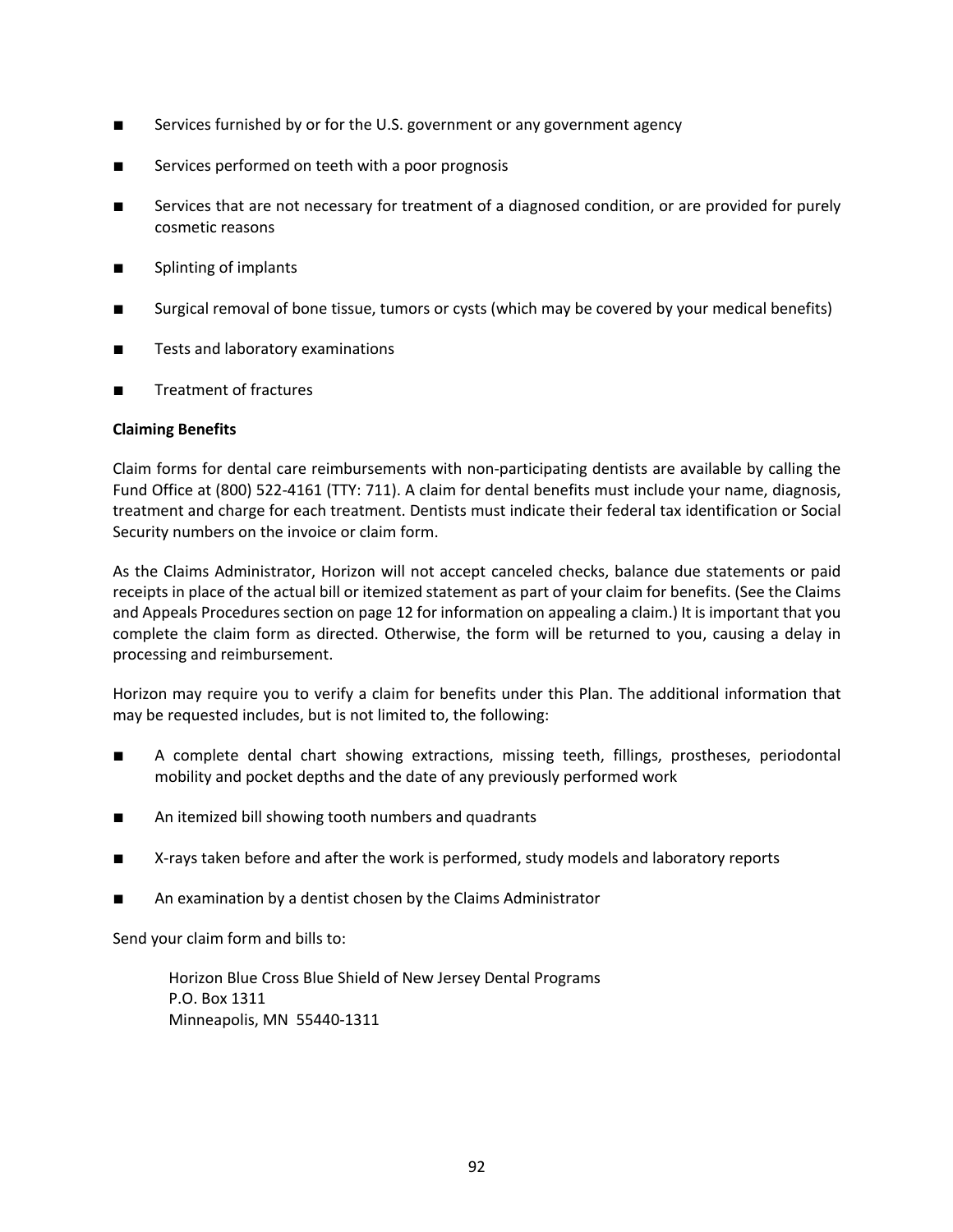# **LEGAL SERVICES PLAN**

The Legal Services Plan (LSP) provides Covered Persons and their enrolled eligible dependents with legal assistance in certain incidences. If you need legal assistance, you can call ARAG at (800) 247-4184 or visit its website at http://www.ARAGLegalCenter.com and type in access code 17997wf for detailed information on Plan benefits and how to use the LSP and FAQs. You can also:

- Talk to an ARAG Customer Care Counselor by calling the toll-free number (800) 247-4184 Monday through Friday from 7 a.m. to 7 p.m. Central Time
- Email an ARAG Customer Care Counselor at service@ARAGgroup.com

#### **How the LSP Works**

Under the LSP, you may choose to receive services from any attorney. However, in-office legal services benefits are paid differently depending on whether you see a network attorney (an attorney who is a member of the LSP) or a non-network attorney.

If you see a network attorney, the LSP pays attorney hourly fees in full for most covered legal matters. In addition, you do not need to file a claim for reimbursement – the network attorney does it for you. You can obtain a complete list of network attorneys for your state, the areas of law they practice, their phone numbers and the languages they speak by calling (800) 247-4184 or by visiting ARAG's website at http://www.ARAGLegalCenter.com (access code 17997wf).

If there is not a network attorney located within 30 miles of your home, ARAG guarantees that you will receive in-network benefits. ARAG will work with you to arrange for you to receive covered legal services through an attorney in your area.

If you receive services from a non-network attorney, you pay the cost of legal services and then file a claim form along with your attorney's billing statement to ARAG. You will be reimbursed for covered expenses up to the lesser of actual costs or a scheduled amount outlined in the corresponding tables. If you see a non-network attorney, you must notify ARAG within 60 days of the date you first consult with that attorney. In addition, your claim for reimbursement must be received by ARAG within 120 days after you incur a legal expense.

#### **Covered Services**

The LSP covers a range of personal legal services for you – and most of the same services for your enrolled spouse and any of your enrolled Dependent Children. Covered services include the following: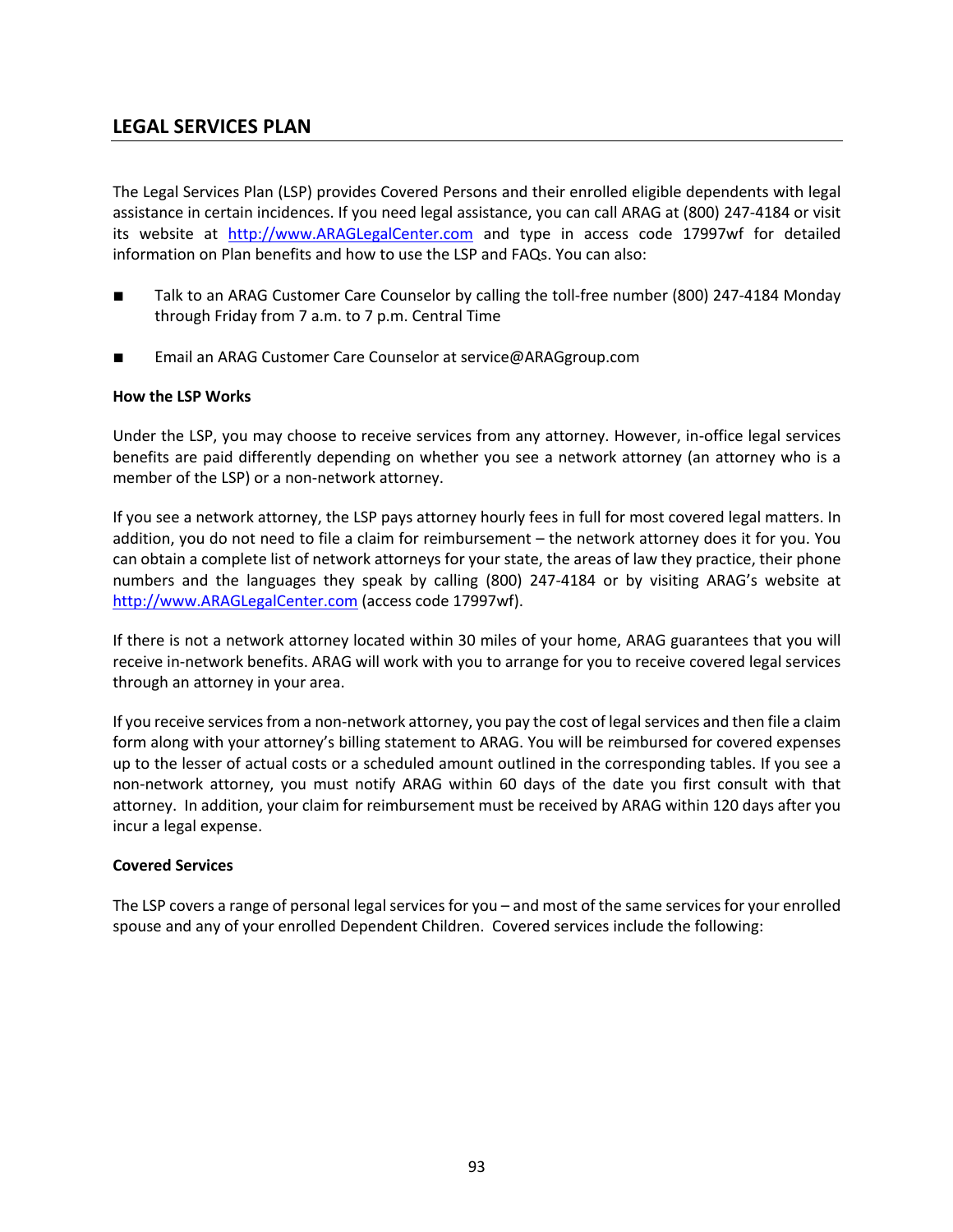| Legal Services That Are Not Performed in an Attorney's Office                                                                                                                                                                                                                                                               | <b>Plan Pays</b> |
|-----------------------------------------------------------------------------------------------------------------------------------------------------------------------------------------------------------------------------------------------------------------------------------------------------------------------------|------------------|
| <b>Learning Center</b>                                                                                                                                                                                                                                                                                                      | Paid in full     |
| An extensive online library of easy-to-understand legal articles, guidebooks and<br>videos created to help you:                                                                                                                                                                                                             |                  |
| • Learn more about dealing with common legal and financial matters, such as estate<br>planning, identity theft and consumer protection.                                                                                                                                                                                     |                  |
| • Understand how the legal insurance plan works and the coverages, services and<br>resources it provides.                                                                                                                                                                                                                   |                  |
| <b>Do-It-Yourself Legal Documents</b>                                                                                                                                                                                                                                                                                       | Paid in full     |
| You have online access to more than 350 state-specific documents authored and<br>reviewed by attorneys for accuracy and state-specific compliance in all 50 states.                                                                                                                                                         |                  |
| <b>Identity Theft Services</b>                                                                                                                                                                                                                                                                                              | Paid in full     |
| Identity theft services help you protect your privacy, identity, reputation and your<br>property. Services include:                                                                                                                                                                                                         |                  |
| Legal advice and representation: you can work with an attorney in-person or via<br>$\bullet$<br>telephone for legal advice and representation. Most covered legal matters -<br>including IRS audit protection, IRS collection defense and debt collection - are<br>100% paid in full when you work with a network attorney. |                  |
| Prevention and recovery tools: you have access to several online tools to help<br>$\bullet$<br>you prevent and recover from identity theft. These tools include an identity theft<br>tracking sheet, personal information organizer, identity theft prevention and<br>victim action guidebooks and more.                    |                  |
| Assisted identity restoration: identity theft case specialists are available to help<br>you assess your situation and identify your objectives. They will assist you with<br>tracking activities and progress until the conclusion of each case.                                                                            |                  |
| <b>Telephone Legal Services</b>                                                                                                                                                                                                                                                                                             | Paid in full     |
| • Toll-free telephone advice on how the law relates to a Covered Person's personal<br>legal matter and which actions may be taken                                                                                                                                                                                           |                  |
| • Follow-up correspondence and telephone calls to third parties regarding a Covered<br>Person's personal legal matter                                                                                                                                                                                                       |                  |
| • Specific document preparation and review                                                                                                                                                                                                                                                                                  |                  |
| • A Covered Person will receive legal assistance from the Telephone Legal Access Law<br>Firm for the preparation or review of a standard will or codicils. A "standard will"                                                                                                                                                |                  |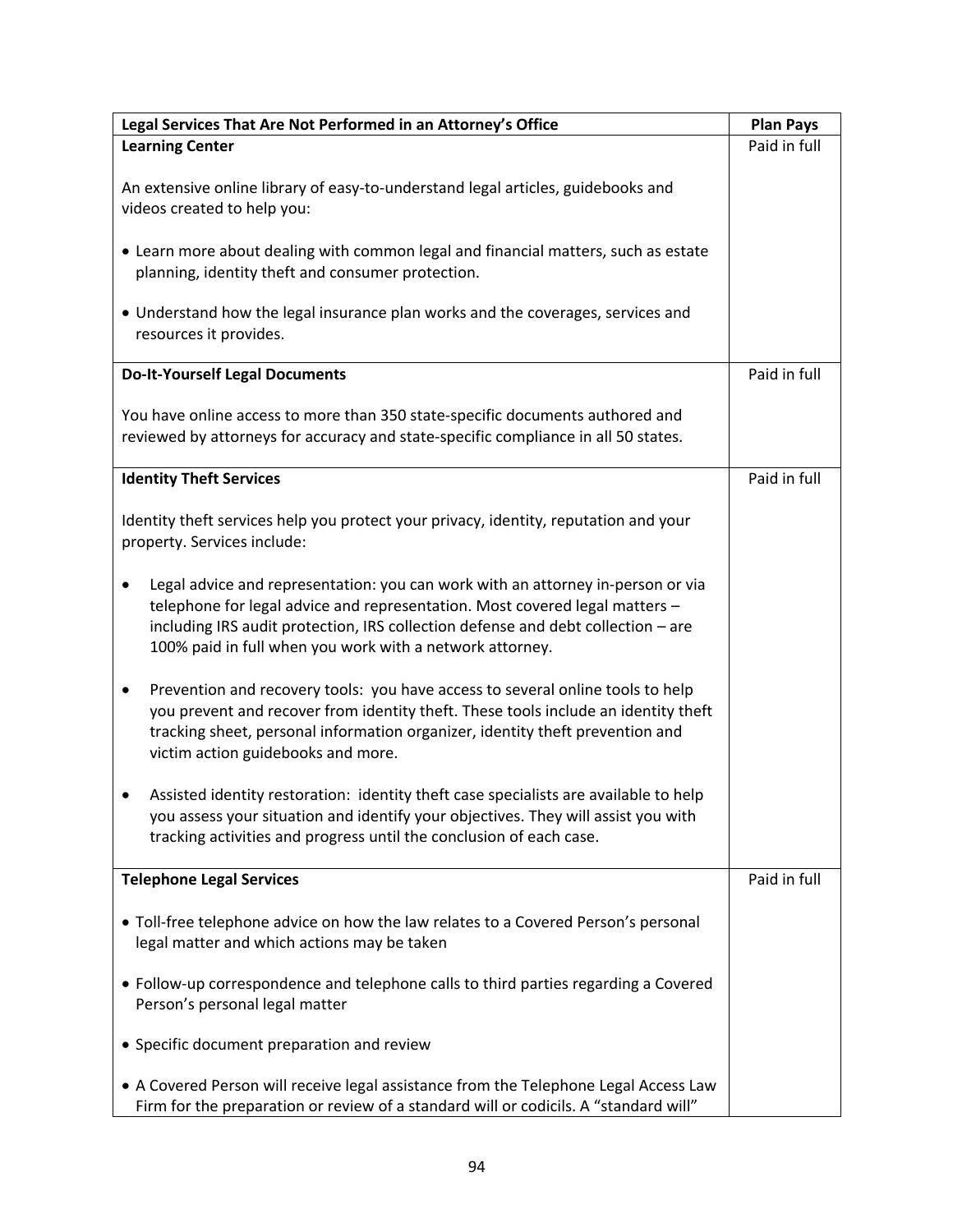| Legal Services That Are Not Performed in an Attorney's Office                                                                                                                                                                                                                                                                                                                                                                                                                                                                                                                                                                                                                                                                                                                                                                                                                              | <b>Plan Pays</b>                  |
|--------------------------------------------------------------------------------------------------------------------------------------------------------------------------------------------------------------------------------------------------------------------------------------------------------------------------------------------------------------------------------------------------------------------------------------------------------------------------------------------------------------------------------------------------------------------------------------------------------------------------------------------------------------------------------------------------------------------------------------------------------------------------------------------------------------------------------------------------------------------------------------------|-----------------------------------|
| means a will document without trust provisions other than a support trust for                                                                                                                                                                                                                                                                                                                                                                                                                                                                                                                                                                                                                                                                                                                                                                                                              |                                   |
| Dependent Children limited to appointing a guardian and placing assets for                                                                                                                                                                                                                                                                                                                                                                                                                                                                                                                                                                                                                                                                                                                                                                                                                 |                                   |
| Dependent Children until they reach their age of majority.                                                                                                                                                                                                                                                                                                                                                                                                                                                                                                                                                                                                                                                                                                                                                                                                                                 |                                   |
| <b>Immigration Services</b>                                                                                                                                                                                                                                                                                                                                                                                                                                                                                                                                                                                                                                                                                                                                                                                                                                                                | Paid in full                      |
| You have access to network attorneys over the phone for:                                                                                                                                                                                                                                                                                                                                                                                                                                                                                                                                                                                                                                                                                                                                                                                                                                   |                                   |
| • Legal advice and consultation on:                                                                                                                                                                                                                                                                                                                                                                                                                                                                                                                                                                                                                                                                                                                                                                                                                                                        |                                   |
| Immigration processes and guidelines<br>$\circ$                                                                                                                                                                                                                                                                                                                                                                                                                                                                                                                                                                                                                                                                                                                                                                                                                                            |                                   |
| Filing and processing of applications or petitions<br>O                                                                                                                                                                                                                                                                                                                                                                                                                                                                                                                                                                                                                                                                                                                                                                                                                                    |                                   |
| Laws and regulations governing various types of immigration benefits, including<br>$\circ$<br>asylum, adjustment of status, business visas and employment authorizations                                                                                                                                                                                                                                                                                                                                                                                                                                                                                                                                                                                                                                                                                                                   |                                   |
| Deportation and removal proceedings<br>O                                                                                                                                                                                                                                                                                                                                                                                                                                                                                                                                                                                                                                                                                                                                                                                                                                                   |                                   |
| • Document review of any immigration forms                                                                                                                                                                                                                                                                                                                                                                                                                                                                                                                                                                                                                                                                                                                                                                                                                                                 |                                   |
| • Document preparation of affidavits and powers of attorney                                                                                                                                                                                                                                                                                                                                                                                                                                                                                                                                                                                                                                                                                                                                                                                                                                |                                   |
| • Preparation for immigration hearings                                                                                                                                                                                                                                                                                                                                                                                                                                                                                                                                                                                                                                                                                                                                                                                                                                                     |                                   |
| For additional immigration services, network attorneys provide a reduced rate of at<br>least 25% off their normal rates for any representation-based immigration services.<br>Network attorneys will bill the Covered Person directly.                                                                                                                                                                                                                                                                                                                                                                                                                                                                                                                                                                                                                                                     | At least a<br>25% reduced<br>rate |
| <b>Reduced-Fee Network Attorneys</b>                                                                                                                                                                                                                                                                                                                                                                                                                                                                                                                                                                                                                                                                                                                                                                                                                                                       | At least a                        |
| • If your legal matter is not fully covered under the LSP terms and is not listed under<br>"Exclusions" later in this LSP section, you may be eligible to work with a network<br>attorney and pay a reduced fee that will be at least 25% off the attorney's normal<br>hourly rate. The initial consultation for each legal matter will be provided at no cost.<br>If you retained the services of a network attorney prior to the effective date of your<br>LSP coverage, the reduced fee benefit is not available. Payment of attorneys' fees is<br>handled directly between you and the network attorney. Access to a reduced-fee<br>network attorney is subject to availability. You are encouraged to contact ARAG to<br>determine proximity to a network attorney within legal practice areas.<br>• For matters that include a cap on the number of hours the LSP will pay a network | 25% reduced<br>rate               |
| attorney, and where your legal matter will exceed the cap set, the network attorney<br>will bill you directly at reduced rates of at least 25% off the attorney's normal<br>hourly rate. Payment of attorneys' fees is handled directly between you and the<br>network attorney.                                                                                                                                                                                                                                                                                                                                                                                                                                                                                                                                                                                                           |                                   |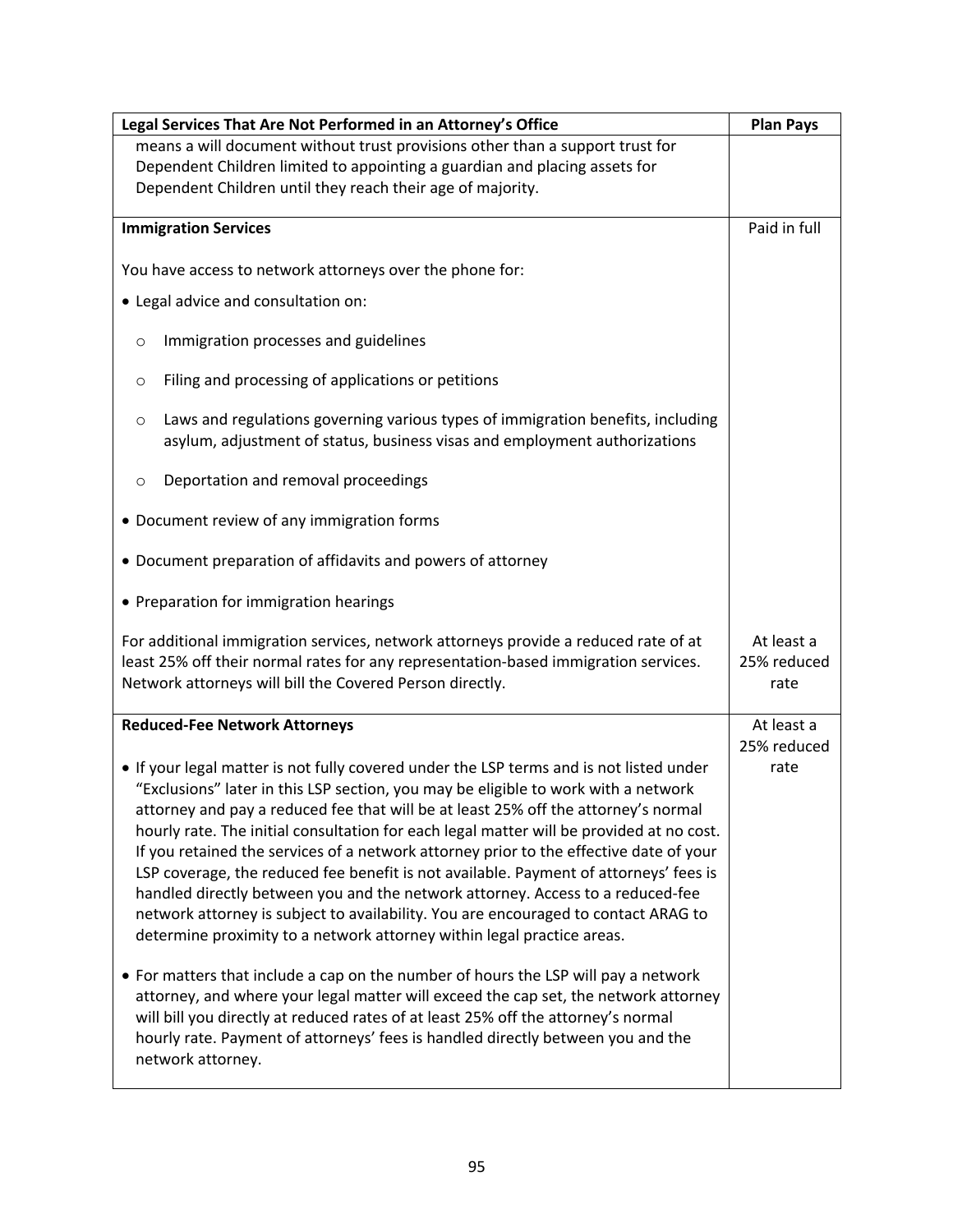| Legal Services That Are Not Performed in an Attorney's Office                                                                                                                                                                                                                                                                                                                                                                                                                                                                                                                                                                                                                                                             | <b>Plan Pays</b> |
|---------------------------------------------------------------------------------------------------------------------------------------------------------------------------------------------------------------------------------------------------------------------------------------------------------------------------------------------------------------------------------------------------------------------------------------------------------------------------------------------------------------------------------------------------------------------------------------------------------------------------------------------------------------------------------------------------------------------------|------------------|
| • For telephone advice, if your matter cannot be resolved over the phone and is not<br>fully covered under the LSP terms and not excluded under "Exclusions" later in this<br>LSP section, you may be eligible to receive at least 25% off the attorney's normal<br>hourly rate. Payment of the attorneys' fees is handled directly between you and the<br>network attorney.                                                                                                                                                                                                                                                                                                                                              |                  |
| <b>Reduced Contingency Fees</b>                                                                                                                                                                                                                                                                                                                                                                                                                                                                                                                                                                                                                                                                                           |                  |
| This service provides you access to a network attorney for a legal matter the network<br>attorney deems to be appropriately handled through the use of a contingency fee.<br>The network attorney will represent you under a contingency fee arrangement where<br>the contingent fee will not exceed 25% of the net recovery if successfully resolved<br>before or after trial or will not exceed 30% of the net recovery if successfully resolved<br>on or after an appeal. The initial consultation for each legal matter will be provided at<br>no cost. If you retained the services of a network attorney prior to the effective date<br>of your LSP coverage, the reduced contingency fee benefit is not available. | Reduced<br>Rate  |
| <b>Financial Education and Counseling Services</b>                                                                                                                                                                                                                                                                                                                                                                                                                                                                                                                                                                                                                                                                        | Paid in full     |
| • This service provides you toll-free telephonic access to financial counselors.<br>Financial counselors are available to assist you with questions and guidance on a<br>variety of financial planning matters or provide instructions on how to use the<br>financial tools that ARAG offers, such as cash and debt management, budgeting,<br>general financial planning information and guidance, federal tax information and<br>education, retirement planning, Individual Retirement Accounts (IRAs) and<br>investment planning.                                                                                                                                                                                       |                  |
| • You can also access a financial planning website where you can manage a secure,<br>easily updateable record of your progress toward goals (such as a down payment<br>on a house, reduction of debt or college funding for a child). This website includes a<br>comprehensive suite of financial modeling tools as well as an online reference<br>library that can be used to create a personalized financial plan. You can always call<br>or chat with a financial counselor for personalized guidance on implementation<br>action items.                                                                                                                                                                               |                  |
| • Financial counselors will help you consolidate bill payments and negotiate with<br>creditors to lower payments - in some cases reducing or eliminating interest and<br>fees. Consolidating bills can help you repay your unsecured debt in three to five<br>years.                                                                                                                                                                                                                                                                                                                                                                                                                                                      |                  |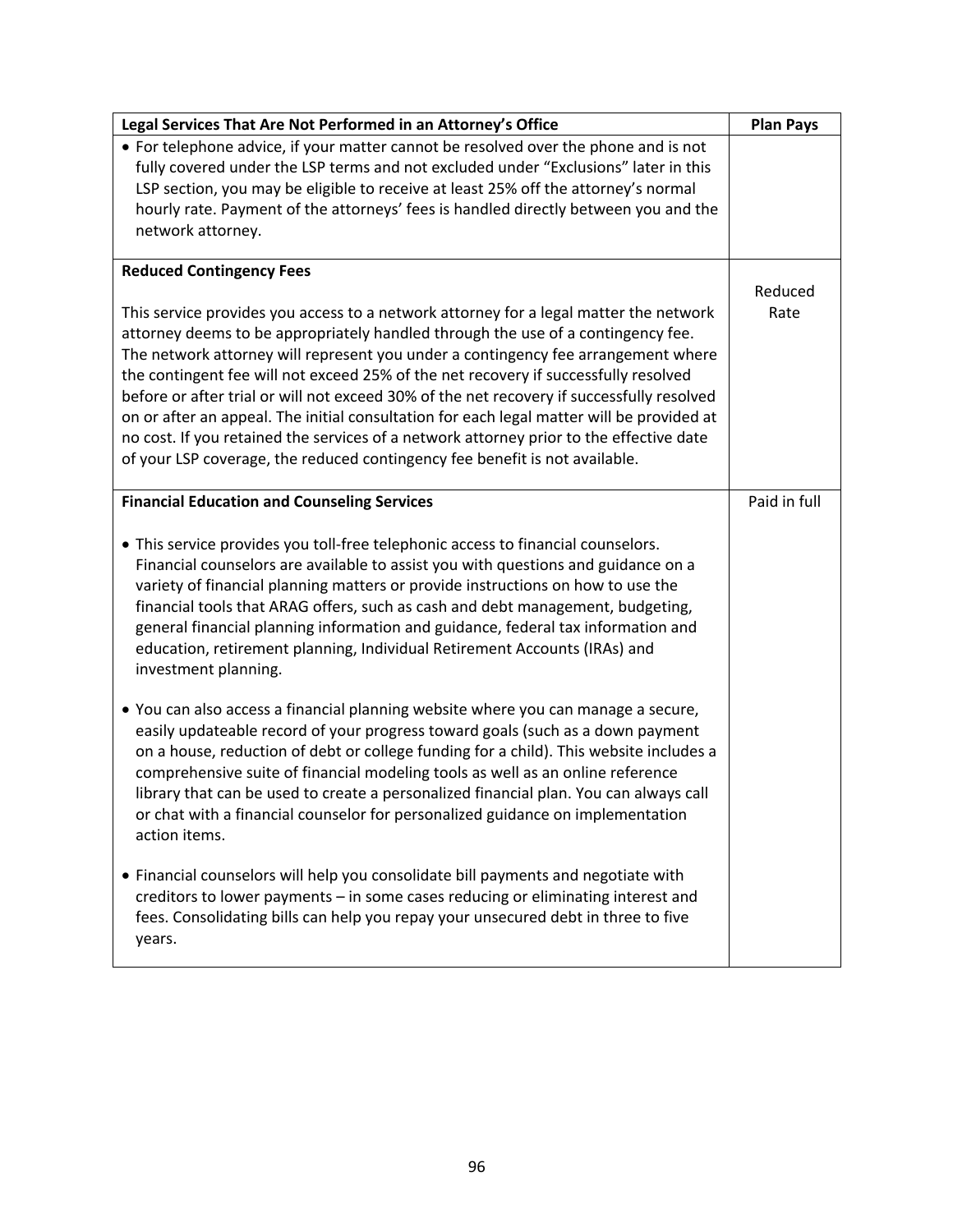|                                                                                                                                                                                                                                                                                                    | <b>Plan Pays When</b>                        | <b>Plan Pays When</b>                 |
|----------------------------------------------------------------------------------------------------------------------------------------------------------------------------------------------------------------------------------------------------------------------------------------------------|----------------------------------------------|---------------------------------------|
|                                                                                                                                                                                                                                                                                                    | Using a                                      | <b>Using a Non-</b>                   |
|                                                                                                                                                                                                                                                                                                    | <b>Network</b>                               | <b>Network</b>                        |
| <b>In-Office Legal Services</b>                                                                                                                                                                                                                                                                    | <b>Attorney</b>                              | <b>Attorney</b>                       |
| <b>Name Change</b>                                                                                                                                                                                                                                                                                 | Paid in full                                 | \$240*                                |
| For legal services for a Covered Person to legally change his or<br>her name.                                                                                                                                                                                                                      |                                              |                                       |
| <b>Court Adoption</b>                                                                                                                                                                                                                                                                              |                                              |                                       |
| Legal services in an uncontested or contested adoption for you<br>to become an adoptive parent and/or for international<br>adoptions, where a foreign attorney is necessary, you are<br>eligible to receive indemnity reimbursement in addition to the<br>benefits available in the United States. |                                              |                                       |
| Uncontested<br>Contested                                                                                                                                                                                                                                                                           | Paid in full                                 | \$400*                                |
| Advice, negotiations and office work prior to trial                                                                                                                                                                                                                                                | Paid in full                                 | \$800*                                |
| Trial for three days or less                                                                                                                                                                                                                                                                       | Paid in full                                 | \$1,800 **                            |
| Trial starting on day four until completion                                                                                                                                                                                                                                                        | Paid in full                                 | \$100,000 ***                         |
| <b>Consumer Protection</b>                                                                                                                                                                                                                                                                         |                                              |                                       |
| Legal services for you as a defendant regarding written<br>contracts or warranties relating to consumer goods or services<br>(excluding residential contractor and insurance disputes).                                                                                                            |                                              |                                       |
| Advice, negotiations and office work prior to trial                                                                                                                                                                                                                                                | Paid in full                                 | \$800*                                |
| Trial for three days or less                                                                                                                                                                                                                                                                       | Paid in full                                 | \$1,800 **                            |
| Trial starting on day four until completion                                                                                                                                                                                                                                                        | Paid in full                                 | \$100,000 ***                         |
| <b>Defense of Debt Collection</b>                                                                                                                                                                                                                                                                  |                                              |                                       |
| Legal services for you as the defendant in a legal action related<br>to consumer goods or services (excluding foreclosure,<br>garnishment, mechanic's lien and student loan debt collection).                                                                                                      |                                              |                                       |
| Advice, negotiations and office work prior to trial<br>Trial for three days or less<br>Trial starting on day four until completion                                                                                                                                                                 | Paid in full<br>Paid in full<br>Paid in full | \$480*<br>\$1,800 **<br>\$100,000 *** |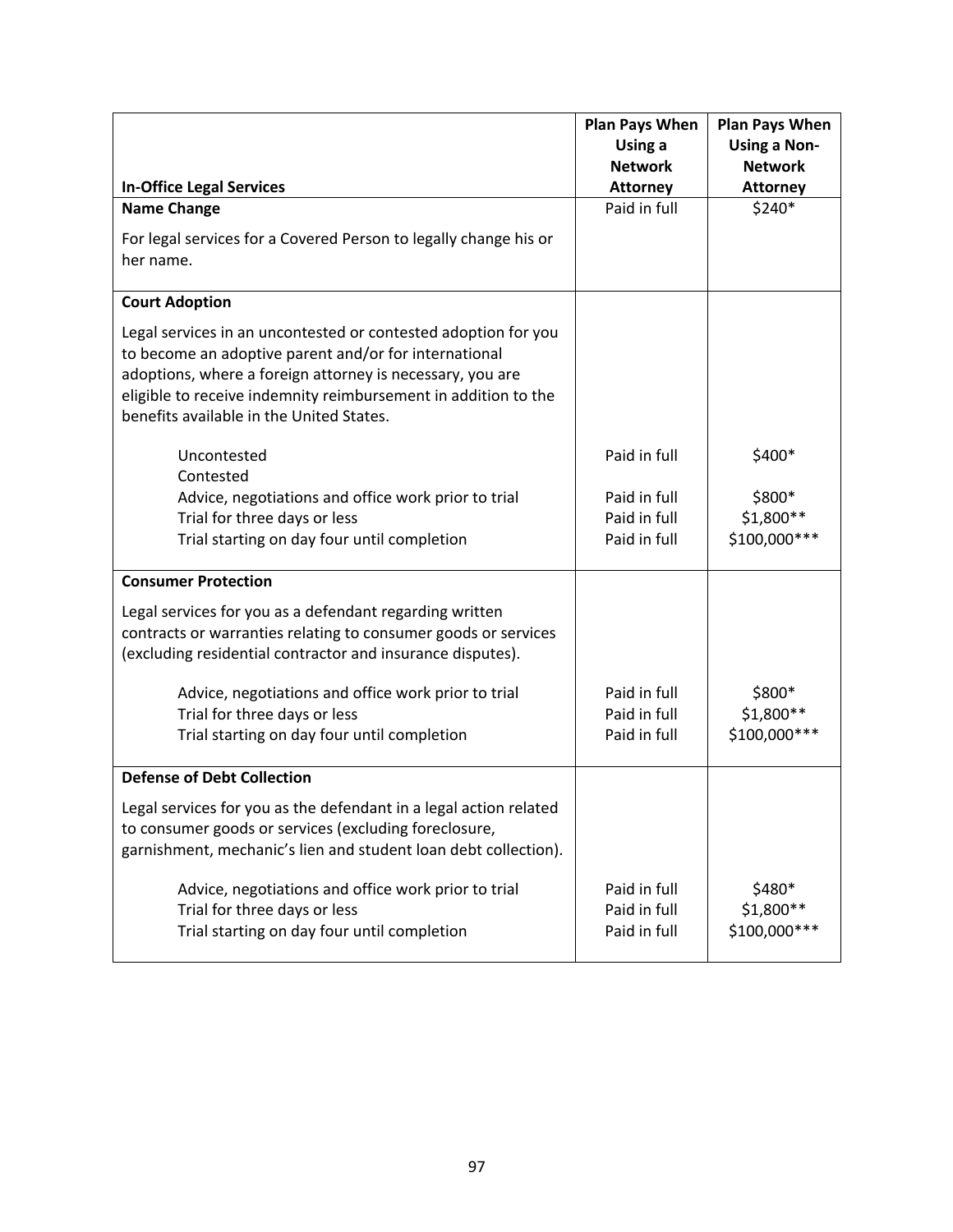|                                                                                                                                                                                                                                      | <b>Plan Pays When</b><br>Using a                                    | <b>Plan Pays When</b><br><b>Using a Non-</b> |
|--------------------------------------------------------------------------------------------------------------------------------------------------------------------------------------------------------------------------------------|---------------------------------------------------------------------|----------------------------------------------|
|                                                                                                                                                                                                                                      | <b>Network</b>                                                      | <b>Network</b>                               |
| <b>In-Office Legal Services</b><br><b>Small Claims Court</b>                                                                                                                                                                         | <b>Attorney</b>                                                     | <b>Attorney</b>                              |
| Legal services for a Covered Person to obtain advice and<br>counseling to bring a claim in Small Claims Court (or similar<br>court of limited civil jurisdiction). This does not include<br>representation in court.                 | Paid in full                                                        | \$320* (to bring<br>claim)                   |
| Legal services to defend an action in Small Claims Court (or<br>similar court of limited civil jurisdiction), including<br>representation in court where allowed by law.                                                             | Paid in full                                                        | \$400* (to<br>defend claim)                  |
| <b>Bankruptcy</b>                                                                                                                                                                                                                    |                                                                     |                                              |
| Legal services for a Covered Person up to and including filing of<br>a Chapter 7 bankruptcy final report or confirmation of a<br>Chapter 13 bankruptcy. This does not include ongoing<br>maintenance of a Chapter 13 repayment plan. |                                                                     |                                              |
| Chapter 7<br>Chapter 7 post-discharge amendment/modification<br>Chapter 13<br>Chapter 13 post-confirmation<br>amendment/modification                                                                                                 | Paid in full<br>Paid in full<br>Paid in full<br>Paid in full        | \$880*<br>\$240*<br>$$1,200*$<br>\$240*      |
| <b>Protection from Domestic Violence</b>                                                                                                                                                                                             |                                                                     |                                              |
| • Legal services for a Covered Person to obtain a protective<br>order related to domestic violence.                                                                                                                                  | Paid in full                                                        | \$320*                                       |
| • Legal services for a Covered Person to obtain a protective<br>order related to domestic violence when the opposing party<br>is not an insured under the same certificate.                                                          | Paid in full                                                        | \$320*                                       |
| <b>Divorce</b>                                                                                                                                                                                                                       |                                                                     |                                              |
| Legal services for a Covered Person in an uncontested or<br>contested divorce, legal separation and/or annulment of<br>marriage.                                                                                                     |                                                                     |                                              |
| Uncontested<br>Contested                                                                                                                                                                                                             | Paid in full<br>Paid-in-full up<br>to 20 hours per<br>covered event | \$640*<br>$$1,600*$                          |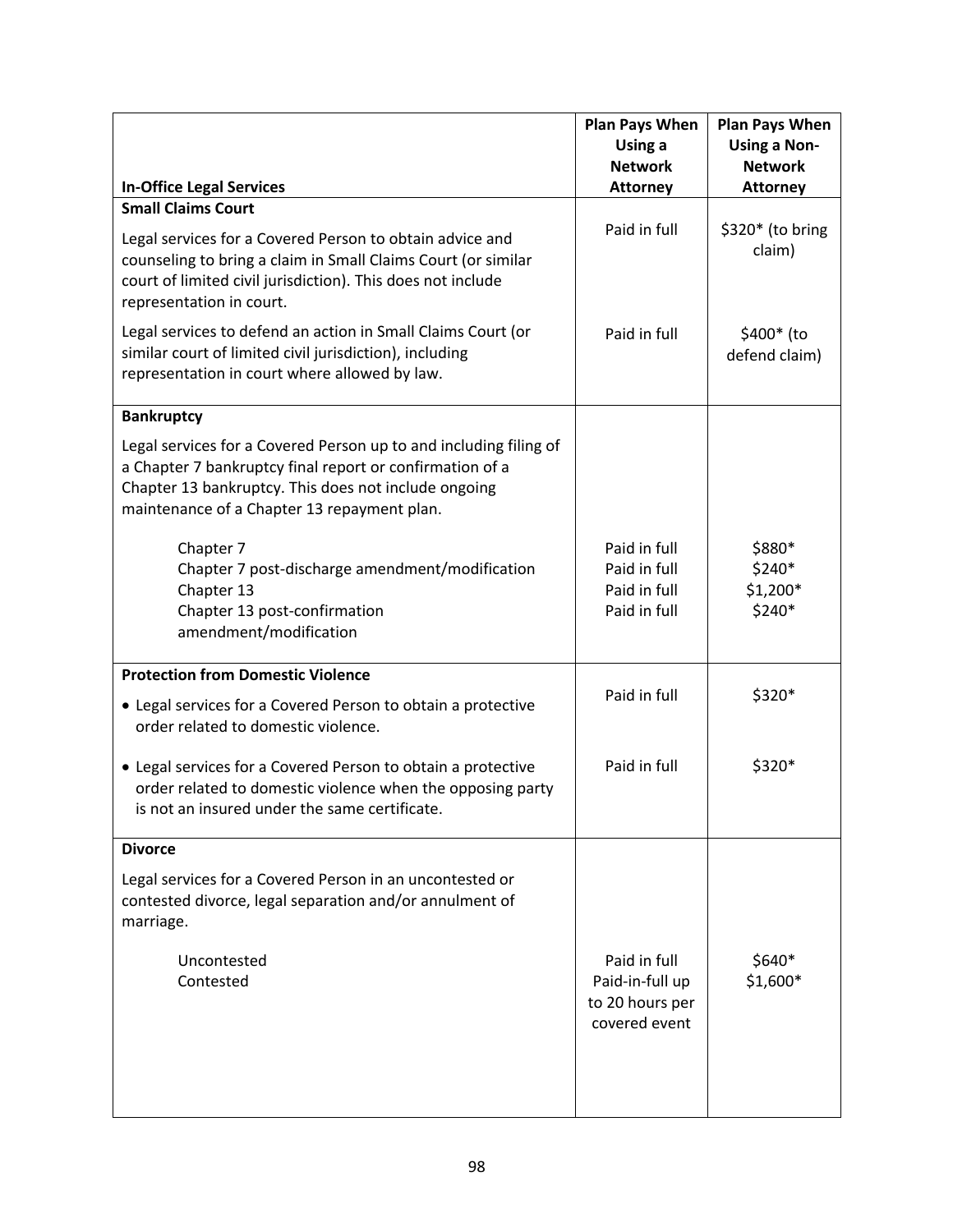| <b>In-Office Legal Services</b>                                                                                                                                                     | <b>Plan Pays When</b><br>Using a<br><b>Network</b><br><b>Attorney</b> | <b>Plan Pays When</b><br><b>Using a Non-</b><br><b>Network</b><br><b>Attorney</b> |
|-------------------------------------------------------------------------------------------------------------------------------------------------------------------------------------|-----------------------------------------------------------------------|-----------------------------------------------------------------------------------|
| Child Custody, Child Support and Child Visitation Agreement                                                                                                                         |                                                                       |                                                                                   |
| Legal services for the creation of initial child custody, child<br>support or child visitation agreements. This benefit does not<br>include the modification of current agreements. |                                                                       |                                                                                   |
| Uncontested                                                                                                                                                                         | Paid in full                                                          | \$320*                                                                            |
| Contested                                                                                                                                                                           | Paid in full up to<br>8 hours per<br>covered event.                   | \$640*                                                                            |
| Alimony, Child Support, Child Custody and Child Visitation<br><b>Enforcement</b>                                                                                                    |                                                                       |                                                                                   |
| Legal services for a motion brought by you or against you to<br>enforce a final decree for child support, child custody, child<br>visitation or alimony.                            |                                                                       |                                                                                   |
| Uncontested                                                                                                                                                                         | Paid in full                                                          | \$320*                                                                            |
| Contested                                                                                                                                                                           | Paid in full up to<br>8 hours per<br>covered event.                   | \$640*                                                                            |
| Alimony, Child Support, Child Custody and Child Visitation<br><b>Modification</b>                                                                                                   |                                                                       |                                                                                   |
| Legal services for you for a motion brought by you or for you to<br>modify a final decree for child support, child custody, child<br>visitation or alimony.                         |                                                                       |                                                                                   |
| uncontested                                                                                                                                                                         | Paid in full                                                          | \$320*                                                                            |
| Contested                                                                                                                                                                           | Paid in full up to<br>8 hours per<br>covered event.                   | \$640*                                                                            |
| <b>Foreclosure</b>                                                                                                                                                                  |                                                                       |                                                                                   |
| Legal services for you regarding written notice of foreclosure<br>related to your primary residence.                                                                                |                                                                       |                                                                                   |
| Advice, negotiations and office work prior to trial<br>Trial for three days or less<br>Trial starting on day four until completion                                                  | Paid in full<br>Paid in full<br>Paid in full                          | \$480*<br>\$1,800 **<br>\$100,000 ***                                             |
| <b>Document Preparation and Review</b>                                                                                                                                              | Paid in full                                                          | \$40 per                                                                          |
| Legal services for a Covered Person for the preparation and<br>review of deeds, mortgages, promissory notes, affidavits, lease                                                      |                                                                       | document                                                                          |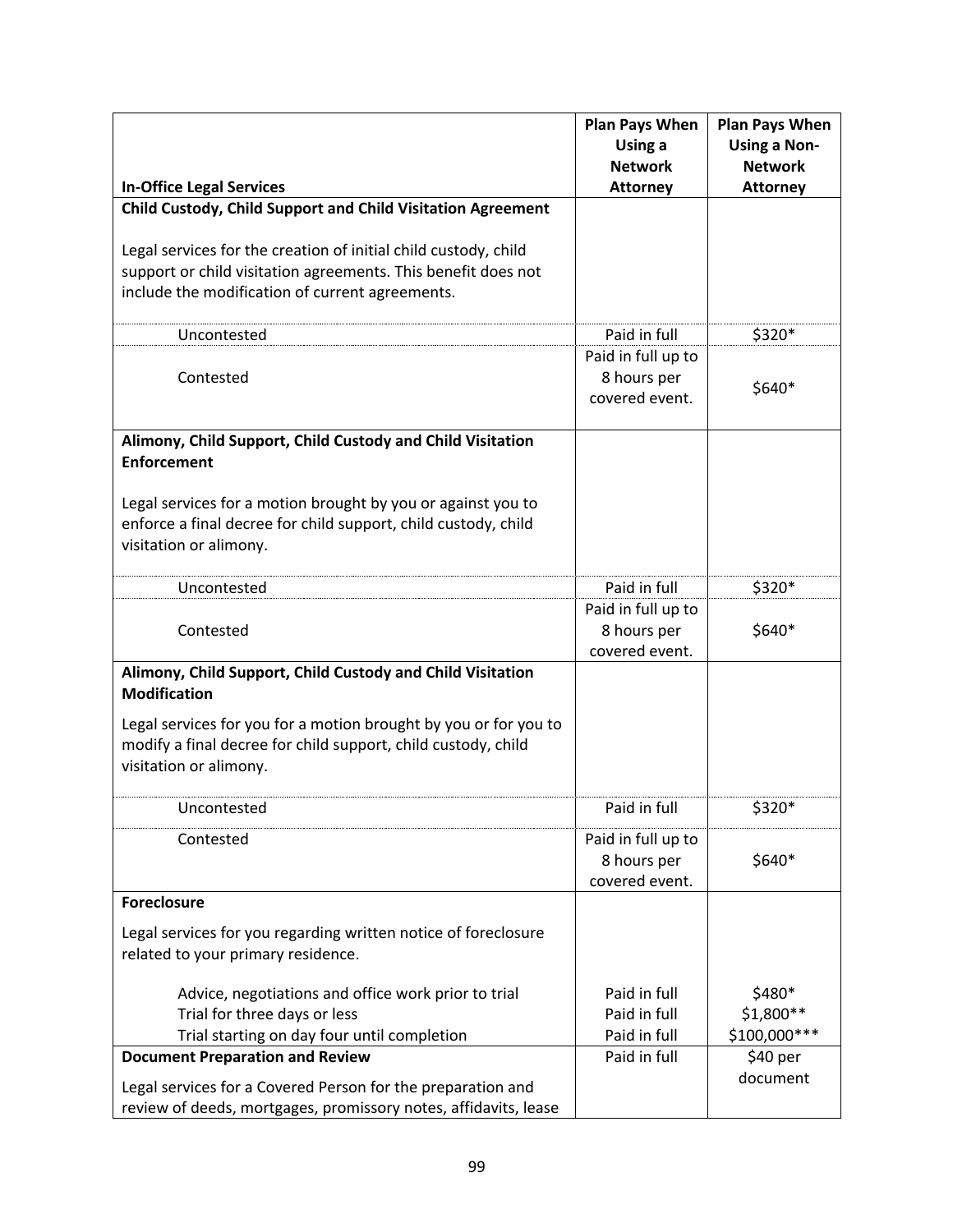|                                                                                            | <b>Plan Pays When</b><br>Using a | <b>Plan Pays When</b><br><b>Using a Non-</b> |
|--------------------------------------------------------------------------------------------|----------------------------------|----------------------------------------------|
|                                                                                            | <b>Network</b>                   | <b>Network</b>                               |
| <b>In-Office Legal Services</b>                                                            | <b>Attorney</b>                  | <b>Attorney</b>                              |
| contracts, demand letters and installment contracts, bills of                              |                                  |                                              |
| sale, HIPPA authorization forms and certifications of trust.<br><b>Mechanic's Lien</b>     |                                  |                                              |
|                                                                                            |                                  |                                              |
| Legal services for you to remove a mechanic's lien                                         |                                  |                                              |
| Advice, negotiations and office work prior to trial                                        | Paid in full                     | \$480*                                       |
| Trial for three days or less                                                               | Paid in full                     | $$1,800**$                                   |
| Trial starting on day four until completion                                                | Paid in full                     | \$100,000 ***                                |
| <b>Student Loan Debt Collection</b>                                                        |                                  |                                              |
| Legal services for you as the defendant in a legal dispute<br>related to your student loan |                                  |                                              |
| Advice, negotiations and office work prior to trial                                        | Paid in full                     | \$480*                                       |
| Trial for three days or less                                                               | Paid in full                     | $$1,800**$                                   |
| Trial starting on day four until completion                                                | Paid in full                     | \$100,000 ***                                |
| <b>Purchase of Real Estate</b>                                                             | Paid in full                     | \$320*                                       |
| Legal services for a Covered Person for the purchase of your                               |                                  |                                              |
| primary residence for the review and preparation of                                        |                                  |                                              |
| documents, including contract for purchase and attendance at                               |                                  |                                              |
| closing.                                                                                   |                                  |                                              |
| <b>Sale of Real Estate</b>                                                                 | Paid in full                     | \$320*                                       |
| Legal services for a Covered Person for the sale of your primary                           |                                  |                                              |
| residence for the review and preparation of documents,                                     |                                  |                                              |
| including contract for purchase and attendance at closing.                                 |                                  |                                              |
| <b>Refinancing - Primary Residence</b>                                                     | Paid in full                     | \$160*                                       |
| Advice and review of relevant documents for a Covered Person                               |                                  |                                              |
| regarding refinancing of your primary residence.                                           |                                  |                                              |
|                                                                                            |                                  |                                              |
| <b>Tenant Matters</b>                                                                      |                                  |                                              |
| Legal services for a Covered Person as a plaintiff or defendant                            |                                  |                                              |
| with your landlord as a tenant of your primary residence,                                  |                                  |                                              |
| including but not limited to eviction and security deposit<br>disputes.                    |                                  |                                              |
|                                                                                            |                                  |                                              |
| Advice, negotiations and office work prior to trial                                        | Paid in full                     | \$320*                                       |
| Trial for three days or less                                                               | Paid in full                     | \$1,800**                                    |
| Trial starting on day four until completion                                                | Paid in full                     | \$100,000 ***                                |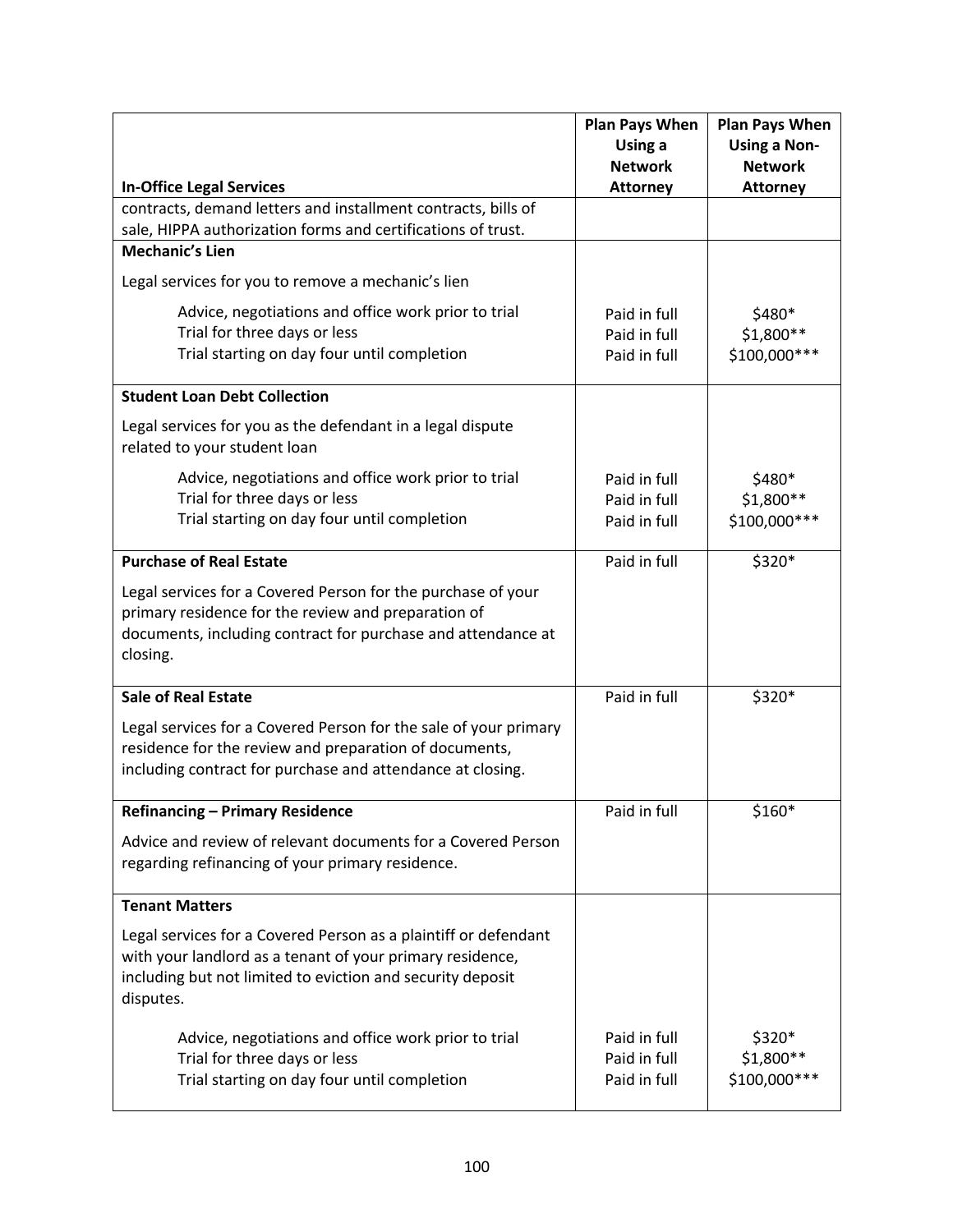|                                                                                                                                                                                                                                                                                                                                                                                                                                                                                                                                                                                                                                                    | <b>Plan Pays When</b>                        | <b>Plan Pays When</b>                   |
|----------------------------------------------------------------------------------------------------------------------------------------------------------------------------------------------------------------------------------------------------------------------------------------------------------------------------------------------------------------------------------------------------------------------------------------------------------------------------------------------------------------------------------------------------------------------------------------------------------------------------------------------------|----------------------------------------------|-----------------------------------------|
|                                                                                                                                                                                                                                                                                                                                                                                                                                                                                                                                                                                                                                                    | Using a                                      | <b>Using a Non-</b>                     |
|                                                                                                                                                                                                                                                                                                                                                                                                                                                                                                                                                                                                                                                    | <b>Network</b>                               | <b>Network</b>                          |
| <b>In-Office Legal Services</b>                                                                                                                                                                                                                                                                                                                                                                                                                                                                                                                                                                                                                    | <b>Attorney</b>                              | <b>Attorney</b>                         |
|                                                                                                                                                                                                                                                                                                                                                                                                                                                                                                                                                                                                                                                    |                                              |                                         |
| <b>IRS Audit Protection</b>                                                                                                                                                                                                                                                                                                                                                                                                                                                                                                                                                                                                                        |                                              |                                         |
| Legal services for a Covered Person involving Internal Revenue<br>Service (IRS) audit(s) related to your personal tax return where<br>the initial written notice is received after the effective date of<br>your LSP coverage and while your coverage is in effect. This<br>does not include audits related to your failure to file a personal<br>tax return or pay taxes owed as indicated on a personal tax<br>return that was filed.                                                                                                                                                                                                            |                                              |                                         |
| Advice, negotiations and office work prior to trial                                                                                                                                                                                                                                                                                                                                                                                                                                                                                                                                                                                                | Paid in full                                 | \$480*                                  |
| Trial for three days or less                                                                                                                                                                                                                                                                                                                                                                                                                                                                                                                                                                                                                       | Paid in full                                 | \$1,800 **                              |
| Trial starting on day four until completion                                                                                                                                                                                                                                                                                                                                                                                                                                                                                                                                                                                                        | Paid in full                                 | \$100,000 ***                           |
| <b>IRS Collection Defense</b>                                                                                                                                                                                                                                                                                                                                                                                                                                                                                                                                                                                                                      |                                              |                                         |
| Legal services for a Covered Person in the defense against<br>collection actions by the IRS related to errors on your personal<br>tax return where the initial written notice is received after the<br>effective date of your LSP coverage and while your coverage is<br>in effect. This does not include collection actions related to<br>your failure to file a personal tax return or pay taxes owed as<br>indicated on a personal tax return that was filed.<br>Advice, negotiations and office work prior to trial<br>Trial for three days or less<br>Trial starting on day four until completion<br><b>Social Security/Veterans/Medicare</b> | Paid in full<br>Paid in full<br>Paid in full | \$480*<br>\$1,800 **<br>\$100,000 ***   |
| Legal services for a Covered Person in an administrative<br>proceeding arising out of Social Security, Veterans, Medicare or<br>Medicaid benefits.                                                                                                                                                                                                                                                                                                                                                                                                                                                                                                 |                                              |                                         |
| Advice, negotiations and office work prior to trial<br>Trial for three days or less<br>Trial starting on day four until completion                                                                                                                                                                                                                                                                                                                                                                                                                                                                                                                 | Paid in full<br>Paid in full<br>Paid in full | \$400*<br>\$1,800 **<br>\$100,000 ***   |
| <b>Wills and Durable Powers of Attorney</b>                                                                                                                                                                                                                                                                                                                                                                                                                                                                                                                                                                                                        | Paid in full                                 | \$320 single                            |
| Individual will or spousal will(s). Does not include any tax<br>planning services done in connection with the will(s).                                                                                                                                                                                                                                                                                                                                                                                                                                                                                                                             |                                              | document;<br>\$400 spousal<br>documents |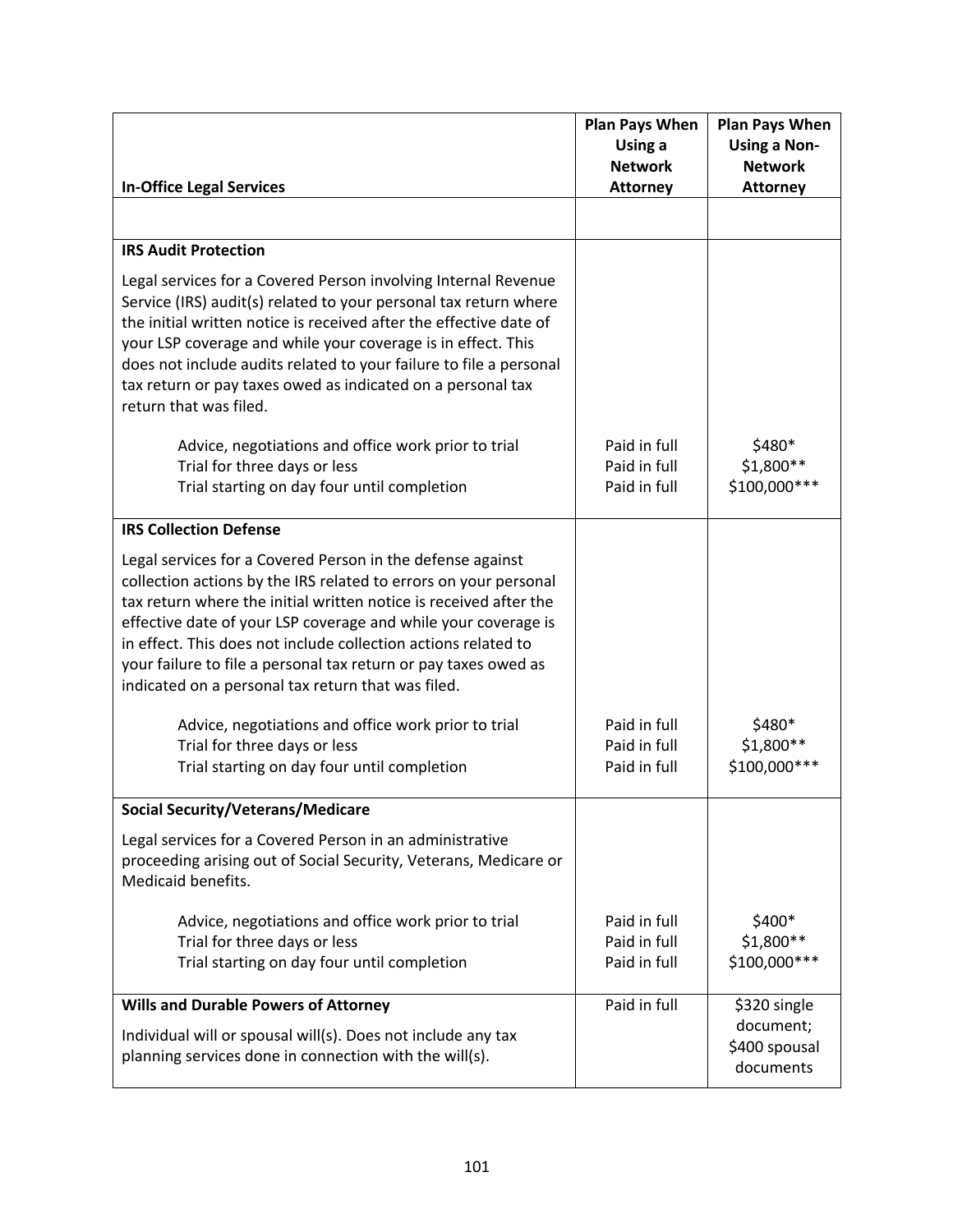|                                                                   | <b>Plan Pays When</b> | <b>Plan Pays When</b> |
|-------------------------------------------------------------------|-----------------------|-----------------------|
|                                                                   | Using a               | <b>Using a Non-</b>   |
|                                                                   | <b>Network</b>        | <b>Network</b>        |
| <b>In-Office Legal Services</b>                                   | <b>Attorney</b>       | <b>Attorney</b>       |
| "Will" means a standard will that does not include trust          |                       |                       |
| provisions other than a support trust for dependent children      |                       |                       |
| that is limited to appointing a guardian and placing assets for   |                       |                       |
| dependent children until they reach the age of majority.          |                       |                       |
|                                                                   |                       |                       |
| Codicil - Amendment to a Will                                     | Paid in full          | \$40 single           |
|                                                                   |                       | document;             |
|                                                                   |                       | \$80 spousal          |
|                                                                   |                       | documents             |
| <b>Living Will/Health Care Directive</b>                          | Paid in full          | \$40 single           |
|                                                                   |                       | document;             |
|                                                                   |                       | \$80 spousal          |
|                                                                   |                       | documents             |
| Power of Attorney/Financial Power of Attorney                     | Paid in full          | \$40 single           |
|                                                                   |                       | document;             |
|                                                                   |                       | \$80 spousal          |
|                                                                   |                       | documents             |
| Juvenile Court Proceedings Involving an Enrolled Child            |                       |                       |
| Legal services for an enrolled child charged with a crime (except |                       |                       |
| those involving traffic matters or felony charges) when the       |                       |                       |
| court proceedings are held in juvenile court. If the matter is    |                       |                       |
| removed from juvenile court, coverage under this benefit will     |                       |                       |
| cease as of the date of the removal.                              |                       |                       |
|                                                                   |                       |                       |
| Advice, negotiations and office work prior to trial               | Paid in full          | \$480*                |
| Trial for three days or less                                      | Paid in full          | \$1,800 **            |
| Trial starting on day four until completion                       | Paid in full          | \$100,000 ***         |
|                                                                   |                       |                       |
| <b>Parental Responsibilities</b>                                  |                       |                       |
| Legal services for a Covered Person in juvenile court             |                       |                       |
| proceedings (except those involving traffic matters) where a      |                       |                       |
| state has brought an action regarding your parental               |                       |                       |
| responsibilities for an enrolled child.                           |                       |                       |
|                                                                   |                       |                       |
| Advice, negotiations and office work prior to trial               | Paid in full          | \$480*                |
| Trial for three days or less                                      | Paid in full          | $$1,800**$            |
| Trial starting on day four until completion                       | Paid in full          | \$100,000 ***         |
|                                                                   |                       |                       |
| <b>Criminal Misdemeanor Defense</b>                               |                       |                       |
| Legal services for a Covered Person in the defense against        |                       |                       |
| criminal misdemeanor charges, except those involving              |                       |                       |
| motorized vehicles and domestic violence charges. If a charge is  |                       |                       |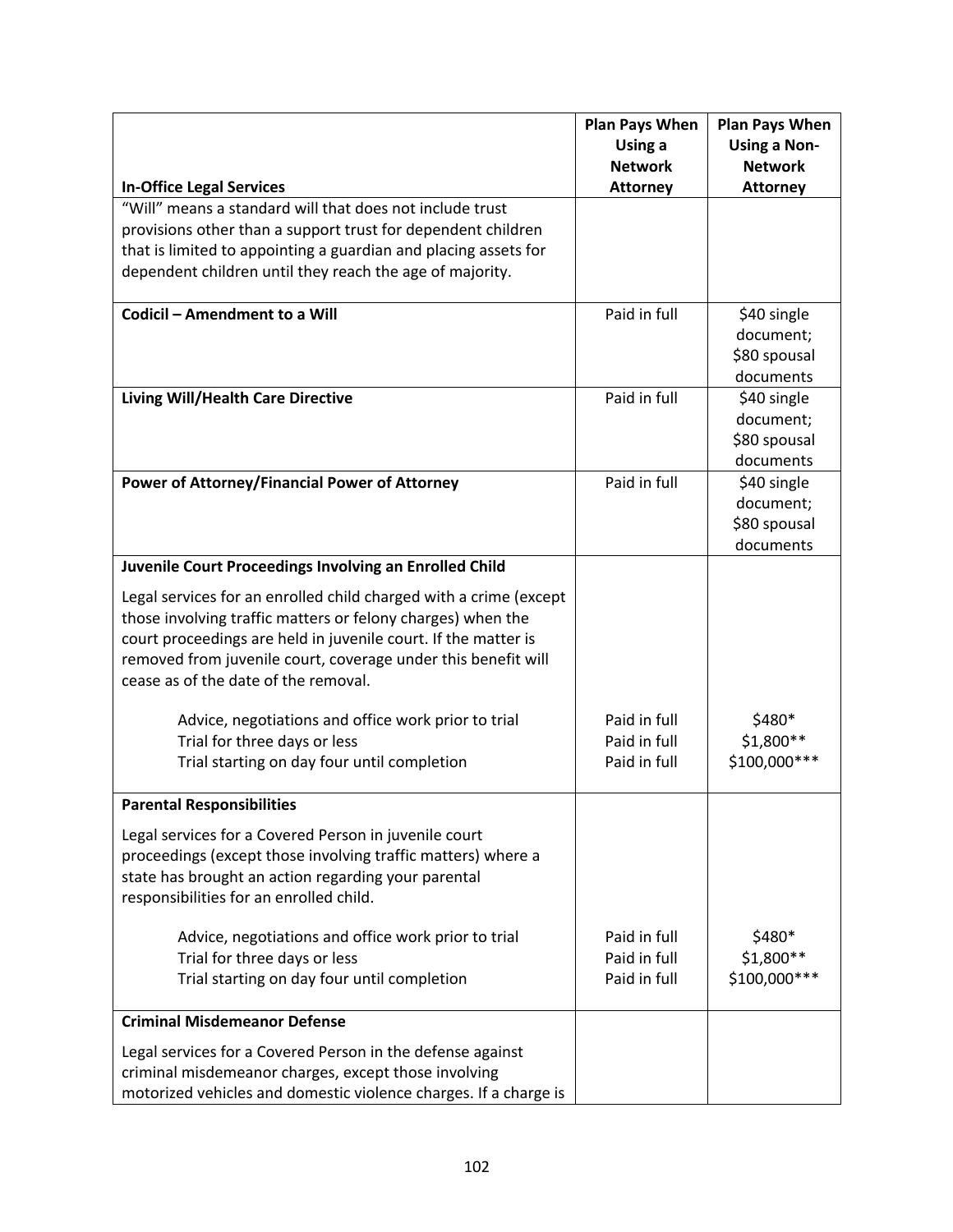|                                                                                      | <b>Plan Pays When</b><br>Using a | <b>Plan Pays When</b><br><b>Using a Non-</b> |
|--------------------------------------------------------------------------------------|----------------------------------|----------------------------------------------|
|                                                                                      | <b>Network</b>                   | <b>Network</b>                               |
| <b>In-Office Legal Services</b>                                                      | <b>Attorney</b>                  | <b>Attorney</b>                              |
| escalated to a felony, coverage will cease as of the date of the                     |                                  |                                              |
| escalation. If a felony charge is reduced or pled down to a                          |                                  |                                              |
| misdemeanor, no coverage is available.                                               |                                  |                                              |
| Advice, negotiations and office work prior to trial                                  | Paid in full                     | \$720*                                       |
| Trial for three days or less                                                         | Paid in full                     | \$1,800**                                    |
| Trial starting on day four until completion                                          | Paid in full                     | \$100,000 ***                                |
| <b>Minor Traffic Offenses Excluding DWI-related</b>                                  |                                  |                                              |
| Legal services for a Covered Person in the defense of a traffic                      | Paid in full                     | \$240*                                       |
| offense where a conviction would not result in the suspension                        |                                  |                                              |
| or revocation of your driving privileges. This does not include                      |                                  |                                              |
| driving while impaired or under the influence of drugs or                            |                                  |                                              |
| alcohol.                                                                             |                                  |                                              |
|                                                                                      |                                  |                                              |
| <b>Driving Privilege Protection</b>                                                  |                                  |                                              |
| Legal services for a Covered Person in the defense of a traffic                      |                                  |                                              |
| offense where conviction of the offense will directly result in                      |                                  |                                              |
| the suspension or revocation of the Covered Person's driving                         |                                  |                                              |
| privileges.                                                                          |                                  |                                              |
| Advice, negotiations and office work prior to trial                                  | Paid in full                     | \$480*                                       |
| Trial for three days or less                                                         | Paid in full                     | $$1,800**$                                   |
| Trial starting on day four until completion                                          | Paid in full                     | \$100,000 ***                                |
|                                                                                      |                                  |                                              |
| <b>Driving Privilege Restoration</b>                                                 |                                  |                                              |
| Legal services for you in an administrative proceeding for the                       |                                  |                                              |
| restoration of your suspended or revoked driving privilege. This                     | Paid in full                     | \$240                                        |
| does not include driving while impaired or under the influence                       |                                  |                                              |
| of drugs or alcohol or a related offense.                                            |                                  |                                              |
|                                                                                      |                                  |                                              |
| $\ast$<br>Non-network attorney benefits are up to the stated amount                  |                                  |                                              |
| $***$<br>Trial benefits are \$300 per half day of trial time up to the stated amount |                                  |                                              |
| ***<br>Trial benefits are \$400 per half day of trial time up to the stated amount   |                                  |                                              |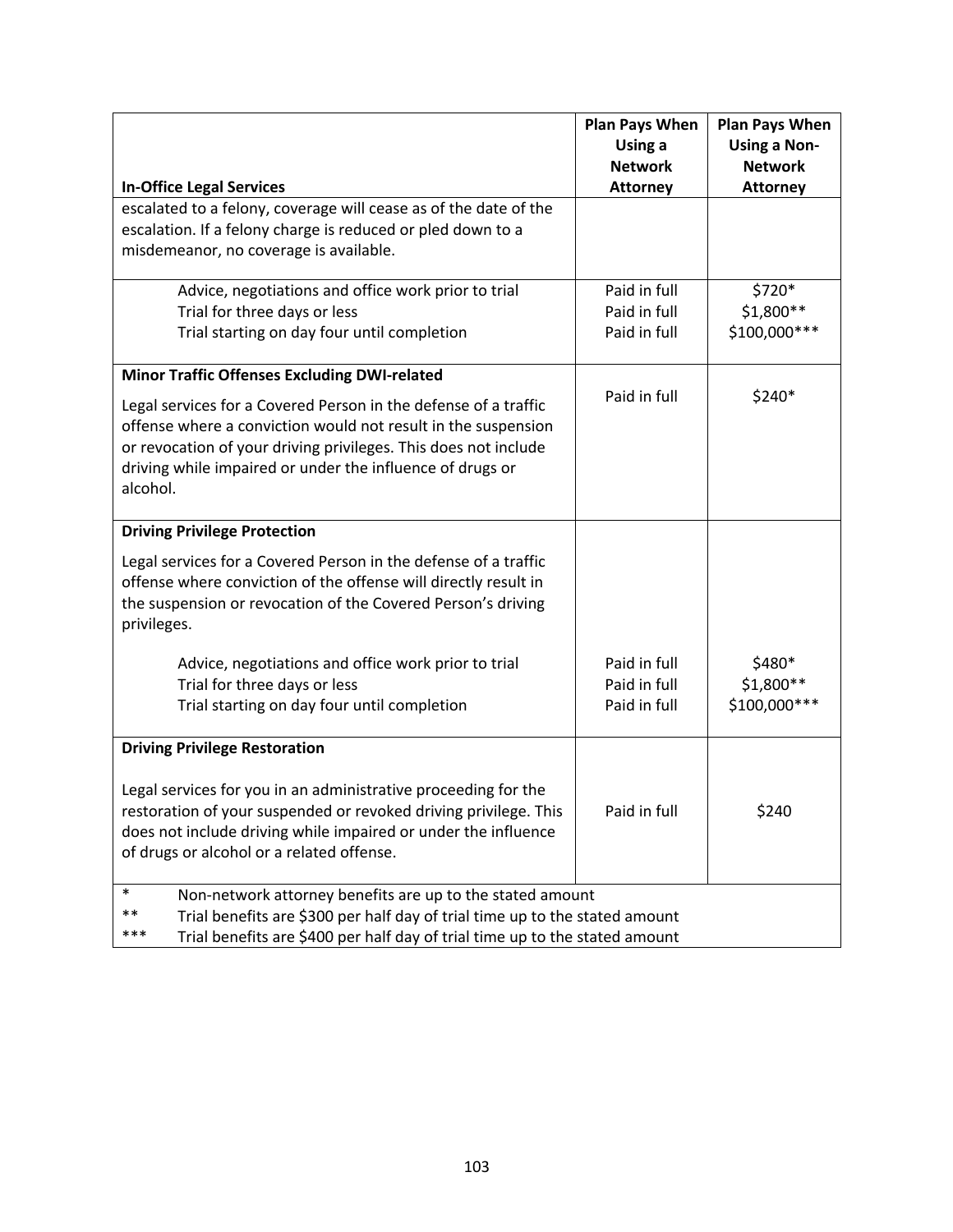#### **What the LSP Does Not Cover**

The LSP does not cover the following:

- Matters against the Fund;
- Matters against the Trustees, the Administrator, or any Employee of the Fund Office;
- Matters against UFCW Local 1262 or any of its officers, directors, Employees or agents;
- Matters against a contributing employer;
- Matters against ARAG;
- Matters against any person covered by the Legal Services Plan except as expressly listed in this SPD;
- Legal services arising out of a business interest, investment interests, employment matters, your role as an officer or director of an organization, and patents or copyrights;
- Legal services in class actions, post-judgments, punitive damages, personal injury, malpractice, appeals, and small claims court or equivalent court in your state; or
- Legal services deemed by the Fund to be frivolous or lacking merit, or in actions in which you are the plaintiff and the amount we pay for your legal services exceeds the amount in dispute, or in our reasonable belief you are not actively and reasonably pursuing resolution of your case. However, this exclusion does not apply to the Small Claims Court benefit described above.

Also, benefits for telephone legal advice and consultation will not be provided for:

- Matters outside the jurisdiction of the United States of America.
- Matters that, in the opinion of the telephone legal access law firm, may not ethically or appropriately be handled over the telephone.
- Matters that require, in your and/or the telephone attorney's opinion, your personal presence in a firm's office or your direct and personal representation by another attorney.

#### **Pre-Existing Matters**

Any legal matter that occurs or is initiated prior to the date you are covered by the LSP will be considered excluded by the LSP and you will not be entitled to benefits for that matter. ARAG defines "initiated" as of the date on which written notice of a legal dispute is sent or filed by you or received by you, a ticket or citation is issued, or an attorney is hired.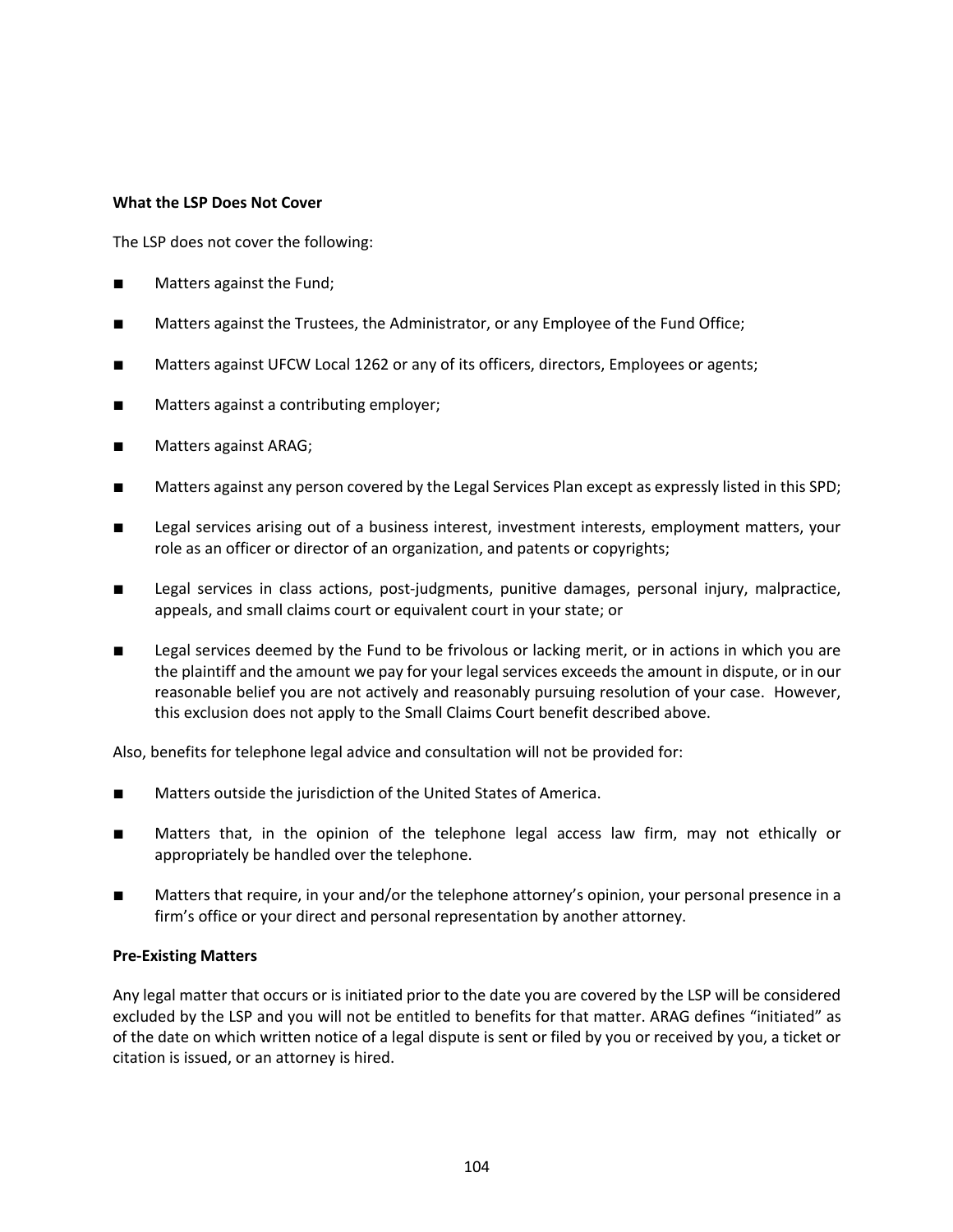As long as a matter is not specifically excluded, in-network assistance for a pre-existing legal matter is available via the telephone and 25 percent reduced fee benefit (so long as the network attorney was not retained prior to the effective date of your LSP coverage). Paid-in-full office visit or representation coverage is not available.

### **Termination of Coverage**

If you stop working for a contributing employer, your LSP benefit ends on the last day of the month in which you leave employment. If a case or legal matter that was opened while you were employed has not been concluded when your benefit would otherwise end because your employment terminated, the LSP will continue benefits until the case or matter is concluded or the maximum benefit has been paid, whichever occurs first.

# **Converting Coverage**

Once your LSP benefit ends, you may convert it to an individual legal services policy at your own cost. You must notify ARAG within 90 days of the date your coverage ends to make arrangements for the premium payment. If you have any questions regarding the ARAG conversion plan, please contact ARAG at (800)- 247-4184.

# **LSP Insurance Policy Controls**

Information on the LSP benefit provided in this SPD is intended to provide a general overview of the LSP benefit and is not a contract. Only the insurance policy between the Fund and ARAG, which is incorporated into this SPD, can give actual terms, coverages, amounts, conditions and exclusions. The insurance policy is available for review at the Fund Office.

#### **LSP Administrator**

If you have any questions or concerns, please contact the LSP administrator at ARAG, Attn: Appeals, 500 Grand Avenue, Suite 100, Des Moines, IA, 50309 or at 1-800-247-4184. You may also email ARAG at service@araglegal.com.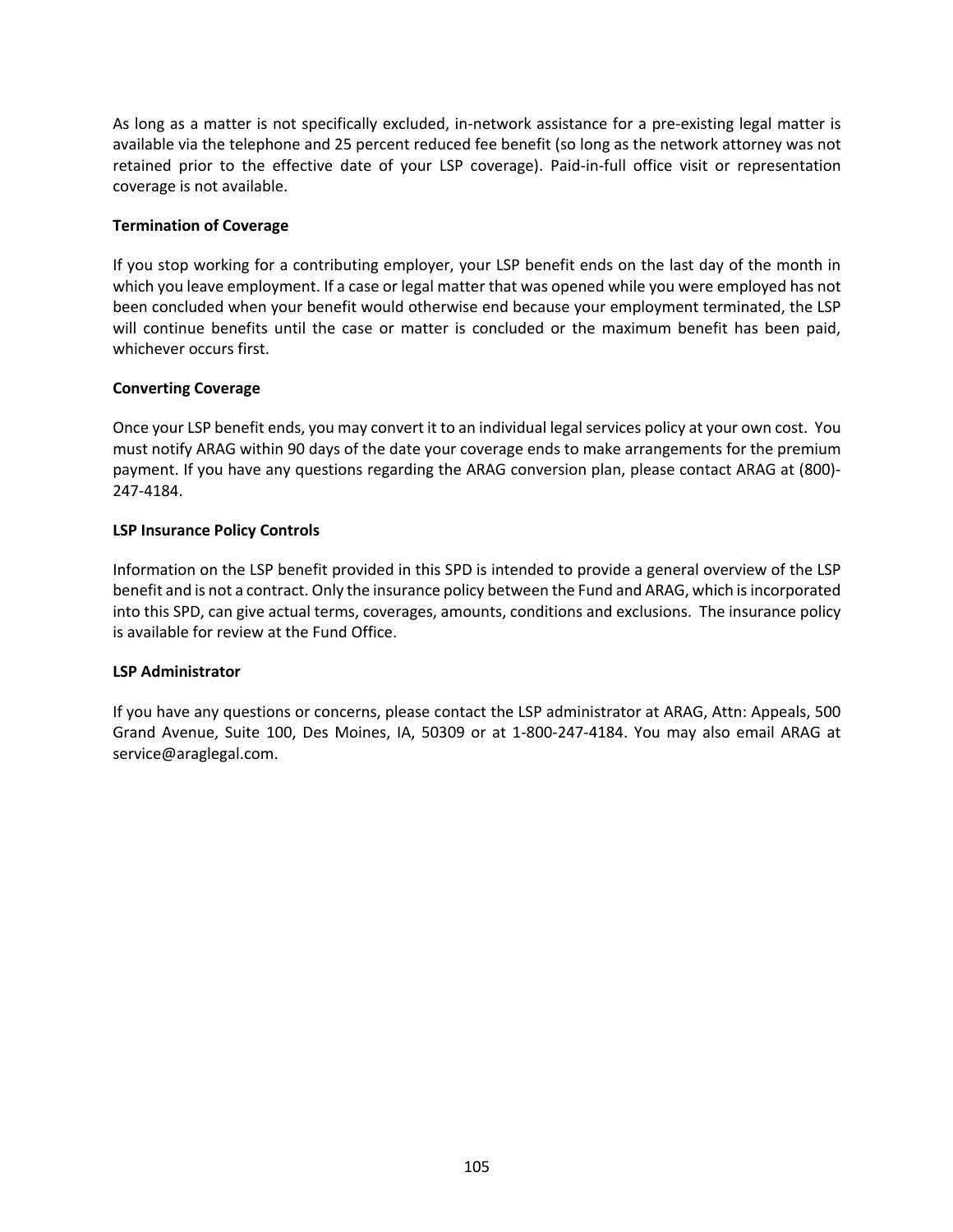# **LIFE INSURANCE AND ACCIDENTAL DEATH AND DISMEMBERMENT (AD&D) BENEFITS (EMPLOYEE ONLY)**

#### **Life Insurance Plan**

Only Employees are entitled to life insurance benefits. As a full-time Employee, you have a life insurance benefit that depends on your age at the time of your death, as follows.

| If your death occurs: | Your death benefit is: |
|-----------------------|------------------------|
| Before age 70         | \$30,000               |
| After age 70          | \$15,000               |

Benefits will be paid to your Beneficiary in a lump sum.

To name or change your Beneficiary, you must file a new application with the Fund Office. The change will become effective on the day you complete and submit the new application.

If you do not have a designated Beneficiary at the time of your death, or if your Beneficiary dies before you, your death benefit will be paid to your estate.

In case of your death, your authorized representative should contact the Fund Office by phone at (800) 522-4161 (TTY: 711). He or she will receive the necessary forms. The forms must be completed and returned to the Fund Office along with a certified death certificate within 90 days of your death.

#### **Termination of Coverage**

If you stop working for a contributing employer, your life insurance benefit ends on your last day of work. If you are absent from work due to a disability, your life insurance benefit will continue for up to 90 days.

#### **Converting Coverage**

Once your life insurance benefit ends, you can apply to convert it to an individual life insurance policy with terms based on the rules of the life insurance company. You must complete a conversion form within 31 days of the date your coverage ends or as specified by the life insurance company. You can obtain the conversion form by calling USAble Life at (800) 648-0271.

#### **AD&D Plan**

The full amount of your AD&D benefit is \$30,000 (\$15,000 if you have attained age 70). It will be paid to your named Beneficiary if you die as the result of and within 90 days of an accident. Payment will be made in a lump sum.

If you lose your sight or a limb, the following table shows the amount of your dismemberment plan benefit.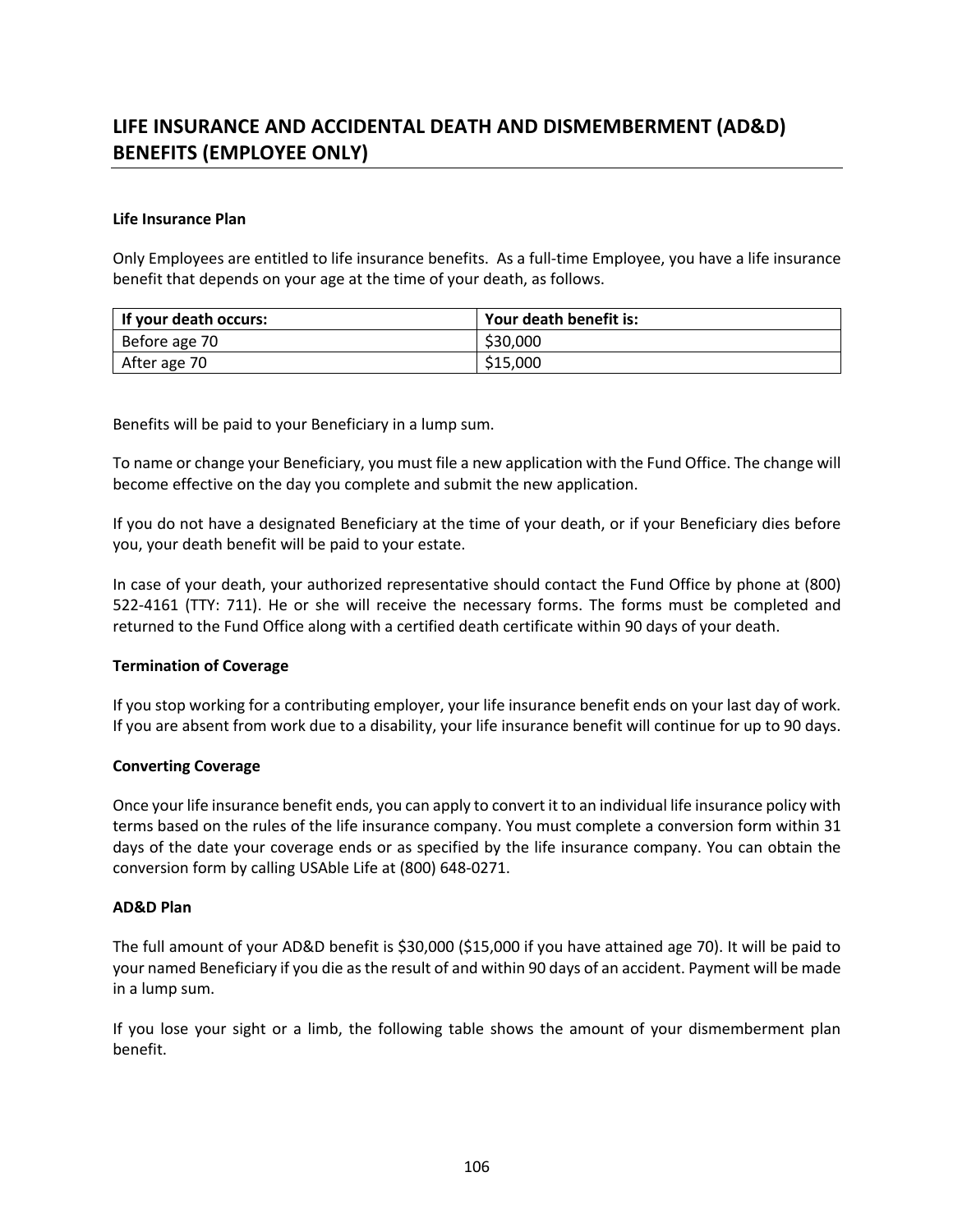| If you have:                                             | Your Dismemberment benefit is: |                      |
|----------------------------------------------------------|--------------------------------|----------------------|
|                                                          | If you are under age 70        | If you are age 70 or |
|                                                          |                                | over                 |
| Total, irrecoverable loss of sight in both eyes          | \$30,000                       | \$15,000             |
| Loss of both hands, severed at or above the wrist joints | \$30,000                       | \$15,000             |
| Loss of both feet, severed at or above the ankle joints  | \$30,000                       | \$15,000             |
| Loss of one hand at or above the wrist joint and one     | \$30,000                       | \$15,000             |
| foot at or above the ankle joint                         |                                |                      |
| Loss of one hand at or above the wrist joint, one foot   | \$30,000                       | \$15,000             |
| at or above the ankle joint and sight in one eye         |                                |                      |
| Total, irrecoverable loss of sight in one eye            | \$15,000                       | \$7,500              |
| Loss of one hand, severed at or above the wrist joint    | \$15,000                       | \$7,500              |
| Loss of one foot, severed at or above the ankle joint    | \$15,000                       | \$7,500              |
| Loss of thumb and index finger of the same hand          | \$7,500                        | \$3,750              |

If you suffer more than one loss in any one accident, payment will be made only for the loss providing the largest amount payable.

For additional benefits that may be available under the AD&D Plan, please see your Certificate of Insurance. For a copy of the Certificate of Insurance, please contact the Fund Office.

# **Exclusions**

No AD&D benefits will be payable for any loss caused directly or indirectly by:

- Bodily or mental Illness or disease
- Hernia, regardless of how or when sustained
- Intentionally self-inflicted Injury, whether or not you are medically deemed insane
- Medical or surgical treatment of an Illness or disease
- Participation in the commission of a crime, whether or not you are convicted, or engaging in any illegal act, occupation or felonious act, aggravated assault or intentional tort
- Ptomaine or bacterial infections (except a septic wound caused by a violent, external and accidental occurrence)
- The process of diagnosing the Illness or disease
- Service in the U.S. military
- War or act of war, declared or undeclared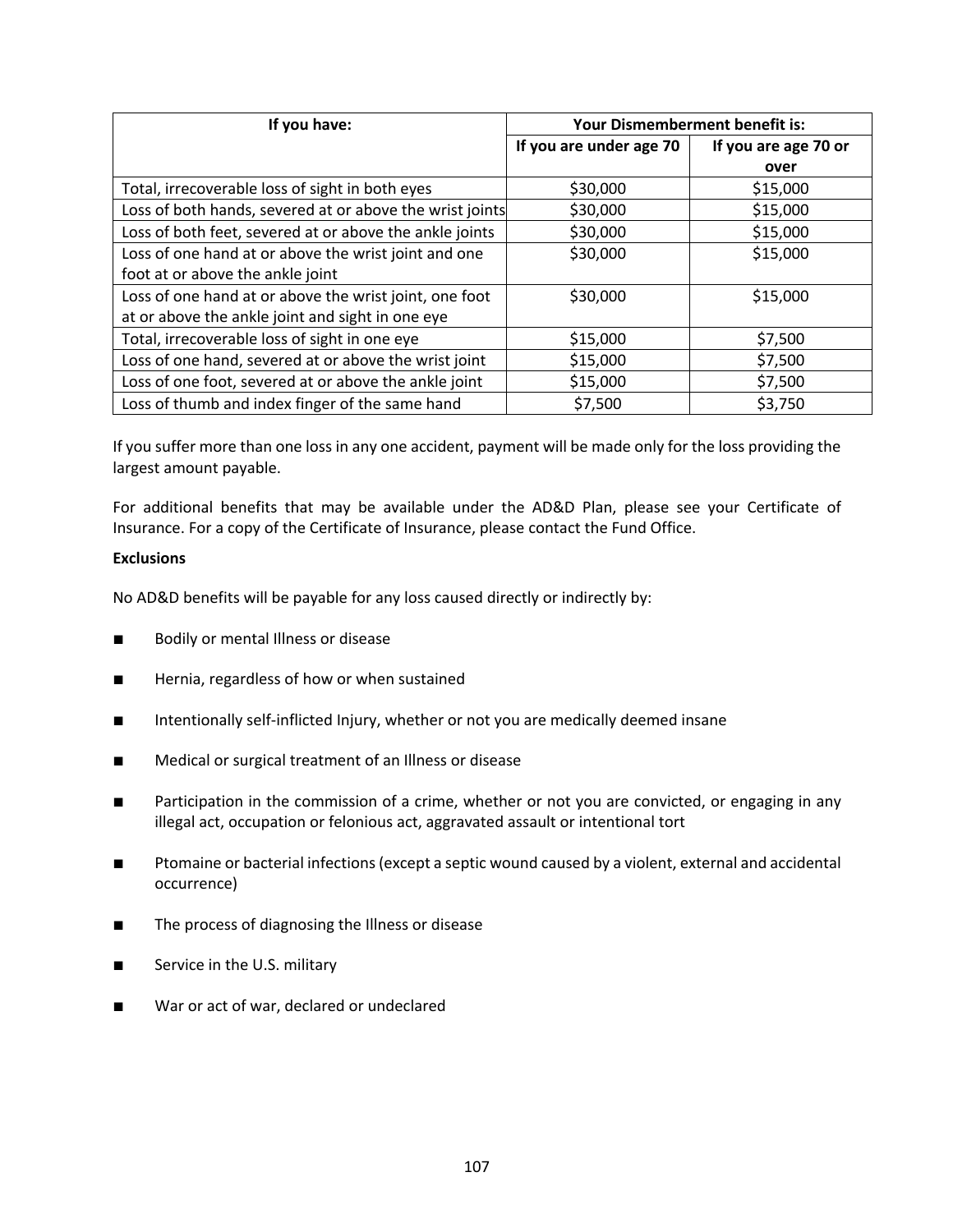# **Claiming Death and Dismemberment Insurance Benefits**

To file a claim for benefits, your Beneficiary (or you in case of dismemberment) must notify the Fund Office at (800) 522-4161 (TTY: 711). You should file a claim for benefits as soon as is reasonably possible. You or your Beneficiary will need to provide proof of the loss.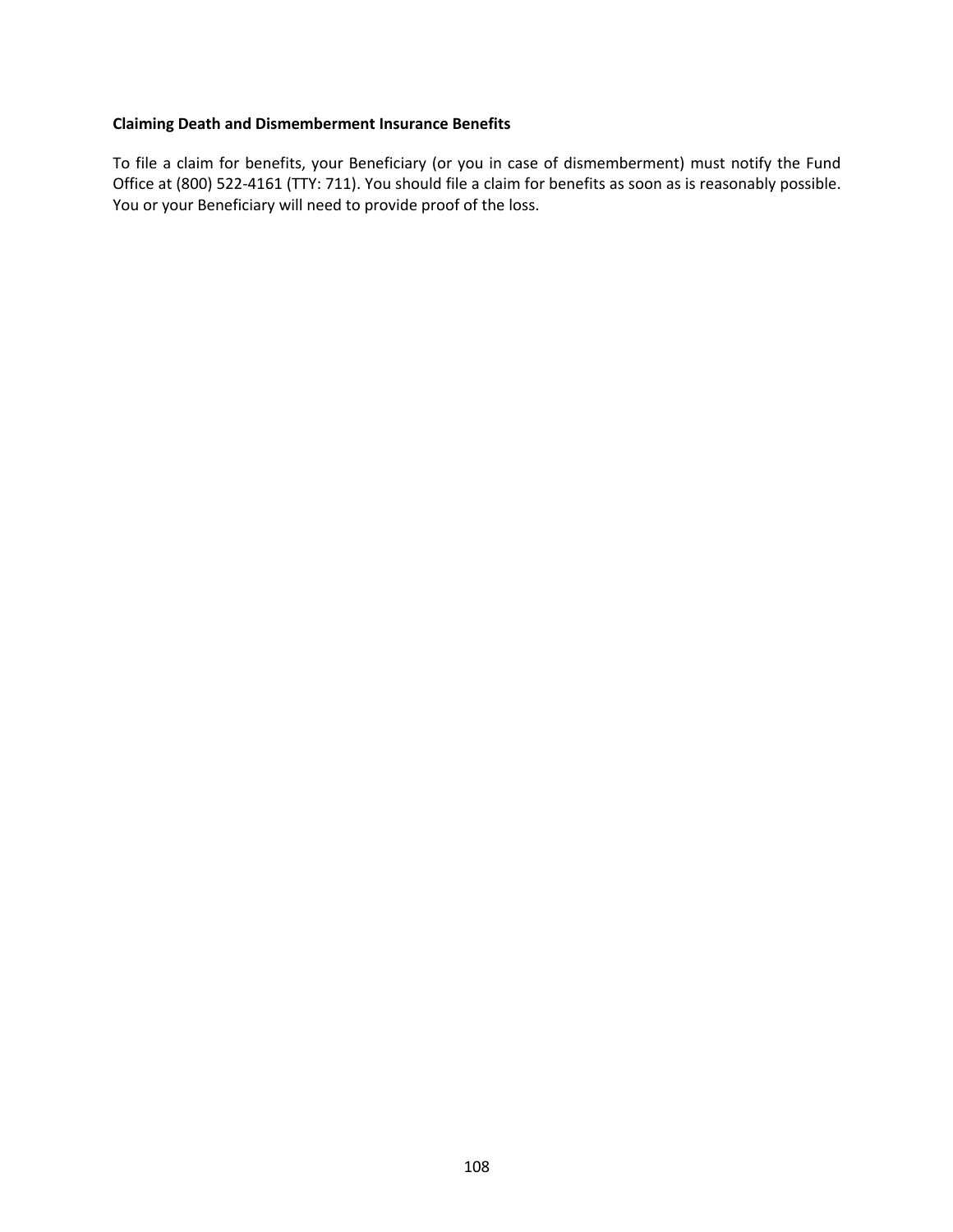# **RETIRED MEMBERS' BENEFITS**

As a retired Member, you may still be eligible for benefits from the Fund. Your benefit eligibility as a retiree is different than eligibility for active Members. To be eligible for retiree benefits, a full-time Member must be at least 60 years old and have completed at least 10 years of credited Service as a full-time Member, with five years having occurred immediately prior to retirement.

Note: If you retired before January 1, 1994 and you were eligible for health benefits, you continue to have coverage under the prior plan. Complete information about the prior plan is distributed separately to those Members who retired before January 1, 1994. For a copy of that booklet, call the Fund Office at (800) 522-4161 (TTY: 711).

Note: If you retired after January 1, 1994 and you are eligible for retiree benefits, you are classified as a "Plan V" retiree and your medical benefits are described in the retiree supplement to this SPD. Complete information about retiree benefits is distributed separately to those Members who retired after January 1, 1994. For a copy of that booklet, call the Fund Office at (800) 522-4161 (TTY: 711).

# **Eligibility**

A retired Member (retired on or after January 1, 1994) becomes eligible to participate in the Retired Members' Benefit Plan if the following eligibility criteria are satisfied:

- $\circ$  The retired Member has completed at least 10 years of credited Service as such term is defined under the Local 1262 and Employers Pension Plan;
- o The retired Member has completed, at a minimum, 10 years of cumulative full-time service, of which five years occurred immediately prior to retirement;
- o The retired Member has retired from active full-time employment on or after his or her 60th birthday and elected to either receive benefits (within 30 days following his or her retirement date) immediately as a covered retired Member or defer receipt of such benefits until attainment of his or her 65th birthday.

A retired Member's spouse becomes eligible to participate if the spouse was legally married to the retired Member throughout the one year prior ending on the date of the covered retired Member's date of retirement.

**Note: To continue to be eligible, the retired Member and/or his or her spouse shall be required to make contributions in accordance with the rules described in the "What You Pay for Coverage" section.**

# **Eligibility Exclusions**

Retirees with less than 10 years of service are not eligible to participate in the Retired Members' Benefits Plan. Also, certain Members who are not covered by the "Major Food Industry" collective bargaining agreement and are employed by an independent contributing employer immediately prior to their retirement may not be covered by this Plan. If you work as a member for an independent contributing employer, review your specific collective bargaining agreement and contact the Fund office at (800) 522- 4161 (TTY: 711) to determine your eligibility.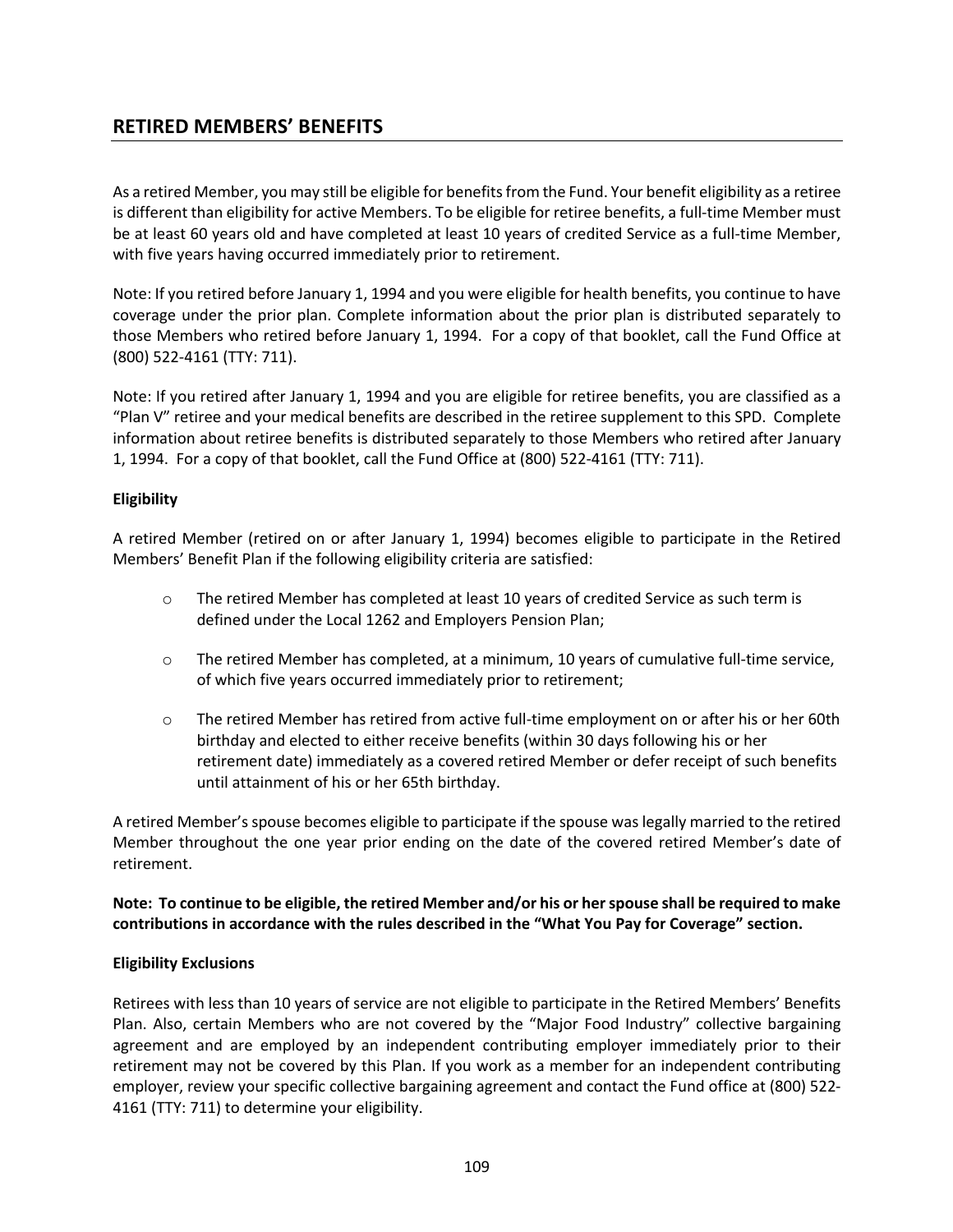If you are under age 65 and meet the criteria to qualify for coverage but you do not elect retiree coverage on your retirement, you will not be eligible to enroll in retiree coverage until you attain age 65. If you are age 65 or older when you retire and you do not elect retiree coverage within 30 days of your retirement, you will not be eligible to enroll in retiree coverage at a later date.

# **For Retirees Under Age 65**

Full-time Members under age 65 who are eligible for an early or normal pension from the UFCW Local 1262 and Employers Pension Plan (Pension Plan) and who retire on or after January 1, 1994, may elect to purchase either one of the following benefits:

- **Medical Plan A** includes the EPO, Prescription Drug Plan, Dental Care Plan and Vision Care Plan
- **Medical Plan B** includes the EPO and Prescription Drug Plan

If both you and your spouse are under age 65, you must elect the same option.

# **For Retirees Age 65 and Over**

Full-time Members age 65 or older who are eligible for an early or normal pension from the Pension Plan and who retire on or after January 1, 1994 may elect to purchase one of the following benefits with Medicare providing primary coverage:

- Fund Medicare Supplement Plan for Post-65 Retirees and Spouses group coverage provided through the Fund
- RightOpt Medicare Supplement Plan for Post-65 Retirees and Spouses individual coverage provided through RightOpt. This option is available at any time, not just at retirement. You can elect coverage through RightOpt as of January 1 of any year following retirement by enrolling during the annual open enrollment period. **Note: If you elect to enroll in individual supplemental Medicare coverage through RightOpt, you will not have medical coverage under this Plan and will not be able to reenroll in group medical coverage with the Plan in the future.**
- COBRA coverage with respect to the following benefits: Medical Plan, Prescription Drug Plan, Dental Care Plan and Vision Care Plan, or
- May elect no coverage.

**Note:** If you do not qualify for Retired Members' Benefits, you may be eligible to elect COBRA continuation coverage (see page 31), depending on the date you became entitled to Medicare.

Retiree health coverage begins on the first day of the month coincident with or next following your retirement date.

If your active coverage ends before your retiree health coverage commences, you must continue your active coverage under COBRA to bridge any coverage gap.

Notwithstanding any election made prior to becoming a retired Member, you may make an irrevocable election for only the Prescription Drug Plan. To make this election, you must provide proof satisfactory to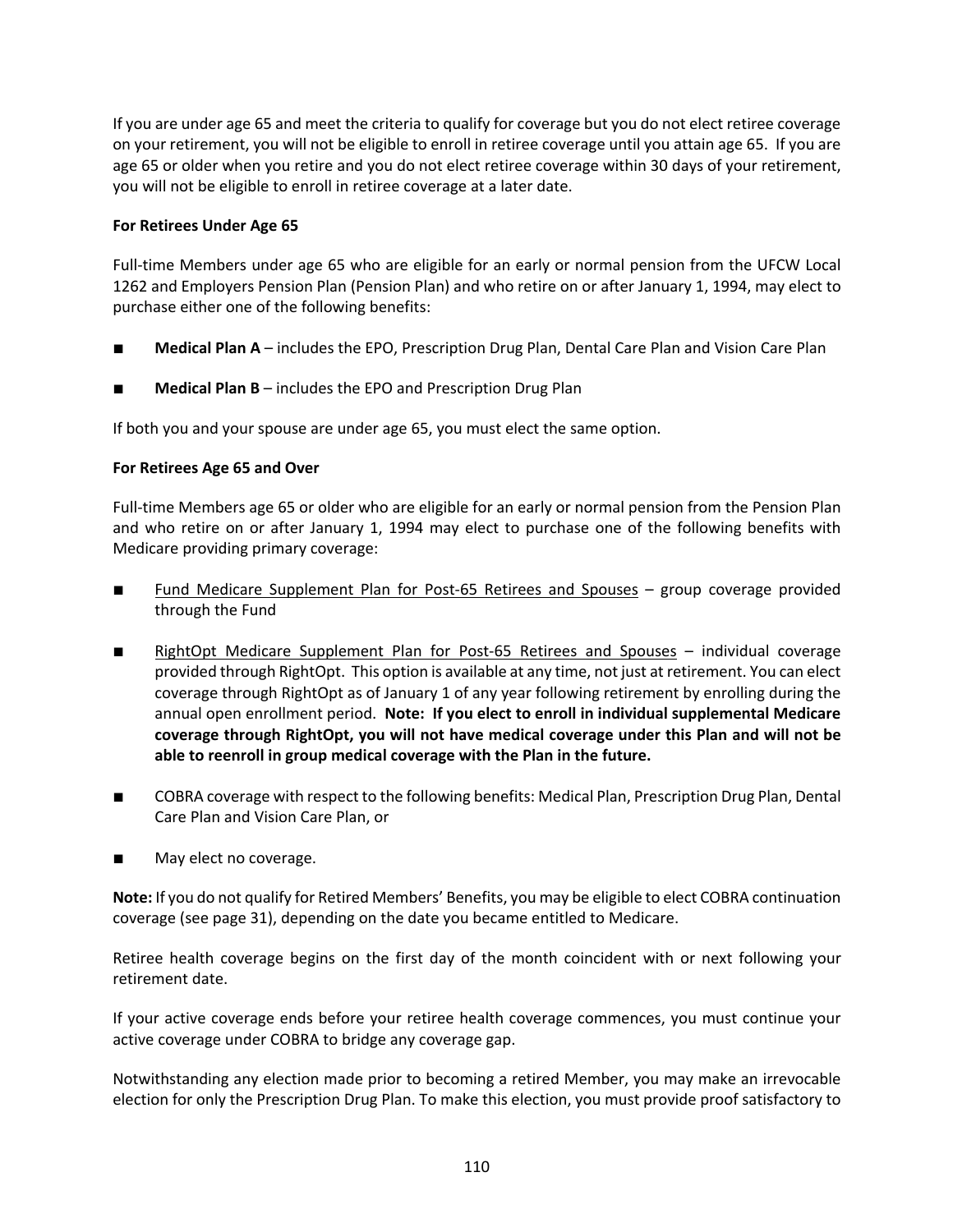the Plan Administrator that you have enrolled in a Medicare Supplemental Plan (whether or not the Medicare Supplemental Plan has prescription drug coverage).

## **Spouses of Retirees**

Spouses of eligible retired Members are eligible for benefits based on the spouse's age. For example, if your spouse is under age 65 and you are over age 65, then your spouse receives under–age 65 benefits and you receive over–age 65 benefits.

Your spouse is eligible for coverage under the Retired Members' Benefits Plan only if you were legally married for at least one year prior to your retirement. In addition, your spouse may be eligible to continue coverage after your death only if he or she was covered by the Plan at the time of your death. If you die before your actual retirement, your spouse may be eligible to extend coverage only through COBRA continuation described on page 31.

## **Retiree Legal Services**

If you retired and your former employer currently contributes to the LSP, you are eligible for the following services under the LSP, but only if these services are provided by a participating Provider:

- Consultation, advice and document preparation and review
- Administrative proceedings
- Preparation and probate of wills

# **How the Retired Members' Benefits Plan Works**

You may choose to participate in the Retired Members' Benefits Plan with coverage for yourself and your eligible spouse. Premiums for benefits are determined each year by the Plan's Trustees.

#### **Medical Coverage**

Eligible retired Members and eligible spouses are entitled to coverage under the Medical Plan, provided that they elect to participate in the Retired Members' Benefits Plan and pay the appropriate premium.

The Medical Plan is described starting on page 55. At age 65, you become eligible for coverage under the Medicare Supplement Plan for Post-65 Retirees and Spouses. You will receive complete information on this benefit as you near age 65.

#### **Prescription Drug Coverage**

Eligible retired Members and eligible spouses are entitled to coverage under the Prescription Drug Plan, provided they elect to participate in the Retired Members' Benefits Plan and pay the appropriate premium. The Prescription Drug Plan is described starting on page 79.

# **Dental Care Coverage**

Eligible retired Members under age 65 and their eligible spouses under age 65 are entitled to coverage under the Dental Care Plan if they elect to participate in the Retired Members' Benefits Plan and pay the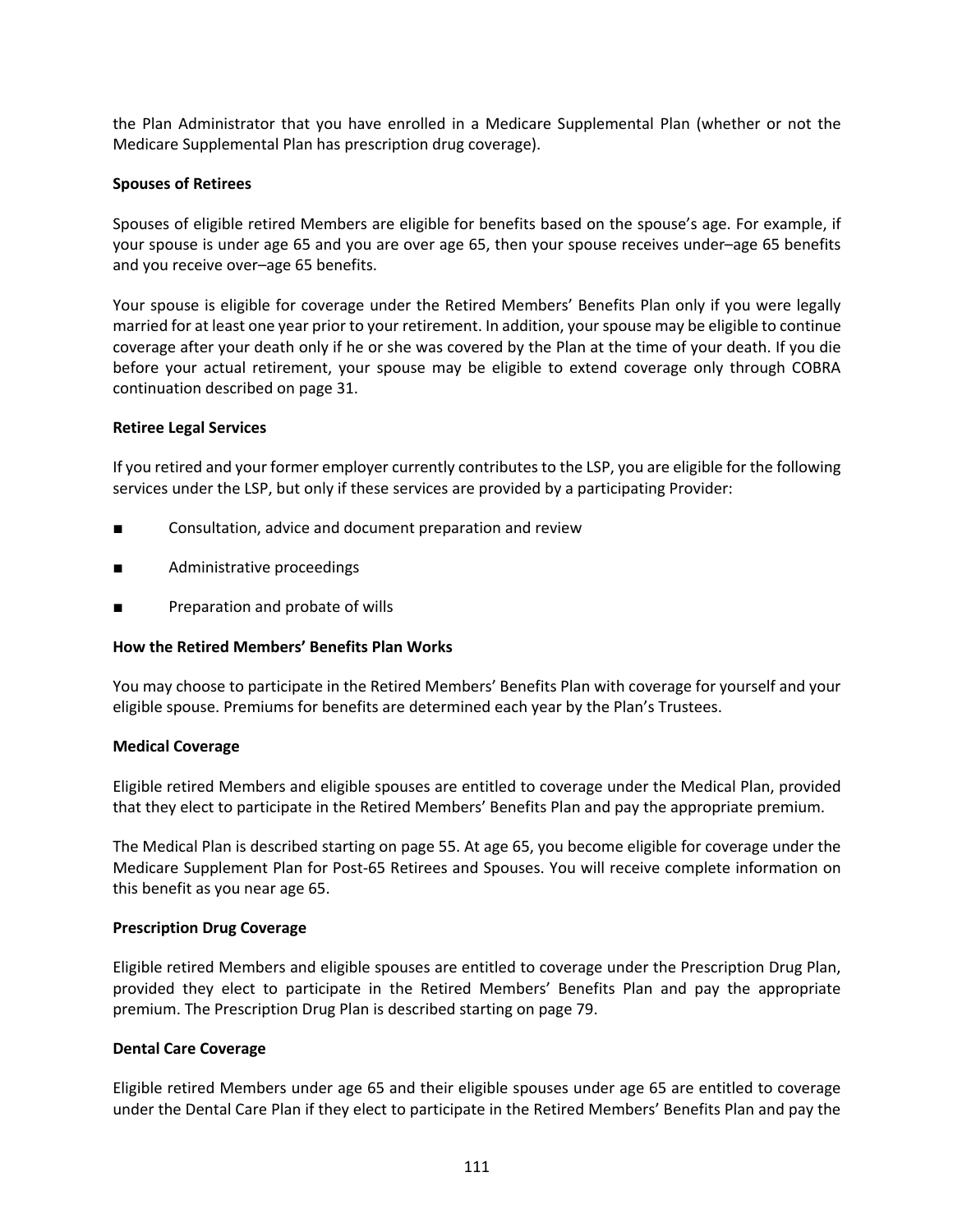appropriate premium. The Dental Care Plan is described starting on page 89. At age 65, you are no longer eligible for dental care coverage.

# **Vision Care Coverage**

Eligible retired Members under age 65 and eligible spouses under age 65 are entitled to coverage under the Vision Care Plan, provided they elect to participate in the Retired Members' Benefits Plan and pay the appropriate premiums for their ages. The Vision Care Plan is described starting on page 83. At age 65, you are no longer eligible for vision care coverage.

## **Life Insurance/Dismemberment Insurance**

Retired Members are not eligible to participate in the Life Insurance Plan or the Dismemberment Insurance Plan. However, you are entitled to convert your life insurance policy when you retire. The conversion features of the Life Insurance Plan are described in that section. There is no conversion available for the Dismemberment Insurance Plan.

## **Claiming Benefits**

Claiming benefits under the Medical, Prescription and Vision Care Plans for eligible retired Members and their eligible spouses is the same as for active Members. However, Dental Plan claims are processed by the Fund Office.

For the necessary claim forms, call the Fund Office at (800) 522-4161 (TTY: 711).

# **When You Can Elect Coverage**

Continuing coverage in the Retired Members' Benefits Plan following retirement is neither mandatory nor automatic. However, there will only be two opportunities for you or your spouse to elect to participate in the Plan: at the time you retire or when you reach age 65.

Prior to becoming a retired Member, you may:

- Elect coverage for yourself and your spouse, if he or she meets the eligibility requirements
- Elect coverage for yourself and decline coverage for your spouse
- Both decline coverage

When you retire, you and your spouse may also be eligible to continue coverage under the provisions of COBRA (see page 31).

If you decline coverage for your spouse, the only other opportunity for your spouse to reenter the Plan is if your spouse has an event that qualifies for the "Special Enrollment Rights."

If you decline coverage at retirement and decide to reenter the Plan at age 65, you must contact the Fund Office in writing at least 30 days before and no later than 30 days following your 65th birthday or the special enrollment event. If you do not enroll within 30 days following your 65th birthday, you will not be eligible for coverage under the Plan.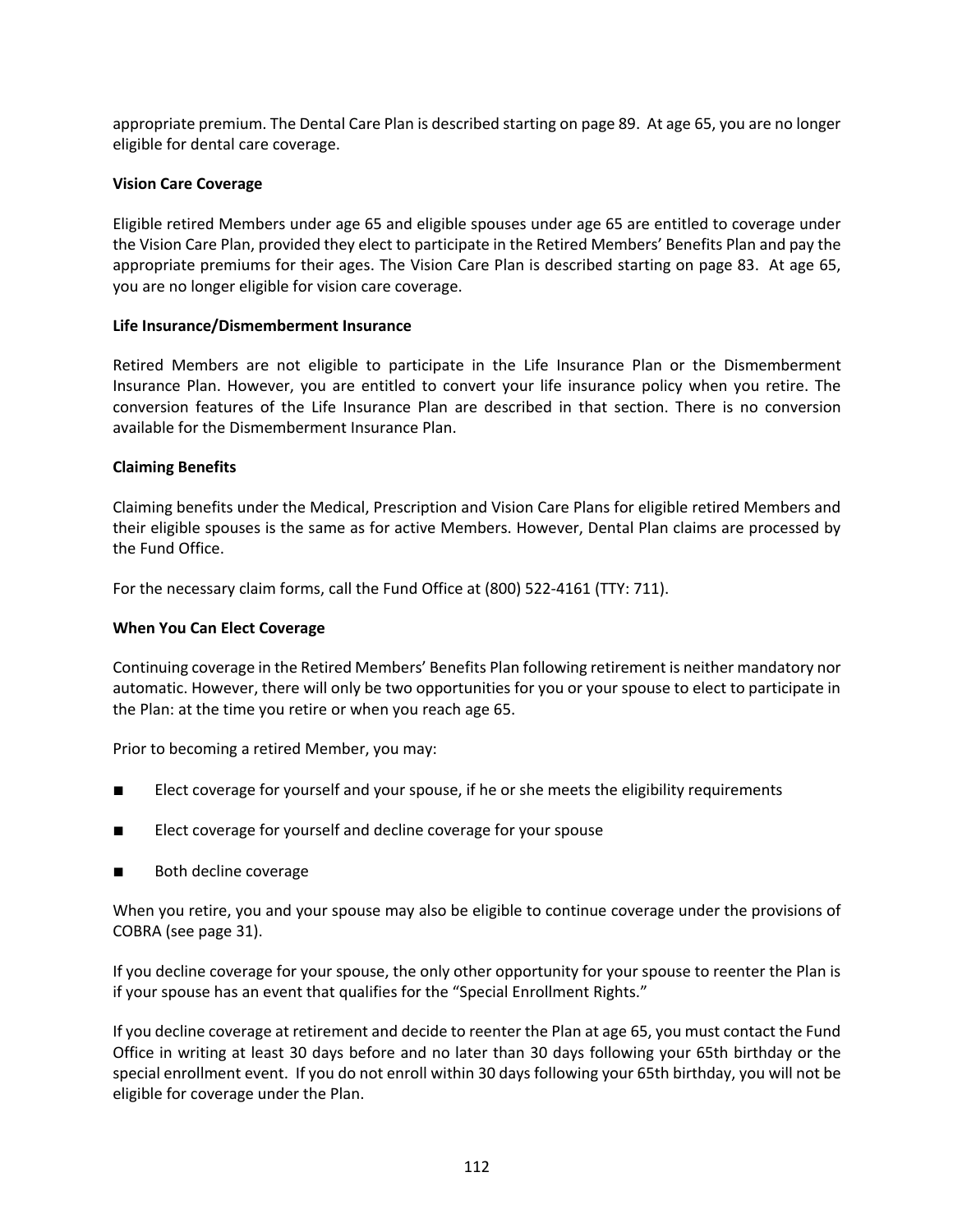## **What You Pay for Coverage**

From retirement until you reach age 65, you pay a premium for your benefits, which is set each year by the Plan's Trustees. Your premium is equal to 110% of the projected COBRA rates for active Members. At age 65, you can continue to be covered by the Plan for supplemental medical and prescription drug benefits (dental and vision coverage stops at age 65) if you pay a premium rate (based on the projected per capita cost of retiree coverage, plus administrative costs) as determined each year by the Plan's Trustees. If your spouse is also eligible for benefits, you pay the premium applicable for your spouse's age.

The Plan's Trustees determine the premium each year based on the historical cost of the benefits, the anticipated cost for the new period and the administrative expense. The premium rates are usually adjusted annually on January 1.

Subject to approval of the collective bargaining parties, the Trustees may increase the retired Members' contribution beyond the specified rates and/or reduce benefits to deal with adverse economic conditions as they, in their sole discretion, may deem necessary.

If your medical benefits may be paid by any other plan, please see the Coordination of Benefits Section below.

## **Coordination of Benefits**

For retired Members, the guidelines used to determine which plan pays your medical benefits first include:

- The plan that covers the person as an active participant will pay benefits before a plan that covers the person as a retired participant.
- The plan that covers the person as a dependent of an active participant will pay benefits before a plan that covers the person as a retired participant.
- The plan that covers the patient as a retired participant will pay benefits before the plan that covers the patient as a dependent of a retired participant.

## **If You Need Information**

You should call the Fund Office at (800) 522-4161 (TTY: 711) for information on eligibility, filing claims for benefits, questions about Supplemental Medicare coverage and/or questions about the claims administrator.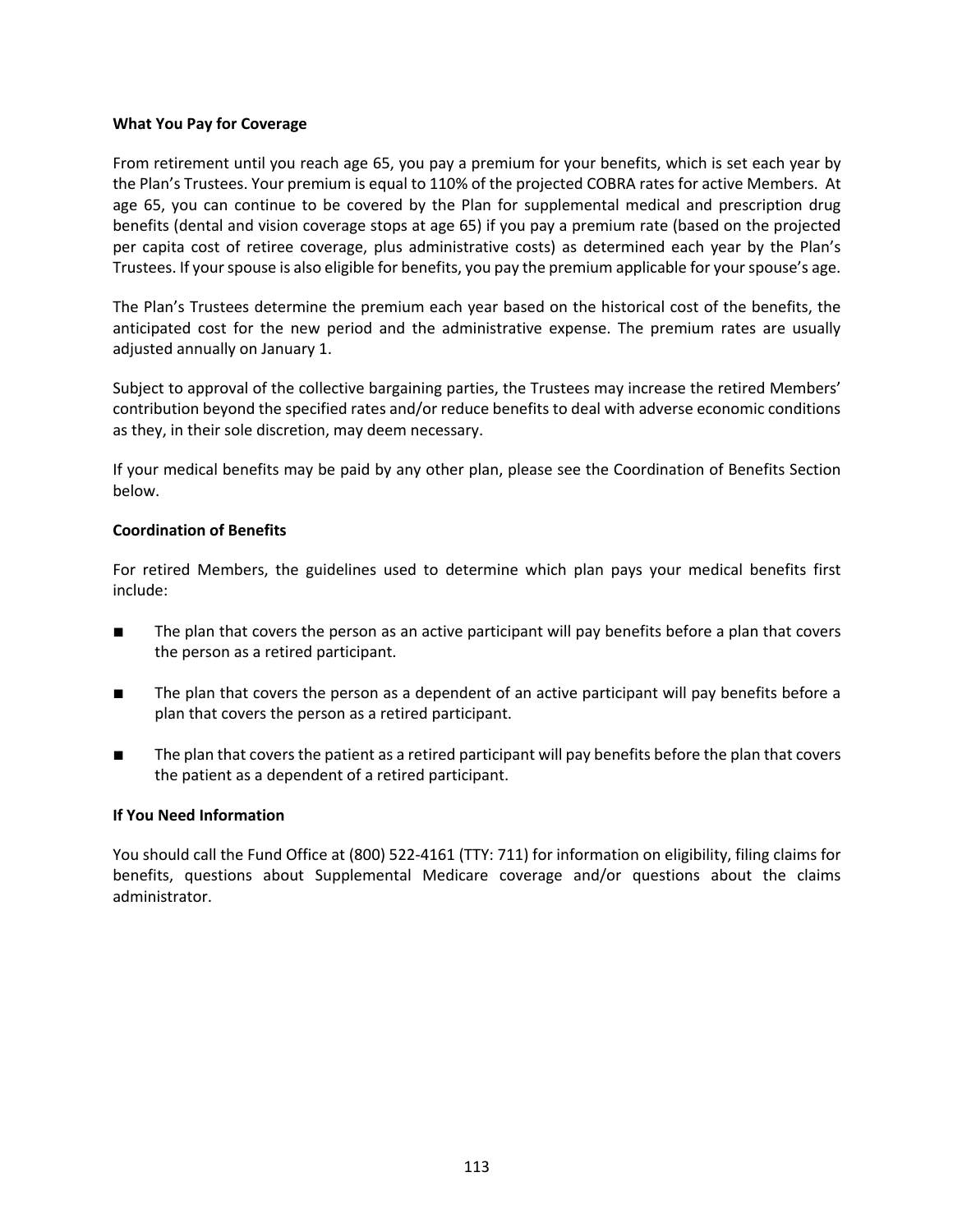# **GLOSSARY OF KEY TERMS**

For the reader's convenience, these key terms' definitions may be provided within the text of the document as well as below.

**24-month Claims Period** – Any claim or lawsuit related to benefits under the Plan must be brought in the correct court no later than 24 months after the earliest of:

- the date when your first benefit payment was made or due;
- the date when the request for a Plan benefit was first denied; or
- the earliest date when the person knew or should have known the material facts on which the lawsuit is based.

**Advantage Exclusive Provider Organization (Advantage EPO) Network** – A network of Hospitals and medical service Providers administered and maintained by Horizon Blue Cross Blue Shield of New Jersey.

**Allowed Amount** – The amount the Plan will pay for medical Covered Services according to the schedule of rates established by Horizon Blue Cross Blue Shield of New Jersey for its Advantage EPO Network Providers. For out-of-network charges that are covered by the Plan, the Allowed Amount will be up to the maximum Advantage EPO Network reimbursement level within the same geographic area in which the service was performed, or as required by federal law.

**Beneficiary** – The person or persons you name to receive your death benefits. You may name anyone as your Beneficiary and can change your choice at any time and for any reason. Your primary Beneficiary is the individual who will receive your life insurance benefit if you die. Your contingent Beneficiary receives your life insurance benefit if your primary Beneficiary dies before receiving benefits. If you name more than one primary or contingent Beneficiary, they will share the benefit equally, unless you designate otherwise.

**Calendar Year** – The 12-month period that begins on January 1 of each year.

**COBRA** – The Consolidated Omnibus Budget Reconciliation Act of 1985, as amended.

**Concurrent Care Claim** – A claim that is reconsidered after an initial approval is made, and which results in a reduction, termination or extension of the approved benefit. An example of a Concurrent Care Claim is an inpatient Hospital stay that was initially certified for five days and is reviewed at three-day intervals to determine if additional days are appropriate.

**Covered Charges** – The Advantage EPO scheduled fee allowances for services and treatments eligible for reimbursement under the Plan. You may only receive reimbursement for covered charges incurred while you or a dependent is participating in the Plan.

**Covered Person** – A person properly enrolled in the Plan.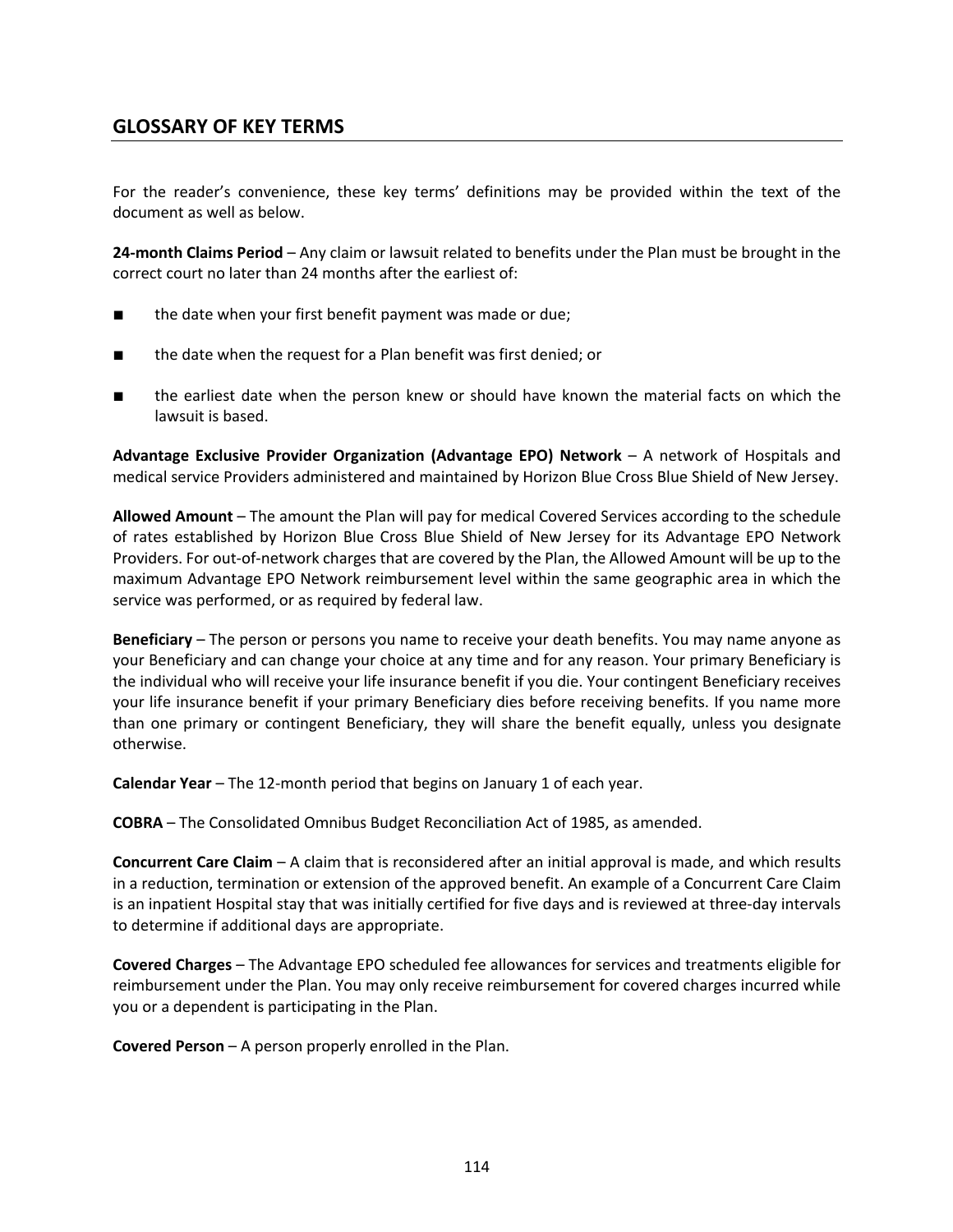**Covered Services** – Services and treatments eligible for reimbursement or payment under the Plan. The Plan will only pay or reimburse Covered Services received while you or your dependents are enrolled in the Plan.

**Dependent Child or Children** – A biological child, adopted child, stepchild, or child placed with you for adoption who meets the eligibility requirements for coverage and is properly enrolled in the Plan.

**Employee** – A person whose employment is covered by a collective bargaining agreement by and between his or her employer and UFCW Local 1262 that requires the employer to make contributions to the Fund on the person's behalf. For purposes of COBRA coverage, Employee shall also include former Employees, as applicable. "Full-Time Employee" means an Employee who is employed on a full-time basis as defined in a collective bargaining agreement between an employer and UFCW Local 1262 or a participation agreement with the Fund. "Part-Time Employee" means an Employee who is employed on a part-time basis as defined in a collective bargaining agreement between an employer and UFCW Local 1262 or a participation agreement with the Fund.

**ERISA** – The Employee Retirement Income Security Act of 1974, as amended.

**Exclusive Provider Organization (EPO) Plan** – A plan providing in-network benefits only through a Blue Cross Blue Shield nationwide network of doctors and hospitals.

**Experimental or Investigational** – Any treatment, procedure, facility, equipment, drug, device or supply that fails to meet any one of the following tests:

- It is approved by the appropriate federal agency and has been in use for the purpose defined in that approval or proven to the Plan's satisfaction to be the standard of care. (Drugs, biological products, devices and any other product or procedure must have final approval to market from the FDA or any other federal government body with authority to regulate it.) Keep in mind that this approval does not automatically mean that the Plan will consider it Medically Necessary.
- There must be sufficient proof (i.e., well-designed and well-documented investigations), published in peer-reviewed scientific literature, that confirms its effectiveness.
- It must result in measurable improvement in health outcomes and the therapeutic benefits must outweigh the risks, as shown in scientific studies.
- It must be safe and effective as any established modality.
- It must demonstrate effectiveness when applied outside of the investigative research setting.

**Fund** – the United Food and Commercial Workers Local 1262 and Employers Health and Welfare Fund.

**Fund Office** – The office maintained by the Trustees of the UFCW Local 1262 and Employers Health and Welfare Fund. It is located at 1389 Broad Street, Clifton, NJ 07013-4292. The phone number is (800) 522- 4161 (TTY: 711).

**Generic Drug** – A prescription drug that contains the same active ingredients as the equivalent brandname drug but typically costs less.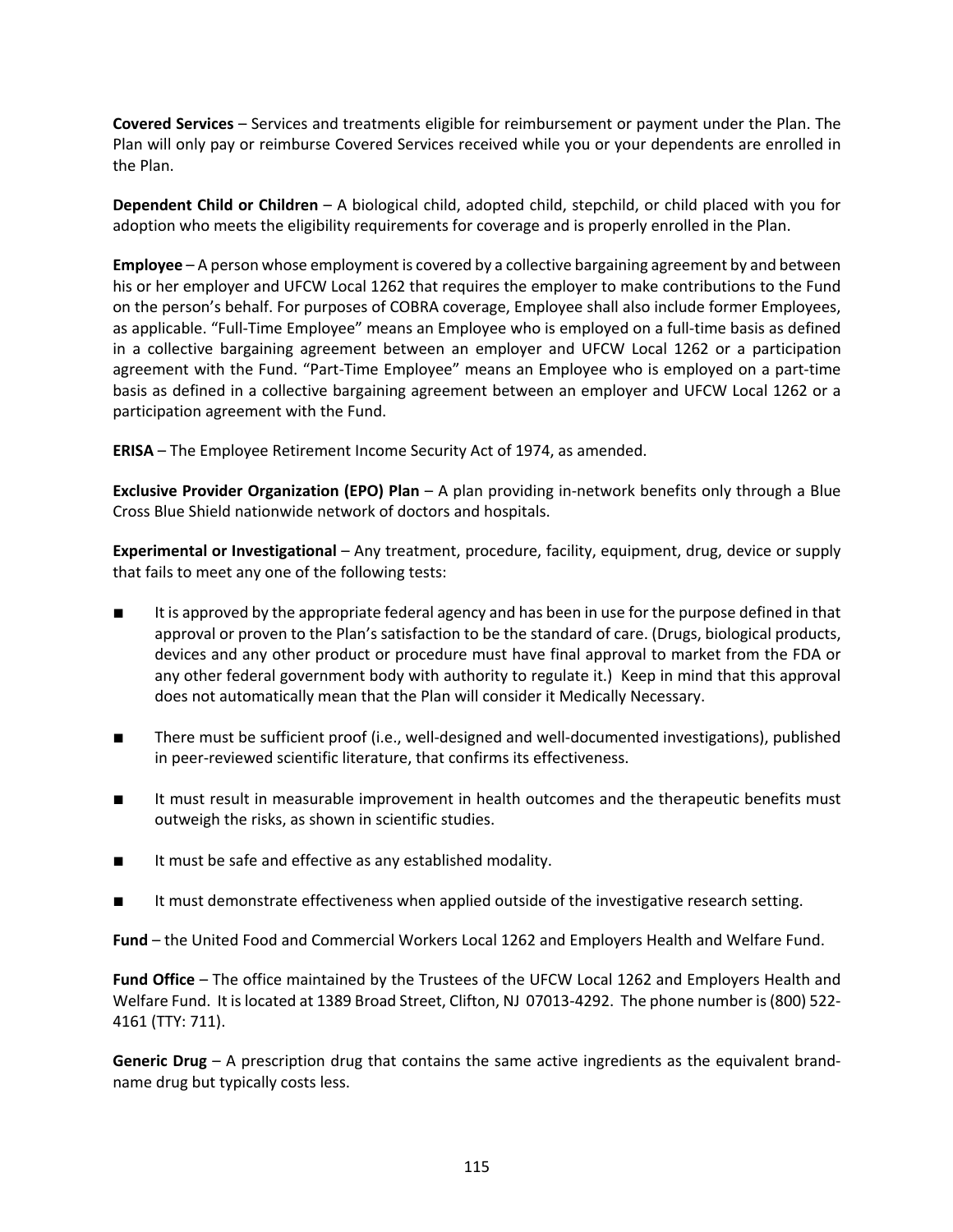**Genetic Information** – Information about an individual's genetic tests, the genetic tests of family members of the individual, the manifestation of a disease or disorder in family members of the individual, or any request for or receipt of genetic services, or participation in clinical research that includes genetic services by the individual or a family member of the individual. Genetic Information includes, with respect to a pregnant woman (or a family member of a pregnant woman), Genetic Information about the fetus, and, with respect to an individual using assisted reproductive technology, Genetic Information about the embryo. Genetic Information does not include information about the sex or age of any individual.

**HIPAA** – The Health Insurance Portability and Accountability Act of 1996.

**Home Health Agency** – A Provider that mainly provides care for an ill or injured person in the person's home under a Home Health Care Plan designed to eliminate Hospital stays. The Plan will recognize an agency if it is:

- Licensed by the state in which it operates, or
- Certified to take part in Medicare as a Home Health Agency.

**Home Health Care** – Nursing and other Home Health Care Services rendered to a Covered Person in his or her home, provided that:

- The care is given on a part-time or intermittent basis, except if full-time or 24-hour services are Medically Necessary and Appropriate on a short-term basis
- Continuing hospitalization would be needed in the absence of Home Health Care
- The care is furnished under a physician's order and under a Plan of care that is:
	- o Established by that physician and the Home Health Care Provider, and
	- o Periodically reviewed and approved by the physician

**Home Health Care Plan** – A program certified by the attending physician to be necessary in lieu of confinement in a Hospital. The Plan must:

- Provide continued care and treatment, and
- Be established and approved in writing by the attending physician.

**Home Health Care Services** – Any of the following services to the extent that they would be covered if the Covered Person were a Hospital inpatient:

- Nursing care
- Physical, occupational or speech therapy
- Medical social work
- **Nutritional services**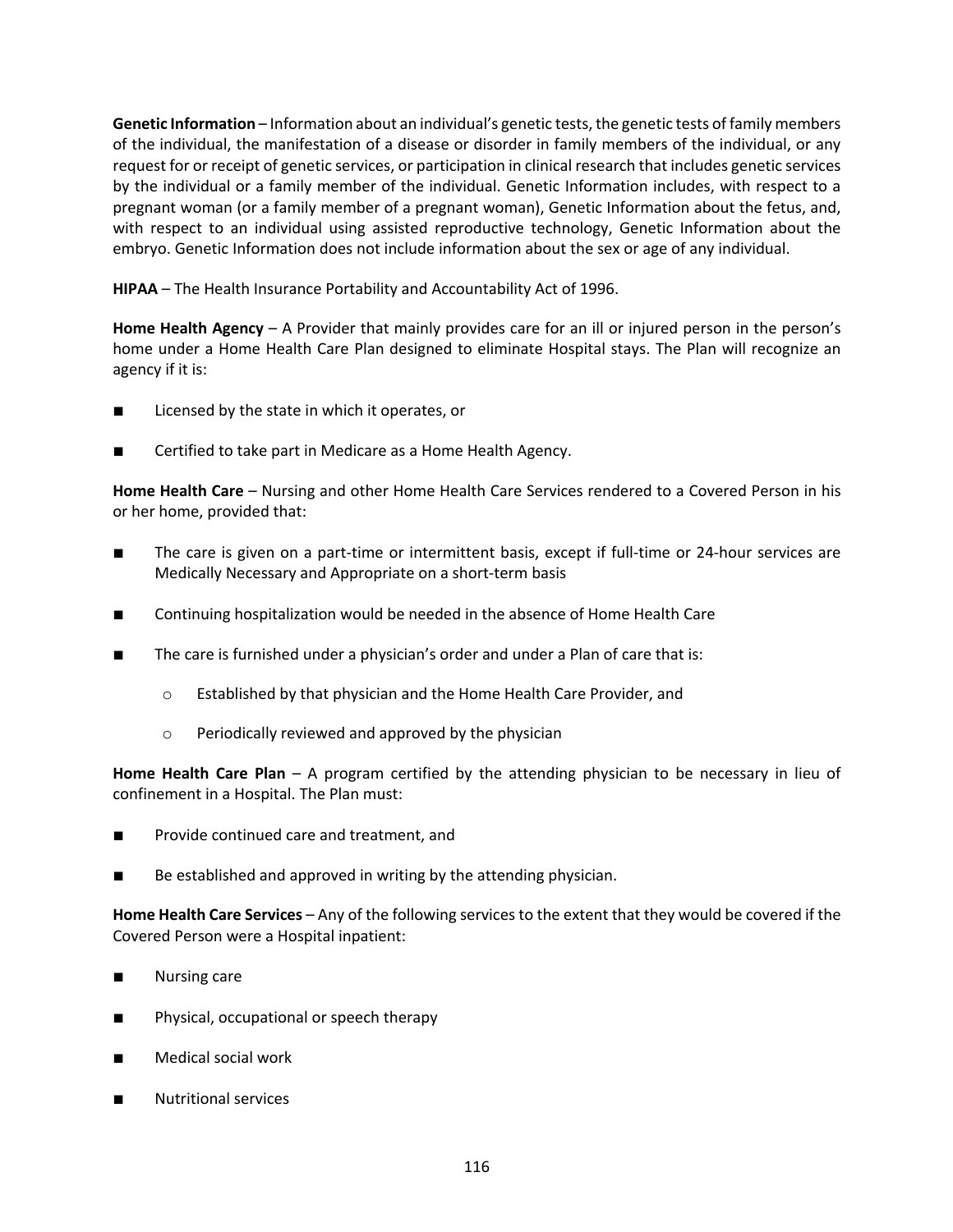- Services of a home health aide
- Medical appliances and equipment
- Drugs and medicines
- Lab services
- Special meals
- Diagnostic and therapeutic services (including surgical services) performed in a Hospital's outpatient department, doctor's office or other licensed health care facility

**Hospice** – A Provider that mainly provides palliative and supportive care for Terminally Ill or Injured people under a Hospice Care Program. A Hospice must comply with all state and local laws governing Hospices and be either:

- Approved as a Hospice by Medicare, or
- Accredited as a Hospice by the Joint Commission or the National Hospice Organization.

**Hospice Care Program** – A health care program coordinated through an interdisciplinary team directed by a physician for the Terminally Ill.

**Hospital** – An institution which:

- Under the supervision of physicians, is primarily engaged in providing inpatient diagnostic and therapeutic services for medical diagnosis, treatment and care or inpatient rehabilitation of injured, disabled, or sick persons
- Maintains clinical records for all patients
- Has bylaws in effect with respect to its staff of physicians
- Provides 24-hour nursing services by or under the supervision of a registered professional nurse
- Has a hospitalization review plan in effect
- Is licensed by the state and municipality in which it operates
- Is accredited by the Joint Commission or approved as a Hospital by Medicare

Unless specifically provided, the term "Hospital" does not include any institution, or part of one, that is used primarily as a convalescent home; a rest or nursing facility; an infirmary; a Hospice, substance use center or facility (or part of one) that mainly provides domiciliary or custodial care, educational care, nonmedical or ineligible services or supplies, or rehabilitative care; or a facility for care of the aged.

The Plan will pay benefits for Covered Services and supplies incurred at Hospitals operated by the U.S. government only if: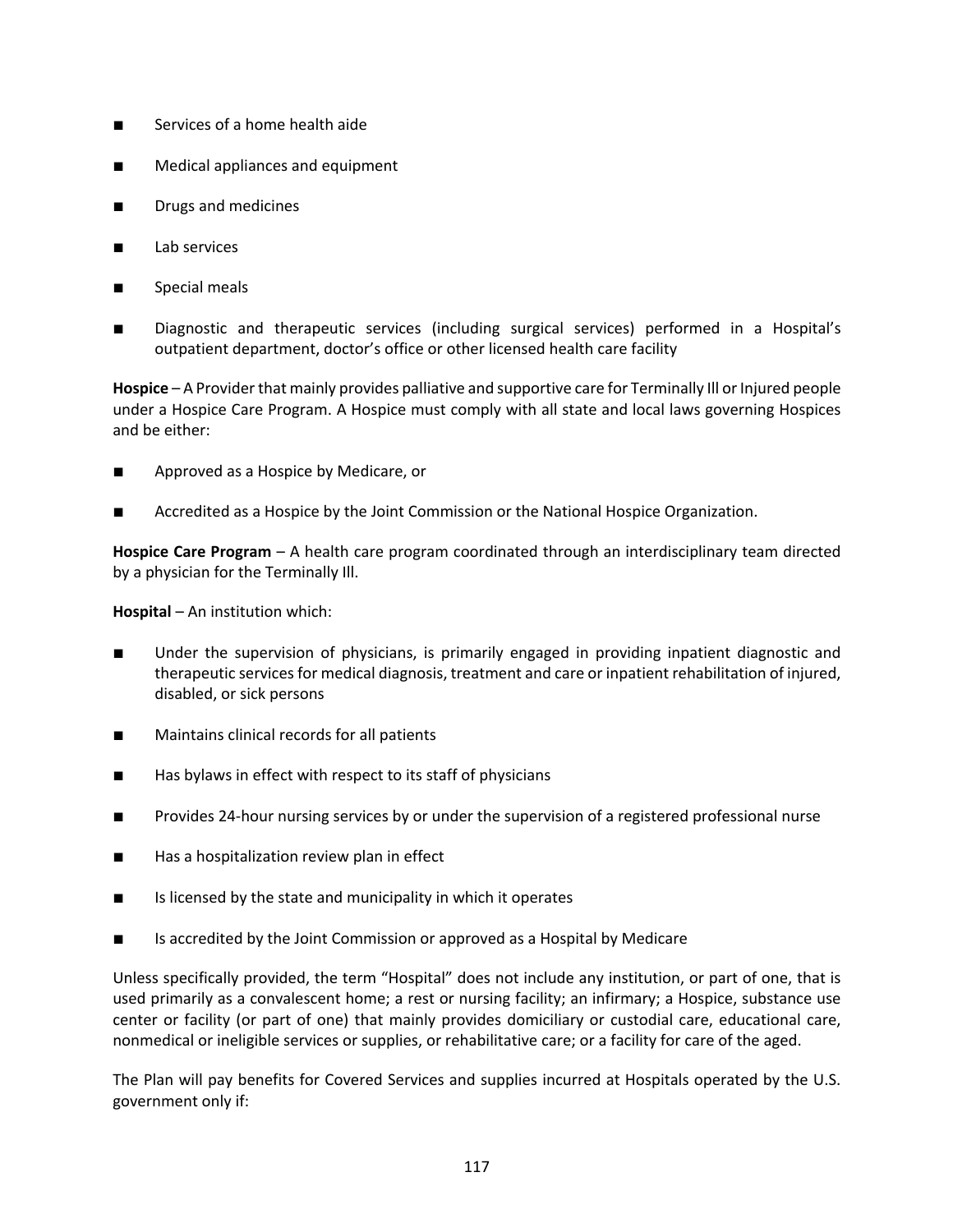- The services or supplies are for treatment on an emergency basis, or
- The services or supplies are provided in a Hospital located outside of the United States or Puerto Rico.

**Illness** – A bodily sickness, disorder, disease or pregnancy. Coverage for pregnancy is for Members and covered spouses only. Pregnancy coverage is not provided for Dependent Children.

**Injury** – Any damage caused by an accident.

**Medically Necessary and Appropriate (or Medically Necessary)** – Generally recognized in the medical profession as effective and essential for treatment of the Injury or Illness for which care is ordered and provided at the appropriate level of care in the most appropriate setting based on the diagnosis. To be considered Medically Necessary and Appropriate, the care must be based on generally recognized and accepted standards of medical practice in the United States and it must be the type of care that could not have been omitted without an adverse effect on the patient's condition or the quality of medical care. A service, treatment, supply, or confinement is not considered Medically Necessary and Appropriate if it is Experimental or is primarily for scholastic, educational, vocational or developmental training, or if it is primarily for the comfort, convenience, or administrative ease of the Provider or the patient or his or her family or caretaker.

Any expense that is not Medically Necessary and Appropriate will not be considered an eligible expense under the Plan and will not be eligible for reimbursement. The Trustees reserve the right to review medical care and to determine whether the service, treatment, supply or confinement is Medically Necessary. The Trustees may rely on an independent reviewer to make that determination. The fact that a physician or any other health care Provider orders or recommends a service, treatment, supply or confinement does not, in and of itself, make it Medically Necessary.

**Medicare** – The Health Insurance for the Aged and Disabled program under Title XVIII of the Social Security Act, as amended.

**Member** – A person covered under a collective bargaining agreement by and between the person's employer and the Union; or of the Union; or of the Fund Office; and whose employer is obligated to make a contribution to the Fund on the person's behalf. The person may be required to satisfy a service requirement before being eligible for benefits under the Plan.

**Non-Preferred Brand Name Drugs** – Those medications not included on the PBM's list of Preferred Brand Name Drugs.

**Plan** – The plan of benefits described in this SPD.

**Post-Service Claim** – A claim for benefits under the Plan that is submitted for payment after health services and treatment have already been obtained.

**Plan Year** – The 12-month period that begins on December 1 of each year.

**Practitioner (or Provider)** – A person the Plan recognizes who: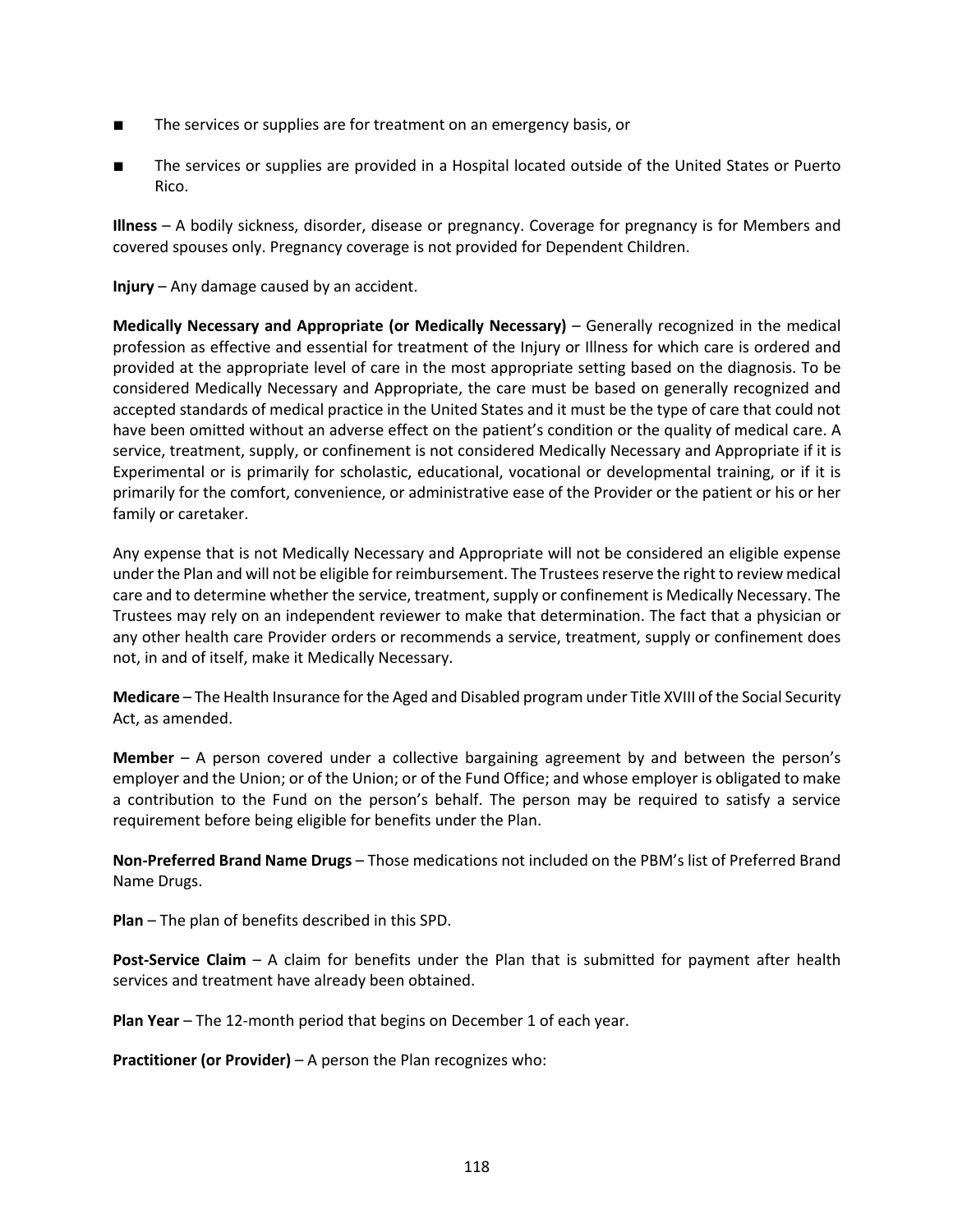- Is properly licensed or certified to provide medical care under the laws of the state in which he or she practices; and
- Provides medical services within the scope of his or her license that are Covered Services under the Plan.

Practitioners include, but are not limited to, physicians, chiropractors, dentists, optometrists, pharmacists, chiropodists, psychologists, physical therapists, audiologists, speech language pathologists, certified nurse midwives, registered professional nurses, nurse Practitioners and clinical nurse specialists.

**Pre- (or Prior) Authorization** – An authorization required for certain benefits under the Plan, whereby the receipt of such benefits is conditioned, in whole or in part, on the approval of the benefits before the Covered Person receives the medical care or pharmacy benefit, as applicable. The receipt of Pre-Authorization should not be interpreted to be a promise that the Plan will cover the full cost of the benefit for the Covered Person. Even if a service, treatment or supply receives Pre-Authorization, coverage is still subject to the terms and conditions of the Plan, including the Excluded Services.

**Preferred Brand Name Drugs** – A list of medications approved by the U.S. Food and Drug Administration, compiled by the PBM in conjunction with physicians and pharmacists. The PBM reviews and updates the list periodically.

**Pre-Service Claim** – A claim for benefits under the Plan, the receipt of which is conditioned, in whole or in part, on the approval of the benefits before you receive the medical care.

**Prosthetics** – An artificial device that is not surgically implanted and that is used to replace a missing limb, appendage, or any other external human body part, including devices such as artificial limbs, hands, fingers, feet and toes, but excluding dental appliances and largely cosmetic devices such as artificial breasts, eyelashes, wigs or other devices that could not by their use have a significantly detrimental impact upon the musculoskeletal functions of the body. Prosthetics will be covered if obtained from a licensed orthotist or prosthetist or certified pedorthist if determined Medically Necessary by a physician.

**QMCSO (Qualified Medical Child Support Order)** – A judgment, decree or order, including a courtapproved settlement agreement, issued by a domestic relations court or other court of competent jurisdiction, or through an administrative process established under state law, that has the force and effect of law in that state and that assigns to a child the right to receive health benefits for which a parttime Employee is eligible under the Plan, and that the Trustees (or their delegates) determine is qualified under the terms of ERISA and applicable state law.

**Service** – Employment that is covered by a collective bargaining agreement by and between your employer and UFCW Local 1262 (Union) that requires your employer to make contributions to the Fund on your behalf.

**Specialty Drug** – Those injectable and noninjectable drugs approved by the U.S. Food and Drug Administration and compiled by the PBM on its specialty product list.

**Terminally Ill or Injured** – A Covered Person who has a life expectancy of six months or less, as certified by the person's medical Practitioner.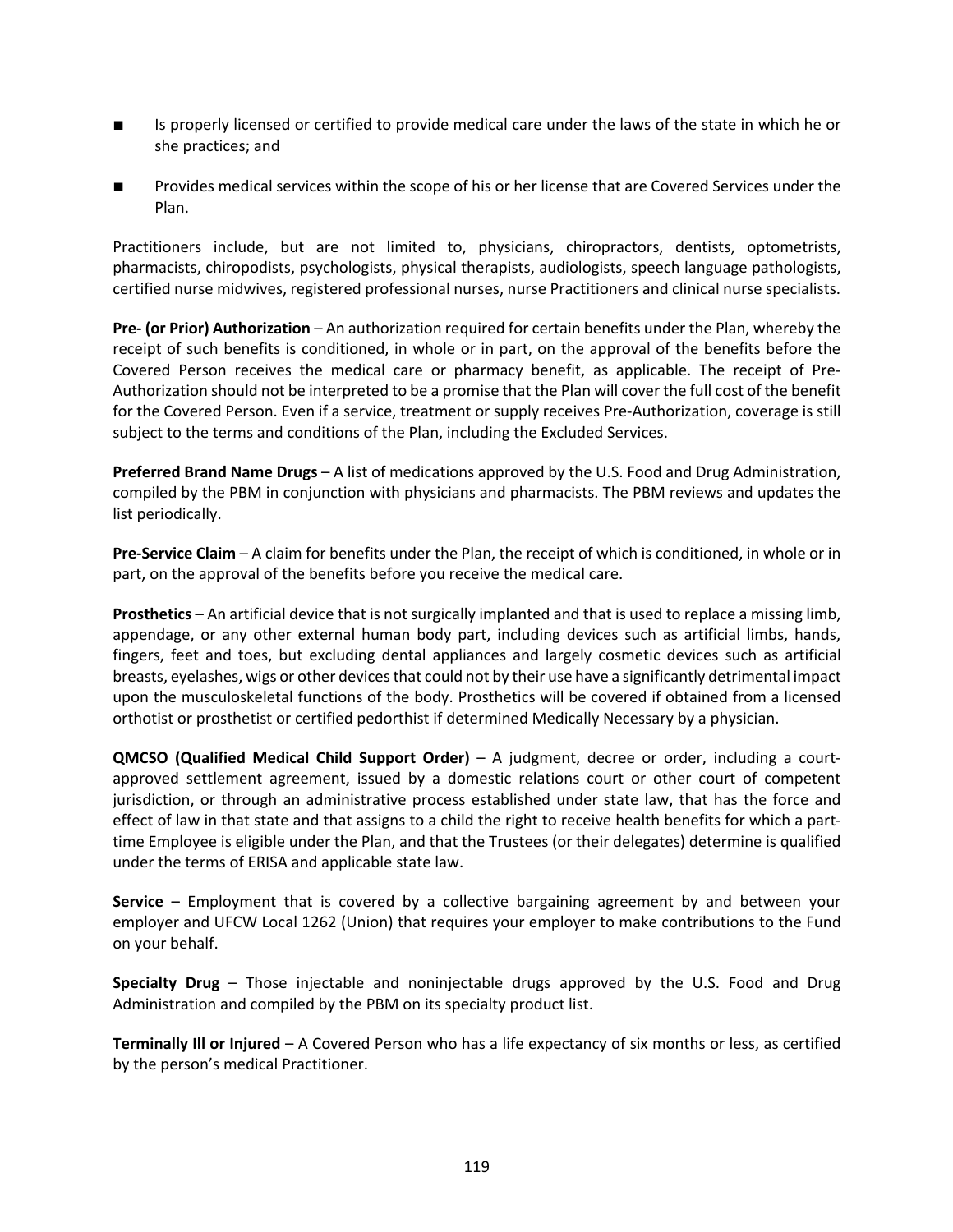**Therapy Services** – Except as expressly excluded in the Plan, the following services and supplies ordered by a Practitioner or provided by a Provider that are Medically Necessary and Appropriate for the treatment of a Covered Person's Illness or Injury:

- chelation therapy, which is the administration of drugs or chemicals to remove toxic concentrations of metal from the body
- chemotherapy, which is treatment of malignant diseases by chemical or biological antineoplastic agents
- cognitive rehabilitation therapy, which is the retraining of the brain to perform intellectual skills that it was able to perform prior to disease, trauma, surgery, congenital anomaly or previous therapeutic process
- dialysis treatment, which is treatment of an acute renal failure or chronic irreversible renal insufficiency by removing waste products from the body and which includes hemodialysis and peritoneal dialysis
- infusion therapy, which is the administration of antibiotic, nutrient or other therapeutic agents by direct infusion
- occupational therapy, which is treatment to develop or restore a physically disabled person's ability to perform the ordinary tasks of daily living
- physical therapy, which is treatment by physical means to relieve pain, develop or restore normal function, and prevent disability following Illness, Injury or loss of limb
- radiation therapy, which is treatment of disease by X-ray, radium, cobalt or high-energy particle sources and which includes the rental or cost of radioactive materials (diagnostic services requiring the use of radioactive materials are not radiation therapy)
- respiration therapy, which is the introduction of dry or moist gases into the lungs
- speech therapy, which is therapy provided by a qualified speech therapist and is either (a) to restore speech after a loss or impairment of a demonstrated, previous ability to speak (but therapy to correct pre-speech deficiencies or therapy to improve speech skills that have not fully developed is NOT covered), or (b) to develop or improve speech to correct a defect that both existed at birth and impaired or would have impaired the ability to speak

**Trustee** – A member of the Board of Trustees of the UFCW Local 1262 and Employers Health and Welfare Fund.

**Urgent Care Claim** – A Pre-Service Claim that requires a shortened time frame for making a determination because a longer time frame could (1) seriously jeopardize a Covered Person's life or health or the Covered Person's ability to regain maximum function, or (2) in the opinion of a doctor with knowledge of the Covered Person's medical condition, subject the Covered Person to severe pain that cannot be adequately managed without the treatment that is the subject of the claim.